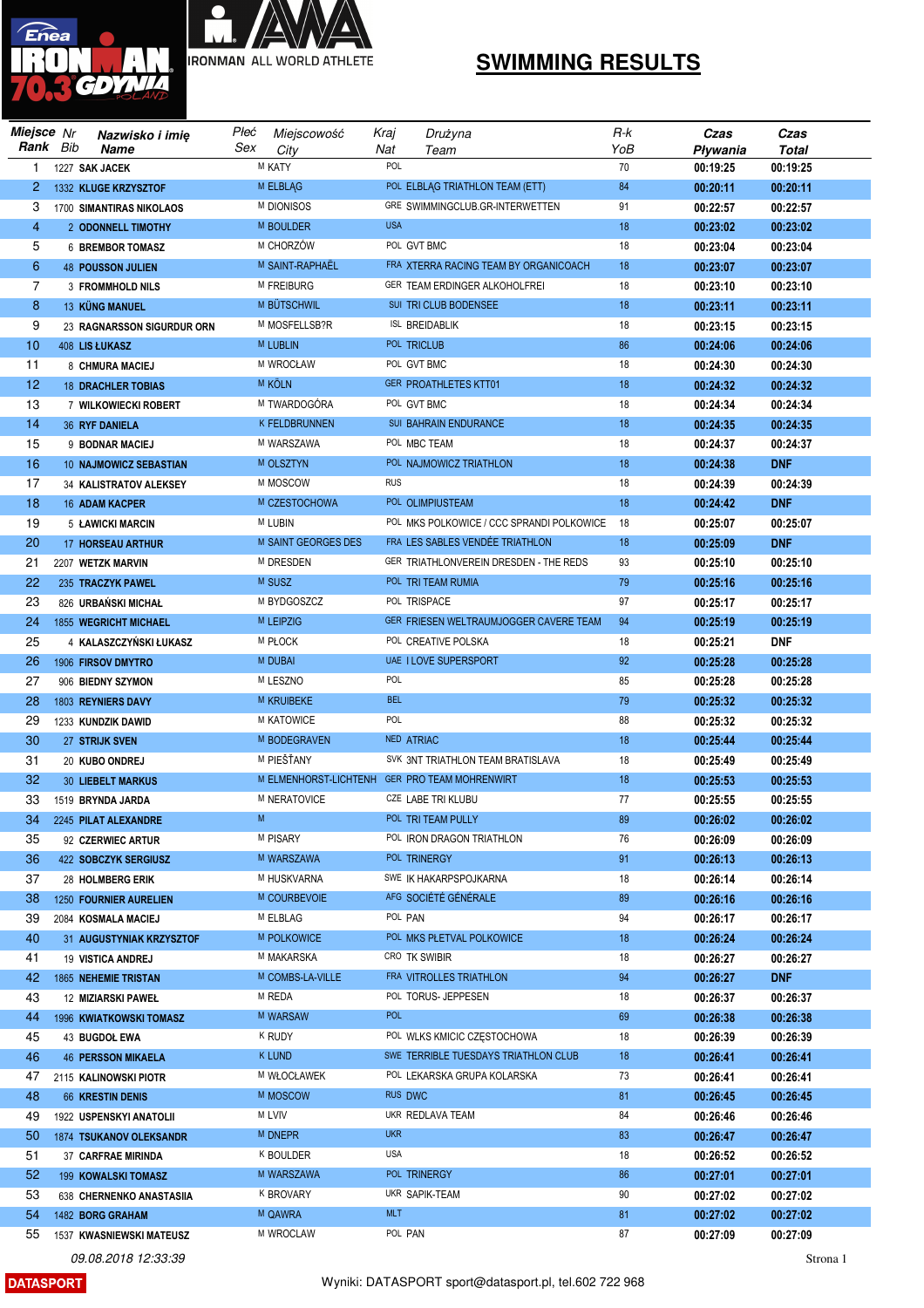| Miejsce Nr<br>Rank | Bib | Nazwisko i imię<br>Name                            | Płeć<br>Sex | Miejscowość<br>City  | Kraj<br>Nat | Drużyna<br>Team                                                    | R-k<br>YoB | Czas<br>Pływania     | Czas<br><b>Total</b> |
|--------------------|-----|----------------------------------------------------|-------------|----------------------|-------------|--------------------------------------------------------------------|------------|----------------------|----------------------|
| 56                 |     | 111 LEW-MIRSKI JANUSZ                              |             | M WARSZAWA           |             | POL AKS POLONIA WARSZAWA                                           | 75         | 00:27:14             | 00:27:14             |
| 57                 |     | 24 BILL DAVID                                      |             | M BERN               |             | SUI TRI CLUB SOLOTHURN                                             | 18         | 00:27:19             | 00:27:19             |
| 58                 |     | 1176 SANIAWA PIOTR                                 |             | <b>M LUBLIN</b>      |             | POL TRIAMIGOS/ TRIATHLON KRAŚNIK                                   | 83         | 00:27:19             | 00:27:19             |
| 59                 |     | 1938 PETER FELIX                                   |             | M ZURICH             | SUI         |                                                                    | 79         | 00:27:22             | <b>DNF</b>           |
| 60                 |     | <b>11 BANACH BARTOSZ</b>                           |             | <b>M GDANSK</b>      |             | POL TORUS- APTEKA GEMINI                                           | 18         | 00:27:23             | 00:27:23             |
| 61                 |     | 1277 GROSSER HENDRIK                               |             | M BERLIN             |             | GER TUS NEUKOELLN BERLIN                                           | 81         | 00:27:29             | 00:27:29             |
| 62                 |     | 2177 JOHANSSON ERIC                                |             | <b>M MOTALA</b>      |             | SWE AKTIVITUS SPORTS CLUB                                          | 97         | 00:27:31             | 00:27:31             |
| 63                 |     | 90 CHODYNA MONIKA                                  |             | K OLSZTYN            |             | POL 3LIFE TEAM / NAJMOWICZ TRIATHLON                               | 92         | 00:27:33             | 00:27:33             |
| 64                 |     | 1980 SKUZA PAWEŁ                                   |             | M WARSZAWA           |             | POL SBR TRIATHLON TEAM                                             | 86         | 00:27:34             | 00:27:34             |
| 65                 |     | 1706 SLEPOV ILYA                                   |             | M MOSCOW             | <b>RUS</b>  |                                                                    | 81         | 00:27:40             | 00:27:40             |
| 66                 |     | 550 KINDEL MATTHIAS                                |             | M FLORENCE           |             | ITA ASD FIRENZE TRIATHLON                                          | 87         | 00:27:48             | 00:27:48             |
| 67                 |     | 1102 BAR WIESLAW                                   |             | M WARSAW             | <b>POL</b>  |                                                                    | 70         | 00:27:51             | 00:27:51             |
| 68                 |     | 1667 POTASHEV OLEKSANDR                            |             | <b>M KHARKOV</b>     |             | UKR SAFARI TRI                                                     | 70         | 00:27:55             | 00:27:55             |
| 69                 |     | 620 RICHOZ NICOLAS                                 |             | M EPALINGES          |             | SUI TRI TEAM PULLY                                                 | 93         | 00:27:57             | 00:27:57             |
| 70                 |     | 2208 RAPACZ JAKUB                                  |             | <b>M LUBIEN</b>      |             | POL TEAM ZOOT EUROPE / TEAM WECHSELZONE                            | 89         | 00:27:59             | 00:27:59             |
| 71                 |     | 1715 HOWARD JEREMY                                 |             | M FREDERICKSBURG     |             | USA WAY2CHAMP                                                      | 80         | 00:28:01             | 00:28:01             |
| 72                 |     | 1661 KENNEDY-BURN CLIVE                            |             | M BLANDFORD FORUM    | <b>GBR</b>  |                                                                    | 72         | 00:28:02             | 00:28:02             |
| 73                 |     | 352 MARKOWSKI MAREK                                |             | M LUBIN              |             | POL LABOSPORT TEAM/ ULTIMATE PETARDA SQUAD 78                      |            | 00:28:07             | 00:28:07             |
|                    |     |                                                    |             |                      |             | <b>TEAM LUBIN</b>                                                  |            |                      |                      |
| 74                 |     | 904 FELIŃCZAK MICHAŁ                               |             | M POZNAŃ             |             | POL UKS CITYZEN_/BE3                                               | 83         | 00:28:13             | 00:28:13             |
| 75                 |     | 21 FAHRENHOLZ PHILIPP                              |             | M WEYHE              | <b>GER</b>  |                                                                    | 18         | 00:28:14             | 00:28:14             |
| 76                 |     | 1744 MALACZEWSKI ŁUKASZ                            |             | M WROCŁAW            |             | POL GIANT/GVT                                                      | 79         | 00:28:16             | 00:28:16             |
| 77                 |     | 493 PIERNICKI KRZYSZTOF                            |             | M KARCZEMKI          |             | POL ENDURE TEAM                                                    | 80         | 00:28:19             | 00:28:19             |
| 78                 |     | 320 ŁAWIŃSKI TOMASZ                                |             | M WARSZAWA           |             | POL KUŻNIA TRIATHLONU                                              | 83         | 00:28:19             | 00:28:19             |
| 79                 |     | 1044 WOJDYLA BARTOSZ                               |             | M CAMBERLEY          |             | <b>GBR SIMPLY MADE</b>                                             | 81         | 00:28:20             | 00:28:20             |
| 80                 |     | 1859 HOPFMANN FRANZ                                |             | <b>M FALKENSTEIN</b> |             | <b>GER SG FALKENSTEIN</b>                                          | 81         | 00:28:25             | 00:28:25             |
| 81                 |     | 89 BUSZAN RADEK                                    |             | M GDYNIA             | POL         |                                                                    | 80         | 00:28:28             | 00:28:28             |
| 82                 |     | 624 BONALUMI ALESSANDRO                            |             | M BRESCIA            |             | ITA ESC SSD SRL                                                    | 74         | 00:28:29             | <b>DSQ</b>           |
| 83                 |     | 220 DOWBOR MACIEJ                                  |             | M WARSZAWA           |             | POL _TRINERGY_TEAM                                                 | 78         | 00:28:31             | 00:28:31             |
| 84                 |     | 1824 GIZICKI MAREK                                 |             | M WARSZAWA           | <b>POL</b>  |                                                                    | 77         | 00:28:32             | 00:28:32             |
| 85                 |     | 179 RUCINSKI JAKUB                                 |             | M SOPOT              |             | POL BIKE U UP EUROPELL                                             | 75         | 00:28:34             | 00:28:34             |
| 86                 |     | 1731 JEWOREK PASCAL                                |             | M POTSDAM            |             | GER SPORT CLUB ITZEHOE                                             | 91         | 00:28:35             | 00:28:35             |
| 87                 |     | 1441 TOCHOWICZ KASPER                              |             | M WROCŁAW            |             | POL TRIWISE                                                        | 95         | 00:28:35             | 00:28:35             |
| 88                 |     | 1764 JACKOWIAK PIOTR                               |             | M BRZEG              |             | POL SUROWYPROJEKT                                                  | 86         | 00:28:40             | 00:28:40             |
| 89                 |     | 557 KHADYKO ALEKSANDR                              |             | <b>M KIEV</b>        |             | UKR SAPIK TEAM                                                     | 91         | 00:28:41             | 00:28:41             |
| 90                 |     | <b>26 DE BRUIN GERHARD</b>                         |             | M STELLENBOSCH       |             | RSA DE BRUIN TRAIN                                                 | 18         | 00:28:47             | 00:28:47             |
| 91                 |     | 61 DĄBROWSKI DARIUSZ                               |             | M PIASECZNO          |             | POL LUFT TRI TEAMILABO SPORT                                       | 74         | 00:28:54             | 00:28:54             |
| 92                 |     | 637 OOSTLAND STEFAN                                |             | M ERICA              |             | NED TRIATHLON TEAM DE BOKS                                         | 87         | 00:28:55             | 00:28:55             |
| 93                 |     | 205 LOPEZ VALENCIANO JAVIER                        |             | <b>M HELLIN</b>      |             | ESP C.D RESISTENTIA T3                                             | 82         | 00:28:55             | 00:28:55             |
| 94                 |     | 328 SOKOŁOWSKA HANNA                               |             | <b>K BYDGOSZCZ</b>   |             | POL KUŽNIA TRIATHLONU                                              | 65         | 00:28:55             | 00:28:55             |
| 95                 |     | 178 RESZKE PAWEŁ                                   |             | M WEJHEROWO          |             | POL UKS TRI-TEAM RUMIA                                             | 85         | 00:28:55             | 00:28:55             |
| 96<br>97           |     | 702 RÓŻALSKI PIOTR<br><b>481 MISZEWSKI MATEUSZ</b> |             | M ELBLAG<br>M GDAŃSK |             | POL ETT - ELBLAG TRIATHLON TEAM<br>POL CTS - CZAJA TRAINING SYSTEM | 79<br>89   | 00:28:56<br>00:28:56 | 00:28:56<br>00:28:56 |
| 98                 |     |                                                    |             | M KRAKÓW             |             | POL DOTSPORT/TRINERGY                                              | 80         |                      | 00:29:04             |
| 99                 |     | <b>1546 KOSMOWSKI MICHAL</b><br>390 LIS PAWEŁ      |             | M GDAŃSK             |             | POL SMARUJ NA TRENING TEAM                                         | 77         | 00:29:04<br>00:29:04 | 00:29:04             |
| 100                |     | 348 MARKIEWICZ MARCIN                              |             | M ŚWIDNICA           |             | <sup>POL</sup> GLKS ŻELAZNA ŚWIDNICA/LABOSPORT TEAM                | 72         | 00:29:06             | 00:29:06             |
| 101                |     | 2249 DUDZIŃSKI PIOTR                               | M           |                      |             | POL CTS                                                            | 68         | 00:29:06             | 00:29:06             |
| 102                |     | 1637 KRIVOSHEEV ROMAN                              |             | M MOSCOW             |             | RUS INSPIRED                                                       | 80         | 00:29:07             | 00:29:07             |
| 103                |     | 1986 DOMIN BARTOSZ                                 |             | M ZAGÓRZE            |             | POL COLLEGIUM MEDICUM UJ                                           | 88         | 00:29:07             | 00:29:07             |
| 104                |     | <b>136 ZIELINSKI MICHAL</b>                        |             | <b>M ZURICH</b>      |             | SUI TRISUTTO                                                       | 88         | 00:29:08             | 00:29:08             |
| 105                |     | 582 TANTI ALEXANDROS                               |             | <b>M LONDON</b>      | GBR         |                                                                    | 81         | 00:29:10             | 00:29:10             |
| 106                |     | 2148 KRZEMIŃSKA MARIOLA                            |             | <b>K WROCŁAW</b>     |             | POL LITWIN TRIATHLON TEAM                                          | 92         | 00:29:14             | 00:29:14             |
| 107                |     | 169 MASZEWSKI DARIUSZ                              |             | M BOCHNIA            |             | POL TRIATHLON TEAM BOCHNIA                                         | 78         | 00:29:16             | 00:29:16             |
| 108                |     | 1551 NEUBURG STEPHAN                               |             | M ERFTSTADT          |             | <b>GER ASV KOLN TRIATHLON</b>                                      | 67         | 00:29:17             | <b>DNF</b>           |
| 109                |     | 401 STANISZEWSKI KRZYSZTOF                         |             | M MALBORK            |             | POL SPORTEVO                                                       | 86         | 00:29:19             | 00:29:19             |
| 110                |     | 39 KOMANDER EWA                                    |             | K KĘDZIERZYN-KOZLE   |             | POL ZAKSA                                                          | 18         | 00:29:21             | 00:29:21             |
| 111                |     | 22 SPALENIAK TOMASZ                                |             | M DOBRZEWINO         |             | POL ENDURE TEAM                                                    | 18         | 00:29:24             | 00:29:24             |
| 112                |     | 41 SOLTYSIAK JOANNA                                |             | <b>K KOLO</b>        |             | POL KM SPORT PRO TEAM                                              | 18         | 00:29:26             | 00:29:26             |
| 113                |     | 2004 DOBROSIELSKI GRZEGORZ                         |             | M CHOTOMOW           | POL         |                                                                    | 82         | 00:29:26             | 00:29:26             |
| 114                |     | <b>443 DZIUBATY ŁUKASZ</b>                         |             | M TARNOWO PODGÓRNE   |             | POL DZIUBOL TEAM                                                   | 76         | 00:29:29             | 00:29:29             |
| 115                |     | 1446 MERLIN DAVIDE                                 |             | M PADOVA             |             | ITA PADOVA TRIATHLON                                               | 76         | 00:29:29             | 00:29:29             |

**DATASPORT**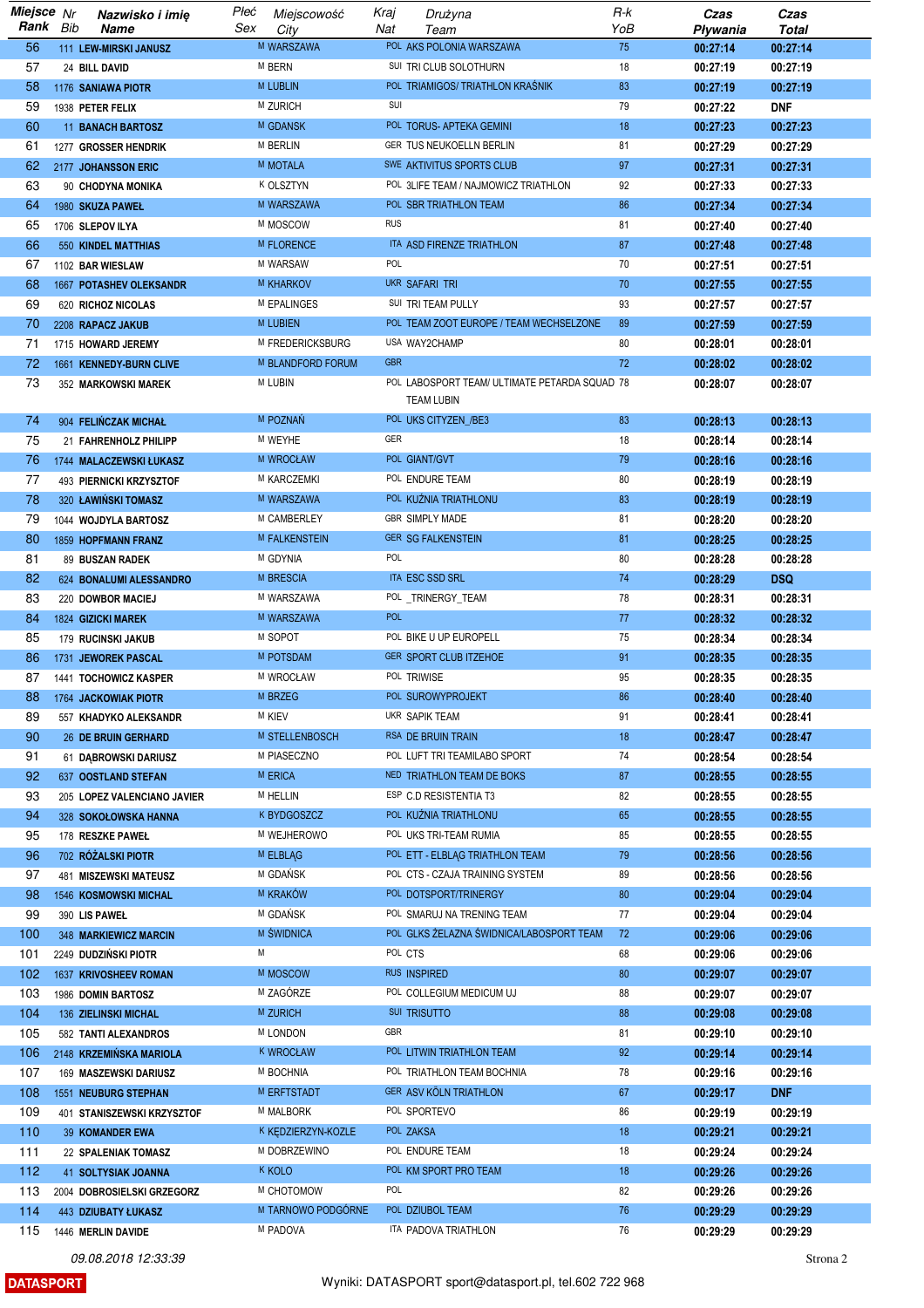| Miejsce Nr |     | Nazwisko i imię              | Płeć | Miejscowość            | Kraj              | Drużyna                                    | R-k    | Czas     | Czas         |
|------------|-----|------------------------------|------|------------------------|-------------------|--------------------------------------------|--------|----------|--------------|
| Rank       | Bib | Name                         | Sex  | City                   | Nat<br><b>BEL</b> | Team                                       | YoB    | Pływania | <b>Total</b> |
| 116        |     | 584 VON BERG RODOLPHE        |      | M GRASSE               |                   |                                            | 56     | 00:29:30 | 00:29:30     |
| 117        |     | 2243 GÓRSKI ROBERT           |      | M PISZ                 |                   | POL TARNOGORSKIE TOWARZYSTWO TRIATLONOWE89 |        | 00:29:33 | 00:29:33     |
| 118        |     | 40 JEDRZEJEWSKA ALEKSANDRA   |      | <b>K WROCŁAW</b>       |                   | POL GVT BMC AZS AWF KATOWICE               | 18     | 00:29:35 | <b>DNF</b>   |
| 119        |     | 2237 SHIMANOVSKIY TIMUR      |      | M MOSCOV               |                   | RUS SBR88                                  | 68     | 00:29:38 | 00:29:38     |
| 120        |     | 2160 ILARIA DEL GRANDE       |      | K MORAZZONE            |                   | ITA OXYGEN TRIATHLON                       | 72     | 00:29:38 | 00:29:38     |
| 121        |     | 75 PAWLOWSKI RADEK           |      | M WARSZAWA             |                   | POL TRINERGY                               | 76     | 00:29:39 | 00:29:39     |
| 122        |     | <b>420 GLAJC DANIEL</b>      |      | M CIESZYN              |                   | POL TRINERGY                               | 71     | 00:29:46 | 00:29:46     |
| 123        |     | 1620 KULESZA JAKUB           |      | M JELENIA GÓRA         |                   | POL TRIATHLON CLUB WROCŁAW                 | 80     | 00:29:53 | 00:29:53     |
| 124        |     | 2166 TIMASHEV STAS           |      | <b>M SAMARA</b>        | <b>RUS</b>        |                                            | 80     | 00:29:54 | 00:29:54     |
| 125        |     | 183 SZCZUŻEWSKI ANDRZEJ      |      | M STRZELCE OPOLSKIE    |                   | POL GMINA STRZELCE OPOLSKIE                | 88     | 00:29:55 | 00:29:55     |
| 126        |     | 74 ODZIMEK WOJCIECH          |      | M JEDLNIA LETNISKO     | <b>POL</b>        |                                            | 77     | 00:29:59 | 00:29:59     |
| 127        |     | 54 SKUTKIEWICZ JOANNA        |      | K GDYNIA               | POL               |                                            | 18     | 00:30:01 | DNF          |
| 128        |     | 2065 KUMOR TOMASZ            |      | M WARSZAWA             |                   | POL MBC                                    | 86     | 00:30:03 | 00:30:03     |
| 129        |     | 221 KONIECZNY MARCIN         |      | M OLSZTYN              |                   | POL NIEMANIEMOGE                           | 72     | 00:30:04 | 00:30:04     |
| 130        |     | 284 WAGEMAN ŁUKASZ           |      | M WROCŁAW              |                   | POL GVT                                    | 79     | 00:30:05 | 00:30:05     |
| 131        |     | <b>496 RADCZUK MARCIN</b>    |      | M TUCHOM               |                   | POL ENDURE TEAM                            | 81     | 00:30:05 | <b>DSQ</b>   |
| 132        |     | 790 KALINOWSKA-BIEGAŁA MARTA |      | <b>K GDANSK</b>        |                   | POL BIKE U UP/ PZU SPORT TEAM              | 88     | 00:30:08 | 00:30:08     |
| 133        |     | 933 SMITH MATTHEW            |      | M BRNO                 |                   | CZE TRI LAMY BRNO                          | 78     | 00:30:08 | 00:30:08     |
| 134        |     | 418 FAZAN RAFAŁ              |      | M JÓZEFOSŁAW           |                   | POL TRINERGY                               | 71     | 00:30:08 | 00:30:08     |
| 135        |     | 939 GLAPIŃSKI MAKSYMILIAN    |      | M WARSZAWA             | POL               |                                            | $00\,$ | 00:30:09 | 00:30:09     |
| 136        |     | 594 SOSIŃSKI GRZEGORZ        |      | M ELBLAG               |                   | POL BANANA PORT CONTROL                    | 80     | 00:30:12 | 00:30:12     |
| 137        |     | 35 GAUGL SEBASTIAN           |      | M PÖLLAU               |                   | AUT FLUIDLIFE TEAM.SPORTS.CHALLENGE        | 18     | 00:30:12 | 00:30:12     |
| 138        |     | 2134 ŁOPIŃSKI GAWEŁ BARTOSZ  |      | M WARSZAWA             |                   | POL BILLENNIUM                             | 75     | 00:30:13 | 00:30:13     |
| 139        |     | 776 HALBRYT MACIEJ           |      | M GDYNIA               |                   | POL SESCOM SPORTS TEAM                     | 94     | 00:30:13 | 00:30:13     |
| 140        |     | 1987 SZAPIEL ANDRZEJ         |      | M POGÓRZE              |                   | POL SPRING / CTS / TRIATHLON TROJMIASTO    | 90     | 00:30:14 | 00:30:14     |
| 141        |     | 563 GREMMEL PHILIPP          |      | M HAMBURG              | GER               |                                            | 81     | 00:30:14 | 00:30:14     |
| 142        |     | 100 IWANOW MAIK              |      | M REINSTEDT            |                   | GER SV LOKOMOTIVE ASCHERSLEBEN E.V.        | 89     | 00:30:15 | 00:30:15     |
| 143        |     | 884 NOWAKOWSKI JAKUB         |      | M WROCŁAW              | POL               |                                            | 93     | 00:30:16 | 00:30:16     |
| 144        |     | 149 DODIG DANIEL             |      | M PARABURDOO           |                   | AUS FREMANTLE TRIATHLON CLUB               | 87     | 00:30:16 | <b>DSQ</b>   |
| 145        |     | 813 NIZIO ADAM               |      | M BIAŁYSTOK            |                   | POL TRIZARZA                               | 95     | 00:30:18 | 00:30:18     |
| 146        |     | 2124 WÓJCIK KRZYSZTOF        |      | M WARSZAWA             | <b>POL</b>        |                                            | 91     | 00:30:18 | 00:30:18     |
| 147        |     | 1526 BEREZA LUKASZ           |      | M KATOWICE             |                   | POL ANON                                   | 94     | 00:30:19 | 00:30:19     |
| 148        |     | 1306 NOVOSAD VICTOR          |      | M MOSCOW               | <b>RUS</b>        |                                            | 98     | 00:30:20 | 00:30:20     |
| 149        |     | 367 MITRUŚ PAWEŁ             |      | M WARSZAWA             |                   | POL NEON TEAM                              | 92     | 00:30:23 | 00:30:23     |
| 150        |     | 2075 KAZANECKI TOMASZ        |      | M LEGIONOWO            |                   | POL TWISTER TEAM                           | 76     | 00:30:23 | <b>DNF</b>   |
| 151        |     | 1623 PAPADAVID DIMOKRITOS    |      | M PAPHOS               |                   | CYP PAPHOS NAUTICAL CLUB                   | 81     | 00:30:24 | 00:30:24     |
| 152        |     | 1183 PLOHL MATTHEW           |      | M KELLYVILLE RIDGE     |                   | AUS HILLS TRI CLUB                         | 83     | 00:30:24 | 00:30:24     |
| 153        |     | 118 NAWROCKI SERGIUSZ        |      | <b>M PLUSKI</b>        | POL               |                                            | 67     | 00:30:26 | 00:30:26     |
| 154        |     | 1732 ERLEBACH JOERG          |      | <b>M DRESDEN</b>       |                   | <b>GER TC FIKO ROSTOCK</b>                 | 65     | 00:30:31 | 00:30:31     |
| 155        |     | 2110 BUCHELER DIDIER         |      | M LIEGE                |                   | BEL SAINT RAPHAËL TRIATHLON                | 67     | 00:30:33 | 00:30:33     |
| 156        |     | 138 WOLSKI MACIEJ            |      | M GDYNIA               |                   | POL VIRGIN ACTIVE                          | 79     | 00:30:34 | 00:30:34     |
| 157        |     | 589 GOLATOWSKI STEPHAN       |      | M SCHILDAU             |                   | GER LFV OBERHOLZ E.V.                      | 83     | 00:30:35 | 00:30:35     |
| 158        |     | 1269 MARIANEK ALEKSANDRA     |      | K ZALESIE GÓRNE        |                   | POL SIDOR TEAM                             | 90     | 00:30:38 | 00:30:38     |
| 159        |     | 516 LOPINSKI RADOSLAW        |      | M WARSZAWA             |                   | POL TEAM KARAS                             | 74     | 00:30:39 | 00:30:39     |
| 160        |     | 733 BRZOZOWSKI ROMAN         |      | <b>M KOLO</b>          | <b>POL</b>        |                                            | 82     | 00:30:42 | 00:30:42     |
| 161        |     | 1212 LEKKOS DIMITRIS         |      | M IOANNINA             |                   | GRE KROMMIDAS COACHING                     | 79     | 00:30:44 | 00:30:44     |
| 162        |     | 103 KILARSKI MAREK           |      | M BIELSKO-BIAŁA        | <b>POL</b>        |                                            | 75     | 00:30:46 | 00:30:46     |
| 163        |     | 483 GRODZKI MAREK            |      | M GDAŃSK               |                   | POL CTS CZAJA TRAINING SYSTEM              | 75     | 00:30:48 | <b>DSQ</b>   |
| 164        |     | 934 MARCINIAK MICHAŁ         |      | M SKÓRZEWO             |                   | POL UKS CITYZEN_/BE3                       | 83     | 00:30:48 | 00:30:48     |
| 165        |     | 1018 SROKA MICHAL            |      | M WROCŁAW              |                   | POL TMTEAM                                 | 80     | 00:30:49 | 00:30:49     |
| 166        |     | 527 JARECKI GRZEGORZ         |      | M ELBLAG               |                   | POL TEAMKARAŚ                              | 95     | 00:30:56 | 00:30:56     |
| 167        |     | 1410 ZIÓŁKOWSKI MAREK        |      | M WROCŁAW              |                   | POL EUROPA UBEZPIECZENIA                   | 72     | 00:30:57 | 00:30:57     |
| 168        |     | 701 KOZAK KAROL              |      | M ELBLAG               |                   | POL ETT                                    | $00\,$ | 00:30:59 | <b>DNF</b>   |
| 169        |     | <b>88 BUCZEK BARTŁOMIEJ</b>  |      | M WROCŁAW              | POL               |                                            | 87     | 00:31:01 | 00:31:01     |
| 170        |     | 1309 TARGONI PAWEL           |      | M FRYDEK               | <b>POL</b><br>GBR |                                            | 76     | 00:31:01 | 00:31:01     |
| 171        |     | 1614 HOLDA BARTLOMIEJ        |      | M BURY                 |                   |                                            | 74     | 00:31:02 | 00:31:02     |
| 172        |     | 2012 STARZYŃSKI PAWEŁ        |      | M WARSZAWA             |                   | POL ANNA RUN                               | 63     | 00:31:03 | 00:31:03     |
| 173        |     | 574 FURMANIK MATEUSZ         |      | M TCZEW                |                   | POL LPP TEAM                               | 90     | 00:31:04 | 00:31:04     |
| 174        |     | 1158 KAFTAŃSKI LECH          |      | M ŁEBIEŃ               |                   | POL STOCKHOLM CITY TRIATHLON CLUB          | 85     | 00:31:06 | 00:31:06     |
| 175        |     | 194 ZIÓŁKO MACIEJ            |      | M ZIELONKI             |                   | POL IRON DRAGON TRIATHLON                  | 76     | 00:31:07 | 00:31:07     |
| 176        |     | 1513 GARNOWSKI MACIEJ        |      | M SIEMIANOWICE ŚLĄSKIE |                   | POL AUTHOR BICYCLES                        | 85     | 00:31:07 | 00:31:07     |

**DATASPORT**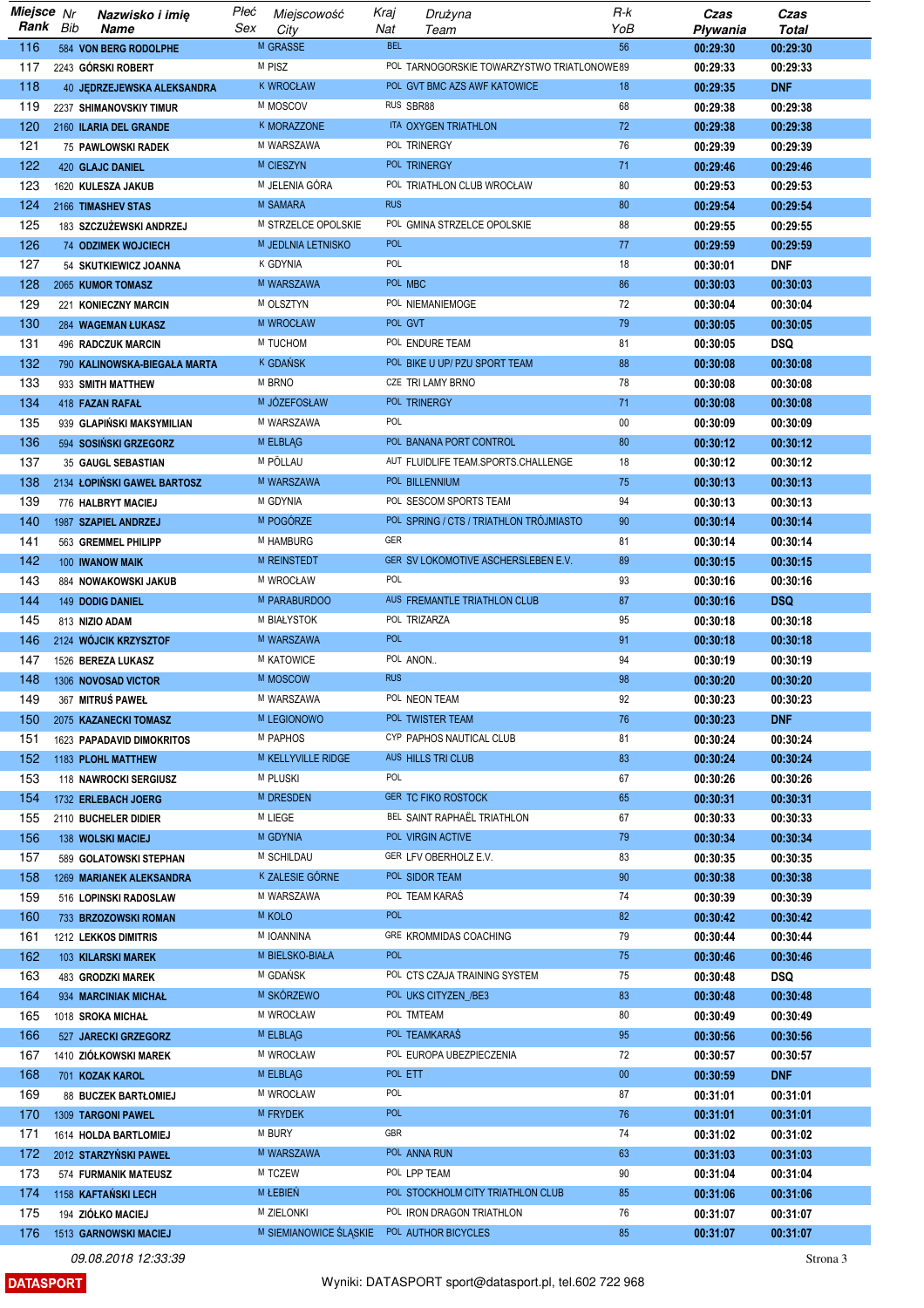| Miejsce Nr |     | Nazwisko i imię                        | Płeć | Miejscowość         | Kraj       | Drużyna                                 | R-k | Czas                 | Czas         |
|------------|-----|----------------------------------------|------|---------------------|------------|-----------------------------------------|-----|----------------------|--------------|
| Rank       | Bib | <b>Name</b>                            | Sex  | City                | Nat        | Team                                    | YoB | Pływania             | <b>Total</b> |
| 177        |     | 660 MICHALEWICZ MARCIN                 |      | M MYSŁOWICE         |            | POL WWW.ITMASTERS.COM.PL                | 83  | 00:31:09             | 00:31:09     |
| 178        |     | 1956 SZUL ROBERT                       |      | M WARSZAWA          |            | POL TRICLUB                             | 83  | 00:31:10             | 00:31:10     |
| 179        |     | 278 PIETRZAK BŁAŻEJ                    |      | M WROCŁAW           |            | POL GVT                                 | 81  | 00:31:12             | 00:31:12     |
| 180        |     | 875 DRABIŃSKI MARIUSZ                  |      | M GDYNIA            | <b>POL</b> |                                         | 89  | 00:31:13             | 00:31:13     |
| 181        |     | 1681 WIĘCEK MICHAŁ                     |      | M CIĘŻKOWICE        | POL        |                                         | 87  | 00:31:13             | 00:31:13     |
| 182        |     | 1032 JACZUN BARTEK                     |      | <b>M KOMORNIKI</b>  |            | POL ZGRUPKA TEAM                        | 74  | 00:31:13             | 00:31:13     |
| 183        |     | 437 NIEDZWIECKI MARCIN                 |      | M WARSZAWA          |            | POL TRIWAWA                             | 85  | 00:31:15             | 00:31:15     |
| 184        |     | <b>780 LENZ MAGDALENA</b>              |      | K STAROGARD GDAŃSKI |            | POL TRI STAROGARD GDAŃSKI               | 88  | 00:31:18             | 00:31:18     |
| 185        |     | 347 KOŁODZIEJ SEBASTIAN                |      | M WARSZAWA          |            | POL LABOSPORT TEAM                      | 81  | 00:31:19             | 00:31:19     |
| 186        |     | 1904 HANDLEY MATTHEW                   |      | <b>M LONDON</b>     | <b>GBR</b> |                                         | 88  | 00:31:19             | 00:31:19     |
| 187        |     | 2246 SPERRER CHRISTINA                 | Κ    |                     |            | POL TRI TEAM PULLY                      | 90  | 00:31:20             | 00:31:20     |
| 188        |     | 658 BORZYSZKOWSKI MICHAŁ               |      | M RZEPNICA          |            | POL SZMONDAK TEAM BYTÓW                 | 84  | 00:31:22             | <b>DNF</b>   |
| 189        |     | 2225 CZECH MARIUSZ                     |      | M GDYNIA            |            | POL UKS TRI-TEAM RUMIA                  | 81  | 00:31:24             | 00:31:24     |
| 190        |     | 2127 SZATKOWSKI MARCIN                 |      | M POMIECHÓWEK       |            | POL AKS POLONIA WARSZAWA                | 83  | 00:31:24             | 00:31:24     |
| 191        |     | 263 OLSZEWSKI PAWEŁ                    |      | M WROCŁAW           |            | POL GT-RAT                              | 86  | 00:31:25             | 00:31:25     |
| 192        |     | 932 CHOMIK RAFAŁ                       |      | M GLIWICE           |            | POL T2 / WAY 2 CHAMP                    | 77  | 00:31:28             | 00:31:28     |
| 193        |     | 1164 JEGER KRZYSZTOF                   |      | M SWARZĘDZ          |            | POL UKS CITYZEN_/BE3                    | 82  | 00:31:29             | 00:31:29     |
| 194        |     | 1103 OGINSKI PIOTR                     |      | M BOCHNIA           |            | POL TRIATHLON TEAM BOCHNIA              | 77  | 00:31:30             | 00:31:30     |
| 195        |     | 900 KOT REMIGIUSZ                      |      | M BIELSKO-BIAŁA     |            | POL RM TRI TEAM                         | 73  | 00:31:30             | 00:31:30     |
| 196        |     | <b>76 PIREK MARIUSZ</b>                |      | M WARSZAWA          |            | POL SBR TRIATHLON TEAM                  | 85  | 00:31:30             | 00:31:30     |
| 197        |     | 439 ZOLL MICHAŁ                        |      | M SOLEC             |            | POL TRIWAWA                             | 77  | 00:31:33             | 00:31:33     |
| 198        |     | 982 FIEDOROW MATEUSZ                   |      | M GDYNIA            |            | POL ARKA GDYNIA                         | 89  | 00:31:34             | 00:31:34     |
| 199        |     | 682 OSTROWSKI PAWEŁ                    |      | M WROCŁAW           |            | POL OSTRY TEAM                          | 78  | 00:31:34             | 00:31:34     |
| 200        |     | 2204 FOLGA MAREK                       |      | <b>M WROCŁAW</b>    |            | POL SIDOR TEAM / GIANT                  | 75  | 00:31:36             | 00:31:36     |
| 201        |     | 458 KUTNY BARTOSZ                      |      | M ŁOMŻA             |            | POL AT TEAM                             | 86  | 00:31:38             | 00:31:38     |
| 202        |     | 1133 POPŁAWSKI GRZEGORZ                |      | M TOŁCZE            |            | POL NADAKTYWNI                          | 81  | 00:31:38             | 00:31:38     |
| 203        |     | 209 LECHOWICZ ANNA                     |      | K LATHEN            |            | POL LABOSPORT                           | 85  | 00:31:39             | 00:31:39     |
| 204        |     |                                        |      | M KRAKÓW            | <b>POL</b> |                                         | 77  | 00:31:39             | 00:31:39     |
| 205        |     | 1150 KULA DAMIAN                       |      | M HEIDELBERG        |            | GER SV NIKAR HEIDELBERG                 | 75  | 00:31:40             | 00:31:40     |
| 206        |     | 115 MAIZEL ALEXIS                      |      | M WARSZAWA          |            | POL KUŽNIA TRIATHLONU                   | 78  | 00:31:40             | 00:31:40     |
| 207        |     | 332 ZIĘBA MARCIN<br>142 BROWNE SAM     |      | M ANTRIM            |            | GBR HIELBOW TRIATHLON CLUB              | 82  | 00:31:42             | 00:31:42     |
| 208        |     | <b>432 ZAWADZKI ARTUR</b>              |      | M WARSZAWA          |            | POL TRINERGY TEAM                       | 78  | 00:31:42             | 00:31:42     |
| 209        |     | 1691 JAKUBOWSKI PAWEŁ                  |      | M LUBAWA            |            | POL ROWEROWA LUBAWA                     | 90  |                      | 00:31:42     |
| 210        |     |                                        |      | <b>M RIGA</b>       |            | LAT EMU M?LPILS SPORTA KLUBS            | 78  | 00:31:42<br>00:31:44 | 00:31:44     |
| 211        |     | 530 DAVIDNIEKS ARTIS                   |      | M GDANSK            |            | POL LABOSPORT TEAM/DREAM TRI TEAM       | 81  |                      | 00:31:44     |
| 212        |     | 353 KEPKA MARCIN<br>1972 KOLASA ŁUKASZ |      | M GDYNIA            | <b>POL</b> |                                         | 84  | 00:31:44<br>00:31:46 | 00:31:46     |
| 213        |     |                                        |      | M GDAŃSK            |            | POL TRI-TEAM RUMIA                      | 81  | 00:31:47             | 00:31:47     |
|            |     | 224 NETTER PAWEŁ                       |      | <b>M KATOWICE</b>   |            | POL SIDORTEAM                           | 71  |                      | 00:31:47     |
| 214        |     | 185 ŚWIATEK JAROSŁAW                   |      | M DUBAI             |            | UAE TRIDUBAI                            |     | 00:31:47             |              |
| 215        |     | 1910 ITANI HASAN                       |      |                     |            |                                         | 72  | 00:31:47             | 00:31:47     |
| 216        |     | 1082 HOPPE MATEUSZ                     |      | M GDANSK            |            | POL SKŻ SOPOT<br>POL TRIWAWA            | 91  | 00:31:48             | 00:31:48     |
| 217        |     | 200 KRYSIAK JAKUB                      |      | M WARSZAWA          |            |                                         | 95  | 00:31:49             | 00:31:49     |
| 218        |     | 873 SZUREK SŁAWOMIR                    |      | M RYDUŁTOWY         | POL        | POL 'UKS ''PIATKA PLUS''RYDUŁTOWY'      | 71  | 00:31:49             | 00:31:49     |
| 219        |     | 1684 KORDACZUK MICHAŁ                  |      | M WARSZAWA          |            |                                         | 86  | 00:31:50             | <b>DNF</b>   |
| 220        |     | 207 ANDRESEN THOMAS                    |      | M HAFSLUNDS?Y       |            | NOR FREDRIKSTAD TRIATLONKLUBB           | 71  | 00:31:50             | 00:31:50     |
| 221        |     | 319 LEŚNIAK TOMASZ                     |      | M OTWOCK            |            | POL KUŹNIA TRIATHLONU                   | 73  | 00:31:50             | 00:31:50     |
| 222        |     | 84 AHLERS ANDRÉ                        |      | M HANNOVER          |            | GER HANNOVER 96 TRIATHLON               | 83  | 00:31:51             | 00:31:51     |
| 223        |     | 1174 STEINIGER SASCHA                  |      | M FALKENSTEIN       |            | GER TRIATHLON TEAM VOGTLAND E.V.        | 87  | 00:31:54             | 00:31:54     |
| 224        |     | 191 WOJTYLO MICHAL                     |      | M WROCŁAW           |            | POL GT RAT                              | 82  | 00:31:55             | <b>DSQ</b>   |
| 225        |     | 941 KLUŹNIAK WOJCIECH                  |      | <b>M KIELCE</b>     | POL        |                                         | 80  | 00:31:55             | <b>DNF</b>   |
| 226        |     | 1549 KORONKIEWICZ KAROL                |      | M PIASTÓW           |            | POL ŻYWCEM ZABIEGANI                    | 64  | 00:31:57             | 00:31:57     |
| 227        |     | 2050 GROCHOWSKI SŁAWOMIR               |      | M WARSZAWA          | POL        |                                         | 76  | 00:31:57             | 00:31:57     |
| 228        |     | 80 TOPCZEWSKI GRACJAN                  |      | M BYDGOSZCZ         |            | POL BYDGOSZCZ TRIATHLON TEAM / TRISPACE | 76  | 00:31:57             | 00:31:57     |
| 229        |     | 2040 STACHURA MATEUSZ                  |      | M ZABRZE            | POL        |                                         | 90  | 00:31:59             | <b>DSQ</b>   |
| 230        |     | 1145 HANKIEWICZ ARTUR                  |      | M POZNAŃ            |            | POL UKS CITYZEN /BE3                    | 79  | 00:32:00             | 00:32:00     |
| 231        |     | 558 PFLUEGER NICO                      |      | M REINSDORF         |            | GER SV EISLEBEN-SANGERHAUSEN TRIATHLON  | 74  | 00:32:02             | 00:32:02     |
| 232        |     | 268 GODLEWSKI KRZYSZTOF                |      | M ŻARÓW             |            | POL GVT                                 | 81  | 00:32:02             | 00:32:02     |
| 233        |     | 943 KUREK BARTOSZ                      |      | M CZĘSTOCHOWA       |            | POL TREKCLUB                            | 96  | 00:32:02             | 00:32:02     |
| 234        |     | 2052 WIETESKA INGA                     |      | K WARSZAWA          |            | POL TRICLUB WARSZAWA                    | 89  | 00:32:02             | 00:32:02     |
| 235        |     | 480 ANDROSZ KRZYSZTOF                  |      | M GDYNIA            |            | POL CTS - CZAJA TRAINING SYSTEM         | 89  | 00:32:03             | 00:32:03     |
| 236        |     | 83 AERDEN DANEL                        |      | M HASSELT           |            | BEL JTTL                                | 73  | 00:32:03             | 00:32:03     |
| 237        |     | 969 BIRECKI JAKUB                      |      | M OPOLE             |            | POL GT KONA                             | 87  | 00:32:04             | 00:32:04     |

**DATASPORT**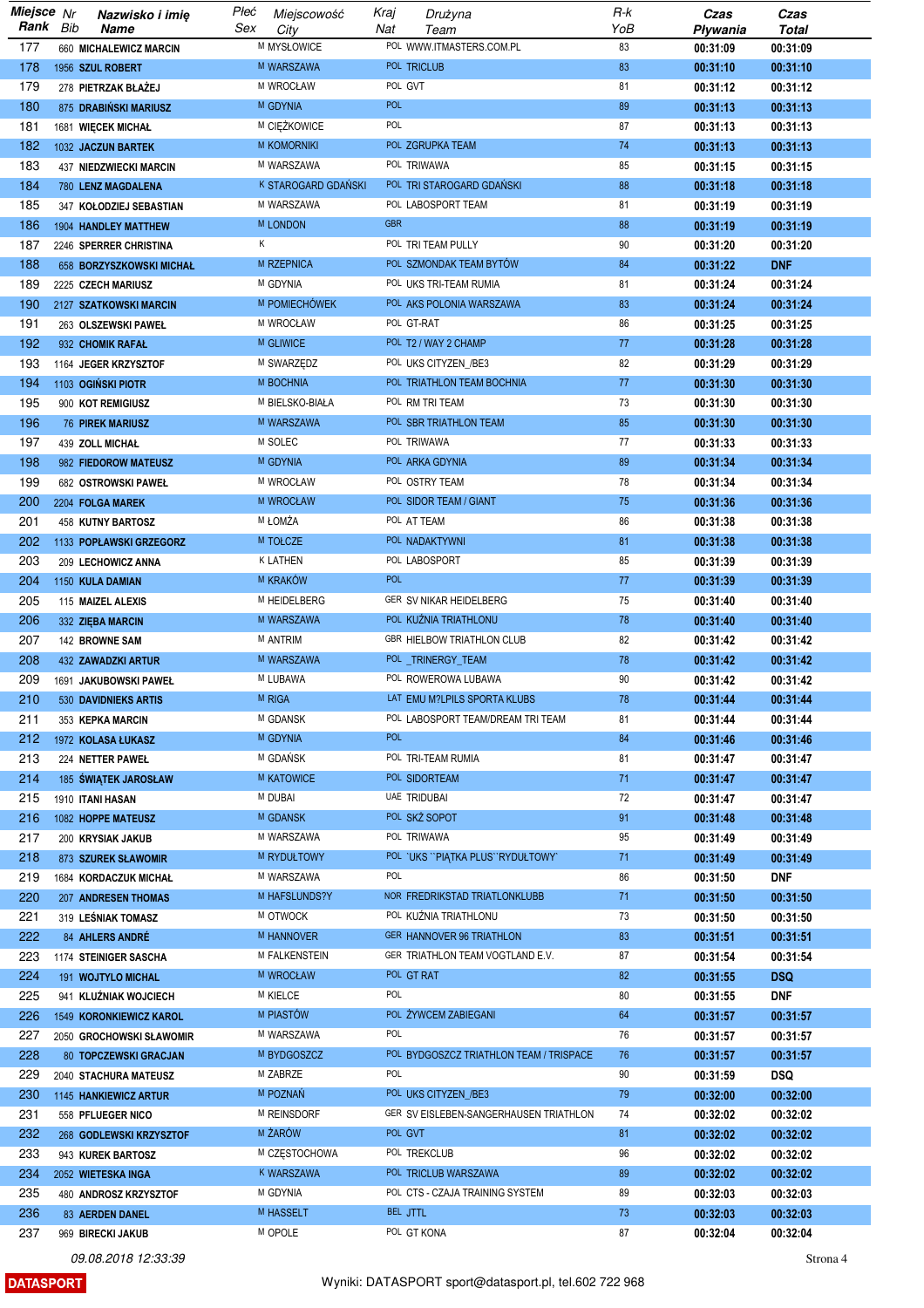| Miejsce Nr |     | Nazwisko i imię                             | Płeć | Miejscowość                      | Kraj       | Drużyna                                            | R-k | Czas     | Czas         |
|------------|-----|---------------------------------------------|------|----------------------------------|------------|----------------------------------------------------|-----|----------|--------------|
| Rank       | Bib | Name                                        | Sex  | City                             | Nat        | Team                                               | YoB | Pływania | <b>Total</b> |
| 238        |     | <b>442 DANILEWICZ MARIUSZ</b>               |      | M DABRÓWKA                       |            | POL VELOCITY                                       | 79  | 00:32:05 | 00:32:05     |
| 239        |     | 192 WOJTYLO OLIMPIA                         |      | K WROCŁAW                        |            | POL GT RAT                                         | 81  | 00:32:05 | 00:32:05     |
| 240        |     | 886 SOBAŃSKA IZABELA                        |      | K DRUŽBICE                       | <b>POL</b> |                                                    | 96  | 00:32:05 | 00:32:05     |
| 241        |     | 1514 PERNAK PIOTR                           |      | M WARSZAWA                       |            | POL SKITEAM.PL                                     | 70  | 00:32:06 | 00:32:06     |
| 242        |     | 1539 MEIER BENT                             |      | <b>M HAMBURG</b>                 |            | GER PETER LULA RACING TEAM                         | 93  | 00:32:06 | 00:32:06     |
| 243        |     | 50 DEARY EMMA                               |      | K BISHOPS STORTFORD              |            | GBR ETE BLUESEVENTY RACING TEAM                    | 18  | 00:32:06 | 00:32:06     |
| 244        |     |                                             |      | M WARSZAWA                       |            | POL TRICLUB                                        | 80  | 00:32:07 | 00:32:07     |
| 245        |     | 187 URBAN KRZYSZTOF                         |      |                                  |            |                                                    | 93  |          |              |
|            |     | 1031 GIERASIMCZYK RAFAŁ                     |      | M MORAG                          |            | POL SZKOŁA PŁYWANIA SWIM TEAM                      |     | 00:32:07 | 00:32:07     |
| 246        |     | 42 KOWALSKA OLGA                            |      | <b>K WARSZAWA</b>                |            | POL TRINERGY                                       | 18  | 00:32:09 | 00:32:09     |
| 247        |     | 1985 ŚLIWA WOJCIECH                         |      | M SZCZECIN                       |            | POL KS IRONMAN CS POLSKA                           | 74  | 00:32:10 | 00:32:10     |
| 248        |     | 1485 KLICPERA PETR                          |      | M NERATOVICE                     | <b>CZE</b> |                                                    | 76  | 00:32:10 | 00:32:10     |
| 249        |     | 1921 CAMERON KIRSTEN                        |      | K EDINBURGH                      | GBR        |                                                    | 81  | 00:32:10 | 00:32:10     |
| 250        |     | 106 KRAWCZYK ALEKSANDRA                     |      | K WARSZAWA                       |            | POL TRIW KOLORZE BLOND                             | 84  | 00:32:12 | 00:32:12     |
| 251        |     | 375 JEZIERSKI ADAM                          |      | M ŁÓDŹ                           |            | POL PULS TRI TEAM                                  | 79  | 00:32:13 | 00:32:13     |
| 252        |     | <b>144 CEKIERA MARCIN</b>                   |      | M ZIELONKI                       |            | POL IRON DRAGON TRIATHLON                          | 78  | 00:32:13 | <b>DSQ</b>   |
| 253        |     | 2087 PALUS PAWEŁ                            |      | M WARSZAWA                       |            | POL SIDOR TEAM                                     | 73  | 00:32:13 | 00:32:13     |
| 254        |     | 1834 GIOIA GABRIELLA                        |      | <b>K PRETORIA</b>                |            | RSA DE BRUIN TRAIN                                 | 93  | 00:32:13 | 00:32:13     |
| 255        |     | 538 RYS SEBASTIAN                           |      | M TULCE                          |            | POL ENEA TEAM                                      | 75  | 00:32:15 | <b>DSQ</b>   |
| 256        |     | 1936 STÄHLI CORNELIA                        |      | <b>K ZURICH</b>                  | SUI        |                                                    | 85  | 00:32:16 | 00:32:16     |
| 257        |     | 65 GRZELEC JAROSŁAW                         |      | M GDAŃSK                         |            | POL SMARUJ NA TRENING TEAM                         | 61  | 00:32:16 | 00:32:16     |
| 258        |     | 2155 PATER WOJCIECH                         |      | M TYCHY                          | <b>POL</b> |                                                    | 83  | 00:32:17 | 00:32:17     |
| 259        |     |                                             |      | M ZGIERZ                         |            | POL GT RAT                                         | 90  | 00:32:17 | 00:32:17     |
|            |     | 198 LIGENZA KAMIL                           |      |                                  |            |                                                    |     |          |              |
| 260        |     | 602 ANTONIUK SIGRID                         |      | <b>K WAGNA</b>                   |            | AUT SIGRID ANTONIUK OUTDOORFITNESSCLUB<br>YOUR WAY | 68  | 00:32:17 | 00:32:17     |
|            |     |                                             |      |                                  |            |                                                    |     |          |              |
| 261        |     | 728 BAUM BARTOSZ                            |      | M PUSZCZYKOWO                    |            | POL UKS CITYZEN_/BE3                               | 86  | 00:32:17 | 00:32:17     |
| 262        |     | 153 GONTARZ JAROSLAW                        |      | <b>M KOZIENICE</b>               |            | POL TRI ENGINES/OLIMPIUS.PL                        | 77  | 00:32:18 | 00:32:18     |
| 263        |     | 1559 DRĄŻKOWSKI PIOTR                       |      | M CHEŁMNO                        | POL        |                                                    | 79  | 00:32:19 | 00:32:19     |
| 264        |     | 380 ZABORNIAK MICHAŁ                        |      | M ŁÓDŹ                           |            | POL PULS TRI TEAM                                  | 95  | 00:32:20 | 00:32:20     |
| 265        |     | 1655 BORULA BARTOSZ                         |      | M SŁUBICE                        |            | POL HERBALIFE                                      | 87  | 00:32:21 | 00:32:21     |
| 266        |     | 1900 WYLEGŁY WITOLD                         |      | M ŁODŻ                           | <b>POL</b> |                                                    | 92  | 00:32:21 | 00:32:21     |
| 267        |     | 520 STACHOWICZ MACIEJ                       |      | M KOBYŁKA                        |            | POL TEAM KARAS                                     | 77  | 00:32:22 | 00:32:22     |
| 268        |     | 333 LESZCZEWICZ WALDEMAR                    |      | M WARSZAWA                       |            | POL KUŹNIA TRIATHLONU                              | 77  | 00:32:23 | 00:32:23     |
| 269        |     | <b>487 MIERZEJEWSKI BARTOSZ</b>             |      | M POZNAŃ                         |            | POL CZAJA TRAINING SYSTEM                          | 83  | 00:32:24 | 00:32:24     |
| 270        |     | 373 BEDNARSKI MICHAŁ                        |      | M ROSANÓW                        |            | POL PULS TRI TEAM                                  | 78  | 00:32:24 | 00:32:24     |
| 271        |     | 2026 SARBAK BARTOSZ                         |      | M WOLSZTYN                       |            | POL BS TRI TEAM                                    | 96  | 00:32:24 | 00:32:24     |
| 272        |     | 69 ŁAKOMSKI OLEK                            |      | M WARSZAWA                       |            | POL LUFT TRI TEAM                                  | 75  | 00:32:24 | <b>DNF</b>   |
| 273        |     | 869 SLIPY ADAM                              |      | M GDYNIA                         |            | POL TORUS TRIATHLON TEAM / BANACH SPORT            | 77  | 00:32:24 | 00:32:24     |
|            |     |                                             |      |                                  |            | TEAM                                               |     |          |              |
| 274        |     | 1060 ZNAK MAKSIM                            |      | <b>M MINSK</b>                   |            | BLR ALTIUS                                         | 81  | 00:32:25 | 00:32:25     |
| 275        |     | 588 CHRZANOWSKI ZBIGNIEW                    |      | M PLOCK                          |            | POL KJ CREW                                        | 82  | 00:32:25 | 00:32:25     |
| 276        |     |                                             |      | M SOPOT                          | POL        |                                                    | 85  | 00:32:25 | 00:32:25     |
| 277        |     | 1137 STUKAN MACIEJ<br>2131 MAKOWIEC KAJETAN |      | M GDAŃSK                         |            | POL LIONS BANK                                     | 95  | 00:32:26 | 00:32:26     |
|            |     |                                             |      |                                  |            |                                                    |     |          |              |
| 278        |     | 1310 KUBICKI LESZEK                         |      | <b>M WŁOCŁAWEK</b><br>K WARSZAWA | POL        | POL LUFT TRI TEAM                                  | 53  | 00:32:26 | 00:32:26     |
| 279        |     | 357 CHUDEK AGNIESZKA                        |      |                                  |            |                                                    | 92  | 00:32:27 | 00:32:27     |
| 280        |     | 945 PUNDYK BARTOSZ                          |      | M KRAKÓW                         | <b>POL</b> |                                                    | 84  | 00:32:27 | 00:32:27     |
| 281        |     | 1457 ANDERSON JONATHAN                      |      | M WARSAW                         | POL        |                                                    | 85  | 00:32:28 | 00:32:28     |
| 282        |     | <b>60 BREWER JAMES</b>                      |      | M SCARBOROUGH                    | <b>GBR</b> |                                                    | 87  | 00:32:29 | 00:32:29     |
| 283        |     | 1302 MARCINIAK DAMIAN                       |      | M ŚWIEBODZIN                     |            | POL JEDZ I TRENUJ                                  | 88  | 00:32:29 | 00:32:29     |
| 284        |     | 98 GÓRALSKA ALEKSANDRA                      |      | <b>K PLUSKI</b>                  | <b>POL</b> |                                                    | 77  | 00:32:29 | 00:32:29     |
| 285        |     | 1298 JANUSZKO KRZYSZTOF                     |      | M ŚWIDNICA                       | POL        |                                                    | 82  | 00:32:30 | 00:32:30     |
| 286        |     | 1786 MICHAŁOWSKI MARCIN                     |      | M SZCZECIN                       |            | <sup>POL</sup> SZCZECIŃSKI KLUB ROWEROWY GRYFUS    | 80  | 00:32:30 | 00:32:30     |
| 287        |     | 112 LIPSKI WITOLD                           |      | M PITTSBURGH                     |            | USA PITTSBURGH TRIATHLON CLUB                      | 78  | 00:32:31 | 00:32:31     |
| 288        |     | 565 CZAJKOWSKI MICHAŁ                       |      | M NOWA WOLA                      | <b>POL</b> |                                                    | 73  | 00:32:33 | <b>DNF</b>   |
| 289        |     | 494 POLAŃSKI PIOTR                          |      | <b>M LEBORK</b>                  |            | POL ENDURE TEAM                                    | 81  | 00:32:34 | 00:32:34     |
| 290        |     | 1033 KSIĄŻEK GRZEGORZ                       |      | <b>M RUMIA</b>                   | <b>POL</b> |                                                    | 91  | 00:32:35 | 00:32:35     |
| 291        |     | 551 CZAJKOWSKI ADAM                         |      | M KONSTANCIN-JEZIORNA            | POL        |                                                    | 70  | 00:32:36 | 00:32:36     |
| 292        |     | 79 TEINVALL HENRIK                          |      | M LOMMA                          |            | SWE IS GOTA TRIATHLON                              | 80  | 00:32:36 | 00:32:36     |
|            |     |                                             |      | M SAINT-PETERSBURG               | <b>RUS</b> |                                                    | 65  |          |              |
| 293        |     | 1854 PRISIVKO VADIM                         |      |                                  |            |                                                    |     | 00:32:36 | 00:32:36     |
| 294        |     | 555 ANTILLE CORALIE                         |      | K LA CONVERSION                  |            | SUI TRI TEAM PULLY                                 | 92  | 00:32:37 | 00:32:37     |
| 295        |     | 1273 TOLSTOKOROVAS JEVGENIJUS               |      | <b>M VILNIUS</b>                 |            | LTU GIRTEKA LOGISTICS/TRITONAS                     | 84  | 00:32:37 | 00:32:37     |
| 296        |     | 738 JASICZEK RADOSŁAW                       |      | M ŚWIDNICA                       | <b>POL</b> |                                                    | 79  | 00:32:38 | 00:32:38     |

**DATASPORT**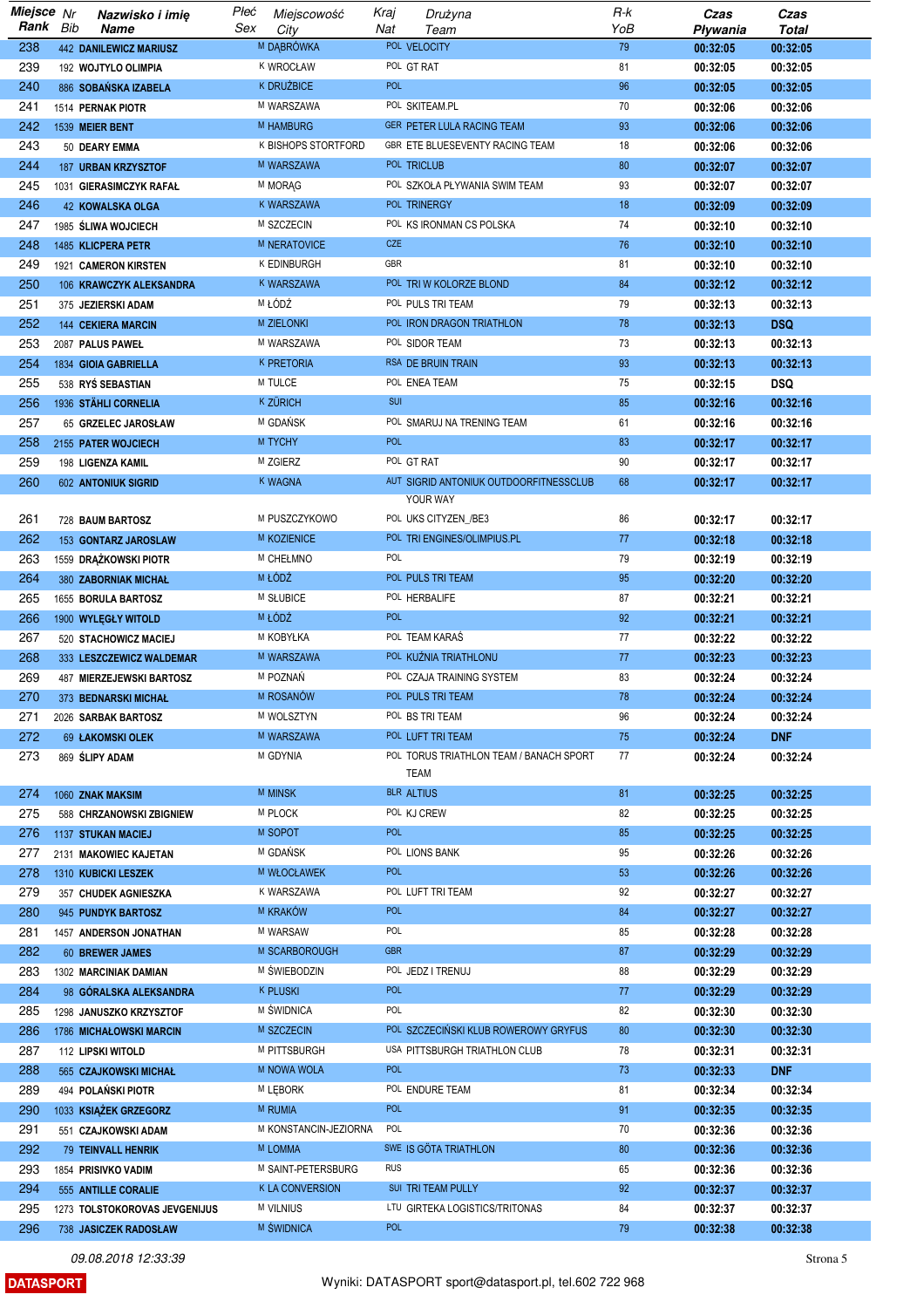| Miejsce Nr | Nazwisko i imie                 | Płeć | Miejscowość                       | Kraj       | Drużyna                                                      | R-k | Czas     | Czas         |
|------------|---------------------------------|------|-----------------------------------|------------|--------------------------------------------------------------|-----|----------|--------------|
| Rank Bib   | Name                            | Sex  | City                              | Nat        | Team                                                         | YoB | Pływania | <b>Total</b> |
| 297        | 1195 GAWLAS SEBASTIAN           |      | M MAASTRICHT                      | <b>NED</b> |                                                              | 75  | 00:32:38 | 00:32:38     |
| 298        | 421 JARONIEC ADAM               |      | M POZNAŃ                          |            | POL TRINERGY                                                 | 85  | 00:32:38 | 00:32:38     |
| 299        | 686 MAZURKIEWICZ DARIUSZ        |      | M SMOLEC                          | POL        |                                                              | 78  | 00:32:39 | <b>DSQ</b>   |
| 300        | 2122 LITWINIUK PIOTR            |      | M WARSZAWA                        |            | POL SPLIT TRIATHLON TEAM                                     | 83  | 00:32:40 | 00:32:40     |
| 301        | 1456 GONCZAREK BARTOSZ          |      | <b>M KAMIENIEC</b>                | POL        |                                                              | 78  | 00:32:41 | 00:32:41     |
| 302        | 253 GAŹDZIK TOMASZ              |      | M WROCŁAW                         |            | POL GT RAT                                                   | 83  | 00:32:42 | 00:32:42     |
| 303        | 72 MITRI KLODIAN                |      | M CHICAGO                         | <b>USA</b> |                                                              | 90  | 00:32:43 | 00:32:43     |
| 304        | 501 HANCZEWSKA MARTA            |      | <b>K SZCZECIN</b>                 |            | POL FABRYKA TRIATHLONU                                       | 84  | 00:32:43 | 00:32:43     |
| 305        | 2218 SOBCZAK MARCIN             |      | <b>M RUMIA</b>                    |            | POL SOBCZAK TEAM                                             | 71  | 00:32:45 | 00:32:45     |
| 306        | <b>1445 SOKOLIKOV DMITRY</b>    |      | <b>M MINSK</b>                    |            | <b>BLR TRISTYLE</b>                                          | 79  | 00:32:45 | 00:32:45     |
| 307        | 1830 BADOWSKI PIOTR             |      | M KONSTANCIN JEZIORNA             | POL        |                                                              | 68  | 00:32:47 | 00:32:47     |
|            |                                 |      | M BYDGOSZCZ                       | <b>POL</b> |                                                              | 76  |          |              |
| 308        | 1359 OLSZEWSKI ŁUKASZ           |      |                                   |            |                                                              |     | 00:32:48 | 00:32:48     |
| 309        | 1380 MARKOWSKI PAWEŁ            |      | M GORZÓW WIELKOPOLSKI POL MTB4FUN |            |                                                              | 75  | 00:32:49 | 00:32:49     |
| 310        | 866 KULESZA SEBASTIAN           |      | M SIERADZ                         |            | POL SIR-HA SIERADZ                                           | 77  | 00:32:50 | 00:32:50     |
| 311        | 331 WOJEWODA PAWEŁ              |      | M WARSZAWA                        |            | POL KUŹNIA TRIATHLONU                                        | 78  | 00:32:51 | 00:32:51     |
| 312        | 968 WALKOWIAK DARIUSZ           |      | M WROCŁAW                         |            | POL ENERGIAPORT.PL                                           | 81  | 00:32:51 | 00:32:51     |
| 313        | 591 CANTIERI MATTEO             |      | M BOLOGNA                         |            | ITA TRIIRON                                                  | 77  | 00:32:51 | 00:32:51     |
| 314        | 1051 JANISZEWSKI JERZY          |      | M WIESBADEN                       | <b>GER</b> |                                                              | 79  | 00:32:51 | 00:32:51     |
| 315        | 1113 WOŁOSZYK KAMIL             |      | M KOŚCIERZYNA                     |            | POL JEPPESEN POLAND/NAJMOWICZ TRAITHLON                      | 93  | 00:32:52 | 00:32:52     |
| 316        | <b>1860 NILSSON CHRISTOFFER</b> |      | <b>M TJORNARP</b>                 |            | SWE UMARA SPORT CLUB                                         | 91  | 00:32:54 | 00:32:54     |
| 317        | 829 MICKIEWICZ KONRAD           |      | M GDANSK                          |            | POL ZAKŁADY PRZEMYSŁU CUKIERNICZEGO BAŁTYK 72                |     | 00:32:54 | 00:32:54     |
| 318        | 1275 POMORSKI RAFAŁ             |      | M WARSZAWA                        |            | POL LOVE THE PAIN, TRIFAMILY                                 | 83  | 00:32:55 | 00:32:55     |
| 319        | 1773 LOF JAKOB                  |      | M TENHULT                         |            | SWE IKHP                                                     | 83  | 00:32:56 | 00:32:56     |
| 320        | 579 BLOEMHOFF LEHAN             |      | <b>M READING</b>                  | <b>GBR</b> |                                                              | 91  | 00:32:56 | 00:32:56     |
| 321        | 1740 KUEN RENATE                |      | <b>K VERONA</b>                   |            | ITA ANGERS TRIATHLON                                         | 66  | 00:32:56 | 00:32:56     |
| 322        | <b>805 STUDNIAK MATEUSZ</b>     |      | M GDYNIA                          |            | POL GDYŃSKI TRIATHLON                                        | 89  | 00:32:57 | 00:32:57     |
| 323        | 729 MROCZYŃSKI WOJCIECH         |      | M WROCLAW                         |            | POL WSZYSTKO JEST MOŻLIWE                                    | 72  | 00:32:57 | 00:32:57     |
| 324        |                                 |      | M ŁÓDŹ                            |            | POL FLEXIDEA PULS TRI TEAM                                   | 77  |          |              |
|            | 2010 BUCHACZ RADEK              |      |                                   |            |                                                              |     | 00:32:57 | 00:32:57     |
| 325        | 99 HAMER STEFFAN                |      | M AMMERSBEK                       |            | GER POLIZEISPORTVEREIN                                       | 62  | 00:33:01 | 00:33:01     |
| 326        | <b>440 PISAREK EWELINA</b>      |      | <b>K WARSZAWA</b>                 |            | POL TRIWAWA EWELSPORT                                        | 87  | 00:33:02 | 00:33:02     |
| 327        | 2018 LEJMAN ADAM                |      | M WARSZAWA                        | POL        |                                                              | 69  | 00:33:02 | 00:33:02     |
| 328        | <b>743 ŁAKOMSKI MATEUSZ</b>     |      | M SOPOT                           | <b>POL</b> |                                                              | 84  | 00:33:02 | 00:33:02     |
| 329        | 492 NOWAK ROMAN                 |      | M CZŁUCHÓW                        |            | POL ENDURE TEAM                                              | 81  | 00:33:02 | 00:33:02     |
| 330        | 498 SOSNOWSKI ŁUKASZ            |      | M WIĘCBORK                        |            | POL ENDURE TEAM                                              | 85  | 00:33:03 | 00:33:03     |
| 331        | 1907 LAKTSIYONAU YURY           |      | <b>M MINSK</b>                    |            | BLR TRISTYLE                                                 | 78  | 00:33:03 | 00:33:03     |
| 332        | 214 ZAKRZEWSKI RAFAŁ            |      | M GDAŃSK                          |            | POL AZS LABOSPORT                                            | 71  | 00:33:03 | 00:33:03     |
| 333        | 1778 CIERZAN RAFAL              |      | <b>M KARSIN</b>                   |            | POL TRIATHLON TRENING CENTER                                 | 84  | 00:33:03 | 00:33:03     |
| 334        | 283 SZUKALSKI KAMIL             |      | M POLICE                          |            | POL GVT                                                      | 88  | 00:33:03 | 00:33:03     |
| 335        | 78 SZYDLOWSKI MARCIN            |      | M MYSLENICE                       |            | POL CROSS SPOT                                               | 79  | 00:33:05 | 00:33:05     |
| 336        | 529 KOLODZIEJSKI ARIEL          |      | M WARSZAWA                        |            | POL TEAMKARAŚ / KPMG TRIATHLON TEAM                          | 85  | 00:33:06 | 00:33:06     |
| 337        | 1902 MATCZAK BARTOSZ            |      | M DUBAI                           |            | UAE OPTIMALTRI                                               | 81  | 00:33:06 | 00:33:06     |
| 338        | 669 KUKUCZ-LEGIEŃ MICHAŁ        |      | M KRAKÓW                          |            | POL KUKUCZSPORT.PL                                           | 83  | 00:33:06 | <b>DNF</b>   |
| 339        | 173 PAŁYSA MAREK                |      | M DAWIDY BANKOWE                  |            | POL CTS                                                      | 74  | 00:33:06 | <b>DNF</b>   |
| 340        | 470 GORGOŃ CEZARY               |      | M GDANSK                          |            | POL CTS                                                      | 81  | 00:33:06 | 00:33:06     |
| 341        | 1478 MACIEJEWSKI MARCIN         |      | M SZCZECIN                        | POL        |                                                              | 69  | 00:33:07 | 00:33:07     |
| 342        | 2029 PAWLAK JAKUB               |      | M WARSZAWA                        |            | POL HOLO TEAM                                                | 83  | 00:33:07 | 00:33:07     |
| 343        |                                 |      | M GRUDZIĄDZ                       | <b>POL</b> |                                                              | 82  | 00:33:09 | 00:33:09     |
| 344        | 1005 KRASNODĘBSKI SEBASTIAN     |      | M PRUSZKÓW                        |            | POL ABSOLUTEBIKES.PL/WANIEWSKI COACHING                      | 84  |          |              |
| 345        | 693 STEPIEN BARTŁOMIEJ          |      | M STRASZYN                        |            | POL JEPPESEN / TRISPACE                                      | 73  | 00:33:10 | 00:33:10     |
|            | 1065 TWAROWSKI MICHAŁ           |      |                                   |            |                                                              |     | 00:33:11 | 00:33:11     |
| 346        | 1575 GEBHARDT JAKUB             |      | <b>M GDYNIA</b>                   |            | POL FUNDACJA GEBHARDT SPORT/ BALTIX.SE/<br>SMARUJ NA TRENING | 79  | 00:33:11 | 00:33:11     |
|            |                                 |      |                                   |            |                                                              |     |          |              |
| 347        | 1063 ŚLĘZAK KRZYSZTOF           |      | M POZNAŃ                          |            | POL GVT BMC                                                  | 86  | 00:33:14 | 00:33:14     |
| 348        | 1192 PTASZEK TOMASZ             |      | <b>M GDYNIA</b>                   |            | POL SAILORS                                                  | 83  | 00:33:14 | 00:33:14     |
| 349        | 656 BIEGAŁA MAREK               |      | M GDAŃSK                          |            | POL BIKE U UP - EURO PELL                                    | 84  | 00:33:15 | 00:33:15     |
| 350        | 986 MAKSYMIUK MARTA             |      | K ELBLAG                          |            | POL ETT-ELBLAG TRIATHLON TEAM                                | 88  | 00:33:15 | 00:33:15     |
| 351        | 1806 ZHANATOV KANAT             |      | M ASTANA                          |            | KAZ TRISTYLE                                                 | 83  | 00:33:16 | 00:33:16     |
| 352        | 1737 WIERZBOWSKI PIOTR          |      | M GDYNIA                          | <b>POL</b> |                                                              | 75  | 00:33:16 | 00:33:16     |
| 353        | 1736 WEYLAND CHRISTIAN          |      | M ERMSDORF                        |            | LUX X3M MERSCH                                               | 78  | 00:33:17 | 00:33:17     |
| 354        | 849 KRAWCZYK WŁODZIMIERZ        |      | M ŚREM                            |            | POL CIACHO TEAM TRIATHLON                                    | 64  | 00:33:17 | 00:33:17     |
| 355        | 286 WIŚNIEWSKI PIOTR            |      | M WILKSZYN                        |            | POL GVT                                                      | 72  | 00:33:17 | 00:33:17     |
| 356        | 82 WILANDT KONRAD               |      | M GDYNIA                          |            | POL GDYŃSKI TRIATHLON                                        | 85  | 00:33:19 | 00:33:19     |

**DATASPORT**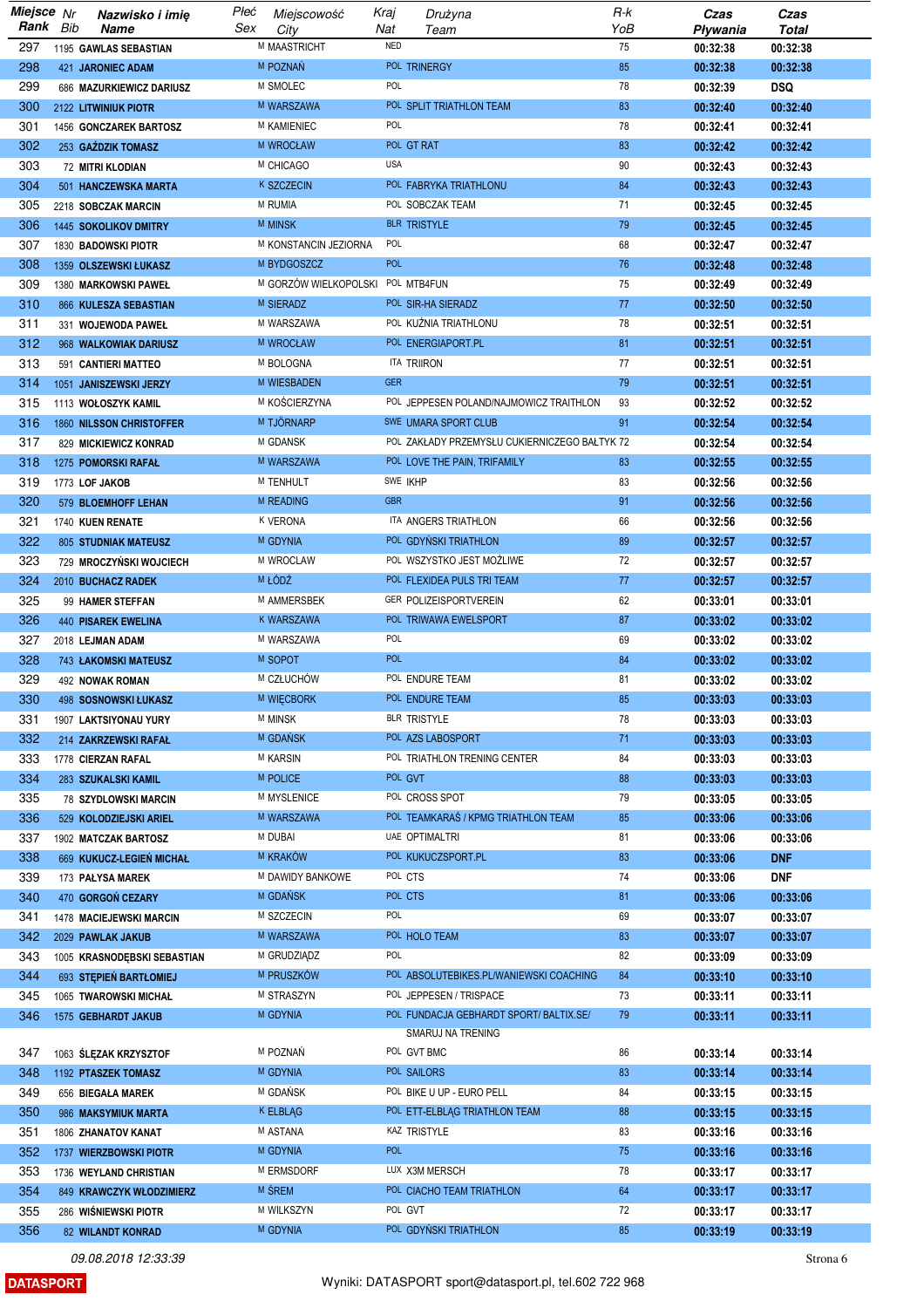| Miejsce Nr |     | Nazwisko i imię             | Płeć | Miejscowość         | Kraj       | Drużyna                                      | R-k | Czas     | Czas         |
|------------|-----|-----------------------------|------|---------------------|------------|----------------------------------------------|-----|----------|--------------|
| Rank       | Bib | Name                        | Sex  | City                | Nat        | Team                                         | YoB | Pływania | <b>Total</b> |
| 357        |     | 626 BRADE CHRISTIAN         |      | M DOMSÜHL           |            | GER TRISPORT SCHWERIN                        | 71  | 00:33:21 | 00:33:21     |
| 358        |     | 793 OGIEGŁO WITOLD          |      | M GDYNIA            | <b>POL</b> |                                              | 72  | 00:33:23 | 00:33:23     |
| 359        |     | 383 ŁUGIEWICZ PRZEMYSŁAW    |      | M GDAŃSK            |            | POL SMARUJ NA TRENING                        | 80  | 00:33:23 | 00:33:23     |
| 360        |     |                             |      | M SZKLARSKA PORĘBA  |            | POL TWISTER TEAM                             | 93  |          |              |
|            |     | 159 JAKIMIUK DANIEL         |      |                     |            |                                              |     | 00:33:23 | 00:33:23     |
| 361        |     | 1505 BREITSPRECHER ANDREAS  |      | M SCHIERENSEE       |            | GER TC FIKO ROSTOCK                          | 78  | 00:33:24 | 00:33:24     |
| 362        |     | 1924 LUNDGREN NIKLAS        |      | <b>M KALMAR</b>     |            | SWE UMARA SPORTSCLUB                         | 86  | 00:33:24 | 00:33:24     |
| 363        |     | 133 WŁOCH MATEUSZ           |      | M WROCŁAW           |            | POL GT RAT                                   | 86  | 00:33:25 | 00:33:25     |
| 364        |     | 343 KLATKA MARIUSZ          |      | <b>M KATOWICE</b>   |            | POL LABOSPORT                                | 79  | 00:33:26 | 00:33:26     |
| 365        |     | 150 DRABOT ANDRZEJ          |      | M WARSZAWA          |            | POL ASSECO ACTIVE TEAM                       | 72  | 00:33:26 | 00:33:26     |
| 366        |     | 1835 WETZEL SEBASTIAN       |      | <b>M HAMBURG</b>    |            | GER TRIABOLOS TRIATHLON HAMBURG E.V.         | 83  | 00:33:27 | 00:33:27     |
| 367        |     | 1845 SCHLIECKMANN JONAS     |      | M MUNSTER           |            | GER TRITEAM STEINFURT                        | 80  | 00:33:27 | 00:33:27     |
| 368        |     | 2032 RZEŹNIK TOMASZ         |      | M POZNAŃ            |            | POL POSNANIA INVESTMENT.PL                   | 76  | 00:33:28 | 00:33:28     |
| 369        |     | 2147 TROŚNIAK PIOTR         |      | M BIAŁOGARD         | POL        |                                              | 72  | 00:33:28 | 00:33:28     |
|            |     |                             |      | K BIELSKO-BIAŁA     |            |                                              | 88  |          |              |
| 370        |     | 2227 PAPLA EWA              |      |                     |            | POL LIV GIRLS TEAM                           |     | 00:33:28 | 00:33:28     |
| 371        |     | 2239 BUŁKA ŁUKASZ           |      | M ZABIERZÓW         |            | POL IRON DRAGON TRIATHLON                    | 72  | 00:33:29 | 00:33:29     |
| 372        |     | 717 ZIELONKA JACEK          |      | M WIELICZKA         |            | POL TRIWISE/PTR                              | 79  | 00:33:31 | 00:33:31     |
| 373        |     | 2046 SMOLINSKI ROBERT       |      | M WARSZAWA          | POL        |                                              | 68  | 00:33:31 | 00:33:31     |
| 374        |     | 376 KURCZEWSKI KAMIL        |      | M ŁÓDŹ              |            | POL PULS TRI TEAM                            | 88  | 00:33:32 | 00:33:32     |
| 375        |     | 1024 STRONKA DAWID          |      | M POZNAŃ            |            | POL DAWID STRONKA                            | 87  | 00:33:33 | 00:33:33     |
| 376        |     | 141 BIGAJ SEBASTIAN         |      | <b>M KRAKOW</b>     |            | POL IRON DRAGON TRIATHLON                    | 85  | 00:33:34 | 00:33:34     |
| 377        |     | 107 KRAWCZYK BERNARD        |      | M WARSZAWA          |            | POL MACIEJ BODNAR COACHING                   | 77  | 00:33:34 | 00:33:34     |
| 378        |     | 1118 SZNEK ARTUR            |      | M JERZYKOWO         |            | POL CITYZEN POZNAŃ                           | 72  | 00:33:35 | 00:33:35     |
| 379        |     | 1911 WARN LYNETTE           |      | <b>K DUBAI</b>      |            | <b>UAE TRIDUBAI</b>                          | 63  | 00:33:36 | 00:33:36     |
| 380        |     | 197 ZAJĄC TOMASZ            |      | M RUDAWA            |            | POL IRON DRAGON TRIATHLON                    | 78  | 00:33:36 | 00:33:36     |
| 381        |     | 590 BAIL SILVIO             |      | M TORGAU            |            | GER LFV OBERHOLZ E.V.                        | 72  | 00:33:37 | 00:33:37     |
| 382        |     |                             |      | M GDYNIA            |            | POL KULIK&KUREK                              | 76  |          | 00:33:39     |
|            |     | 859 KULIK JACEK             |      |                     | POL        |                                              |     | 00:33:39 |              |
| 383        |     | 1240 WYTRWAŁ ADAM           |      | M TARNÓW            |            |                                              | 69  | 00:33:41 | 00:33:41     |
| 384        |     | 2017 PRUCHNIEWSKI SLAWOMIR  |      | M WARSAW            |            | POL ASSECO ACTIVE TEAM                       | 79  | 00:33:41 | 00:33:41     |
| 385        |     | 181 SALAMONOWICZ PRZEMYSŁAW |      | M WAŁBRZYCH         |            | POL LITWIN TRIATHLON TEAM                    | 86  | 00:33:41 | 00:33:41     |
| 386        |     | 977 KALNUPS ARNIS           |      | M AMATNIEKI         | LAT        |                                              | 71  | 00:33:41 | 00:33:41     |
| 387        |     | 316 KOCIOŁOWICZ JAKUB       |      | M WARSZAWA          |            | POL KUŹNIA TRIATHLONU                        | 83  | 00:33:42 | 00:33:42     |
| 388        |     | 804 LEMKE KRZYSZTOF         |      | M GDYNIA            |            | POL GDYNSKI TRIATHLON                        | 77  | 00:33:42 | 00:33:42     |
| 389        |     | 1428 KRAŚNIEWSKI DANIEL     |      | M WROCŁAW           | POL        |                                              | 84  | 00:33:43 | 00:33:43     |
| 390        |     | 1775 POPOV ALEXANDER        |      | <b>M KHARKOV</b>    |            | UKR SAFARITRI                                | 65  | 00:33:44 | 00:33:44     |
| 391        |     | 1386 NIEWIŃSKI PIOTR        |      | M GDYNIA            |            | POL GDYNIA DIVE                              | 68  | 00:33:45 | <b>DSQ</b>   |
| 392        |     | 413 WOJDYŁA MICHAŁ          |      | M WARSZAWA          |            | POL TRICLUB                                  | 80  | 00:33:45 | 00:33:45     |
| 393        |     | 581 ANOSHKIN ALEXANDER      |      | M MOSCOW            | <b>RUS</b> |                                              | 88  | 00:33:47 | 00:33:47     |
| 394        |     | 1512 SOERENSEN SINDRE       |      | <b>M STAVANGER</b>  |            | NOR STAVANGER TRIATHLONKLUBB                 | 73  | 00:33:47 | 00:33:47     |
| 395        |     | 518 OSIŃSKI MICHAŁ          |      | M IZABELIN          |            | POL TEAM KARAS                               | 75  | 00:33:47 | 00:33:47     |
| 396        |     | 577 KWIECIŃSKI SEBASTIAN    |      | M MŁAWA             |            | POL PRZEMYSŁAW SZYMANOWSKI TRIATHLON TEAM 77 |     |          |              |
|            |     |                             |      | M WARSZAWA          | POL        |                                              |     | 00:33:48 | 00:33:48     |
| 397        |     | 2089 ŁAWSKI FILIP           |      |                     |            |                                              | 92  | 00:33:48 | 00:33:48     |
| 398        |     | 445 JEDRZEJCZAK BARTOSZ     |      | M SIEKIERKI WIELKIE |            | POL VELOCITY                                 | 77  | 00:33:48 | 00:33:48     |
| 399        |     | 340 BANACKI SŁAWOMIR        |      | M WARSZAWA          |            | POL LABO SPORT                               | 72  | 00:33:49 | 00:33:49     |
| 400        |     | 1048 MUSIAŁ DAWID           |      | M KRAKÓW            |            | POL HAGER                                    | 84  | 00:33:49 | 00:33:49     |
| 401        |     | 151 DUVEEN JAMES            |      | M ST ALBANS         | GBR        |                                              | 77  | 00:33:49 | 00:33:49     |
| 402        |     | 592 ROZEK ROBERT            |      | M WARSZAWA          |            | POL DUKLANOWSKITEAM                          | 77  | 00:33:49 | 00:33:49     |
| 403        |     | 1793 NAPOROWSKI RAFAŁ       |      | M SZEWCE            |            | POL TRI SCYZORY CK                           | 76  | 00:33:50 | 00:33:50     |
| 404        |     | 218 JACHIMEK TOMASZ         |      | M JABŁONNA          |            | POL LABOSPORT POLSKA                         | 73  | 00:33:50 | 00:33:50     |
| 405        |     | 1084 REEDIJK MARNIX         |      | M VÄSTER?S          | SWE        |                                              | 80  | 00:33:52 | 00:33:52     |
| 406        |     | 1076 ANDRZEJEWSKI ŁUKASZ    |      | M POZNAŃ            |            | POL FTI RACING TEAM                          | 75  | 00:33:52 | 00:33:52     |
| 407        |     | 1626 MAZUROV OLEG           |      | M BERLIN            | GER        |                                              | 78  | 00:33:52 | 00:33:52     |
| 408        |     | 2059 NOWAK PAWEŁ            |      | <b>M NIEPORET</b>   | <b>POL</b> |                                              | 77  | 00:33:52 | 00:33:52     |
| 409        |     | 339 KOSMALA MICHAŁ          |      | M MIEDZIANA GÓRA    |            | POL LABO SPORT                               | 77  | 00:33:53 | 00:33:53     |
| 410        |     | 1019 GOLONKA WOJCIECH       |      | M KRAKÓW            |            | POL TUBES INTERNATIONAL SP Z O.O.            | 78  | 00:33:53 | 00:33:53     |
|            |     |                             |      |                     |            | RUS PSS-PRO                                  |     |          |              |
| 411        |     | 1472 GRIGOREVA NATALIA      |      | <b>K MOSCOW</b>     |            |                                              | 80  | 00:33:54 | 00:33:54     |
| 412        |     | <b>489 HALSKA ANIA</b>      |      | K CIESZYN           |            | POL ENDURE TEAM                              | 84  | 00:33:55 | 00:33:55     |
| 413        |     | 369 POWAŻYŃSKI AREK         |      | M WIĄZOWNA          |            | POL NEON TEAM                                | 80  | 00:33:55 | 00:33:55     |
| 414        |     | 979 SMIGLAK KRZYSZTOF       |      | M BREMEN            | <b>GER</b> |                                              | 83  | 00:33:55 | 00:33:55     |
| 415        |     | 1498 SZARSZEWSKI MICHAŁ     |      | <b>M LIPNO</b>      |            | POL 64STO                                    | 77  | 00:33:56 | 00:33:56     |
| 416        |     | 1795 CZAPIŃSKI MICHAŁ       |      | M REDA              |            | POL EUROPELL- BIKE U UP                      | 82  | 00:33:57 | 00:33:57     |
| 417        |     | 676 KUROWSKI RAFAŁ          |      | M BEDZIN            |            | POL BANDA Z PLACU                            | 78  | 00:33:58 | 00:33:58     |

**DATASPORT**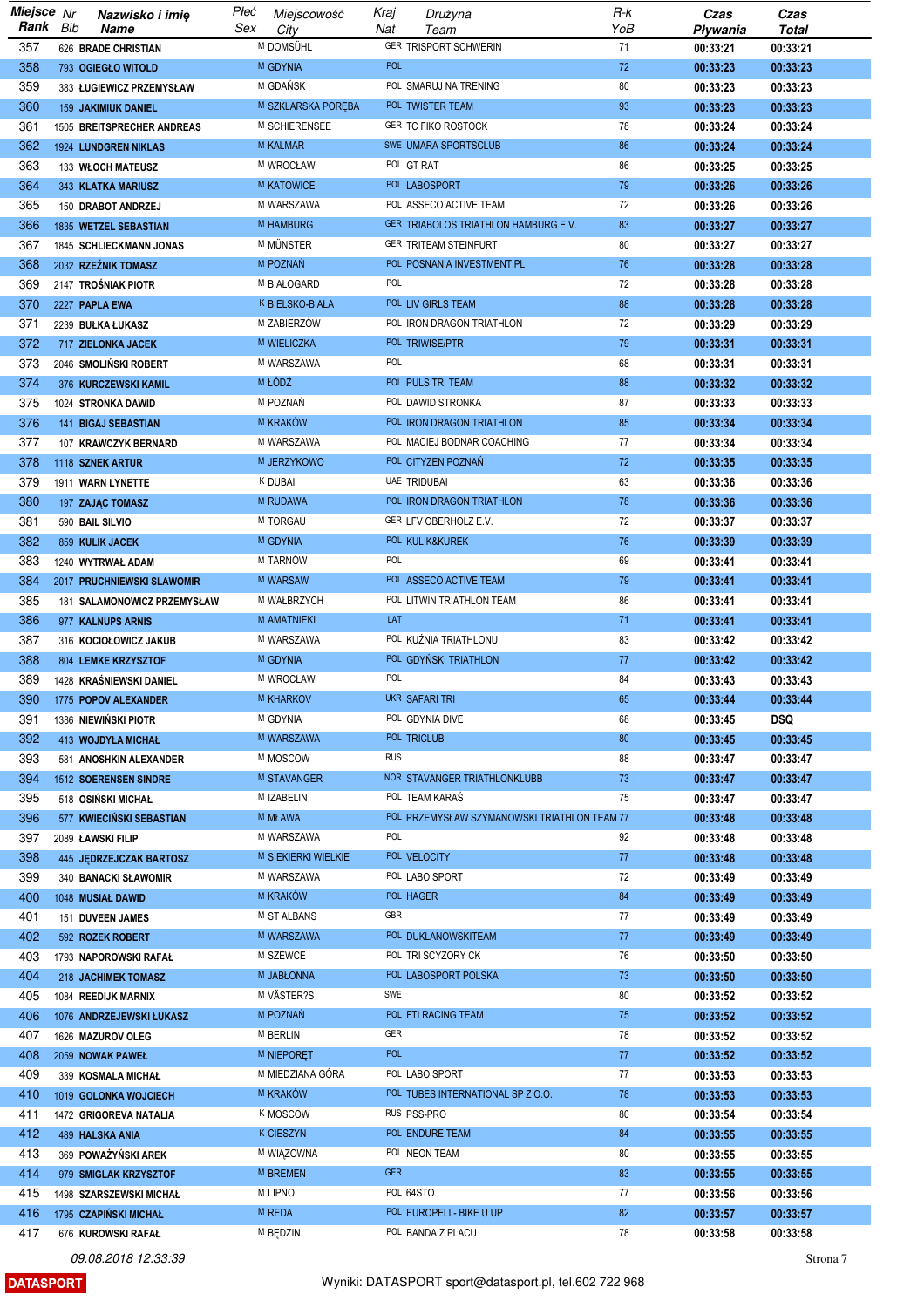| Miejsce Nr | Nazwisko i imię             | Płeć | Miejscowość           | Kraj       | Drużyna                                    | R-k | Czas     | Czas         |
|------------|-----------------------------|------|-----------------------|------------|--------------------------------------------|-----|----------|--------------|
| Rank Bib   | Name                        | Sex  | City                  | Nat        | Team                                       | YoB | Pływania | <b>Total</b> |
| 418        | 2137 GONTARZ SZYMON         |      | M WARSZAWA            |            | POL TRI ENGINES                            | 87  | 00:33:59 | 00:33:59     |
| 419        | 1572 WENTZEL JASON          |      | <b>M LONDON</b>       |            | <b>GBR THAMES TURBO</b>                    | 82  | 00:34:00 | 00:34:00     |
| 420        |                             |      | K KALTENLEUTGEBEN     |            | AUT RT-NO-OST                              | 85  |          | 00:34:01     |
|            | 1735 HAUMER ULLI            |      |                       |            |                                            |     | 00:34:01 |              |
| 421        | 1202 PIJET BARTEK           |      | M GLIWICE             | POL        |                                            | 75  | 00:34:01 | 00:34:01     |
| 422        | 322 OSIECKI EDWIN           |      | M KONSTANCIN JEZIORNA |            | POL KUŻNIA TRIATHLONU                      | 69  | 00:34:02 | 00:34:02     |
| 423        | 938 CICHOWSKI JANUSZ        |      | M ELBLAG              | POL        |                                            | 85  | 00:34:02 | 00:34:02     |
| 424        | 1876 FLODER KARL            |      | <b>M HAMBURG</b>      |            | <b>GER NORDCOAST SQUAD</b>                 | 93  | 00:34:02 | 00:34:02     |
| 425        | 113 LÜSCH ARNE              |      | M GREIFSWALD          | GER        |                                            | 70  | 00:34:03 | 00:34:03     |
| 426        | 1075 KUKOROWKI GRZEGORZ     |      | M OŚNO LUBUSKIE       |            | POL MORSY OŚNO LUBUSKIE                    | 75  | 00:34:03 | 00:34:03     |
|            |                             |      |                       | ITA        |                                            |     |          |              |
| 427        | 2165 BENUZZI FABIO          |      | M VIA MALPIGHI 4      |            |                                            | 65  | 00:34:03 | 00:34:03     |
| 428        | <b>1749 SYNIUKOV IURII</b>  |      | M KHARKIV             |            | UKR SAFARI                                 | 72  | 00:34:04 | 00:34:04     |
| 429        | 1045 HOLDA PIOTR            |      | M OLEŚNICA            |            | POL WWW.GORALKA.COM.PL                     | 77  | 00:34:04 | 00:34:04     |
| 430        | 907 FABIS MICHAL            |      | M KARGOWA             | <b>POL</b> |                                            | 77  | 00:34:06 | 00:34:06     |
| 431        | 2193 SOLAN RADOSŁAW         |      | M WARSZAWA            | POL        |                                            | 74  | 00:34:07 | 00:34:07     |
| 432        | 2129 KIELIN GRZEGORZ        |      | M POLKOWICE           |            | POL MSPORT                                 | 76  | 00:34:08 | 00:34:08     |
| 433        |                             |      | K JÓZEFOSŁAW          |            | POL TRINERGY                               |     |          |              |
|            | 419 FAZAN BASIA             |      |                       |            |                                            | 73  | 00:34:08 | 00:34:08     |
| 434        | 653 NOWACZYK GRZEGORZ       |      | M BISKUPICE           |            | POL UKS CITYZEN_/BE3                       | 79  | 00:34:08 | 00:34:08     |
| 435        | 1296 KELLY PADRAIG          |      | M 27 CLUAIN ARD       |            | IRE TRALEE TRIATHLON CLUB                  | 82  | 00:34:09 | 00:34:09     |
| 436        | 387 HOLY ZDZISŁAW           |      | M STRASZYN            |            | POL SMARUJ NA TRENING TEAM                 | 53  | 00:34:09 | 00:34:09     |
| 437        | 1443 BRAULINSKI MICHAŁ      |      | M BIELSKO-BIAŁA       |            | POL POWER OF SCIENCE TRAINING CENTRE       | 92  | 00:34:09 | <b>DNF</b>   |
|            |                             |      |                       |            | CRYOSPACE                                  |     |          |              |
| 438        | 134 WÓJCIK JERZY            |      | <b>M KRAKÓW</b>       | <b>POL</b> |                                            | 84  | 00:34:11 | 00:34:11     |
|            |                             |      |                       | POL        |                                            |     |          |              |
| 439        | 1148 GALECKI WIKTOR         |      | M WROCŁAW             |            |                                            | 95  | 00:34:12 | 00:34:12     |
| 440        | 909 GRYZEL ADAM             |      | <b>M ŁOMIANKI</b>     | <b>POL</b> |                                            | 82  | 00:34:12 | 00:34:12     |
| 441        | 260 SZPOCIŃSKA SYLWIA       |      | <b>K WROCŁAW</b>      |            | POL GT RAT                                 | 84  | 00:34:13 | 00:34:13     |
| 442        | <b>155 HOUPERT MATHIEU</b>  |      | <b>M VERDUN</b>       | CAN        |                                            | 74  | 00:34:13 | 00:34:13     |
| 443        | 513 WOJCIESZAK ROBERT       |      | M WARSZAWA            |            | POL KARAŚ TEAM                             | 69  | 00:34:13 | 00:34:13     |
| 444        | 1058 JEGLIŃSKI ŁUKASZ       |      | M WARSZAWA            | <b>POL</b> |                                            | 88  | 00:34:13 | 00:34:13     |
|            |                             |      | M RAWICZ              |            | POL NZG                                    | 77  |          |              |
| 445        | 2013 KACZMAREK KAROL        |      |                       |            |                                            |     | 00:34:13 | 00:34:13     |
| 446        | 1016 KOCHUBEIENKO OLEKSANDR |      | M KYIV                |            | UKR CAPITAL TRI                            | 92  | 00:34:14 | 00:34:14     |
| 447        | 213 MILEWSKI MAREK          |      | M HAMBURG             |            | GER SG STERN HAMBURG                       | 67  | 00:34:14 | 00:34:14     |
| 448        | 1419 POGODZIŃSKI GRZEGORZ   |      | M KRAKÓW              |            | POL GPSKOT                                 | 74  | 00:34:15 | 00:34:15     |
| 449        | 1687 COGHLAN BETH           |      | <b>K GLASGOW</b>      | GBR        |                                            | 96  | 00:34:17 | 00:34:17     |
| 450        | 1120 HOJAN ADAM             |      | M POZNAŃ              |            | POL STOMIL POZNAŃ                          | 85  | 00:34:18 | 00:34:18     |
| 451        | 281 STRZELECKI GRZEGORZ     |      | M WROCŁAW             |            | POL GVT                                    | 81  | 00:34:18 | 00:34:18     |
|            |                             |      |                       | POL        |                                            |     |          |              |
| 452        | 830 BARANOWSKI DANIEL       |      | M GDYNIA              |            |                                            | 94  | 00:34:18 | 00:34:18     |
| 453        | 1527 SELIGER ANDREAS        |      | <b>M MUNICH</b>       |            | GER RUNNING COMPANY MUNICH                 | 62  | 00:34:20 | 00:34:20     |
| 454        | 361 OSCIAK RAFAL            |      | M KRAKÓW              |            | POL LUFT TRI TEAM                          | 76  | 00:34:21 | 00:34:21     |
| 455        | 1190 CHABUT SOPHIE          |      | K MARCOUSSIS          |            | FRA US PALAISEAU TRIATHLON                 | 66  | 00:34:21 | 00:34:21     |
| 456        | 450 PIOSIK EMIL             |      | M POZNAŃ              |            | POL IRONPARA.PL/DARE2TRI TEAM              | 90  | 00:34:21 | 00:34:21     |
| 457        | 1680 JAKUBOWSKI ARKADIUSZ   |      | M MIEDZYCHÓD          | POL        |                                            | 73  | 00:34:21 | 00:34:21     |
|            |                             |      | <b>M LONDON</b>       |            | <b>GBR SPORT-EVO</b>                       |     |          |              |
| 458        | 396 EWERTOWSKI FILIP        |      |                       |            |                                            | 85  | 00:34:22 | 00:34:22     |
| 459        | 703 FIREK ADRIAN            |      | M POLSKA              |            | POL FIREK TEAM                             | 85  | 00:34:22 | 00:34:22     |
| 460        | <b>435 LEWICKI AREK</b>     |      | M WARSZAWA            |            | POL TRIWAWA                                | 79  | 00:34:22 | 00:34:22     |
| 461        | 1129 CZAJKOWSKI BARTOSZ     |      | M ZIELONA GÓRA        |            | POL AM#15 TRIATHLON TEAM                   | 92  | 00:34:23 | 00:34:23     |
| 462        | 1821 BOIKO DMYTRO           |      | m Kiev                |            | UKR LIV TEAM                               | 83  | 00:34:23 | 00:34:23     |
| 463        | 139 WODYNSKI ROBERT         |      | M ZGIERZ              |            | POL TRINERGY                               | 72  | 00:34:23 | 00:34:23     |
| 464        | 561 GRUNDY JAMES            |      | <b>M BOLTON</b>       | <b>GBR</b> |                                            | 89  | 00:34:23 | 00:34:23     |
| 465        |                             |      | M BUCKHURST HILL      | GBR        |                                            | 62  |          |              |
|            | 2100 COLLINS MICHAEL        |      |                       |            |                                            |     | 00:34:23 | 00:34:23     |
| 466        | 1038 KIEDA WOJCIECH         |      | <b>M BIAŁYSTOK</b>    |            | POL TRENERFIT.PL                           | 76  | 00:34:23 | 00:34:23     |
| 467        | 640 CHORNY MAXYM            |      | M ZAPORIZHZHIA        |            | UKR CYCLEON                                | 83  | 00:34:23 | 00:34:23     |
| 468        | 1097 MIEDZIAK SEBASTIAN     |      | M ROGALINEK           |            | POL LS PLUS RECYKLING TEAM/ CITYZEN POZNAŃ | 83  | 00:34:24 | 00:34:24     |
| 469        | 384 PERGOL BOGUSŁAW         |      | M GDAŃSK              |            | POL SMARUJ NA TRENING                      | 72  | 00:34:24 | 00:34:24     |
| 470        | 712 SWINARSKI MACIEJ        |      | M GDANSK              |            | POL MOTOSYBERIA.COM BIKE U UP              | 78  | 00:34:25 | 00:34:25     |
| 471        |                             |      | M TORUN               | POL        |                                            | 76  |          |              |
|            | 755 WOJNAR ROBERT           |      |                       |            |                                            |     | 00:34:25 | 00:34:25     |
| 472        | 1581 SZRAJNER PIOTR         |      | M WARSZAWA            |            | POL LIVE WELL AT CITI                      | 74  | 00:34:25 | 00:34:25     |
| 473        | 1424 BERES ARKADIUSZ        |      | M RZESZÓW             |            | POL GARMIN SQUAD                           | 87  | 00:34:25 | 00:34:25     |
| 474        | <b>783 CIASTO SEBASTIAN</b> |      | M PRZEZCHLEBIE        | <b>POL</b> |                                            | 85  | 00:34:26 | 00:34:26     |
| 475        | 2164 ALSKI ŁUKASZ           |      | M BYDGOSZCZ           | POL        |                                            | 86  | 00:34:27 | 00:34:27     |
| 476        | 891 ZUBOWICZ PIOTR          |      | M TUCHOM              |            | POL BANACH SPORT TEAM                      | 88  | 00:34:29 | 00:34:29     |
| 477        | 349 MATUSEWICZ MICHAŁ       |      | M GDYNIA              |            | POL LABOSPORT TEAM                         | 81  | 00:34:29 | 00:34:29     |
|            |                             |      |                       |            |                                            |     |          |              |

**DATASPORT**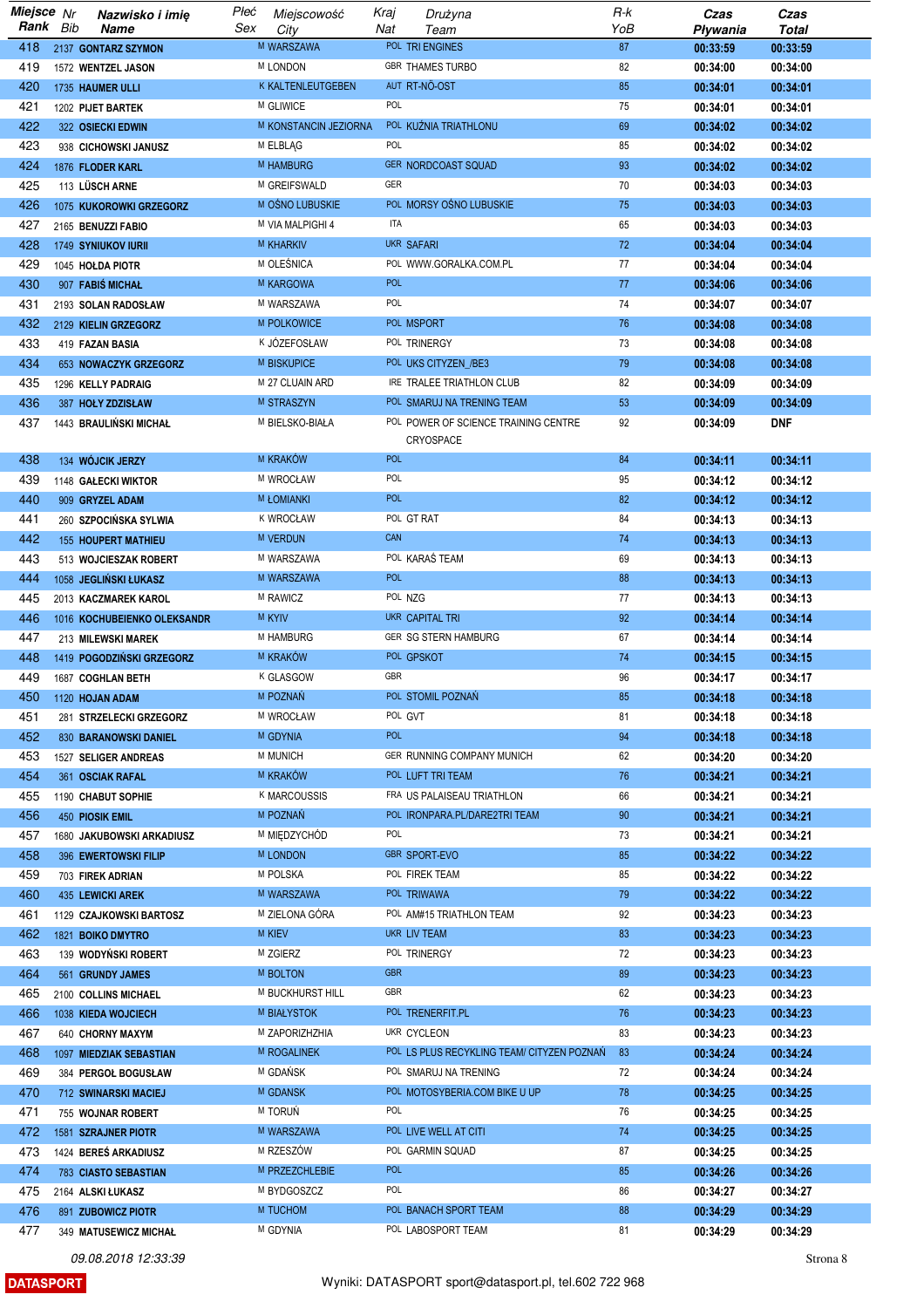| Miejsce Nr |     | Nazwisko i imię                 | Płeć | Miejscowość          | Kraj       | Drużyna                                 | R-k | Czas     | Czas       |
|------------|-----|---------------------------------|------|----------------------|------------|-----------------------------------------|-----|----------|------------|
| Rank       | Bib | Name                            | Sex  | City                 | Nat        | Team                                    | YoB | Pływania | Total      |
| 478        |     | 2213 BJERRE HENRIK              |      | M GDANSK             | <b>POL</b> |                                         | 89  | 00:34:29 | 00:34:29   |
| 479        |     | 1794 SKOREK MAGDA               |      | K TRANOWSKIE GÓRY    |            | POL VALDISPORT                          | 84  | 00:34:29 | 00:34:29   |
| 480        |     | 292 CZERWIEC MAGDALENA          |      | <b>K WARSAW</b>      |            | POL IRON DRAGON TRIATHLON               | 78  | 00:34:30 | 00:34:30   |
|            |     |                                 |      |                      |            |                                         |     |          |            |
| 481        |     | 1564 GÜNTHER CHRISTOPH          |      | M OBERAMMERGAU       |            | GER TSV PARTENKIRCHEN                   | 75  | 00:34:30 | 00:34:30   |
| 482        |     | 1774 BAILEY NEAL                |      | M POZNAN             |            | POL CITYZEN BE3                         | 79  | 00:34:31 | 00:34:31   |
| 483        |     | 1469 SAŁATKA KRZYSZTOF          |      | <b>M ŁOMIANKI</b>    |            | POL DENTYSCI-SOS                        | 73  | 00:34:32 | 00:34:32   |
| 484        |     | 1312 DOŁKOWSKI WOJCIECH         |      | M WARSZAWA           |            | POL MEDTUBE                             | 79  | 00:34:32 | 00:34:32   |
| 485        |     | 664 RYBICKI PRZEMYSŁAW          |      | M WARSZAWA           |            | POL AFFRE & FRIENDS                     | 84  | 00:34:33 | 00:34:33   |
| 486        |     | 1928 YOUSSEF ASSEM              |      | <b>M CAIRO</b>       | <b>EGY</b> |                                         | 94  | 00:34:33 | 00:34:33   |
|            |     |                                 |      |                      |            |                                         |     |          |            |
| 487        |     | 643 BŁASZCZYK PRZEMYSŁAW        |      | M WARSZAWA           |            | POL MYTRI/PLAY                          | 84  | 00:34:33 | 00:34:33   |
| 488        |     | 2111 KNITTEL THOMAS             |      | M KONSTANZ           | <b>GER</b> |                                         | 84  | 00:34:33 | 00:34:33   |
| 489        |     | 1664 ULIASZ RADEK               |      | M KEDZIERZYN-KOŻLE   |            | POL ARENDAL TRIATHLON                   | 79  | 00:34:33 | 00:34:33   |
| 490        |     | 1327 ROBEL JAKUB                |      | M SANOK              | <b>POL</b> |                                         | 80  | 00:34:34 | 00:34:34   |
| 491        |     | 2028 LEWANDOWSKI KONRAD         |      | M WARSZAWA           | POL        |                                         | 82  | 00:34:35 | 00:34:35   |
| 492        |     | 613 DU PLESSIS CAREL            |      | M COULSDON           | <b>GBR</b> |                                         | 81  | 00:34:36 | 00:34:36   |
|            |     |                                 |      |                      | POL        |                                         |     |          |            |
| 493        |     | 1186 DMOWSKI PIOTR              |      | M HENRYKÓW UROCZE    |            |                                         | 85  | 00:34:36 | 00:34:36   |
| 494        |     | 172 OLDENBURG TIM               |      | M POZNAN             |            | POL UKS CITYZEN_/BE3                    | 80  | 00:34:37 | 00:34:37   |
| 495        |     | 1950 MRÓZ WOJCIECH              |      | M KRAKÓW             |            | POL DAREDEVILS TRIATHLON TEAM           | 76  | 00:34:37 | 00:34:37   |
| 496        |     | 1636 SKAKOWSKI ANATOL           |      | M SOPOT              | <b>POL</b> |                                         | 74  | 00:34:37 | 00:34:37   |
| 497        |     | 1629 KRATOCHVÍLOVÁ LUCIE        |      | K PARDUBICE          | CZE        |                                         | 95  | 00:34:38 | 00:34:38   |
| 498        |     | 101 JACOB THOMAS                |      | <b>M LEIPZIG</b>     |            | <b>GER MOXIE MULTISPORT</b>             | 84  | 00:34:40 | 00:34:40   |
|            |     |                                 |      |                      |            |                                         |     |          |            |
| 499        |     | 1951 ŻABA MAREK                 |      | M SOSNOWIEC          |            | POL TRIATHLON X-TEAM/MAGNETI MARELLI    | 84  | 00:34:42 | 00:34:42   |
| 500        |     | 1185 ZIELIŃSKI NICOLAS          |      | M BYDGOSZCZ          |            | POL WWW.OLIMPIASPORT.PL                 | 93  | 00:34:42 | 00:34:42   |
| 501        |     | 62 DRAPELLA DARIUSZ             |      | M GDAŃSK             |            | POL CTS - CZAJA TRAINING SYSTEM         | 57  | 00:34:43 | 00:34:43   |
| 502        |     | 1474 MELLER PIOTR               |      | M PORTSMOUTH         |            | POL PORTSMOUTH TRIATHLETES              | 85  | 00:34:43 | 00:34:43   |
| 503        |     | 586 PROST LINDA                 |      | K PRETORIA           |            | RSA DEBRUIN TRAIN                       | 69  | 00:34:44 | 00:34:44   |
| 504        |     | <b>1557 LISICKIS ALEKSANDRS</b> |      | M LICI, STOPINU NOV. | LAT        |                                         | 81  | 00:34:45 | 00:34:45   |
|            |     |                                 |      |                      |            |                                         |     |          |            |
| 505        |     | 2055 PLEWIŃSKI WOJCIECH         |      | M ZALESIE GÓRNE      |            | POL S&T SPORT TEAM                      | 79  | 00:34:46 | 00:34:46   |
| 506        |     | 641 ZAIKA ANDRIY                |      | M ZAPOROZHZYE        | <b>UKR</b> |                                         | 83  | 00:34:46 | 00:34:46   |
| 507        |     | 1927 KUNDE TOMASZ               |      | <b>M LIPNIKI</b>     |            | POL BYDGOSZCZ TRIATHLON TEAM            | 90  | 00:34:46 | 00:34:46   |
| 508        |     | 1901 KIRKLARELI BIROL           |      | <b>M ISTANBUL</b>    | <b>TUR</b> |                                         | 64  | 00:34:46 | 00:34:46   |
| 509        |     | 1796 JEDRASIAK PATRYK           |      | M MYŚLIBÓRZ          | POL        |                                         | 88  | 00:34:48 | 00:34:48   |
| 510        |     | 1508 KLIMOVYCH BOGDAN           |      | <b>MLUTSK</b>        | <b>UKR</b> |                                         | 85  | 00:34:49 | 00:34:49   |
|            |     |                                 |      |                      |            |                                         |     |          |            |
| 511        |     | 1641 DZIEZYC TOMASZ             |      | M KLESZCZEWO         |            | POL EATON TRIATHLON TEAM                | 78  | 00:34:49 | 00:34:49   |
| 512        |     | 1149 MŁYNARCZYK FILIP           |      | M GDAŃSK             |            | POL EZA                                 | 76  | 00:34:51 | <b>DSQ</b> |
| 513        |     | 1591 GRAEF HARALD               |      | M STUTTGART          | GER        |                                         | 86  | 00:34:51 | 00:34:51   |
| 514        |     | 1486 SKOPIŃSKI BOGDAN           |      | M GDYNIA             |            | POL ORKIESTRA REPREZENTACYJNA MARYNARKI | 66  | 00:34:51 | 00:34:51   |
|            |     |                                 |      |                      |            | WOJENNEJ                                |     |          |            |
| 515        |     | 146 DAWIEC ALFRED               |      | M ZIELONKI           |            | POL IRON DRAGON TRIATHLON               | 75  | 00:34:51 | 00:34:51   |
| 516        |     | 77 SKORUPA PAWEŁ                |      | M TYCHY              |            | POL SKORUPA TRIATHLON                   | 88  | 00:34:52 | 00:34:52   |
|            |     |                                 |      | M VELIM              |            | CZE ARTSPORT                            | 73  |          |            |
| 517        |     | 1742 PROCHÁZKA ROMAN            |      |                      |            |                                         |     | 00:34:52 | 00:34:52   |
| 518        |     | 950 ZIELIŃSKA KINGA             |      | K GDAŃSK             |            | POL GDAŃSK                              | 96  | 00:34:52 | 00:34:52   |
| 519        |     | 2241 JAROŃ JAN                  |      | M BRZEZINKA'         |            | POL IRON DRAGON TRIATHLON               | 85  | 00:34:53 | 00:34:53   |
| 520        |     | 1295 BUCHLINSKI RAFAŁ           |      | M GDYNIA             |            | POL BIEGAMYRAZEM.PL                     | 78  | 00:34:53 | 00:34:53   |
| 521        |     | 130 SZEFER PIOTR                |      | M STANISŁAWÓW DRUGI  |            | POL TRINERGY                            | 74  | 00:34:53 | 00:34:53   |
| 522        |     | 1800 MEŻYK JAKUB                |      | M USTRON             | <b>POL</b> |                                         | 99  | 00:34:54 | 00:34:54   |
| 523        |     |                                 |      | M SUSZ               |            | POL TRS SUSZ                            | 81  |          |            |
|            |     | 2235 JEDOWSKI MACIEJ            |      |                      |            |                                         |     | 00:34:55 | 00:34:55   |
| 524        |     | 757 JOŃCZY KAMIL                |      | <b>M HALINÓW</b>     |            | POL WANIEWSKI COACHING, PKO BANK POLSKI | 83  | 00:34:55 | 00:34:55   |
| 525        |     | 666 KOŁODKO JULIUSZ             |      | M BIAŁYSTOK          |            | POL NADAKTYWNI                          | 79  | 00:34:56 | 00:34:56   |
| 526        |     | 157 JAGAS RADEK                 |      | M GRABINA            |            | POL CELIRONMAN                          | 72  | 00:34:57 | 00:34:57   |
| 527        |     | 852 NIEDBAŁ ŁUKASZ              |      | M GLIWICE            |            | POL GTT GLIWICE W2C                     | 81  | 00:34:57 | <b>DNF</b> |
| 528        |     | 1690 GOSIENIECKI ŁUKASZ         |      | M PUSZCZYKOWO        | POL        |                                         | 80  | 00:34:57 | 00:34:57   |
|            |     |                                 |      | M BIELSKO-BIAŁA      |            | POL POLICJA BIELSKO-BIAŁA               | 77  |          |            |
| 529        |     | 819 STWORA DAWID                |      |                      |            |                                         |     | 00:34:57 | 00:34:57   |
| 530        |     | 473 KOZAK MARIUSZ               |      | M BOLESŁAWIEC        |            | POL CTS                                 | 83  | 00:34:58 | 00:34:58   |
| 531        |     | 508 WAWRZYNIAK MICHAŁ           |      | M SOLEC KUJAWSKI     |            | POL FABRYKA TRIATHLONU                  | 79  | 00:34:58 | 00:34:58   |
| 532        |     | 683 GORCZYCA JAKUB              |      | <b>M RYBNIK</b>      |            | POL PAN                                 | 74  | 00:34:58 | 00:34:58   |
| 533        |     | 1743 BESPALOV OLEG              |      | M KALININGRAD        |            | RUS AMBERMAN                            | 79  | 00:34:59 | 00:34:59   |
| 534        |     | 510 KAŹMIERCZAK MICHAŁ          |      | <b>M KARTUZY</b>     |            | POL 3ATHLETE                            | 77  | 00:34:59 | 00:34:59   |
| 535        |     |                                 |      | M BRWINÓW            |            | POL ALLIANZ TRIATHLON TEAM              | 76  |          | 00:34:59   |
|            |     | 674 ZYCH PAWEŁ                  |      |                      |            |                                         |     | 00:34:59 |            |
| 536        |     | 1748 ZAGÓRSKI MARIUSZ           |      | M GOLESZOW           |            | POL NIEDŹWIEDŹ TEAM                     | 77  | 00:34:59 | 00:34:59   |
| 537        |     | 722 MASŁOWSKI MICHAŁ            |      | M WYSOKA             |            | POL TMTEAM                              | 75  | 00:34:59 | 00:34:59   |

**DATASPORT**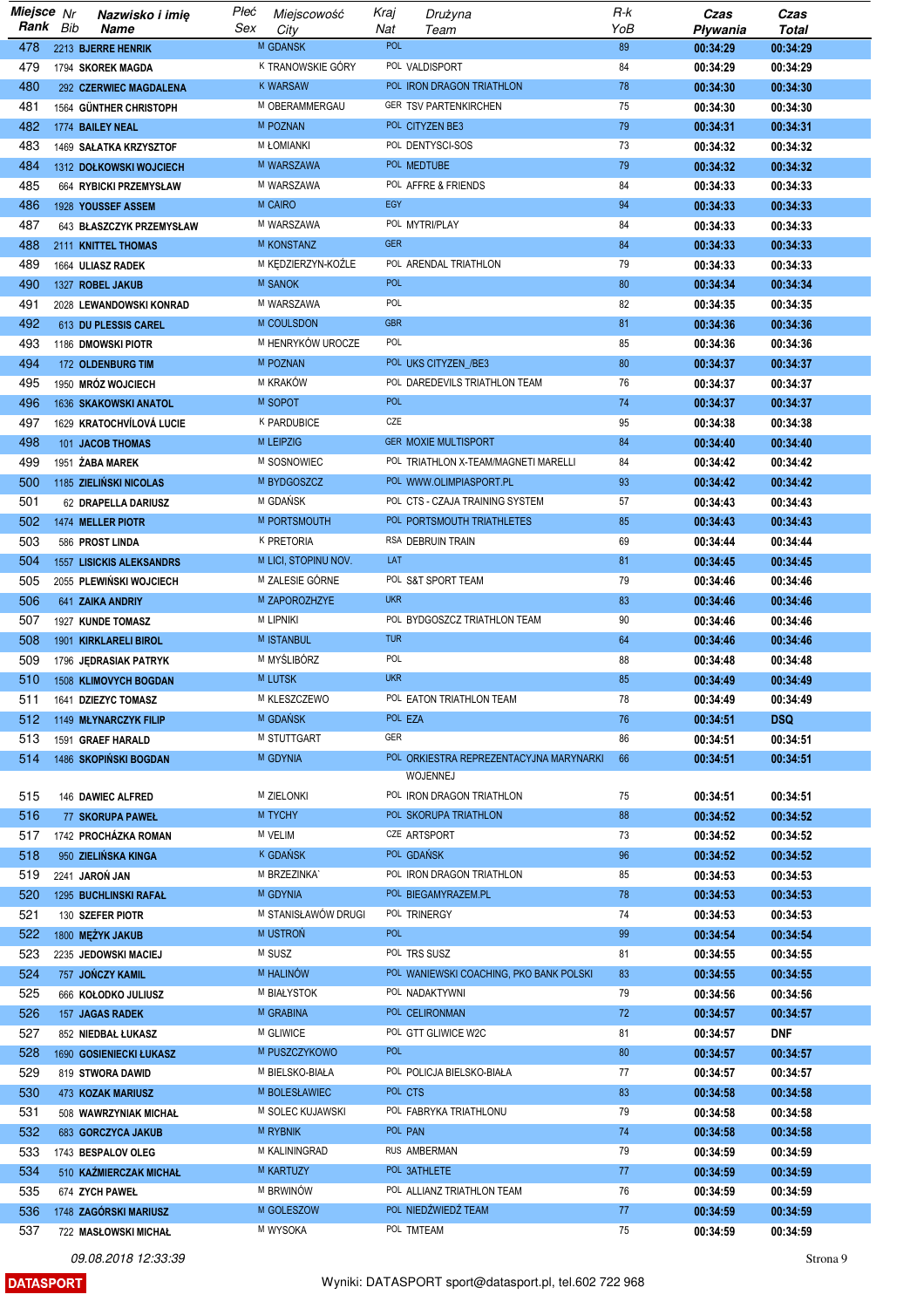| Miejsce Nr |     | Nazwisko i imię                | Płeć | Miejscowość            | Kraj       | Drużyna                                 | R-k | Czas     | Czas         |
|------------|-----|--------------------------------|------|------------------------|------------|-----------------------------------------|-----|----------|--------------|
| Rank       | Bib | <b>Name</b>                    | Sex  | City                   | Nat        | Team                                    | YoB | Pływania | <b>Total</b> |
| 538        |     | 992 SAWCZYN TOMASZ             |      | M BRZEKOWICE DOLNE     |            | POL TI22ES                              | 79  | 00:34:59 | 00:34:59     |
| 539        |     | 293 KRUK MICHAŁ                |      | M ZABIERZÓW            |            | POL IRON DRAGON TRIATHLON               | 74  | 00:35:00 | 00:35:00     |
| 540        |     | 365 DZIOBA MICHAŁ              |      | M SOPOT                |            | POL NEON                                | 73  | 00:35:00 | 00:35:00     |
|            |     |                                |      | M GDAŃSK               | POL        |                                         | 84  |          |              |
| 541        |     | 1144 TOMASZEWSKI MICHAŁ        |      |                        |            |                                         |     | 00:35:00 | 00:35:00     |
| 542        |     | 976 BURDA RAFAŁ                |      | M SŁUPCA               | <b>POL</b> |                                         | 88  | 00:35:01 | 00:35:01     |
| 543        |     | 1028 GRUCELSKI MICHAL          |      | M NORWICH              | GBR        |                                         | 81  | 00:35:01 | 00:35:01     |
| 544        |     | 753 UJAZDOWSKI MACIEJ          |      | <b>M ZŁOTNIKI</b>      | <b>POL</b> |                                         | 77  | 00:35:02 | 00:35:02     |
| 545        |     | 2037 ZYCH BARTEK               |      | M WARSZAWA             | POL        |                                         | 73  | 00:35:02 | 00:35:02     |
| 546        |     | 1043 KRAPF CAYNE               |      | <b>M VOLKACH</b>       |            | <b>GER LAUFGRUPPE MAINSCHLEIFE</b>      | 86  | 00:35:02 | 00:35:02     |
| 547        |     | 1122 CHLEBDA ŁUKASZ            |      | M KRAKÓW               | POL        |                                         | 84  | 00:35:02 | 00:35:02     |
| 548        |     | 2083 KRAJEWSKI MACIEJ          |      | M GDYNIA               |            | POL YAMEO                               | 85  | 00:35:03 | 00:35:03     |
|            |     |                                |      | M GDAŃSK               |            | POL DREAM TRI TEAM / CTS                | 81  |          |              |
| 549        |     | 649 MISZEWSKI KRZYSZTOF        |      |                        |            |                                         |     | 00:35:03 | 00:35:03     |
| 550        |     | 476 PUCH ROBERT                |      | M ELBLAG               |            | POL CTS                                 | 75  | 00:35:04 | 00:35:04     |
| 551        |     | 2156 BAK ARTUR                 |      | M GÓRA KALWARIA        | POL        |                                         | 72  | 00:35:04 | 00:35:04     |
| 552        |     | 166 KOWAL ANDRZEJ              |      | M KOBYLANY             |            | POL IRON DRAGON TRIATHLON               | 80  | 00:35:04 | 00:35:04     |
| 553        |     | 918 RYCHTER TOMASZ             |      | M BOJANO               | POL        |                                         | 73  | 00:35:05 | 00:35:05     |
| 554        |     | <b>147 DEMISHEV KONSTANTIN</b> |      | M DNIPRO               | <b>UKR</b> |                                         | 83  | 00:35:06 | 00:35:06     |
| 555        |     | 1995 STECKO JACEK              |      | M WADOWICE             |            | POL TEAM HERBALIFE                      | 74  | 00:35:06 | 00:35:06     |
| 556        |     | 86 BAK MAREK                   |      | M TARNOWSKIE GÓRY      |            | POL TRIDIVISION                         | 73  | 00:35:06 | 00:35:06     |
| 557        |     |                                |      | M BRUSSELS             | <b>BEL</b> |                                         | 80  |          |              |
|            |     | 177 PIOTROWSKI DOMINIK         |      |                        |            |                                         |     | 00:35:07 | 00:35:07     |
| 558        |     | 1988 GRABARSKI PAWEL           |      | M ZGORZAŁA             |            | POL BANDA TRI G                         | 82  | 00:35:07 | 00:35:07     |
| 559        |     | 867 BUKSA ANDRZEJ              |      | M PYSZNICA             |            | POL SKB STALOWA WOLA                    | 74  | 00:35:08 | 00:35:08     |
| 560        |     | 1000 FAST GRZEGORZ             |      | M WROCŁAW              | <b>POL</b> |                                         | 80  | 00:35:08 | 00:35:08     |
| 561        |     | 675 SARAPUK KRZYSZTOF          |      | M GDYNIA               |            | POL ATC-CARGO TEAM                      | 70  | 00:35:09 | 00:35:09     |
| 562        |     | 923 PTASZNIK PRZEMYSŁAW        |      | M WIELICZKA            |            | POL AKTYWNA STRONA ŻYCIA                | 80  | 00:35:09 | 00:35:09     |
| 563        |     | 1300 DUERRE CHRISTIAN          |      | M MAGDEBURG            | GER        |                                         | 85  | 00:35:12 | 00:35:12     |
| 564        |     | 1822 BŁASZYK MATEUSZ           |      | <b>M LUBON</b>         |            | POL BETONOWY WOJTEK                     | 87  | 00:35:12 | 00:35:12     |
| 565        |     | 1338 KAMIŃSKI RAFAŁ            |      | M WARSZAWA             | POL        |                                         | 84  | 00:35:12 | 00:35:12     |
|            |     |                                |      |                        |            |                                         |     |          |              |
| 566        |     | 1331 KYLLIÄINEN MITJA          |      | M VANTAA               |            | FIN HELSINKI TRIATHLON                  | 91  | 00:35:13 | 00:35:13     |
| 567        |     | 971 JARONIEC LECH              |      | M MOŚCIENICA           |            | POL MBC TEAM                            | 82  | 00:35:13 | 00:35:13     |
| 568        |     | 167 KRUEGER STEFAN             |      | M WARSZAWA             |            | POL WARSAW MASTERS TEAM                 | 84  | 00:35:13 | 00:35:13     |
| 569        |     | 981 WALKOWIAK MARCIN           |      | M SUBKOWY              |            | POL AGROS-TJ                            | 75  | 00:35:14 | 00:35:14     |
| 570        |     | 2232 BROVELL HENRIK            |      | <b>M KALMAR</b>        |            | SWE KALMAR RC TRIATHLON                 | 79  | 00:35:14 | 00:35:14     |
| 571        |     | 2123 WILIJEWICZ KONRAD         |      | M ŁÓDŹ                 |            | POL CELIRONMAN                          | 74  | 00:35:14 | 00:35:14     |
| 572        |     | 1363 WEILAND GERHARD           |      | <b>M LEONBERG</b>      |            | GER SKIZUNFT KORNWESTHEIM TRIATHLON     | 60  | 00:35:15 | <b>DNF</b>   |
| 573        |     | 312 GRUSZKA MICHAŁ             |      | M SIEMIANOWICE ŚLĄSKIE |            | POL KUŻNIA TRIATHLONU                   | 75  | 00:35:15 | 00:35:15     |
|            |     |                                |      | K BIELAWA              | <b>POL</b> |                                         |     |          |              |
| 574        |     | 2003 KAUCKA ALICJA             |      |                        |            |                                         | 88  | 00:35:16 | 00:35:16     |
| 575        |     | 1912 BALINSKI PIOTR            |      | M NEWBRIDGE            | IRE        |                                         | 80  | 00:35:16 | 00:35:16     |
| 576        |     | 975 BORAL PIOTR                |      | M CZĘSTOCHOWA          | <b>POL</b> |                                         | 81  | 00:35:18 | 00:35:18     |
| 577        |     | 2142 NOWACKI MARCIN            |      | M GDANSK               |            | POL SNT                                 | 77  | 00:35:19 | 00:35:19     |
| 578        |     | 417 BRODOWSKA JUSTYNA          |      | K WARSZAWA             |            | POL TRINERGY                            | 81  | 00:35:21 | 00:35:21     |
| 579        |     | 277 PAJOR BARTOSZ              |      | M WROCŁAW              |            | POL GVT                                 | 84  | 00:35:22 | 00:35:22     |
| 580        |     | 1116 SZYTTENHOLM OLIWIER       |      | M BYDGOSZCZ            |            | POL TRISPACE                            | 82  | 00:35:23 | 00:35:23     |
| 581        |     | 386 BARAŃSKI BARTOSZ           |      | M GDAŃSK               |            | POL SMARUJ NA TRENING TEAM              | 79  | 00:35:23 | 00:35:23     |
| 582        |     | 73 NOBLE CHEYENNE              |      | <b>K PITTSBURGH</b>    |            | USA SMASHFEST QUEEN                     | 84  | 00:35:24 | 00:35:24     |
|            |     |                                |      |                        |            |                                         |     |          |              |
| 583        |     | 1453 SUCHOCKI MICHAL           |      | M SUCHY DWOR           | POL        |                                         | 95  | 00:35:24 | 00:35:24     |
| 584        |     | 1930 MUCHUT MARTÍN             |      | M SITGES               | <b>ESP</b> |                                         | 80  | 00:35:24 | 00:35:24     |
| 585        |     | 1208 DANIŁKO PAWEŁ             |      | M BIAŁA PODLASKA       | POL        |                                         | 83  | 00:35:24 | 00:35:24     |
| 586        |     | 1222 TRONINA GRZEGORZ          |      | M OPATÓW               |            | POL WANIEWSKI COACHING                  | 82  | 00:35:25 | 00:35:25     |
| 587        |     | 2080 SARBIEWSKI DARIUSZ        |      | M BARTAG               | POL        |                                         | 74  | 00:35:25 | 00:35:25     |
| 588        |     | 1580 CEYROWSKI ŁUKASZ          |      | M REDA                 |            | POL WSNT                                | 89  | 00:35:25 | 00:35:25     |
| 589        |     | 1885 GORLO KATARZYNA           |      | K WARSZAWA             | POL        |                                         | 88  | 00:35:26 | 00:35:26     |
| 590        |     | 323 OTTO MARTA                 |      | K GRODZISK MAZ.        |            | POL KUŻNIA TRIATHLONU                   | 83  | 00:35:26 | 00:35:26     |
|            |     |                                |      | M KRAKOW               | POL        |                                         | 86  |          |              |
| 591        |     | 1365 GRYN ROBERT               |      |                        |            |                                         |     | 00:35:27 | 00:35:27     |
| 592        |     | 175 PAWLIK PIOTR               |      | M WARSZAWA             |            | POL LIVE WELL AT CITI                   | 77  | 00:35:27 | 00:35:27     |
| 593        |     | 1530 TSUKANOV ALEXEY           |      | M ZELENOGRADSK         |            | RUS AMBERMAN                            | 81  | 00:35:28 | 00:35:28     |
| 594        |     | 1061 DOLZHIKOV GLEB            |      | <b>M KIEV</b>          |            | <b>UKR KINOSURA</b>                     | 86  | 00:35:29 | 00:35:29     |
| 595        |     | 2078 MAJEWSKI PAWEŁ            |      | M WARSZAWA             | POL        |                                         | 76  | 00:35:29 | 00:35:29     |
| 596        |     | 763 BUKALSKI ARKADIUSZ         |      | <b>M CHEŁM</b>         |            | POL CHEŁMSKA GRUPA TRIATHLONU           | 77  | 00:35:29 | 00:35:29     |
| 597        |     | 1398 KOWALSKI MARCIN           |      | M GDYNIA               |            | POL TRIATHLON VERENIGING HAARLEMMERMEER | 76  | 00:35:29 | 00:35:29     |
| 598        |     | 1814 DUTKIEWICZ SŁAWEK         |      | M SOPOT                |            | POL IRONTEAM 3CITY                      | 72  | 00:35:29 | 00:35:29     |
|            |     |                                |      |                        |            |                                         |     |          |              |

**DATASPORT**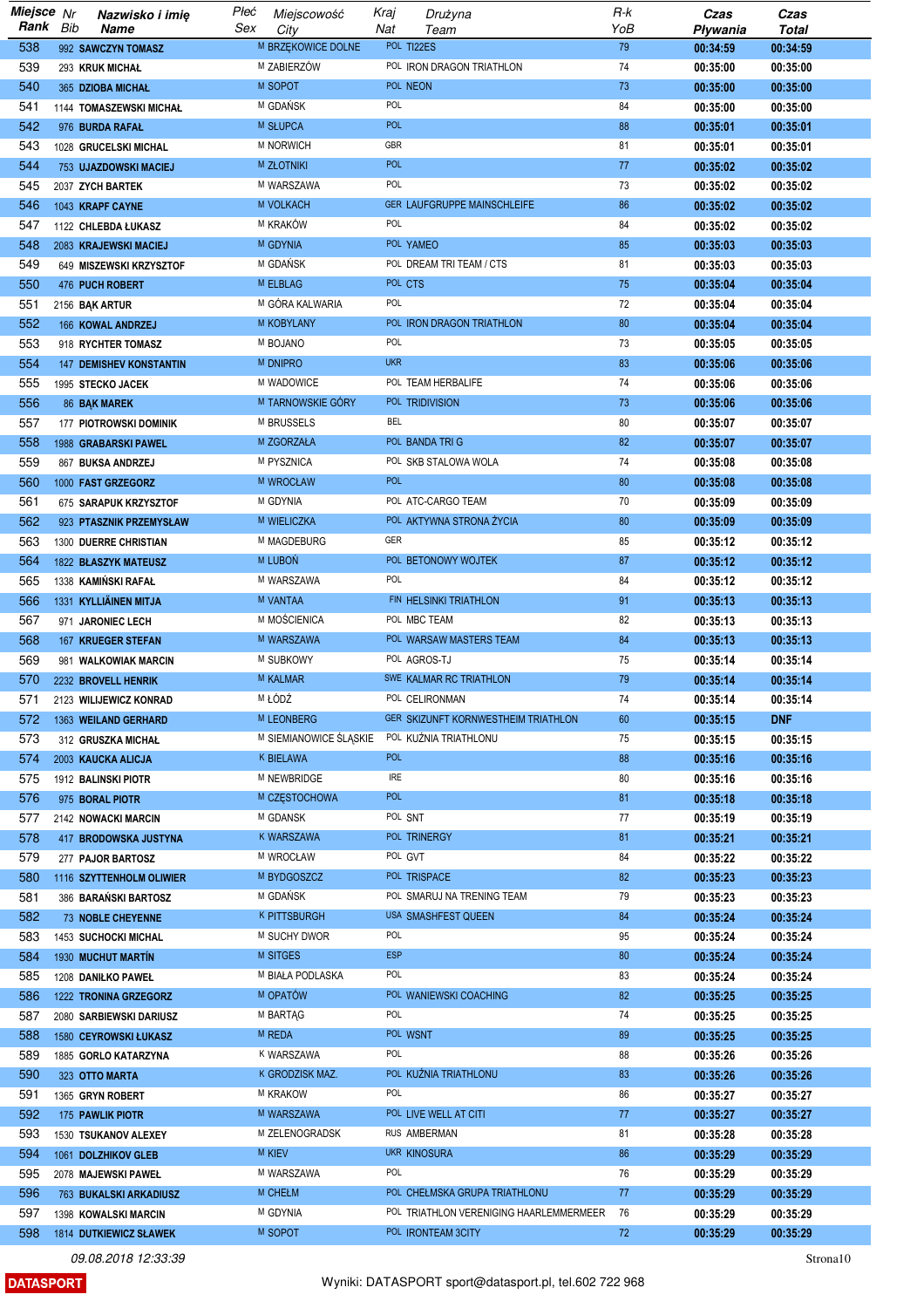| Miejsce Nr |     | Nazwisko i imię                | Płeć | Miejscowość                            | Kraj       | Drużyna                            | R-k | Czas     | Czas         |
|------------|-----|--------------------------------|------|----------------------------------------|------------|------------------------------------|-----|----------|--------------|
| Rank       | Bib | Name                           | Sex  | City                                   | Nat        | Team                               | YoB | Pływania | <b>Total</b> |
| 599        |     | 600 KULAK MURAT                |      | M ?STANBUL                             | TUR        |                                    | 73  | 00:35:30 | 00:35:30     |
| 600        |     | 767 GIEDROJĆ TOMASZ            |      | M KWIDZYN                              |            | POL KTS IRONMAN                    | 85  | 00:35:30 | 00:35:30     |
| 601        |     | 412 WLEZIEN ALEK               |      | M WARSZAWA                             |            | POL TRICLUB                        | 76  | 00:35:31 | 00:35:31     |
| 602        |     | 161 KAŹMIERCZAK MARCIN         |      | M ŁODZ                                 |            | POL CELIRONMAN                     | 74  | 00:35:31 | 00:35:31     |
| 603        |     |                                |      | M WARSZAWA                             |            | POL ANDI LABS                      | 88  |          |              |
|            |     | 1846 KOSTAŃSKI ANDRZEJ         |      |                                        |            |                                    |     | 00:35:31 | 00:35:31     |
| 604        |     | 295 NIŻANKOWSKI TOMASZ         |      | M WIELKA WIES                          |            | POL IRON DRAGON TRIATHLON          | 74  | 00:35:32 | 00:35:32     |
| 605        |     | 374 CHMIEL PAULINA             |      | K ŁÓDŹ                                 |            | POL PULS TRI TEAM                  | 85  | 00:35:33 | 00:35:33     |
| 606        |     | 1797 GARNICA CAMARGO LUCIANO   |      | <b>M JARAGUA DO SUL</b>                | <b>BRA</b> |                                    | 74  | 00:35:33 | 00:35:33     |
| 607        |     | 87 BLAHO PAVOL                 |      | M WHITE PLAINS                         |            | USA BRANDS TRI CLUB                | 79  | 00:35:33 | 00:35:33     |
| 608        |     | 261 ŚREDZIŃSKI ŁUKASZ          |      | M WROCŁAW                              |            | POL GT RAT                         | 79  | 00:35:34 | 00:35:34     |
| 609        |     | 1436 RAMASKA ALGIRDAS          |      | <b>M VILNIUS</b>                       |            | LTU ANTARIS TEAM                   | 83  | 00:35:34 | 00:35:34     |
| 610        |     | <b>1438 RAMASKA SARUNAS</b>    |      | M VILNIUS                              |            | LTU ANTARIS TEAM                   | 83  | 00:35:34 | 00:35:34     |
| 611        |     | 1672 PURDIE ALASDAIR           |      | M UDDINGSTON                           | GBR        |                                    | 67  | 00:35:34 | 00:35:34     |
| 612        |     | 416 BELSKI MACIEJ              |      | M WARSZAWA                             |            | POL TRINERGY                       | 72  | 00:35:34 | 00:35:34     |
| 613        |     | 2203 KHRISTYANOVICH YURIY      |      | <b>M KIEV</b>                          |            | UKR TOPRUNNERS                     | 82  | 00:35:35 | 00:35:35     |
| 614        |     | 1686 SELNÍKOVÁ ANNA            |      | K OPAVA                                |            | CZE EXTREME SPORT CLUB SELNIK      | 94  | 00:35:35 | 00:35:35     |
| 615        |     | 778 KANAREK JAKUB              |      | M KOSZALIN                             |            | POL TKKF TRIATHLON KOSZALIN        | 76  | 00:35:36 | 00:35:36     |
| 616        |     | <b>486 GUMIŃSKI PIOTR</b>      |      | M ŁÓDŹ                                 |            | POL CZAJA TRAINING SYSTEM          | 82  | 00:35:37 | 00:35:37     |
| 617        |     | 393 SZTAJKOWSKI ŁUKASZ         |      | M GDAŃSK                               |            | POL SMARUJ NA TRENING TEAM         | 78  | 00:35:38 | 00:35:38     |
| 618        |     |                                |      | M ŁAPY                                 |            | POL NADAKTYWNI                     | 82  |          |              |
|            |     | 863 KACZYŃSKI ALEKSANDER       |      |                                        |            |                                    |     | 00:35:38 | 00:35:38     |
| 619        |     | 827 WELANDER NICLAS            |      | M SJOBO                                |            | SWE UMARA SPORTS CLUB              | 71  | 00:35:39 | 00:35:39     |
| 620        |     | 2106 PLODUNOV ZAKHAR           |      | <b>M MINSK</b>                         |            | <b>BLR TRISTYLE</b>                | 93  | 00:35:39 | 00:35:39     |
| 621        |     | 752 TETLA KAROLINA             |      | <b>K WARSAW</b>                        | POL        |                                    | 90  | 00:35:40 | 00:35:40     |
| 622        |     | 116 MIKA TOMASZ                |      | M WARSZAWA                             |            | POL LABOSPORT TEAM                 | 79  | 00:35:40 | 00:35:40     |
| 623        |     | 114 ŁUKASZEWSKI SZYMON         |      | M LESZNO                               |            | POL PETARDA LESZNO                 | 85  | 00:35:40 | 00:35:40     |
| 624        |     | 1622 OLIVA MAREK               |      | M PRAGUE                               |            | CZE ELAB TEAM                      | 83  | 00:35:41 | 00:35:41     |
| 625        |     | 2016 KUKUŁKA TOMASZ            |      | M WARSZAWA                             | POL        |                                    | 78  | 00:35:41 | 00:35:41     |
| 626        |     | <b>1430 OSSIANSSON MATTIAS</b> |      | M HUSKVARNA                            |            | SWE IK HAKARPSPOJKARNA             | 70  | 00:35:42 | 00:35:42     |
| 627        |     | 1304 LAMPRECHT KAROL           |      | <b>M WIRY</b>                          | POL        |                                    | 71  | 00:35:43 | 00:35:43     |
| 628        |     | 288 PETELSKI MATEUSZ           |      | M GDAŃSK                               |            | POL GVT BMC                        | 86  | 00:35:43 | 00:35:43     |
| 629        |     | 1249 WOJTYCZOK WOJCIECH        |      | M ZABRZE                               | POL        |                                    | 73  | 00:35:45 | 00:35:45     |
| 630        |     | 1851 PERLITT NINA              |      | <b>K BERLIN</b>                        |            | <b>GER SCC BERLIN TRIATHLON</b>    | 88  | 00:35:45 | 00:35:45     |
| 631        |     | 266 BIERNACKI KRYSTIAN         |      | M WROCŁAW                              |            | POL GVT                            | 78  | 00:35:45 | 00:35:45     |
| 632        |     | 404 JANKOWSKI DAMIAN           |      | M WARSZAWA                             |            | POL TRICLUB                        | 86  | 00:35:45 | 00:35:45     |
| 633        |     |                                |      | M SKARZYSKO-KAMIENNA                   |            | POL SZYMANOWSKI TRIATHLON TEAM/STS | 79  | 00:35:46 | 00:35:46     |
|            |     | 2081 IZBINSKI RAFAŁ            |      |                                        |            | SKARŻYSKO-KAMIENNA                 |     |          |              |
| 634        |     |                                |      | M BAD BENTHEIM                         |            | GER UTE MUCKEL TRIATHLON TEAM      | 62  |          | 00:35:46     |
|            |     | 131 VAN ENGELEN HUIB           |      | M WARSZAWA                             | POL        |                                    | 86  | 00:35:46 |              |
| 635        |     | 1960 SKAŁBANIA KRZYSZTOF       |      |                                        |            |                                    |     | 00:35:46 | 00:35:46     |
| 636        |     | 1861 SCIGAŁA WALDEMAR          |      | M JELENIA GÓRA                         | POL        |                                    | 74  | 00:35:46 | 00:35:46     |
| 637        |     | 2233 EPELBAUM DARIUSZ          |      | M WARSZAWA                             |            | POL CTS                            | 77  | 00:35:47 | 00:35:47     |
| 638        |     | 482 SOCH PAWEŁ                 |      | M KRAKÓW                               |            | POL CTS - CZAJA TRAINING SYSTEM    | 82  | 00:35:48 | 00:35:48     |
| 639        |     | 2220 STANISZEWSKA JOANNA       |      | K GDAŃSK                               |            | POL SPORTEVO                       | 86  | 00:35:49 | 00:35:49     |
| 640        |     | 760 CICHY BARTOSZ              |      | M AUGUSTÓW                             |            | POL ATP AUGUSTÓW                   | 83  | 00:35:49 | 00:35:49     |
| 641        |     | 497 RZEPNICKI ŁUKASZ           |      | M TORUŃ                                |            | POL ENDURE TEAM                    | 85  | 00:35:51 | 00:35:51     |
| 642        |     | 725 BALDYS DARIUSZ             |      | M DABROWA GÓRNICZA                     |            | POL TRIATHLON X-TEAM               | 77  | 00:35:51 | 00:35:51     |
| 643        |     | 1702 GOMIS GILLES              |      | M SAINT-GERMAIN-EN-LAYE FRA BLA RACING |            |                                    | 82  | 00:35:51 | 00:35:51     |
| 644        |     | 2244 ZIELIŃSKI KAMIL           |      | M SZCZECIN                             |            | POL SMT SZCZECIN                   | 83  | 00:35:52 | 00:35:52     |
| 645        |     | 238 MIKOŁAJCZYK ROBERT         |      | M GDYNIA                               |            | POL COMPLEXSPORTS                  | 71  | 00:35:52 | 00:35:52     |
| 646        |     | 2132 DUDKOWIAK ANDRZEJ         |      | M ZIELONA GÓRA                         | <b>POL</b> |                                    | 61  | 00:35:52 | 00:35:52     |
| 647        |     | 1214 BISZEWSKI ANDRZEJ         |      | M GDYNIA                               | POL        |                                    | 70  | 00:35:52 | 00:35:52     |
| 648        |     | 254 KIBLER JAN                 |      | M WROCŁAW                              |            | POL GT RAT                         | 83  | 00:35:54 | 00:35:54     |
| 649        |     | 596 NAVITSKI ALIAKSANDR        |      | <b>M MINSK</b>                         | <b>BLR</b> |                                    | 86  | 00:35:54 | 00:35:54     |
| 650        |     | 2176 FOJCIK KLAUDIUSZ          |      | M CIESZYN                              | <b>POL</b> |                                    | 74  | 00:35:54 | 00:35:54     |
| 651        |     | 1284 HOFFMAN GRZEGORZ          |      | M WARSZAWA                             | POL        |                                    | 85  | 00:35:55 | 00:35:55     |
| 652        |     | 1624 KULA ANDRZEJ              |      | M JAWORZE                              |            | POL IVIA                           | 76  | 00:35:55 | 00:35:55     |
| 653        |     |                                |      | M POZNAŃ                               | POL        |                                    | 94  |          |              |
|            |     | 673 BARAŃSKI KACPER            |      | M BUCHAREST                            | <b>ROU</b> |                                    |     | 00:35:56 | 00:35:56     |
| 654        |     | 1759 ARPINTE DANIEL            |      |                                        |            |                                    | 73  | 00:35:56 | 00:35:56     |
| 655        |     | 916 NOWAKOWSKI WOJCIECH        |      | M KRAKÓW                               | <b>POL</b> |                                    | 87  | 00:35:56 | 00:35:56     |
| 656        |     | 1913 CHEREDNICHENKO ROMAN      |      | <b>M MINSK</b>                         |            | <b>BLR TRISTYLE</b>                | 85  | 00:35:57 | 00:35:57     |
| 657        |     | 1035 NOWAKOWSKI JAROSŁAW       |      | M GLIWICE                              | POL        |                                    | 73  | 00:35:57 | 00:35:57     |
| 658        |     | 1217 SZCZUROWSKI WALDEMAR      |      | M GŁOGÓW                               |            | POL MTS DRUŻYNA SZPIKU KGHM        | 81  | 00:35:57 | 00:35:57     |

**DATASPORT**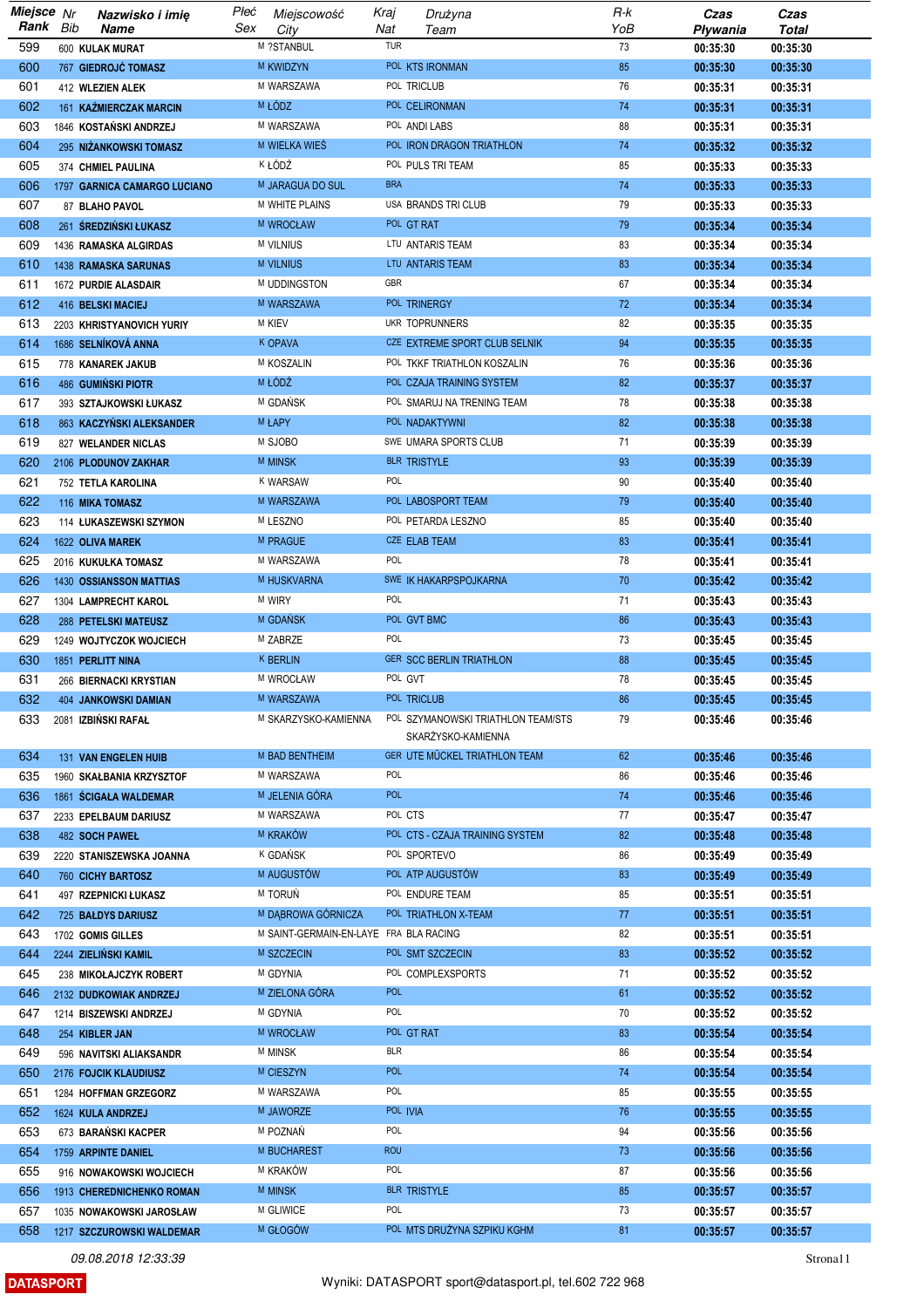| Miejsce Nr | Nazwisko i imię              | Płeć | Miejscowość           | Kraj           | Drużyna                              | R-k | Czas     | Czas         |
|------------|------------------------------|------|-----------------------|----------------|--------------------------------------|-----|----------|--------------|
| Rank Bib   | Name                         | Sex  | City                  | Nat            | Team                                 | YoB | Pływania | <b>Total</b> |
| 659        | 1404 DOMARAŃCZYK KAROLINA    |      | K WARSZAWA            | POL            |                                      | 89  | 00:35:57 | 00:35:57     |
| 660        | 1658 TURKAY VOLKAN           |      | M BURSA               |                | TUR BURSA TRIATLON SK                | 86  | 00:35:58 | 00:35:58     |
| 661        | 1840 GRYBER PIOTR            |      | M BOJANO              | POL PAN        |                                      | 79  | 00:35:58 | 00:35:58     |
|            |                              |      | M GDANSK              |                | POL MARCIN SOBCZAK 3ATHLETE TEAM     | 99  |          |              |
| 662        | 2212 ROMAN KAROL             |      |                       |                |                                      |     | 00:35:58 | 00:35:58     |
| 663        | 1656 REHR SVENJA             |      | K GOETTINGEN          | GER            |                                      | 91  | 00:36:00 | 00:36:00     |
| 664        | 68 LLOYD PETER               |      | M HAVERFORDWEST       |                | <b>GBR TRI ACTIV LANZAROTE</b>       | 65  | 00:36:01 | 00:36:01     |
| 665        | 2064 WÓJCIK MIREK            |      | M TOMASZÓW MAZ.       |                | POL TIME4RUNNING                     | 66  | 00:36:01 | 00:36:01     |
| 666        | 1644 WŁOCHOWICZ KRYSTIAN     |      | M DĄBROWA GÓRNICZA    | <b>POL</b>     |                                      | 89  | 00:36:02 | 00:36:02     |
| 667        | 1943 SEIFFARTH SEBASTIAN     |      | M NEUENHAGEN BEI      |                | GER A3K BERLIN                       | 78  | 00:36:02 | 00:36:02     |
| 668        | 297 JUREK ROBERT             |      | M KRAKÓW              |                | POL IRON DRAGON TRIATHLON            | 73  | 00:36:02 | 00:36:02     |
|            |                              |      |                       |                | POL DECATHLON TEMAT                  |     |          |              |
| 669        | 2215 GEBARA RAFAL            |      | M KRAKÓW              |                |                                      | 85  | 00:36:03 | 00:36:03     |
| 670        | 2048 SIKORA RAFAL            |      | M ZABRZE              | <b>POL</b>     |                                      | 79  | 00:36:04 | 00:36:04     |
| 671        | 1939 MELNIKOV ARTEM          |      | M PRAGUE              | CZE            |                                      | 91  | 00:36:04 | 00:36:04     |
| 672        | 1115 KLIMCZAK ADAM           |      | M JÓZEFOSŁAW          |                | POL CAPAROL POLSKA                   | 66  | 00:36:05 | 00:36:05     |
| 673        | 91 CHRUSTOWSKI MIKOŁAJ       |      | M BRZOZA              |                | POL KIERUNEK KONA                    | 94  | 00:36:05 | 00:36:05     |
| 674        | 1268 VAUPEL JÜRGEN           |      | M GERBSTEDT           |                | <b>GER TV SANGERHAUSEN</b>           | 59  | 00:36:06 | 00:36:06     |
| 675        | 202 LEDWOŃ SŁAWOMIR          |      | M GDAŃSK              |                | POL TRICLUB DOHA                     | 79  | 00:36:06 | 00:36:06     |
| 676        | 2056 MERCIK MATEUSZ          |      | M GLIWICE             | <b>POL</b>     |                                      | 86  |          |              |
|            |                              |      |                       |                |                                      |     | 00:36:06 | 00:36:06     |
| 677        | 2184 KARAPAS MYKOLA          |      | <b>M KIEV</b>         | <b>UKR 1X1</b> |                                      | 88  | 00:36:07 | 00:36:07     |
| 678        | 802 KOZAK KAROL              |      | <b>M GDYNIA</b>       |                | POL ENERGY CLUB TRIATHLON TEAM       | 84  | 00:36:07 | 00:36:07     |
| 679        | 989 LISTWOŃ PIOTR            |      | M WARSZAWA            |                | POL KASIA LISTWOŃ PERSONAL TRAINER   | 84  | 00:36:07 | 00:36:07     |
| 680        | 512 ŁOMŻA DORIAN             |      | M WARSZAWA            |                | POL KARAS TEAM                       | 86  | 00:36:07 | 00:36:07     |
| 681        | 1959 FRACKOWIAK BARTOSZ      |      | M WARSZAWA            |                | POL SZUKAM SKARPET                   | 89  | 00:36:07 | 00:36:07     |
| 682        | 1872 TCHÓRZ ŁUKASZ           |      | M POZNAŃ              | POL SII        |                                      | 85  | 00:36:08 | 00:36:08     |
| 683        |                              |      | M PESCARA             |                | ITA PPR TEAM                         | 75  | 00:36:08 | 00:36:08     |
|            | 148 DI DONATO ANTONIO        |      |                       |                |                                      |     |          |              |
| 684        | 1378 WOZNIAK JACEK           |      | M RAWA MAZOWIECKA     |                | POL <b>IRONTEAM</b>                  | 67  | 00:36:08 | 00:36:08     |
| 685        | 2001 MATEJA JANUSZ MICHAŁ    |      | M GDAŃSK              |                | POL ACCORHOTELS                      | 57  | 00:36:09 | 00:36:09     |
| 686        | 354 KAIM IGNACY              |      | M WARSZAWA            | POL LITT       |                                      | 89  | 00:36:09 | 00:36:09     |
| 687        | 921 ŚWIDERSKI TOMASZ         |      | M WARSZAWA            | POL            |                                      | 89  | 00:36:10 | 00:36:10     |
| 688        | 1713 PASZEK PRZEMYSŁAW       |      | M TYCHY               | <b>POL</b>     |                                      | 84  | 00:36:10 | 00:36:10     |
| 689        | 1914 PRZYBYLSKI JAKUB        |      | M DĄBRÓWKA            | POL PAN        |                                      | 81  | 00:36:11 | 00:36:11     |
| 690        | 1877 SHEVTSOV HEORHII        |      | M ?????               |                | UKR SOTA TEAM DNEPR                  | 82  | 00:36:11 | 00:36:11     |
| 691        |                              |      | M WARSZAWA            | POL            |                                      | 81  |          |              |
|            | 1714 SASIM JORDAN            |      |                       |                |                                      |     | 00:36:12 | 00:36:12     |
| 692        | 1677 MAGDYSH ANDRII          |      | <b>M KIYV</b>         | <b>UKR</b>     |                                      | 79  | 00:36:12 | 00:36:12     |
| 693        | 1366 DOMINIKOWSKI KRZYSZTOF  |      | M ŚWIDNICA            |                | POL GLKS ŻELAZNA ŚWIDNICA            | 80  | 00:36:12 | 00:36:12     |
| 694        | 1600 STEYN NATALIE           |      | K STELLENBOSCH        | <b>RSA</b>     |                                      | 95  | 00:36:12 | 00:36:12     |
| 695        | 1459 AZZALINI DEAN           |      | M FERNTREE GULLY      | AUS            |                                      | 82  | 00:36:13 | 00:36:13     |
| 696        | 2119 LACKORZYŃSKA MAŁGORZATA |      | K WARSZAWA            |                | POL TRISPACE                         | 76  | 00:36:13 | 00:36:13     |
| 697        | 257 NOWAK ANDRZEJ            |      | M WROCŁAW             |                | POL GT RAT                           | 82  | 00:36:14 | 00:36:14     |
| 698        | 1017 ŻYŁOWSKI DAWID          |      | M GDAŃSK              |                | POL IZERSKA GRUPA BIEGOWA            | 96  | 00:36:14 | 00:36:14     |
|            |                              |      |                       |                |                                      |     |          |              |
| 699        | 455 ŻYCHSKA ANNA             |      | K POZNAŃ              |                | POL IRONPARA.PL/DARE2TRI TEAM        | 89  | 00:36:14 | 00:36:14     |
| 700        | 267 GARBERA JANUSZ           |      | M WROCŁAW             | POL GVT        |                                      | 78  | 00:36:16 | 00:36:16     |
| 701        | 1593 RAMANTSEVICH ILYA       |      | M MINSK               |                | BLR TRISTYLE                         | 90  | 00:36:16 | 00:36:16     |
| 702        | 1853 GARCZEWSKI KRZYSZTOF    |      | M GDAŃSK              | <b>POL</b>     |                                      | 69  | 00:36:17 | 00:36:17     |
| 703        | 823 KAPUSNIAK TOMASZ         |      | M BYDGOSZCZ           |                | POL TAK DLA TRANSPLANTACJI           | 74  | 00:36:17 | 00:36:17     |
| 704        | 951 STASIAK KRZYSZTOF        |      | M GDAŃSK              |                | POL HELLMANN                         | 73  | 00:36:17 | 00:36:17     |
| 705        | 428 JARZEMBOWICZ MACIEJ      |      | M PIASECZNO           |                | POL_TRINERGY_TEAM                    | 82  | 00:36:18 | 00:36:18     |
| 706        | 705 MAZUREK MACIEJ           |      | M OPOLE               |                | POL GT KONA                          | 95  | 00:36:18 | 00:36:18     |
|            |                              |      | M ŻYWIEC              |                | POL KT ŻYWIEC                        | 99  |          |              |
| 707        | 1377 PIETRASINA JAROSŁAW     |      |                       |                |                                      |     | 00:36:19 | 00:36:19     |
| 708        | 1869 RUFF ANNE               |      | <b>K HAMBURG</b>      |                | GER TTS TRI TEAM HAMBURG             | 94  | 00:36:19 | 00:36:19     |
| 709        | 1503 SHUMILOV ILLYA          |      | <b>M KYIV</b>         | <b>UKR</b>     |                                      | 92  | 00:36:19 | 00:36:19     |
| 710        | 1703 BRUNKOW ANDREAS         |      | <b>M ROSTOCK</b>      |                | <b>GER TRIZACK ROSTOCK</b>           | 69  | 00:36:19 | <b>DSQ</b>   |
| 711        | 403 LEMKE EWA                |      | K GDAŃSK              |                | POL SPORTEVO / ACTIVE LIFE           | 92  | 00:36:20 | 00:36:20     |
| 712        | 1414 TARKA MACIEJ            |      | M PUŁTUSK             |                | POL TRONIK TRIATHLON TEAM            | 78  | 00:36:21 | 00:36:21     |
| 713        | 1069 SIECZKOWSKI ROBERT      |      | M DOBIESZKÓW          |                | POL SWIMBIKERUN4FUN                  | 70  | 00:36:21 | 00:36:21     |
| 714        |                              |      | M BOCHNIA             |                | POL IM2010 BOCHNIA                   | 78  |          | 00:36:21     |
|            | 469 GŁÓD TOMASZ              |      |                       |                |                                      |     | 00:36:21 |              |
| 715        | 868 GARBACIK JACEK           |      | M STALOWA WOLA        |                | POL SKB STALOWA WOLA                 | 67  | 00:36:22 | 00:36:22     |
| 716        | <b>1411 GRICIUS VITALIS</b>  |      | M VILNIUS             |                | LTU RUNGLORIOUS BASTARDS             | 83  | 00:36:22 | 00:36:22     |
| 717        | 211 LOMI EMILIO              |      | M SAN DONATO MILANESE |                | ITA FLIPPER TRIATLHON                | 63  | 00:36:22 | 00:36:22     |
| 718        | 129 STAWARZ JAKUB            |      | M POZNAŃ              |                | POL SAUERLAND                        | 86  | 00:36:22 | 00:36:22     |
| 719        | 345 SUCHOMSKA EWELINA        |      | K GDAŃSK              |                | POL LABOSPORT / TORUS TRIATHLON TEAM | 78  | 00:36:23 | 00:36:23     |

**DATASPORT**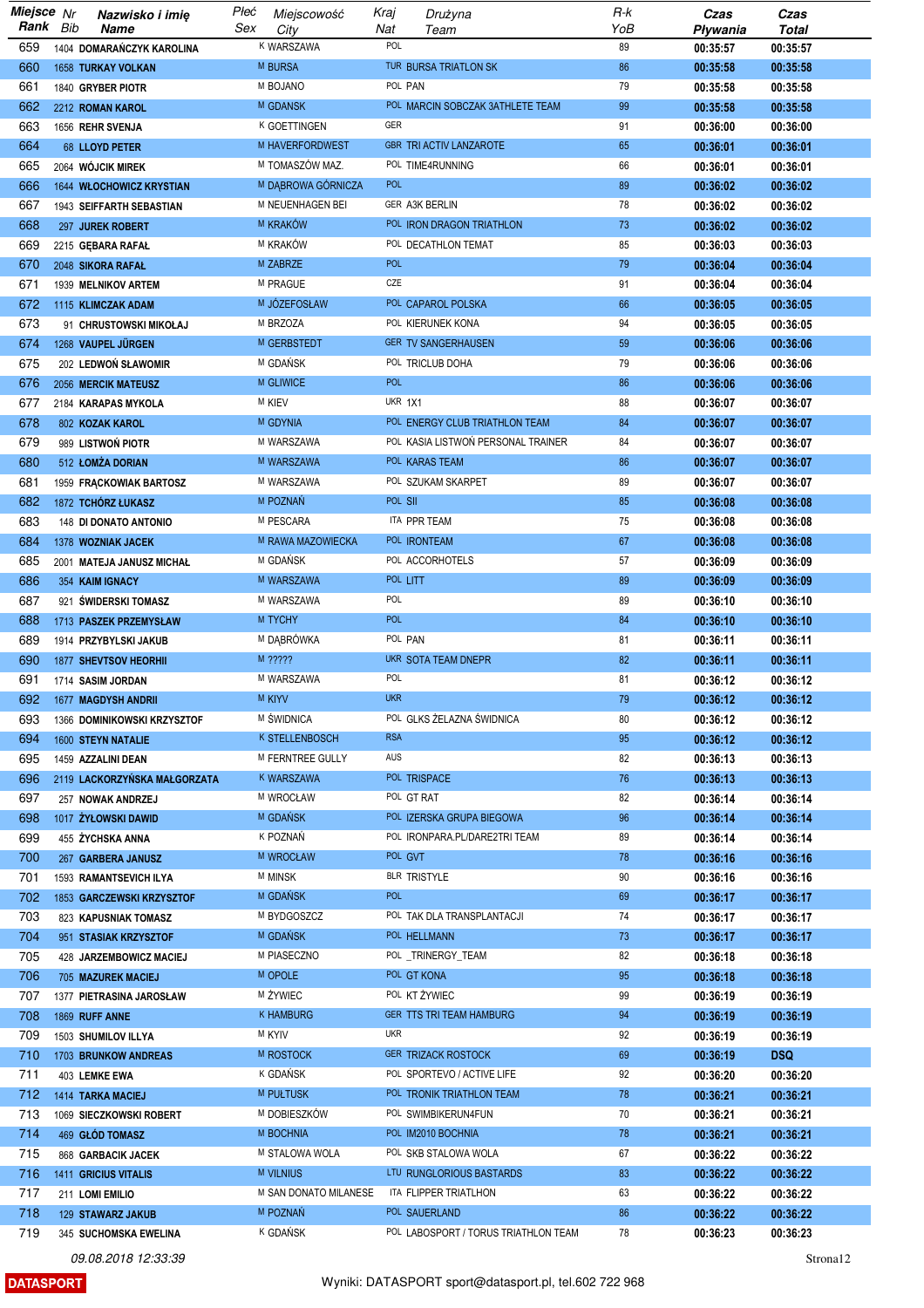| Miejsce Nr |     | Nazwisko i imię                 | Płeć | Miejscowość        | Kraj           | Drużyna                          | R-k | Czas     | Czas         |
|------------|-----|---------------------------------|------|--------------------|----------------|----------------------------------|-----|----------|--------------|
| Rank       | Bib | Name                            | Sex  | City               | Nat            | Team                             | YoB | Pływania | <b>Total</b> |
| 720        |     | 1201 KRAWCOW PIOTR              |      | M BRWINÓW          | POL            |                                  | 85  | 00:36:23 | 00:36:23     |
| 721        |     | 818 PILARZ GRZEGORZ             |      | M BIELSKO BIAŁA    |                | POL PASJONACI ŻYCIA              | 80  | 00:36:24 | 00:36:24     |
| 722        |     | 1389 KOLENDE NORMAN             |      | M POTSDAM          | <b>GER PJJ</b> |                                  | 80  | 00:36:25 | 00:36:25     |
| 723        |     | 568 JAROCKI GRZEGORZ            |      | M GDAŃSK           |                | POL LPP TEAM                     | 70  | 00:36:25 | 00:36:25     |
| 724        |     | 1272 ECKHARDT JAN               |      | M GÖTTINGEN        |                | GER ASC GÖTTINGEN TRIATHLON      | 87  | 00:36:25 | 00:36:25     |
| 725        |     | 1682 SCHILLING HENRIETTE        |      | K MÜNCHEN          | GER            |                                  | 87  | 00:36:27 | 00:36:27     |
| 726        |     | 796 WEJKUĆ GRZEGORZ             |      | M MRAGOWO          | <b>POL</b>     |                                  | 78  | 00:36:27 | 00:36:27     |
| 727        |     | 1695 HÁJKOVÁ KRISTÝNA           |      | K PRAHA            |                | CZE KOA SQUAD/TRAILPOINT         | 84  | 00:36:27 | 00:36:27     |
|            |     |                                 |      | M POZNAŃ           |                | POL ŚWISTAKI                     | 88  |          |              |
| 728        |     | 1040 SZCZEPAŃSKI KRZYSZTOF      |      |                    |                |                                  |     | 00:36:27 | 00:36:27     |
| 729        |     | 990 KAŁWIŃSKI BARTOSZ           |      | M PUSZCZYKOWO      |                | POL PADRE TEAM                   | 87  | 00:36:28 | 00:36:28     |
| 730        |     | 746 MUCZYŃSKI BARTOSZ           |      | M GDYNIA           | <b>POL</b>     |                                  | 75  | 00:36:28 | 00:36:28     |
| 731        |     | 1598 SKWAREK GRZEGORZ           |      | M NOWY TARG        |                | POL TRIDEA                       | 69  | 00:36:28 | 00:36:28     |
| 732        |     | 1042 DIMITROW MARCIN            |      | M WARSZAWA         |                | POL D7 TRIATHLON TEAM            | 76  | 00:36:28 | 00:36:28     |
| 733        |     | 903 JANISZEWSKI WOJCIECH        |      | M KRAKOW           |                | POL TRIWISE                      | 88  | 00:36:29 | 00:36:29     |
| 734        |     | 784 DROST ROBERT                |      | M GDYNIA           | <b>POL</b>     |                                  | 84  | 00:36:31 | 00:36:31     |
| 735        |     | 835 FOGIEL MICHAŁ               |      | M RADOM            | POL            |                                  | 90  | 00:36:31 | 00:36:31     |
| 736        |     | 525 CICHON WIKTOR               |      | M LANDSDALE        |                | AUS TEAM XTR                     | 60  | 00:36:31 | 00:36:31     |
| 737        |     | 2143 OWSIŃSKI PIOTR             |      | M ZIELONA GÓRA     |                | POL ZKS TRIATHLON DRZONKÓW       | 77  | 00:36:31 | 00:36:31     |
| 738        |     | 901 CZERWIŃSKI65041200792 PIOTR |      | M GDANSK           |                | POL TORUS TRATHLON TEAM          | 65  | 00:36:32 | 00:36:32     |
| 739        |     | 1500 PURCZYŃSKI MICHAŁ          |      | M POZNAŃ           | POL            |                                  | 80  | 00:36:32 | 00:36:32     |
| 740        |     | 1180 MARZEC MARCIN              |      | M WARSZAWA         | <b>POL</b>     |                                  | 74  | 00:36:33 | <b>DNF</b>   |
| 741        |     | 972 WILK TOMASZ                 |      | M MIKOŁÓW          |                | POL MOMNATOCALEZYCIE             | 78  | 00:36:33 | 00:36:33     |
| 742        |     | 1758 NAZIĘBŁŁO MACIEJ           |      | M KRAKÓW           | <b>POL</b>     |                                  | 79  | 00:36:35 | 00:36:35     |
| 743        |     | 1357 PIETRYCZUK DARIUSZ         |      | M PRUSZCZ GDAŃSKI  | POL            |                                  | 85  | 00:36:35 | 00:36:35     |
| 744        |     | 759 DAWIDOWICZ ALEKSANDER       |      | M WROCLAW          |                | POL ALEX TEAM                    | 70  | 00:36:36 | 00:36:36     |
| 745        |     | 2058 KRASOŃ MARCIN              |      | M WARSZAWA         |                | POL SMASHING PAPKINS / NBR TEAM  | 81  | 00:36:37 | 00:36:37     |
| 746        |     | <b>188 WARZYBOK MAGDALENA</b>   |      | <b>K WARSAW</b>    |                | POL TRINERGY                     | 82  | 00:36:37 | 00:36:37     |
| 747        |     |                                 |      | M MINSK            |                | BLR TRI.BY                       | 84  |          |              |
|            |     | 961 VOLKAU ANDREI               |      |                    | <b>POL</b>     |                                  |     | 00:36:37 | 00:36:37     |
| 748        |     | 2159 LEDUCHOWSKI JAKUB          |      | M WARSZAWA         |                |                                  | 86  | 00:36:37 | 00:36:37     |
| 749        |     | 1196 SIERADZKI RAFAŁ            |      | M WROCŁAW          |                | POL TRIATHLON CLUB WROCŁAW       | 75  | 00:36:37 | 00:36:37     |
| 750        |     | 1606 TRZECIAK ŁUKASZ            |      | <b>M PŁOKI</b>     | <b>POL</b>     |                                  | 80  | 00:36:38 | 00:36:38     |
| 751        |     | 371 SOLECKI ALEKSANDER          |      | M WARSZAWA         |                | POL NEON TEAM                    | 74  | 00:36:39 | 00:36:39     |
| 752        |     | <b>1841 BORYCKI MARCIN</b>      |      | M KOSAKOWO         | <b>POL</b>     |                                  | 72  | 00:36:39 | 00:36:39     |
| 753        |     | 1595 BĄCZKOWSKI MARCIN          |      | M MOKRONOS GÓRNY   | POL            |                                  | 86  | 00:36:41 | 00:36:41     |
| 754        |     | 714 OLKOWSKI PRZEMYSLAW         |      | M OLESNICA         |                | POL OLEŚNICKA GRUPA TRIATHLONOWA | 80  | 00:36:42 | 00:36:42     |
| 755        |     | 1542 FILIPEK GRZEGORZ           |      | M JÓZEFOSŁAW       |                | POL WANIEWSKI COACHING           | 76  | 00:36:42 | 00:36:42     |
| 756        |     | <b>1282 ROMANOWSKI MATEUSZ</b>  |      | M SREM             |                | POL OSTEOPACI.COM                | 85  | 00:36:43 | 00:36:43     |
| 757        |     | 1319 FOMICHEV DMITRII           |      | M GUSEV            |                | RUS 111CLUB                      | 62  | 00:36:43 | 00:36:43     |
| 758        |     | 1287 RUDACK JULIA               |      | K WERNIGERODE      |                | GER PV TRIATHLON WITTEN          | 91  | 00:36:44 | 00:36:44     |
| 759        |     | 542 HELLWIG RAIK                |      | M DREENKRÖGEN      |                | GER RADGIGANTEN                  | 77  | 00:36:44 | 00:36:44     |
| 760        |     | 287 ZIOMKOWSKI JAN              |      | M WADOWICE         |                | POL GVT                          | 88  | 00:36:44 | 00:36:44     |
| 761        |     | 735 CZAUS ADAM                  |      | M GDYNIA           | POL            |                                  | 84  | 00:36:44 | 00:36:44     |
| 762        |     | 351 WIERZBICKI ARTUR            |      | M KEDZIERZYN-KOŹLE |                | POL LABOSPORT TEAM               | 67  | 00:36:44 | 00:36:44     |
| 763        |     | 233 WINNIK PIOTR                |      | M GDYNIA           |                | POL TRI-TEAM RUMIA               | 84  | 00:36:44 | 00:36:44     |
| 764        |     | 515 IHNATOWICZ ARKADIUSZ        |      | M WARSZAWA         |                | POL TEAM KARAS                   | 68  | 00:36:44 | 00:36:44     |
| 765        |     | 885 SEROKA ŁUKASZ               |      | M PELPLIN          | POL            |                                  | 88  | 00:36:44 | 00:36:44     |
| 766        |     | 575 JURSKIS ARNAS               |      | <b>M VILNIUS</b>   |                | LTU ARIMEX                       | 70  | 00:36:45 | <b>DSQ</b>   |
| 767        |     | 598 FIORIO GIANLUCA             |      | M VERONA           |                | ITA VERONA TRIATHLON             | 69  | 00:36:45 | 00:36:45     |
| 768        |     |                                 |      | <b>M UNIT</b>      | <b>NED</b>     |                                  | 79  | 00:36:45 | 00:36:45     |
|            |     | 583 WISE MATTHEW                |      | M POZNAŃ           |                | POL EFAR TRI TEAM                | 89  |          |              |
| 769        |     | 766 NAROŻNY TOMASZ              |      |                    |                |                                  |     | 00:36:45 | 00:36:45     |
| 770        |     | 1757 VASHCHENKO ANDRII          |      | <b>M KYIV</b>      | <b>UKR</b>     |                                  | 79  | 00:36:46 | 00:36:46     |
| 771        |     | 274 LUPA MARCIN                 |      | M WROCLAW          |                | POL GVT                          | 80  | 00:36:46 | 00:36:46     |
| 772        |     | 1488 RENNE MAX                  |      | <b>M BERLIN</b>    | <b>GER</b>     |                                  | 74  | 00:36:46 | 00:36:46     |
| 773        |     | 1274 POMORSKA JOANNA            |      | K WARSZAWA         |                | POL TRIFAMILY                    | 81  | 00:36:47 | 00:36:47     |
| 774        |     | 163 KOMAN TOMASZ                |      | M OKSZÓW           |                | POL CHEŁMSKA GRUPA TRIATHLONU    | 80  | 00:36:47 | 00:36:47     |
| 775        |     | 1355 GRANT CAMPBELL             |      | M ABERDEEN         | GBR            |                                  | 95  | 00:36:47 | 00:36:47     |
| 776        |     | 1442 RODIES KATRIN              |      | <b>K DUISBURG</b>  |                | <b>GER ASV DUISBURG</b>          | 78  | 00:36:48 | 00:36:48     |
| 777        |     | 1932 WOODFIELD CHRISTINE        |      | <b>K BERLIN</b>    |                | GER TRI TEAM BERLIN              | 87  | 00:36:48 | 00:36:48     |
| 778        |     | 1573 ŁUCZAK ZACHARIASZ          |      | M TUREK            |                | POL TERYTORIUM126P               | 89  | 00:36:49 | 00:36:49     |
| 779        |     | 466 KOZAK TOMASZ                |      | M BOJANO           |                | POL AKADEMIA TRIATHLONU          | 72  | 00:36:49 | 00:36:49     |
| 780        |     | 811 KOBACKI PRZEMYSŁAW          |      | M GŁOWNO           |                | POL KS GŁOWNO W BIEGU            | 76  | 00:36:49 | 00:36:49     |

**DATASPORT**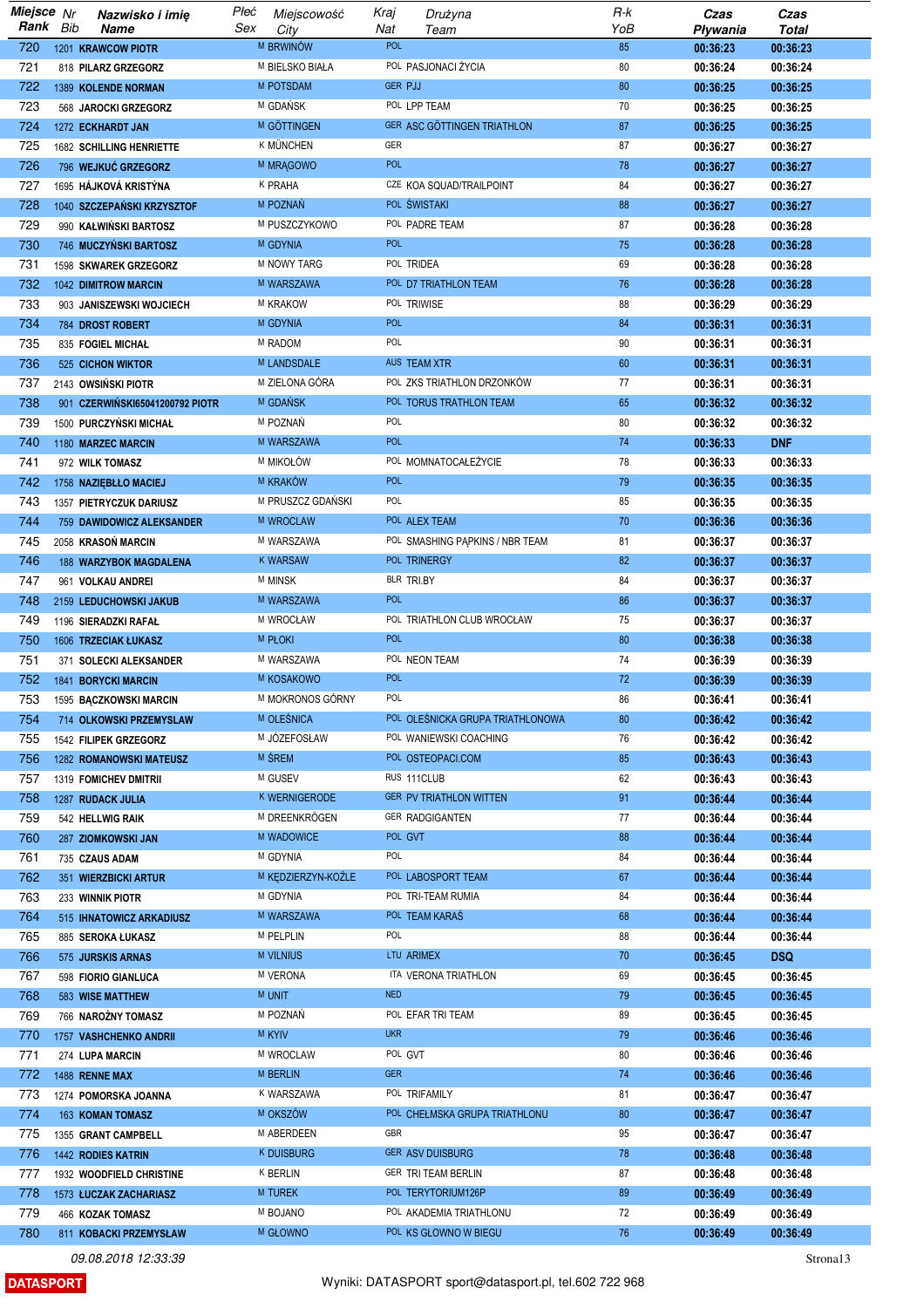| Miejsce Nr |     | Nazwisko i imię              | Płeć | Miejscowość         | Kraj       | Drużyna                                         | R-k | Czas     | Czas         |
|------------|-----|------------------------------|------|---------------------|------------|-------------------------------------------------|-----|----------|--------------|
| Rank       | Bib | Name                         | Sex  | City                | Nat        | Team                                            | YoB | Pływania | <b>Total</b> |
| 781        |     | 2141 BRZOZOWSKI BARTOSZ      |      | M WARSZAWA          |            | POL KU AZS WAT                                  | 85  | 00:36:49 | 00:36:49     |
| 782        |     | 1633 SLIWA TOMASZ            |      | M KRAKÓW            |            | POL KOZIENICE                                   | 80  | 00:36:49 | 00:36:49     |
| 783        |     | 998 WOLFF MARIA              |      | K POZNAŃ            |            | POL UKS CITYZEN / BE3                           | 88  | 00:36:49 | 00:36:49     |
| 784        |     | 1163 CICHOSZ ARKADIUSZ       |      | M WROCŁAW           | <b>POL</b> |                                                 | 73  | 00:36:49 | 00:36:49     |
| 785        |     | 1966 PAWLIK KRZYSZTOF        |      | M WARSZAWA          |            | POL KLUB BIEGACZA LEROY MERLIN POLSKA           | 71  | 00:36:50 | 00:36:50     |
| 786        |     | 1095 PUSZ JANUSZ             |      | M SZCZECIN          |            | POL UMBRELLA TRHIATLON TEAM                     | 87  | 00:36:50 | 00:36:50     |
| 787        |     | 2188 SAMMLER KATARZYNA       |      | K POZNAŃ            |            | POL DRUŻYNA SZPIKU                              | 82  | 00:36:51 | 00:36:51     |
| 788        |     | 890 WOJCIECHOWSKI NORBERT    |      | <b>M GNIEZNO</b>    |            | POL ALTOM GNIEZNO                               | 80  | 00:36:51 | 00:36:51     |
| 789        |     | 1522 KHMELIUK DMITRIY        |      | M KALININGRAD       | <b>RUS</b> |                                                 | 79  | 00:36:51 | 00:36:51     |
| 790        |     | 1088 BRZESKA EWA             |      | <b>K NOWY SACZ</b>  | <b>POL</b> |                                                 | 98  | 00:36:51 | 00:36:51     |
| 791        |     | 661 BARYŻEWSKI PIOTR         |      | M SOPOT             | POL        |                                                 | 77  | 00:36:52 | 00:36:52     |
| 792        |     | 109 KUZMENKO DMYTRO          |      | <b>M KIEV</b>       | <b>UKR</b> |                                                 | 79  | 00:36:52 | 00:36:52     |
| 793        |     | 1805 TCAREV SERGEI           |      | M BOROVICHI         | <b>RUS</b> |                                                 | 68  | 00:36:53 | 00:36:53     |
| 794        |     | 1057 KAŁUŻA ŁUKASZ           |      | M BIELSKO-BIAŁA     |            | POL RM TRI TEAM                                 | 83  | 00:36:53 | 00:36:53     |
| 795        |     | 1093 ŚCIBIOR MAREK           |      | M JUSZKOWO          |            | POL WATERSTREATTRI                              | 74  | 00:36:54 | 00:36:54     |
| 796        |     | 1745 TOMAKA BOGUSŁAW         |      | M ZĄBKOWICE ŚLĄSKIE | <b>POL</b> |                                                 | 76  | 00:36:54 | 00:36:54     |
| 797        |     | 548 TAJAK TOMASZ             |      | M KRAKOW            |            | POL HRMAX                                       | 74  | 00:36:54 | 00:36:54     |
| 798        |     | 2192 BENZ BJOERN             |      | M MUNICH            |            | <b>GER TRI THUNDER</b>                          | 86  | 00:36:54 | 00:36:54     |
| 799        |     | 1948 BLECHSCHMIDT FALK       |      | M LENGENFELD /      | GER        |                                                 | 65  | 00:36:54 | 00:36:54     |
| 800        |     | <b>1554 DZMITRYIEU ANTON</b> |      | <b>M MINSK</b>      | <b>BLR</b> |                                                 | 84  | 00:36:54 | 00:36:54     |
| 801        |     | 171 OGRODOWCZYK RAFAŁ        |      | M CHEŁM             |            | POL CHEŁMSKA GRUPA TRIATHLONU                   | 78  | 00:36:55 | 00:36:55     |
| 802        |     | 1225 BULA PIOTR              |      | M ZGIERZ            | <b>POL</b> |                                                 | 75  | 00:36:55 | 00:36:55     |
| 803        |     | 543 MATKOWSKI JAROSŁAW       |      | M ŚWIDNICA          | POL        |                                                 | 66  | 00:36:55 | 00:36:55     |
| 804        |     | 94 ELMSKOG ?SA               |      | <b>K HÖRBY</b>      | <b>SWE</b> |                                                 | 74  | 00:36:55 | 00:36:55     |
| 805        |     | 1634 KRATOCHVIL LADISLAV     |      | M PARDUBICE         |            | CZE TT BIŽU JBC                                 | 70  | 00:36:55 | 00:36:55     |
| 806        |     | 711 GRZEŚ ANDRZEJ            |      | M ŚREM              |            | POL MOS SREM                                    | 94  | 00:36:56 | 00:36:56     |
| 807        |     | 2128 LIPIEŃ JAKUB            |      | M KRAKÓW            |            | POL IRON DRAGON TRIATHLON                       | 78  | 00:36:56 | 00:36:56     |
| 808        |     | 364 TYSZKIEWICZ RAFAŁ        |      | M WARSZAWA          |            | POL LUFT TRI TEAM                               | 70  | 00:36:58 | 00:36:58     |
| 809        |     | 2179 DOŁĘGA-KOZIEROWSKI JAN  |      | M WARSZAWA          |            | POL MBC TEAM                                    | 88  | 00:36:59 | 00:36:59     |
| 810        |     | 1998 KULKA SERGIUSZ          |      | M LESZNOWOLA        | POL SK     |                                                 | 80  | 00:36:59 | 00:36:59     |
| 811        |     | 1619 SIWY DOMINIK            |      | M MIKOŁÓW           | POL        |                                                 | 79  | 00:37:00 | 00:37:00     |
| 812        |     | 896 PIOTROWSKI DARIUSZ       |      | M BYDGOSZCZ         |            | POL KUJAVIA3TEAM / GARDENFLORA MTB TEAM         | 79  | 00:37:00 | 00:37:00     |
| 813        |     | 621 ALCHIMOWICZ KRZYSZTOF    |      | M PIASECZNO         |            | POL PMCG                                        | 66  | 00:37:01 | 00:37:01     |
| 814        |     | 1750 GLAZUNOV ARTEM          |      | <b>M KIEV</b>       |            | UKR CAPITAL TRI                                 | 87  | 00:37:02 | 00:37:02     |
| 815        |     | 1528 BARAMBAS DAMIAN         |      | M GDYNIA            |            | POL GDYNIA SPORT TEAM                           | 89  | 00:37:02 | 00:37:02     |
| 816        |     | 1454 WYSMOLINSKI RAFAŁ       |      | <b>M BIERNATKI</b>  | <b>POL</b> |                                                 | 77  | 00:37:03 | 00:37:03     |
| 817        |     | 123 PIETRUSZKA TOMASZ        |      | M KRAKÓW            |            | POL IRON DRAGON TRIATHLON                       | 77  | 00:37:03 | 00:37:03     |
| 818        |     | 718 RAŻEWSKI MACIEJ          |      | <b>M MALBORK</b>    |            | POL RAŽA TRIATHLON TEAM / MKS DELFIN MALBORK 99 |     | 00:37:03 | 00:37:03     |
| 819        |     | 1717 AJTEL JAROSLAW          |      | M GDANSK            |            | POL LETJA TEAM                                  | 76  | 00:37:05 | 00:37:05     |
| 820        |     | 1671 KWIATKOWSKI KRZYSZTOF   |      | M OSTROŁĘKA         |            | POL NO HUMAN DOCTORS                            | 85  | 00:37:06 | 00:37:06     |
| 821        |     | 996 ZAS LEONARDO             |      | M WROCLAW           | POL        |                                                 | 80  | 00:37:06 | 00:37:06     |
| 822        |     | 335 DE GROOT JAN             |      | M PIASECZNO         |            | POL KUŹNIA TRIATHLONU                           | 69  | 00:37:06 | 00:37:06     |
| 823        |     | 1997 SURDYN DAMIAN           |      | M WARSZAWA          | POL        |                                                 | 75  | 00:37:06 | 00:37:06     |
| 824        |     | 1708 MULLEN SYLVA            |      | K CERNOSICE         |            | CZE ETRIATLON TEAM                              | 75  | 00:37:07 | 00:37:07     |
| 825        |     | 168 KRZEMINSKI MACIEJ        |      | M SUCHY LAS         | POL        |                                                 | 80  | 00:37:08 | 00:37:08     |
| 826        |     | 2181 HOFFMANN MATTHÄUS       |      | M HAMBURG           |            | GER TRIABOLOS HAMBURG E.V                       | 83  | 00:37:08 | 00:37:08     |
| 827        |     | 2005 WASZKIEWICZ RADOSŁAW    |      | M WARSZAWA          |            | POL DELOITTE ADVENTURE TEAM / NEON TEAM         | 86  | 00:37:08 | 00:37:08     |
| 828        |     | 264 BIHUN NATALIA            |      | <b>K SIECHNICE</b>  |            | POL GTRAT                                       | 87  | 00:37:08 | 00:37:08     |
| 829        |     | 1541 SCHAERLAKEN JAN         |      | M STEKENE           |            | BEL UTTC                                        | 56  | 00:37:09 | 00:37:09     |
| 830        |     | 1799 SOWA ANDRZEJ            |      | M CHORZÓW           | <b>POL</b> |                                                 | 72  | 00:37:09 | 00:37:09     |
| 831        |     | 108 KRZAK ROBERT             |      | M GLIWICE           |            | POL AUTHOR BICYCLES                             | 64  | 00:37:09 | 00:37:09     |
| 832        |     | 1809 DERUNOV ANDRIY          |      | <b>M KHARKIV</b>    |            | UKR SAFARITRI                                   | 73  | 00:37:09 | 00:37:09     |
| 833        |     | 599 MIKOS MATE               |      | M BIATORBAGY        |            | HUN KISTRI MARATON MEN TEAM                     | 78  | 00:37:10 | 00:37:10     |
| 834        |     | 1086 SZUFNARA ADRIAN         |      | M WARSZAWA          |            | POL MÓJMARKET.PL                                | 90  | 00:37:10 | 00:37:10     |
| 835        |     | 662 FURMAN PRZEMYSŁAW        |      | M KRAKÓW            | <b>POL</b> |                                                 | 92  | 00:37:11 | 00:37:11     |
| 836        |     | 1923 GŁOWSKI DARIUSZ         |      | M POZNAŃ            |            | POL MOTIV HOME TEAM                             | 83  | 00:37:12 | 00:37:12     |
| 837        |     | 170 MIŚKIEWICZ BARTOSZ       |      | M WIELICZKA         |            | POL TRIWISE                                     | 76  | 00:37:12 | 00:37:12     |
| 838        |     | 110 LANG BRIAN               |      | M HOBOKEN           |            | <b>USA TRIMONSTER</b>                           | 73  | 00:37:12 | 00:37:12     |
| 839        |     | 694 GŁÓD TOMASZ              |      | M JÓZEFOSŁAW        |            | POL COMP TEAM   ACCELERATING POLAND             | 76  | 00:37:13 | 00:37:13     |
| 840        |     | 1231 LANIEC MAREK            |      | M GDAŃSK            | <b>POL</b> |                                                 | 66  | 00:37:13 | 00:37:13     |
| 841        |     | 1963 NOWACZYK MICHAŁ         |      | M SKÓRZEWO          |            | POL BE3 CITYZEN POZNAŃ                          | 80  | 00:37:15 | 00:37:15     |

**DATASPORT**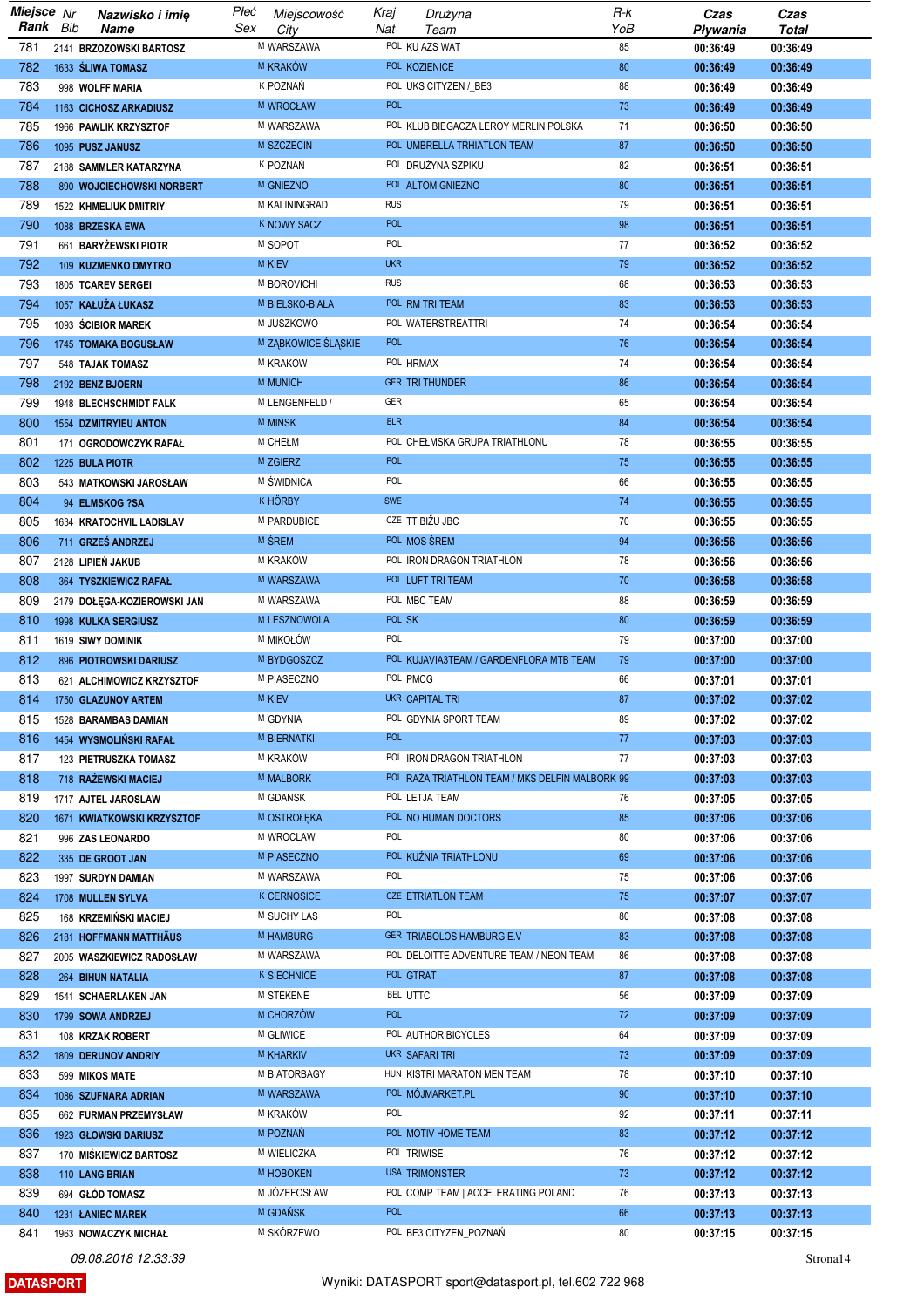| Miejsce Nr |     | Nazwisko i imię              | Płeć | Miejscowość                        | Kraj       | Drużyna                             | $R-k$ | Czas     | Czas         |
|------------|-----|------------------------------|------|------------------------------------|------------|-------------------------------------|-------|----------|--------------|
| Rank       | Bib | <b>Name</b>                  | Sex  | City                               | Nat        | Team                                | YoB   | Pływania | <b>Total</b> |
| 842        |     | <b>775 PIESIK DOMINIK</b>    |      | M GDYNIA                           |            | POL PRESA PROJEKT                   | 86    | 00:37:16 | <b>DNF</b>   |
| 843        |     | 1477 TRONINA TOMASZ          |      | M KATOWICE                         |            | POL TRNX TRIATHLON TEAM             | 85    | 00:37:16 | 00:37:16     |
| 844        |     | 1947 PIESIEWICZ GRAZYNA      |      | <b>K STEINSEL</b>                  | <b>LUX</b> |                                     | 78    | 00:37:16 | 00:37:16     |
| 845        |     | 559 VERNYGORA OLEG           |      | <b>M KYIV</b>                      |            | <b>UKR CAPITALTRI</b>               | 79    | 00:37:17 | 00:37:17     |
| 846        |     | 70 MEDAK ALICJA              |      | <b>K LONDON</b>                    |            | POL TRIANGLE SPORTS RACING          | 73    | 00:37:17 | 00:37:17     |
| 847        |     | 2150 MIKA TOMASZ             |      | M LATCHORZEW                       | <b>POL</b> |                                     | 77    | 00:37:17 | 00:37:17     |
| 848        |     | 1945 PERZYŃSKI FILIP         |      | M GDANSK                           | POL        |                                     | 89    | 00:37:17 | 00:37:17     |
| 849        |     | 2169 MASSIDDA GIOVANNI       |      | <b>M CAGLIARI</b>                  |            | ITA BLUE TRIBUNE CAGLIARI ITALY     | 64    | 00:37:17 | 00:37:17     |
|            |     |                              |      | <b>M KALWARIA</b>                  | <b>POL</b> |                                     |       |          |              |
| 850        |     | 1529 SZCZYGIEŁ JAREK         |      |                                    |            |                                     | 80    | 00:37:18 | 00:37:18     |
| 851        |     | 2173 HULEWICZ MAŁGORZATA     |      | K WARSZAWA                         | POL        |                                     | 88    | 00:37:18 | 00:37:18     |
| 852        |     | 1654 EGGLER LIVIA            |      | <b>K ZÜRICH</b>                    |            | SUI WYN REPUBLIC                    | 94    | 00:37:18 | 00:37:18     |
| 853        |     | 1110 BUKRY WOJCIECH          |      | M KRAKÓW                           |            | POL EWOSOFT TRIATHLON TEAM          | 74    | 00:37:19 | 00:37:19     |
| 854        |     | <b>81 TYCHLER TOMAS</b>      |      | M HAJ U DUCHCOVA                   | <b>CZE</b> |                                     | 69    | 00:37:19 | 00:37:19     |
| 855        |     | 910 KOCENDA WOJCIECH         |      | M ZDZIESZOWICE                     | POL        |                                     | 85    | 00:37:20 | 00:37:20     |
| 856        |     | 1760 TOMASZEWSKI MARCIN      |      | M JELCZ                            | <b>POL</b> |                                     | 82    | 00:37:20 | 00:37:20     |
| 857        |     | 1724 KRÓLIŃSKI PAWEŁ         |      | M RUMIA                            |            | POL RITKA RUNNING                   | 86    | 00:37:20 | 00:37:20     |
| 858        |     | 1354 GRZEGORCZYK PAWEŁ       |      | M KRAKÓW                           |            | POL NOKIA                           | 79    | 00:37:21 | <b>DSQ</b>   |
| 859        |     | 342 DUK JANUSZ               |      | M LODZ                             |            | POL LABOSPORT                       | 66    | 00:37:21 | 00:37:21     |
| 860        |     | <b>842 TULWIN BARTOSZ</b>    |      | M WĘGRÓW                           |            | POL AKTYWNI WĘGRÓW                  | 83    | 00:37:23 | 00:37:23     |
| 861        |     | 1146 KOWALIK DOMINIK         |      | M GDYNIA                           |            | POL GLUTENFREE EBOLA                | 79    | 00:37:23 | 00:37:23     |
| 862        |     | 137 POLEC MARLENA            |      | K PABNEUKIRCHEN                    |            | AUT TRI TEAM KAISER                 | 87    | 00:37:23 | 00:37:23     |
| 863        |     | 2171 SUCHOWIECKI WOJTEK      |      | M OLSZTYN                          |            | POL K.S. NIEMANIEMOGĘ               | 78    | 00:37:23 | 00:37:23     |
| 864        |     | 942 KREFT ALEKSANDER         |      | M KOBYSEWO                         | <b>POL</b> |                                     | 84    | 00:37:25 | 00:37:25     |
|            |     |                              |      |                                    | POL        |                                     | 80    |          |              |
| 865        |     | 1962 DANYLCHENKO YURIY       |      | M LATCHORZEW                       |            |                                     |       | 00:37:25 | 00:37:25     |
| 866        |     | 2201 JANULIONIS MINDAUGAS    |      | M VILNIUS                          |            | LTU TRITONAS                        | 88    | 00:37:25 | 00:37:25     |
| 867        |     | 1089 KAZMIERCZAK PIOTR       |      | M WARSZAWA                         | POL        |                                     | 74    | 00:37:25 | 00:37:25     |
| 868        |     | 258 PRUSAK PIOTR             |      | M PIETRZYKOWICE                    |            | POL GT RAT                          | 83    | 00:37:27 | 00:37:27     |
| 869        |     | 1291 SZYMURA RAFAŁ           |      | M KATOWICE                         |            | POL HEL TRIATHLON CENTER            | 82    | 00:37:27 | 00:37:27     |
| 870        |     | 1371 ANDRIIENKO ANDREY       |      | <b>M KYIV</b>                      |            | UKR ???????? ?????                  | 89    | 00:37:27 | 00:37:27     |
| 871        |     | 1374 DMOWSKI PAWEŁ           |      | M WARSZAWA                         | POL        |                                     | 89    | 00:37:28 | 00:37:28     |
| 872        |     | 120 NOSEK MACIEJ             |      | M BOCHNIA                          |            | POL STOWARZYSZENIE AKTYWNYCH SPRINT | 67    | 00:37:28 | 00:37:28     |
| 873        |     | 623 MISIEJUK ERNEST          |      | M WARSZAWA                         |            | POL ROWING CLUB WARSZAWA            | 73    | 00:37:28 | 00:37:28     |
| 874        |     | <b>452 STANKE ŁUKASZ</b>     |      | M DABRÓWKA                         |            | POL VELOCITY                        | 79    | 00:37:29 | 00:37:29     |
| 875        |     | 902 ROMAŃSKI MACIEJ          |      | M TARNOWSKIE GÓRY                  |            | POL TRIDIVISION TRIATHLON TEAM      | 81    | 00:37:29 | 00:37:29     |
| 876        |     | 255 KULBICKI PIOTR           |      | M WROCŁAW                          |            | POL GT RAT                          | 81    | 00:37:29 | 00:37:29     |
| 877        |     | 1372 RIBE ARE WROLDSEN       |      | <b>M ARENDAL</b>                   |            | NOR ARGON 18 TRI TEAM NORWAY        | 66    | 00:37:29 | 00:37:29     |
| 878        |     | 93 DABROWSKI ŁUKASZ          |      | M OSTRÓW WIELKOPOLSKI POL VELOCITY |            |                                     | 82    | 00:37:30 | 00:37:30     |
| 879        |     | 935 ANDREEV EVGENII          |      | M KALININGRAD                      | <b>RUS</b> |                                     | 90    | 00:37:30 | 00:37:30     |
| 880        |     | 1047 VANDEVONDELE JORIS      |      | M GENT                             |            | BEL GANTOISE RUNNERS                | 89    | 00:37:30 | 00:37:30     |
| 881        |     |                              |      | M LEGNICA                          |            | POL TMTEAM                          | 77    | 00:37:30 | 00:37:30     |
|            |     | 779 KOŁODZIEJ MARIUSZ        |      |                                    | <b>POL</b> |                                     |       |          |              |
| 882        |     | 1721 SZLASEK BARTŁOMIEJ      |      | M WIELICZKA                        |            |                                     | 83    | 00:37:30 | <b>DNF</b>   |
| 883        |     | 495 PRUCHNICKI RAFAŁ         |      | M TORUŃ                            |            | POL ENDURE TEAM                     | 80    | 00:37:30 | 00:37:30     |
| 884        |     | 2144 NAROJCZYK KRZYSZTOF     |      | M NOWA IWICZNA                     |            | POL STUDIOTECH POLAND               | 74    | 00:37:31 | 00:37:31     |
| 885        |     | 1036 ROSSA ŁUKASZ            |      | M WROCŁAW                          | POL        |                                     | 81    | 00:37:31 | 00:37:31     |
| 886        |     | <b>773 GRUCHALA PIOTR</b>    |      | M GDYNIA                           |            | POL POINT                           | 77    | 00:37:31 | 00:37:31     |
| 887        |     | 536 LEOPOLD MARCIN           |      | M KOMORNIKI                        |            | POL ENEA TEAM                       | 76    | 00:37:33 | 00:37:33     |
| 888        |     | 1621 ŁYŻWIŃSKI SZYMON        |      | <b>M SŁUBICE</b>                   |            | POL TRIATHLON SERWIS                | 95    | 00:37:33 | 00:37:33     |
| 889        |     | 128 SIKORA JULITA            |      | K LIGOTA PIĘKNA                    |            | POL GVT BMC                         | 73    | 00:37:34 | 00:37:34     |
| 890        |     | <b>768 KWIATKOWSKI TOMEK</b> |      | <b>M GDYNIA</b>                    |            | POL LATIS                           | 80    | 00:37:34 | 00:37:34     |
| 891        |     | 587 BILAL AL RIZA            |      | M ISTANBUL                         |            | TUR ARB ORGANISATION                | 73    | 00:37:35 | 00:37:35     |
| 892        |     | 552 HARTWIG NATHANIEL        |      | M ABU DHABI                        |            | <b>USA TRIDUBAI</b>                 | 74    | 00:37:35 | 00:37:35     |
| 893        |     | 1838 SKIBA MARCIN            |      | M KRAKÓW                           | POL        |                                     | 85    | 00:37:35 | 00:37:35     |
| 894        |     | 1191 BOGUCKI KRZYSZTOF       |      | M WARSZAWA                         | <b>POL</b> |                                     | 76    | 00:37:36 | 00:37:36     |
| 895        |     | 2112 KOBUSIŃSKI ADRIAN       |      | M BRZEG DOLNY                      |            | POL FITSTYLE TEAM                   | 87    | 00:37:37 | 00:37:37     |
| 896        |     | 1781 KOVALOV MAKSYM          |      | M BROVARY                          |            | <b>UKR SAPIK-TEAM</b>               | 79    | 00:37:37 | 00:37:37     |
| 897        |     | 1898 BŁAŻUTYCZ PAWEŁ         |      | M CIESZKÓW                         |            | POL KS KROTOSZ KROTOSZYN            | 73    | 00:37:38 | 00:37:38     |
| 898        |     |                              |      | <b>K STRASZYN</b>                  | <b>POL</b> |                                     | 81    |          |              |
|            |     | 879 KACZKOWSKA KATARZYNA     |      |                                    |            |                                     |       | 00:37:38 | 00:37:38     |
| 899        |     | 537 PAJAK ANDRZEJ            |      | M SKÓRZEWO                         |            | POL ENEA TEAM                       | 84    | 00:37:39 | <b>DNF</b>   |
| 900        |     | 1937 OBISHCHENKO ALEXANDER   |      | M MOSCOW                           |            | RUS HEALTH ACTIVE                   | 84    | 00:37:39 | 00:37:39     |
| 901        |     | 337 ŚLIŻ LUCYNA              |      | <b>K WARSAW</b>                    |            | POL KUŽNIA TRIATHLONU               | 77    | 00:37:39 | 00:37:39     |
| 902        |     | 1021 KASPROWICZ MICHAŁ       |      | M WARSZAWA                         | POL        |                                     | 77    | 00:37:39 | 00:37:39     |

**DATASPORT**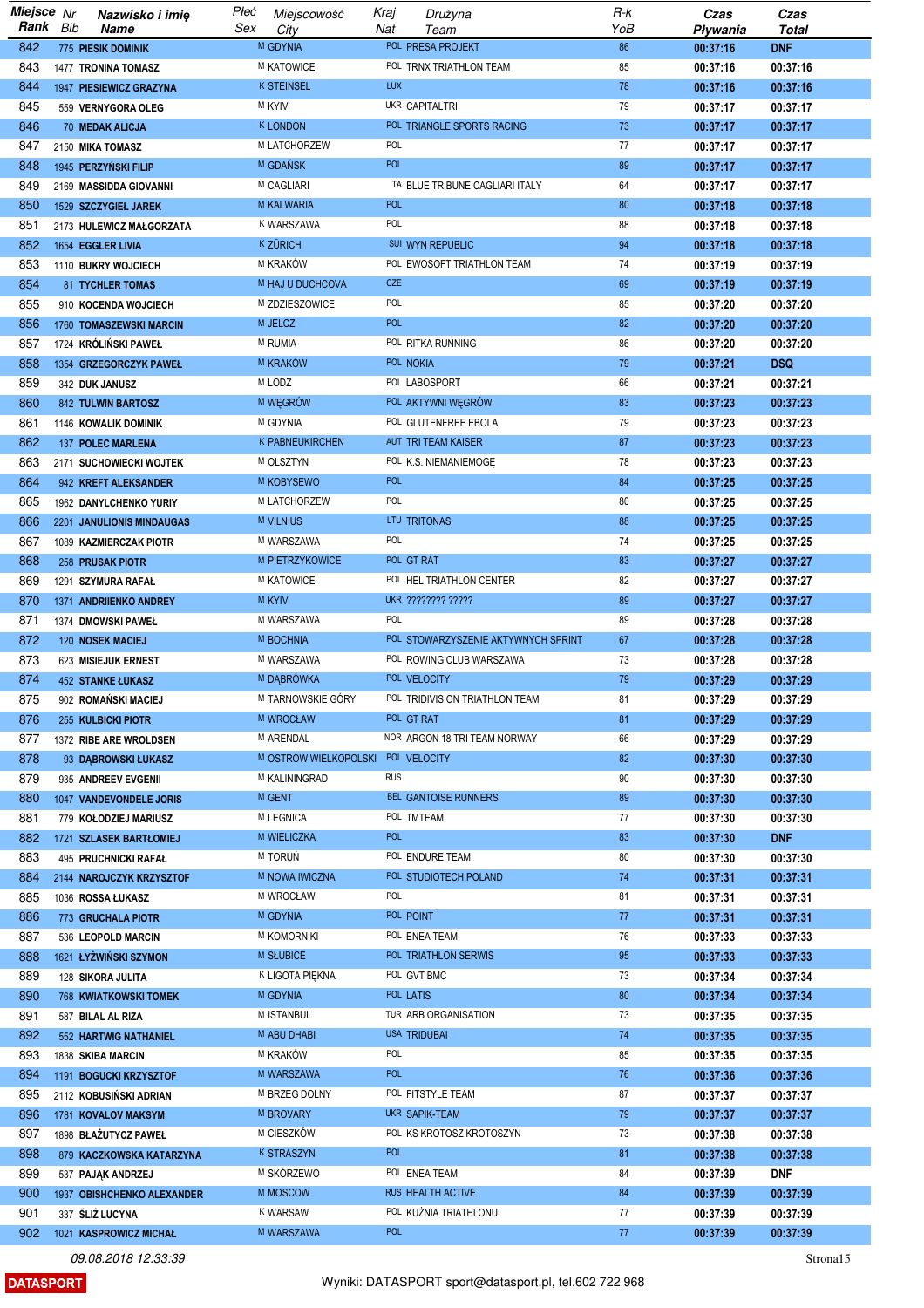| Miejsce Nr |     | Nazwisko i imię                                      | Płeć<br>Miejscowość      | Kraj                         | Drużyna                                  | R-k       | Czas                 | Czas                 |
|------------|-----|------------------------------------------------------|--------------------------|------------------------------|------------------------------------------|-----------|----------------------|----------------------|
| Rank       | Bib | Name                                                 | Sex<br>City<br>K GDYNIA  | Nat                          | Team<br>POL KULIK&KUREK                  | YoB<br>76 | Pływania             | <b>Total</b>         |
| 903<br>904 |     | 812 JANYGA-KULIK KAROLINA                            | M NOWOGARD               | POL                          |                                          | 71        | 00:37:39<br>00:37:40 | 00:37:39<br>00:37:40 |
| 905        |     | <b>787 JAROCHOWICZ NORBERT</b><br>279 RADECKI MACIEJ | M WROCLAW                |                              | POL GVT                                  | 82        | 00:37:40             | 00:37:40             |
| 906        |     | 603 BLAHO PETER                                      | M DOLNOKORUNSKA          |                              | SVK REBUY STARS                          | 87        | 00:37:41             | <b>DNF</b>           |
| 907        |     | 1432 SZAFRAŃSKI MAREK                                | M MOSTY                  |                              | POL BBL AWF GDAŃSK                       | 61        | 00:37:42             | 00:37:42             |
| 908        |     | 1696 KOWALSKI DANIEL                                 | M PUSZCZYKOWO            |                              | POL FTI RACING TEAM WITCH U STEFANA TEAM | 76        | 00:37:43             | 00:37:43             |
| 909        |     | 749 RÓŻAŃSKI TOMASZ                                  | M WARSZAWA               | POL                          |                                          | 73        | 00:37:43             | 00:37:43             |
| 910        |     | 1709 KALICKI EDWARD                                  | M POBIEDZISKA            | <b>POL</b>                   |                                          | 67        | 00:37:43             | 00:37:43             |
| 911        |     | 1562 BUKOWSKI DARIUSZ                                | M SOPOT                  |                              | POL BRATS                                | 89        | 00:37:44             | 00:37:44             |
| 912        |     | 490 KAC MAREK                                        | M REDA                   |                              | POL ENDURE TEAM                          | 74        | 00:37:45             | 00:37:45             |
| 913        |     | 1540 MOLIN SEBASTIAN                                 | M GDANSK                 | POL                          |                                          | 83        | 00:37:45             | 00:37:45             |
| 914        |     | 372 MATYSIAK ROBERT                                  | M MAZAŃCOWICE            |                              | POL NEONTEAM                             | 76        | 00:37:45             | 00:37:45             |
| 915        |     | 2198 HIRAKI KAZUO                                    | M KOKUBO KOFU            |                              | JPN YAMATETSUKAI                         | 66        | 00:37:46             | 00:37:46             |
| 916        |     | 1543 OJRZYŃSKA MILENA                                | <b>K TRUSKAW</b>         | <b>POL</b>                   |                                          | 95        | 00:37:47             | 00:37:47             |
| 917        |     | 1978 FOKSA ARTUR                                     | M WARSZAWA               | POL                          |                                          | 74        | 00:37:47             | 00:37:47             |
| 918        |     | 206 SCHLIECKMANN DIETER                              | M STEINFURT              | <b>GER</b>                   |                                          | 56        | 00:37:47             | 00:37:47             |
|            |     | <b>SCHLIECKMANN</b>                                  |                          |                              |                                          |           |                      |                      |
| 919        |     | 398 ŁOPACIŃSKI TOMASZ                                | M GDAŃSK                 |                              | POL SPORTEVO                             | 78        | 00:37:48             | 00:37:48             |
| 920        |     | 1209 BANNER CHRIS                                    | M BRIDGEND               |                              | <b>GBR PENCOED TRICLUB</b>               | 79        | 00:37:48             | 00:37:48             |
| 921        |     | 1756 KNAPIK TOMASZ                                   | M OLKUSZ                 | POL                          |                                          | 71        | 00:37:48             | 00:37:48             |
| 922        |     | 334 BRZOZOWSKI CZAREK                                | M WARSZAWA               |                              | POL KUŻNIA TRIATHLONU                    | 66        | 00:37:48             | 00:37:48             |
| 923        |     | 668 GRABSKI MICHAŁ                                   | M GLIWICE                |                              | POL KOMBO KURCZAKI                       | 86        | 00:37:48             | 00:37:48             |
| 924<br>925 |     | 1660 KRÓLCZYŃSKI MACIEJ                              | M CZĘSTOCHOWA            | M GRODZISK MAZOWIECKI<br>POL | POL KS. WOLNI                            | 80<br>69  | 00:37:49<br>00:37:50 | 00:37:49<br>00:37:50 |
| 926        |     | 1344 STALICA WOJCIECH<br>318 KULESZA MICHAŁ          | M POZNAŃ                 |                              | POL KUŻNIA TRIATHLONU                    | 76        | 00:37:52             | 00:37:52             |
| 927        |     | 1977 PLAWIAK ANNA                                    | <b>K WROCŁAW</b>         |                              | POL GRUPA TRIATHLONOWA RAT               | 83        | 00:37:52             | 00:37:52             |
| 928        |     | 1747 DMOCHOWSKI JACEK                                | M OSTROŁĘKA              | <b>POL</b>                   |                                          | 68        | 00:37:52             | 00:37:52             |
| 929        |     | 459 PARZYCH MARCIN                                   | <b>M KOLNO</b>           |                              | POL AT TEAM                              | 87        | 00:37:53             | 00:37:53             |
| 930        |     | 1383 MARTENSEN SYLWIA                                | K HAMBURG                |                              | <b>GER TRIMICHELS</b>                    | 82        | 00:37:53             | 00:37:53             |
| 931        |     | 636 KINERMAN-DALTREY BEN                             | M SPORTS CITY            |                              | UAE TRIDUBAI                             | 91        | 00:37:54             | 00:37:54             |
| 932        |     | 578 OLSZEWSKI DAMIAN                                 | M BYDGOSZCZ              | <b>POL</b>                   |                                          | 78        | 00:37:54             | 00:37:54             |
| 933        |     | 289 PUPKA ARTUR                                      | M LIGOTA PIĘKNA          |                              | POL GVT BMC                              | 64        | 00:37:55             | 00:37:55             |
| 934        |     | 285 WANKIEWICZ KRZYSZTOF                             | M JELCZ-LASKOWICE        |                              | POL GVT                                  | 74        | 00:37:57             | 00:37:57             |
| 935        |     | 1479 LEZIN TIMUR                                     | M KALININGRAD            | <b>RUS</b>                   |                                          | 82        | 00:37:57             | 00:37:57             |
| 936        |     | 1509 KAGOŃ DAMIAN                                    | <b>M MIKOŁÓW</b>         |                              | POL LEADER FOX MTB TEAM                  | 78        | 00:37:57             | 00:37:57             |
| 937        |     | 1812 LITWIN JAN                                      | M WROCŁAW                |                              | POL LITWIN TRIATHLON TEAM                | 61        | 00:37:57             | 00:37:57             |
| 938        |     | 145 CICHOSZ REMI , REMIGIUSZ                         | M ZURICH                 |                              | POL TRIGETHER                            | 72        | 00:37:57             | 00:37:57             |
| 939        |     | 2151 MŁOTKOWSKI MARIUSZ                              | M PILA                   | POL                          |                                          | 73        | 00:37:58             | 00:37:58             |
| 940        |     | 1578 PIETRYKA SYLWESTER                              | <b>M KIELCE</b>          |                              | POL WOZNIAKRUNINGTEAM                    | 83        | 00:37:58             | 00:37:58             |
| 941        |     | 2034 MADANY MICHAŁ                                   | M WARSZAWA               | POL                          |                                          | 78        | 00:37:59             | 00:37:59             |
| 942        |     | <b>467 BUTNY RAFAL</b>                               | M GDYNIA                 |                              | POL CTS                                  | 78        | 00:37:59             | 00:37:59             |
| 943        |     | 834 DUKACZEWSKI MICHAŁ                               | M GDYNIA                 | POL                          |                                          | 80        | 00:38:00             | 00:38:00             |
| 944        |     | 201 GUTJAHR SUSANNE                                  | K WALFERDANGE            |                              | LUX TEAM ZOOT EUROPE                     | 74        | 00:38:00             | 00:38:00             |
| 945        |     | 585 KORMAKOV KIRILL                                  | M MOSCOW                 | <b>RUS</b>                   |                                          | 81        | 00:38:00             | 00:38:00             |
| 946        |     | 2224 KRZAN GRZEGORZ                                  | M NYSA                   |                              | POL GIANT&LIV IRON TEAM                  | 62        | 00:38:00             | 00:38:00             |
| 947<br>948 |     | 1307 LUDEK TOMASZ                                    | M PRZEŹMIEROWO           |                              | POL LUDEX<br>POL SPORTEVO                | 84        | 00:38:01             | 00:38:01             |
| 949        |     | 402 SZTENDEREWICZ RAFAŁ                              | M WŁOCŁAWEK<br>M MALBORK |                              | POL AUTYZM JEST W WŚRÓD NAS              | 77<br>72  | 00:38:02<br>00:38:02 | 00:38:02<br>00:38:02 |
| 950        |     | 1106 HUZAR RYSZARD<br>1811 ZAHRI KAMIL               | M PRUSZKÓW               |                              | POL #TEAMVGL                             | 88        | 00:38:03             | 00:38:03             |
| 951        |     | 1316 FYDRYSZEK ARTUR                                 | <b>M WOŁOMIN</b>         |                              | POL OPTIBUY                              | 88        | 00:38:03             | 00:38:03             |
| 952        |     | 1189 BAJSAROWICZ PAWEŁ                               | <b>M WROCŁAW</b>         |                              | POL TRIATHLON CLUB WROCŁAW               | 78        | 00:38:05             | 00:38:05             |
| 953        |     | 772 ZEGARLICKI ZYGMUNT                               | M GDYNIA                 |                              | POL ORKIESTRA MW                         | 74        | 00:38:05             | 00:38:05             |
| 954        |     | 2139 SZYDŁO AGATA                                    | K LIGOTA PIĘKNA          | <b>POL</b>                   |                                          | 69        | 00:38:06             | 00:38:06             |
| 955        |     | 1926 GRZYMKOWSKI ADAM                                | <b>M MARKI</b>           |                              | POL MARKI                                | 74        | 00:38:06             | 00:38:06             |
| 956        |     | 280 RUDNIK TOMASZ                                    | M ŻARÓW                  |                              | POL GVT                                  | 79        | 00:38:07             | 00:38:07             |
| 957        |     | 2158 MATERNA TOMEK                                   | M POZNAN                 | POL                          |                                          | 73        | 00:38:07             | 00:38:07             |
| 958        |     | 597 GAWLIK TOMASZ                                    | M BOBROWIEC              | <b>POL</b>                   |                                          | 76        | 00:38:07             | 00:38:07             |
| 959        |     | 924 SAFRANOW MARCIN                                  | M GDANSK                 |                              | POL BIKE U UP   AFROMOTO.PL              | 78        | 00:38:07             | 00:38:07             |
| 960        |     | 229 KOWALSKA IWONA                                   | <b>K MOSTY</b>           |                              | POL TRI-TEAM RUMIA                       | 81        | 00:38:07             | 00:38:07             |
| 961        |     | 158 JAGIEŁKA KRZYSZTOF                               | M LESZNO                 |                              | POL REAL 64-STO                          | 68        | 00:38:08             | 00:38:08             |
| 962        |     | 1601 SBROLLI LUCA                                    | M CASTIGLIONE DORCIA     |                              | ITA A.S.D. AETHALIA TRIATHLON            | 90        | 00:38:08             | 00:38:08             |

**DATASPORT**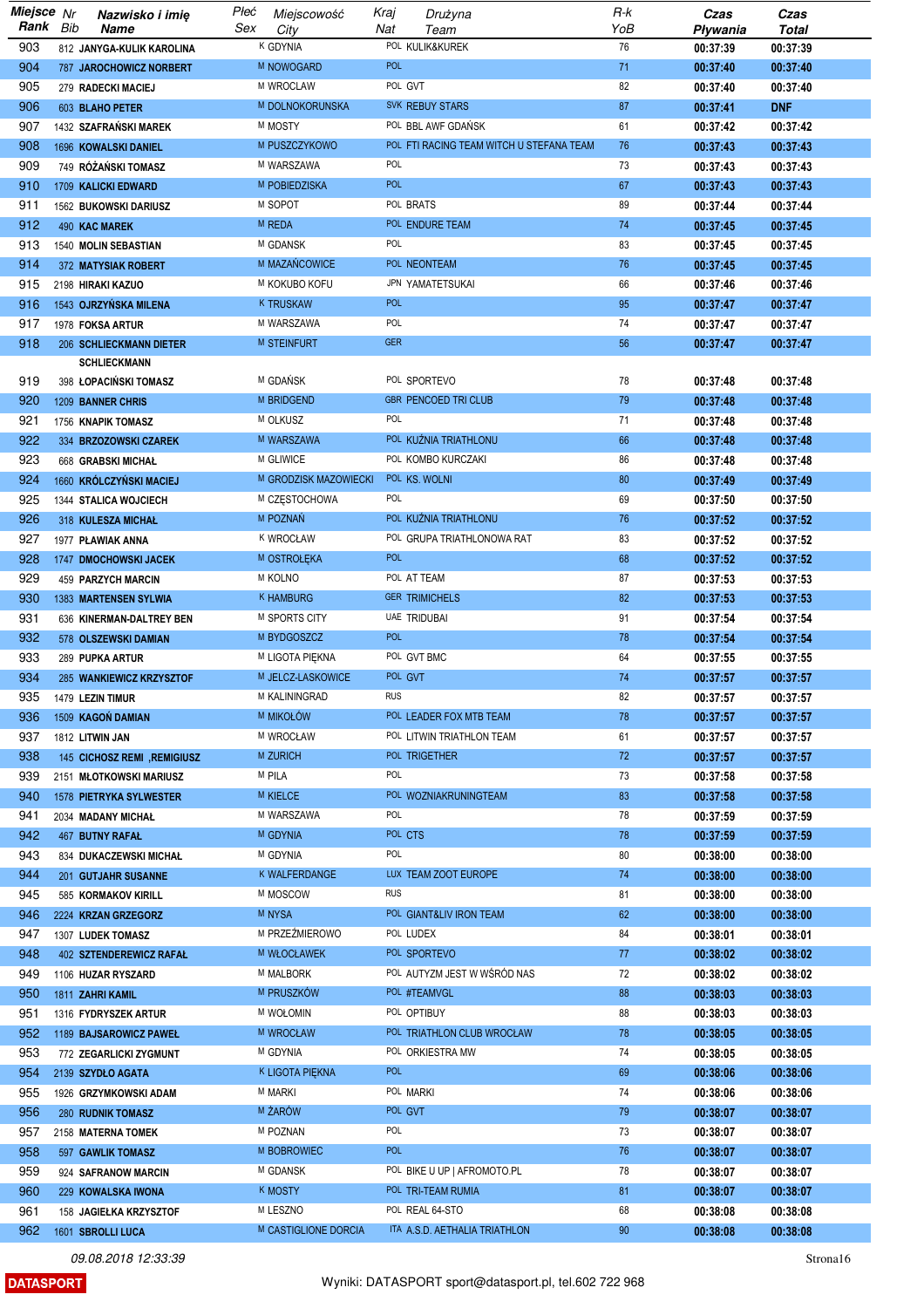| Miejsce Nr |     | Nazwisko i imię                | Płeć | Miejscowość         | Kraj       | Drużyna                               | R-k | Czas     | Czas         |
|------------|-----|--------------------------------|------|---------------------|------------|---------------------------------------|-----|----------|--------------|
| Rank       | Bib | <b>Name</b>                    | Sex  | City                | Nat        | Team                                  | YoB | Pływania | <b>Total</b> |
| 963        |     | 1142 KULKA IREK                |      | M GDYNIA            | POL        |                                       | 71  | 00:38:08 | 00:38:08     |
| 964        |     | 126 POTAPCZUK LUKASZ           |      | M WARSZAWA          |            | POL ENDURE TEAM                       | 92  | 00:38:09 | 00:38:09     |
| 965        |     | 1651 MASSARELLI MARIO          |      | M BARCELONA         | <b>ESP</b> |                                       | 70  | 00:38:09 | 00:38:09     |
| 966        |     | 966 KUCAB RAFAŁ                |      | M KRAKÓW            | <b>POL</b> |                                       | 82  | 00:38:10 | 00:38:10     |
| 967        |     | 1165 CWIK DAMIAN               |      | M GDYNIA            | POL        |                                       | 79  | 00:38:11 | 00:38:11     |
| 968        |     | 1571 STOTTER SIOBHAN           |      | <b>K LONDON</b>     | <b>GBR</b> |                                       | 80  | 00:38:12 | 00:38:12     |
| 969        |     | 1276 LYSSENKO VLADIMIR         |      | <b>M VIENNA</b>     | AUT        |                                       | 82  | 00:38:12 | 00:38:12     |
| 970        |     | 625 ZIELIŃSKI TOMASZ           |      | M WARSZAWA          |            | POL ROWING CLUB WARSZAWA              | 72  | 00:38:12 | 00:38:12     |
| 971        |     | <b>423 STANOCH EDWARD</b>      |      | M WARSZAWA          |            | POL TRINERGY                          | 71  | 00:38:13 | 00:38:13     |
| 972        |     | 1323 BIAŁKOWSKI ALBERT         |      | M WARSZAWA          |            | POL TRIPOWER.PL                       | 69  | 00:38:13 | 00:38:13     |
| 973        |     | 477 ROGOWICZ PAWEL             |      | M GARBY             | POL CTS    |                                       | 80  | 00:38:14 | 00:38:14     |
| 974        |     | 2099 BOGINSKIS SERGEJS         |      | M RIGA              | LAT        |                                       | 84  | 00:38:14 | 00:38:14     |
| 975        |     | 475 PAWLAK DEZYDERIA           |      | K GDYNIA            | POL CTS    |                                       | 80  | 00:38:15 | 00:38:15     |
| 976        |     | 987 BORAL HUBERT               |      | M CZĘSTOCHOWA       |            | POL EXPRESSION.PL                     | 82  | 00:38:15 | 00:38:15     |
| 977        |     | 991 PIECZONKA JANUSZ           |      | M LEGNICA           |            | POL PWC RUNNING / TRIBOARS            | 88  | 00:38:15 | 00:38:15     |
| 978        |     | 1157 WĄSIK MARCIN              |      | M KRAKÓW            |            | POL WĄSIK TRI TEAM                    | 76  | 00:38:16 | 00:38:16     |
| 979        |     | 250 CHERNOBRIVENKO SERGEY      |      | M WROCŁAW           |            | POL GT RAT                            | 87  | 00:38:16 | 00:38:16     |
| 980        |     | 2076 GEBALA WOJTEK             |      | M WARSZAWA          | <b>POL</b> |                                       | 78  | 00:38:16 | 00:38:16     |
| 981        |     | 946 STEFANOWICZ ADAM           |      | M KRAKÓW            | POL        |                                       | 78  | 00:38:16 | 00:38:16     |
| 982        |     | 1596 MEYER BJÖRN               |      | M GOETTINGEN        | <b>GER</b> |                                       | 87  | 00:38:17 | 00:38:17     |
| 983        |     | 917 PETROV ANTON               |      | M KALININGRAD       | <b>RUS</b> |                                       | 77  | 00:38:18 | 00:38:18     |
| 984        |     | 2118 GRABOWSKI TOMASZ          |      | M ZIELONA GÓRA      | POL NZG    |                                       | 69  | 00:38:18 | 00:38:18     |
| 985        |     | 303 PROROK TOMASZ              |      | M WARSZAWA          |            | POL KUŹNIA TRIATHLONU                 | 79  | 00:38:18 | 00:38:18     |
| 986        |     | 410 RUTYNA DAWID               |      | <b>M WŁOCŁAWEK</b>  |            | POL TRICLUB                           | 85  | 00:38:19 | 00:38:19     |
| 987        |     | 1772 GAMBE KARIN               |      | <b>K LONDON</b>     | GBR        |                                       | 82  | 00:38:20 | <b>DSQ</b>   |
| 988        |     | 1318 MILIUS MATAS              |      | M VILNIUS           | LTU        |                                       | 81  | 00:38:20 | 00:38:20     |
| 989        |     | 1232 URBAŃSKA EWA              |      | K FOCHOMO           |            | POL 3GRAVITY ATOS TRISPACE            | 76  | 00:38:21 | 00:38:21     |
| 990        |     | 781 WÓJCIK BARTOSZ             |      | M KATOWICE          |            | POL WAY2CHAMP                         | 83  | 00:38:21 | 00:38:21     |
| 991        |     | 2031 PLUTA JAN                 |      | M ORŁA              | POL        |                                       | 95  | 00:38:22 | 00:38:22     |
| 992        |     | 2191 NEUFELD THOMAS KLAUS      |      | M FUCHSMUEHL        |            | GER DJK WEIDEN                        | 62  | 00:38:24 | 00:38:24     |
|            |     | <b>MICHAEL</b>                 |      |                     |            |                                       |     |          |              |
| 993        |     | 1245 WAWSZCZYK TOMASZ          |      | M WARSZAWA          | POL        |                                       | 72  | 00:38:24 | 00:38:24     |
| 994        |     | 1693 BARONOVA IVA              |      | <b>K BRNO</b>       |            | CZE KOASQUAD                          | 77  | 00:38:24 | 00:38:24     |
| 995        |     | 771 ZIELINSKI MICHAL           |      | M GDYNIA            |            | POL NO1 FITNESS KILCULLEN             | 80  | 00:38:24 | 00:38:24     |
| 996        |     | 857 SPRINGMAN KRYSTIAN         |      | <b>M LEBORK</b>     |            | POL KLUB 42,2                         | 82  | 00:38:25 | 00:38:25     |
| 997        |     | 1341 GAWINEK KAROL             |      | M GDYNIA            |            | POL MOTIVATION XBODY                  | 84  | 00:38:25 | 00:38:25     |
| 998        |     | 1726 SZCZEPANIAK WOJCIECH      |      | <b>M HERRLIBERG</b> | <b>SUI</b> |                                       | 78  | 00:38:27 | 00:38:27     |
| 999        |     | 1379 VANDEWALLE TANIA          |      | K MOORSLEDE         | BEL        |                                       | 92  | 00:38:29 | <b>DNF</b>   |
| 1000       |     | 861 GACKI ZDOBYSŁAW            |      | M GDYNIA            |            | POL MEWA GDYNIA GACCY TEAM            | 77  | 00:38:29 | 00:38:29     |
| 1001       |     | 444 JAWORSKI ARTUR             |      | M POZNAŃ            |            | POL VELOCITY                          | 88  | 00:38:29 | 00:38:29     |
| 1002       |     | 196 SIWY SEBASTIAN             |      | M MIKOŁÓW           | <b>POL</b> |                                       | 76  | 00:38:30 | 00:38:30     |
| 1003       |     | 2023 WÓJCIK GRZEGORZ           |      | M WARSZAWA          | POL        |                                       | 79  | 00:38:31 | 00:38:31     |
| 1004       |     | 795 PUZOŃ ROBERT               |      | M BIELSKO-BIAŁA     | <b>POL</b> |                                       | 79  | 00:38:31 | 00:38:31     |
| 1005       |     | 2091 BERKHOUT BARRY            |      | M HOECHSTADT AN DER |            | GER MEDWORK ROCKSTARS                 | 75  | 00:38:32 | 00:38:32     |
| 1006       |     | 309 FOLGA JAKUB                |      | M WARSZAWA          |            | POL KUŽNIA TRIATHLONU                 | 78  | 00:38:33 | 00:38:33     |
| 1007       |     | 2094 ARENT ALAN                |      | M GDANSK            |            | POL ARENT TEAM                        | 82  | 00:38:34 | 00:38:34     |
| 1008       |     | 2071 BERAŚ MACIEK              |      | M WARSZAWA          |            | POL NORD TRI TEAM                     | 82  | 00:38:35 | 00:38:35     |
| 1009       |     | 2230 KORECKI DARIUSZ           |      | M JOZEFOSLAW        |            | POL CZAJA TRAINING SYSTEM             | 73  | 00:38:35 | <b>DNF</b>   |
| 1010       |     | 556 DUDEK KAMIL                |      | M WIELICZKA         |            | POL WM TRIYOURSELF                    | 88  | 00:38:36 | 00:38:36     |
| 1011       |     | 1147 MACHNICKI KRZYSZTOF       |      | M WARSAW            | POL        |                                       | 80  | 00:38:36 | 00:38:36     |
| 1012       |     | 832 BURZYCKI MARIUSZ           |      | <b>M LONDON</b>     | <b>GBR</b> |                                       | 78  | 00:38:36 | 00:38:36     |
| 1013       |     | 1979 PILGUN ŁUKASZ             |      | M WARSZAWA          | POL        |                                       | 86  | 00:38:36 | 00:38:36     |
| 1014       |     | 1052 VON DER WAYDBRINK KARSTEN |      | M POTSDAM           | <b>GER</b> |                                       | 79  | 00:38:37 | 00:38:37     |
| 1015       |     | 940 HOLOBUT MARCIN             |      | M STALOWA WOLA      | POL        |                                       | 87  | 00:38:37 | 00:38:37     |
| 1016       |     | 898 CHMIELEWSKI RAFAŁ          |      | M GRUDZIĄDZ         |            | POL OLIMPIA/WISŁA/RUCH GRUDZIĄDZ      | 74  | 00:38:39 | 00:38:39     |
| 1017       |     | 1395 WACHULEC WŁADYSŁAW        |      | M TOMASZOWICE       | POL        |                                       | 79  | 00:38:39 | 00:38:39     |
| 1018       |     | 1828 KOVALENKO ALEX            |      | <b>M KHARKIV</b>    | UKR KIT    |                                       | 75  | 00:38:40 | 00:38:40     |
| 1019       |     | 411 SABA TOMASZ                |      | M CHOTOMÓW          |            | POL TRICLUB                           | 74  | 00:38:41 | 00:38:41     |
| 1020       |     | 1909 LECCA GIORGIO             |      | <b>M SINNAI</b>     |            | ITA BLUE TRIBUNE S.R.L. CAGLIARI ITAY | 72  | 00:38:41 | 00:38:41     |
| 1021       |     | 1483 BIENIASZEWSKI MARCIN      |      | M BRZEG             | POL        |                                       | 87  | 00:38:43 | 00:38:43     |
| 1022       |     | 1237 DUDKOWIAK JACEK           |      | M ZIELON GORA       |            | POL ZKS TRIATHLON DRZONKOW            | 65  | 00:38:43 | 00:38:43     |
|            |     |                                |      |                     |            |                                       |     |          |              |

**DATASPORT**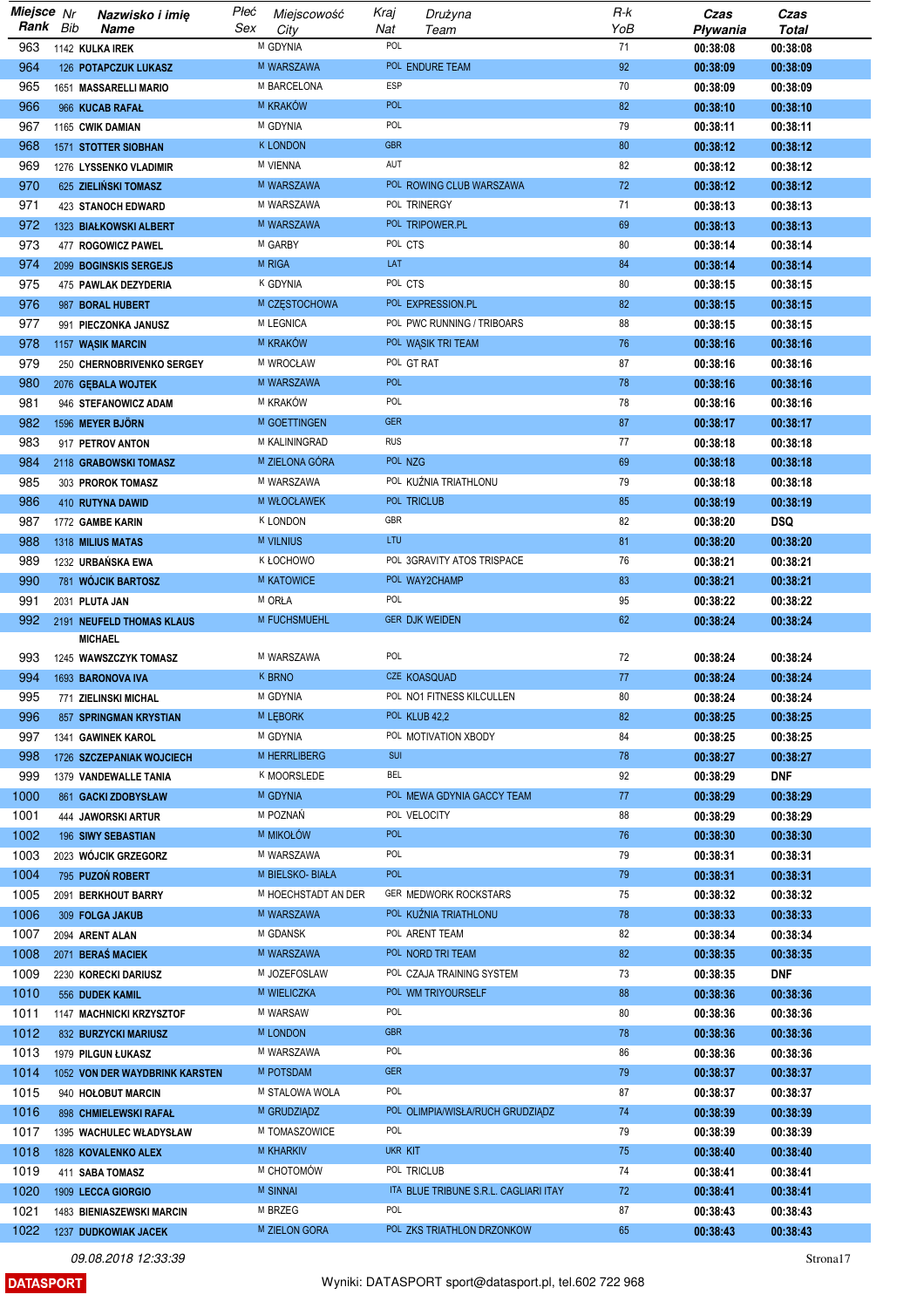| Miejsce Nr |     | Nazwisko i imię                | Płeć | Miejscowość        | Kraj       | Drużyna                        | $R-K$    | Czas     | Czas         |
|------------|-----|--------------------------------|------|--------------------|------------|--------------------------------|----------|----------|--------------|
| Rank       | Bib | Name                           | Sex  | City               | Nat        | Team                           | YoB      | Pływania | <b>Total</b> |
| 1023       |     | 239 PUSZ MATEUSZ               |      | M GDAŃSK           |            | POL COMPLEXSPORTS              | 78       | 00:38:43 | 00:38:43     |
| 1024       |     | <b>433 DMOWSKI BARTOSZ</b>     |      | M WARSZAWA         |            | POL TRIWAWA                    | 72       | 00:38:43 | 00:38:43     |
| 1025       |     | 1989 JANOWSKI BOGDAN           |      | M WARSZAWA         | POL        |                                | 66       | 00:38:43 | 00:38:43     |
| 1026       |     | 1104 BRYKSY MIROSLAW           |      | <b>M KRAKÓW</b>    |            | POL YAYCO                      | 78       | 00:38:44 | 00:38:44     |
| 1027       |     | 929 SZPITER TOMASZ             |      | M ZŁOTORYJA        |            | POL OLAWS ZŁOTORYJA            | 69       | 00:38:45 | 00:38:45     |
| 1028       |     | 633 MARMO OLEKSII              |      | M KONOTOP          | <b>UKR</b> |                                | 85       | 00:38:46 | 00:38:46     |
| 1029       |     | 1818 KAPELIUSHNYK IVAN         |      | <b>M KYIV</b>      |            | UKR LIVELOVE                   | 88       | 00:38:46 | 00:38:46     |
| 1030       |     | 1521 STAROBRAT RAFAŁ           |      | <b>M GDYNIA</b>    | <b>POL</b> |                                | 84       | 00:38:46 | 00:38:46     |
| 1031       |     | 1369 SHANLEY PAUL              |      | M BRENTWOOD        | GBR        |                                | 72       | 00:38:47 | 00:38:47     |
| 1032       |     | 1561 BIELIŃSKI PIOTR           |      | M KARTUZY          |            | POL WANIEWSKI COACHING         | 76       | 00:38:47 | 00:38:47     |
| 1033       |     | 522 WITKOWSKI ŁUKASZ           |      | M WARSZAWA         |            | POL TEAM KARAS                 | 80       | 00:38:47 | 00:38:47     |
| 1034       |     | 1844 ZHUKOV IVAN               |      | M MOSKOW           | <b>RUS</b> |                                | 80       | 00:38:47 | 00:38:47     |
| 1035       |     | 241 STRYCHOWSKI JAKUB          |      | M GDYNIA           |            | POL COMPLEXSPORTS              | 77       | 00:38:49 | 00:38:49     |
| 1036       |     | 2077 SZLASKI IGOR              |      | M ZGIERZ           |            | POL REGANTA                    | 89       | 00:38:49 | 00:38:49     |
| 1037       |     |                                |      | M WARSZAWA         |            | POL KUŹNIA TRIATHLONU          | 84       | 00:38:49 | 00:38:49     |
|            |     | 215 WIESZCZEK KRZYSZTOF        |      |                    |            |                                |          |          |              |
| 1038       |     | 532 BAK ALEKSANDER             |      | M OŚNO LUBUSKIE    |            | POL ENEA TEAM                  | 75       | 00:38:50 | 00:38:50     |
| 1039       |     | 395 WODYŃSKI JAN               |      | M GDAŃSK           |            | POL SMARUJ NA TRENING TEAM     | 87       | 00:38:50 | 00:38:50     |
| 1040       |     | 837 JEDRYCHA ARTUR             |      | M DABROWA GÓRNICZA | <b>POL</b> |                                | 75       | 00:38:50 | 00:38:50     |
| 1041       |     | 1934 BONDAR BORYS              |      | <b>M KIEV</b>      |            | UKR SAPIK-TEAM                 | 85       | 00:38:51 | 00:38:51     |
| 1042       |     | 302 KAROLAK MARCIN             |      | M JOZEFOSŁAW       |            | POL KUŻNIA TRIATHLONU          | 69       | 00:38:51 | 00:38:51     |
| 1043       |     | 609 VAN WYK ALECHIA            |      | <b>K LONDON</b>    |            | <b>GBR BLACK LINE LONDON</b>   | 80       | 00:38:52 | 00:38:52     |
| 1044       |     | 63 GLINKOWSKI ZBIGNIEW         |      | M DYMACZEWO STARE  | <b>POL</b> |                                | 60       | 00:38:52 | 00:38:52     |
| 1045       |     | 1448 ŻUCZKOWSKI MACIEJ         |      | M ŁÓDŹ             |            | POL ELIOT COLLINS              | 79       | 00:38:52 | 00:38:52     |
| 1046       |     | 190 WIATROWSKI KRZYSZTOF       |      | <b>M KOWALE</b>    |            | POL SMARUJNATRENIGTEAM         | 77       | 00:38:52 | 00:38:52     |
| 1047       |     | 310 GRABOWSKI TOMASZ           |      | M WARSZAWA         |            | POL KUŹNIA TRIATHLONU          | 64       | 00:38:53 | 00:38:53     |
| 1048       |     | 1946 GÓRSKI BARTOSZ            |      | M TORUŃ            |            | POL TORUŃSKI KLUB TRIATHLONOWY | 83       | 00:38:53 | 00:38:53     |
| 1049       |     | 897 CIAŁOWICZ PAWEŁ            |      | M KRAKÓW           |            | POL OLI - OLI RACING TEAM      | 77       | 00:38:54 | 00:38:54     |
| 1050       |     | 1337 KOZMIŃCZUK-MARKULAK MAREK |      | <b>M GLIWICE</b>   | POL E      |                                | 72       | 00:38:54 | 00:38:54     |
| 1051       |     | 553 HERBST GEZA                |      | M GROßPETERSDORF   |            | AUT NABABU-TRI-TEAM            | 76       | 00:38:54 | 00:38:54     |
| 1052       |     | 1401 JAWORSKI JAKUB            |      | M WROCŁAW          | <b>POL</b> |                                | 82       | 00:38:56 | 00:38:56     |
| 1053       |     | 1153 NOWAK SZYMON              |      | M POZNAŃ           |            | POL ACO DOMOFONY               | 81       | 00:38:56 | 00:38:56     |
| 1054       |     | 1940 MACHATA JACEK             |      | M WROCLAW          | <b>POL</b> |                                | 78       | 00:38:57 | 00:38:57     |
| 1055       |     | 2200 PARTYKA ŁUKASZ            |      | M POZNAŃ           | POL        |                                | 79       | 00:38:57 | 00:38:57     |
| 1056       |     | 721 BŁASZKOWSKI ANDRZEJ        |      | M TCZEW            |            | POL TCSIR                      | 66       | 00:38:58 | 00:38:58     |
| 1057       |     | 1618 KRZYŻANOWSKI ADAM         |      | M RACIBÓRZ         |            | POL AKRONIS                    | 78       | 00:38:58 | 00:38:58     |
| 1058       |     | 382 JARZYŃSKI DOMINIK          |      | M ŁÓDŹ             |            | POL PULS TRI TEAM              | 78       | 00:38:58 | 00:38:58     |
| 1059       |     | 967 POPIELA JACEK              |      | M KOSZYCE MAŁE     | POL        |                                | 72       | 00:38:59 | 00:38:59     |
| 1060       |     | 709 BABSKI MARIUSZ             |      | M WIELE            |            | POL KUJAVIA3TEAM               | 82       | 00:38:59 | 00:38:59     |
| 1061       |     | 1992 GOŹDZIEWICZ PAWEŁ         |      | M GDYNA            |            | POL BIEGAMYRAZEM.PL            | 77       | 00:38:59 | 00:38:59     |
| 1062       |     | 672 MEYER-SZARY KRYSTIAN       |      | M GDYNIA           |            | POL WWW.WAKACJELUBIATOWO.PL    | 86       | 00:39:00 | 00:39:00     |
| 1063       |     | <b>407 KUBACKI TOMASZ</b>      |      | M WARSZAWA         |            | POL TRICLUB                    | 90       | 00:39:00 | 00:39:00     |
| 1064       |     | 562 MITURA DARIUSZ             |      | M JOZEFOSLAW       | <b>POL</b> |                                | 76       | 00:39:00 | 00:39:00     |
| 1065       |     | 1215 JAKUS TOMASZ              |      | M JEDRZEJÓW        |            | POL JĘDRZEJOWSKI KLUB KOLARSKI | 84       | 00:39:01 | 00:39:01     |
| 1066       |     |                                |      | M WARSZAWA         |            | POL FUCK THE LIMIT             | 81       | 00:39:02 |              |
| 1067       |     | 1009 BILIŃSKI KRZYSZTOF        |      | M LUBOŃ            |            | POL ZGRUPKA TEAM               | 83       |          | 00:39:02     |
|            |     | 1105 STEFANIAK KRZYSZTOF       |      | M POZNAŃ           | <b>POL</b> |                                |          | 00:39:02 | 00:39:02     |
| 1068       |     | 1460 GOLANOWSKI MATEUSZ        |      | M POGÓRZE          |            | POL BIEGAMYRAZEM.PL            | 90<br>79 | 00:39:02 | 00:39:02     |
| 1069       |     | 2067 DEJNAROWICZ PIOTR         |      |                    |            |                                |          | 00:39:02 | 00:39:02     |
| 1070       |     | 519 PIASECKI BARTOSZ           |      | M PUŁAWY           |            | POL TEAM KARAŚ                 | 93       | 00:39:03 | 00:39:03     |
| 1071       |     | 1349 SZYMBORSKI ADAM           |      | M NIESTĘPOWO       |            | POL TRI FREAK                  | 79       | 00:39:03 | 00:39:03     |
| 1072       |     | 1892 SOKORIEVA TETIANA         |      | <b>K DUBAI</b>     |            | UAE I LOVE SUPERSPORT          | 95       | 00:39:03 | 00:39:03     |
| 1073       |     | 97 GORLOWSKI EMIL              |      | M ŚWIDNICA         |            | POL PAN                        | 79       | 00:39:03 | 00:39:03     |
| 1074       |     | 1494 CZĄSTKA TOMASZ            |      | M GDYNIA           |            | POL GDYNIA SPORT TEAM          | 85       | 00:39:03 | 00:39:03     |
| 1075       |     | 1492 DOVYDAITIS LAURYNAS       |      | <b>M VILNIUS</b>   | LTU        |                                | 85       | 00:39:03 | 00:39:03     |
| 1076       |     | <b>189 WASIAK WOJCIECH</b>     |      | M KRAKOW           |            | POL IRON DRAGON TRIATHLON      | 60       | 00:39:05 | 00:39:05     |
| 1077       |     | 1565 DARBINYAN ARTEM           |      | M MOSCOW           | <b>RUS</b> |                                | 81       | 00:39:05 | 00:39:05     |
| 1078       |     | 1493 JURKIEWICZ KONRAD         |      | M GDYNIA           | <b>POL</b> |                                | 89       | 00:39:06 | 00:39:06     |
| 1079       |     | 1807 PLISHKO ANZHELIKA         |      | <b>K KIEV</b>      |            | UKR SAPIK-TEAM                 | 86       | 00:39:06 | 00:39:06     |
| 1080       |     | 240 RESPONDEK WOJCIECH         |      | M GDYNIA           |            | POL COMPLEXSPORTS              | 73       | 00:39:06 | 00:39:06     |
| 1081       |     | 1270 TSISELSKYI SERGII         |      | <b>M KYIV</b>      |            | UKR SAPIK TEAM                 | 87       | 00:39:08 | 00:39:08     |
| 1082       |     | <b>64 GRZANKA ANTONI</b>       |      | M KOZIEGŁOWY       | <b>POL</b> |                                | 56       | 00:39:08 | 00:39:08     |
| 1083       |     | 851 MACIEJEWSKI KAROL          |      | M NADOLICE WIELKIE |            | POL GRUPA EFL                  | 82       | 00:39:08 | 00:39:08     |

**DATASPORT**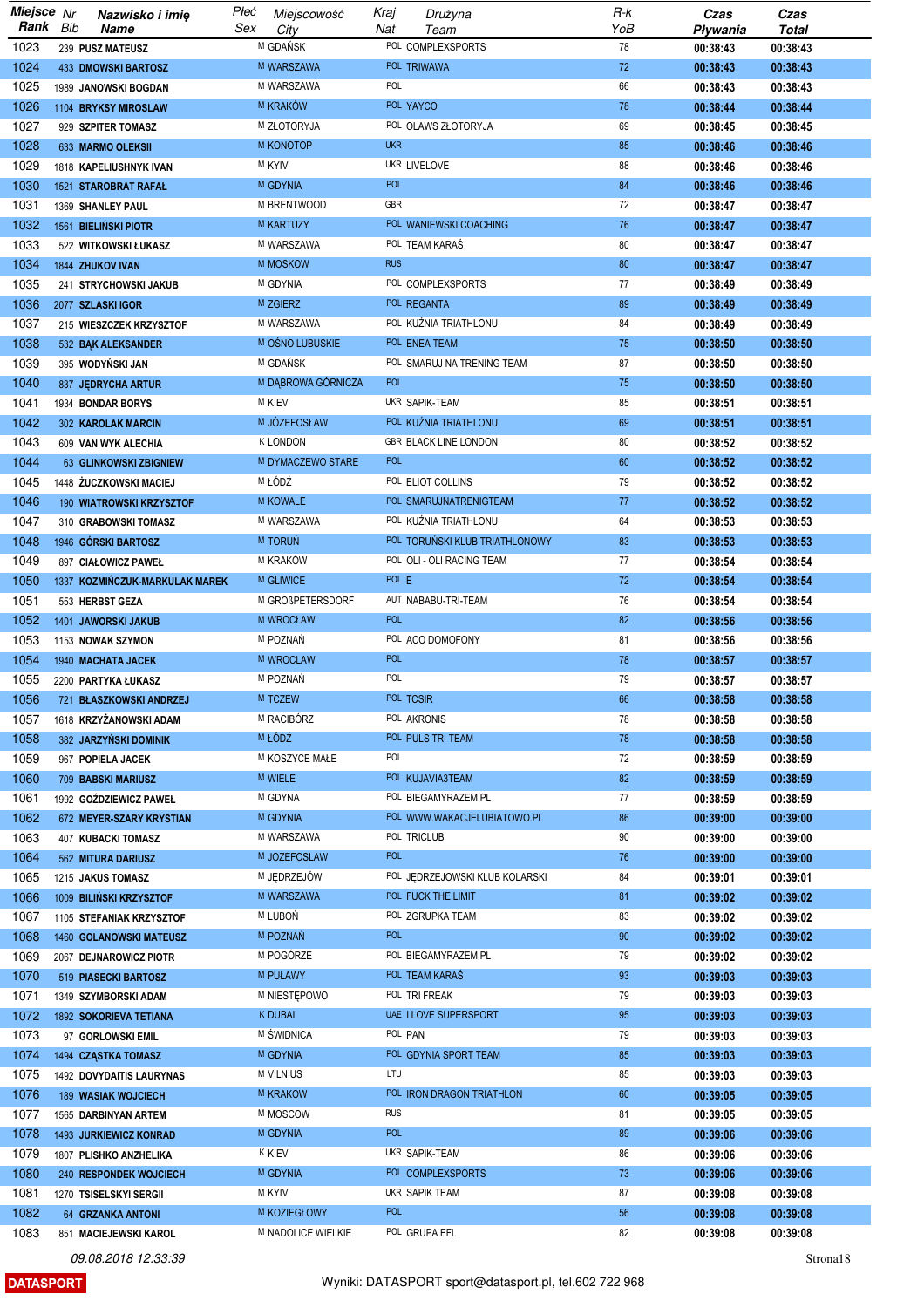| Miejsce Nr |     | Nazwisko i imię             | Płeć | Miejscowość            | Kraj       | Drużyna                                       | R-k | Czas     | Czas       |
|------------|-----|-----------------------------|------|------------------------|------------|-----------------------------------------------|-----|----------|------------|
| Rank       | Bib | Name                        | Sex  | City                   | Nat        | Team                                          | YoB | Pływania | Total      |
| 1084       |     | 165 KONIECZNA MARTA         |      | <b>K CHYBY</b>         |            | POL_CITYZEN                                   | 88  | 00:39:08 | 00:39:08   |
| 1085       |     | 1782 TRETIAK IURII          |      | M BROVARY              |            | UKR SAPIK-TEAM                                | 68  | 00:39:09 | 00:39:09   |
| 1086       |     |                             |      | M WARSZAWA             |            | POL TRIPASSION                                | 78  |          |            |
|            |     | 1829 CHOJNACKI KUBA         |      |                        |            |                                               |     | 00:39:09 | 00:39:09   |
| 1087       |     | 1837 HAEVE CAMILLA CECILIE  |      | <b>K BERGEN</b>        |            | NOR TRIDEA                                    | 82  | 00:39:09 | 00:39:09   |
| 1088       |     | 631 SIODELSKI WOJTEK        |      | M SHEFFIELD            | <b>GBR</b> |                                               | 78  | 00:39:09 | 00:39:09   |
| 1089       |     | 1260 HUDYKA KAROL           |      | M NIEGOSZOWICE         | POL        |                                               | 95  | 00:39:10 | 00:39:10   |
| 1090       |     | 576 KAMIŃSKI JAN            |      | M ŁÓDŹ                 |            | POL KLUB BIEGACZA PLL LOT                     | 87  | 00:39:10 | 00:39:10   |
| 1091       |     | 232 ROSENKRANC MARIUSZ      |      | M RUMIA                |            | POL TRI-TEAM RUMIA                            | 85  | 00:39:10 | 00:39:10   |
| 1092       |     | 1350 SIEMIŃSKI RADOSŁAW     |      | M KRAKÓW               | <b>POL</b> |                                               | 81  | 00:39:10 | 00:39:10   |
| 1093       |     | 1652 WIS MODESTA            |      | K BRZESKO              | POL        |                                               | 90  | 00:39:11 | 00:39:11   |
|            |     |                             |      |                        |            |                                               |     |          |            |
| 1094       |     | 1007 NAWROCKI OSKAR         |      | M CHODZIEZ             |            | POL KST                                       | 88  | 00:39:11 | 00:39:11   |
| 1095       |     | 1468 KUDREWICZ MIREK        |      | M GDAŃSK               |            | POL SILCO                                     | 64  | 00:39:11 | 00:39:11   |
| 1096       |     | 927 SZAMOTULSKI TOMASZ      |      | M GDANSK               |            | POL LECHIA GDAŃSK                             | 78  | 00:39:12 | 00:39:12   |
| 1097       |     | 629 SAZONOV VICTOR          |      | M KALININGRAD          |            | RUS AMBERMAN                                  | 84  | 00:39:12 | 00:39:12   |
| 1098       |     | 2088 GAŃKO TOMASZ           |      | M NOWY DWÓR            | <b>POL</b> |                                               | 73  | 00:39:12 | 00:39:12   |
| 1099       |     | 1957 MACIEJCZAK MATEUSZ     |      | M WARSZAWA             | POL        |                                               | 88  | 00:39:12 | 00:39:12   |
| 1100       |     | 1605 WEIß-HANTSCHE KATRIN   |      | <b>K GROßRÖHRSDORF</b> | <b>GER</b> |                                               | 67  | 00:39:13 | 00:39:13   |
| 1101       |     |                             |      | M LEGNICA              |            | POL EUCOCAR                                   | 83  |          |            |
|            |     | 1356 REKOWSKI NORBERT       |      |                        |            |                                               |     | 00:39:13 | 00:39:13   |
| 1102       |     | 1832 ALEKSANDROV DMITRI     |      | <b>M TALLINN</b>       | <b>EST</b> |                                               | 86  | 00:39:13 | 00:39:13   |
| 1103       |     | 2021 GORAJEK ROBERT         |      | M ZABRZE               | POL        |                                               | 68  | 00:39:13 | 00:39:13   |
| 1104       |     | 539 SZYMCZAK KRYSTIAN       |      | M POZNAŃ               |            | POL ENEA TEAM                                 | 87  | 00:39:14 | 00:39:14   |
| 1105       |     | 1360 BODORA JACEK           |      | M TARNOWSKIE GÓRY      |            | POL TRIATHLOMANIAK                            | 84  | 00:39:15 | 00:39:15   |
| 1106       |     | 1351 WÓJCIK MIŁOSZ          |      | M GDYNIA               | <b>POL</b> |                                               | 82  | 00:39:16 | 00:39:16   |
| 1107       |     | 2092 ORŁOWSKI ARTUR         |      | M ROTMANKA             | POL        |                                               | 77  | 00:39:17 | 00:39:17   |
| 1108       |     |                             |      | M REDA                 |            | POL BIKE U UP / SEMEKO                        | 86  |          | 00:39:18   |
|            |     | 696 DAMPC KAROL             |      |                        |            |                                               |     | 00:39:18 |            |
| 1109       |     | 2030 ZIEMIAKOWSKI SŁAWOMIR  |      | M ŁÓDŹ                 |            | POL VEOLIA                                    | 71  | 00:39:18 | 00:39:18   |
| 1110       |     | 777 KŁUDKIEWICZ ANTONINA    |      | K STARE BABICE         |            | POL STARE BABICE BIEGAJA                      | 90  | 00:39:20 | 00:39:20   |
| 1111       |     | 301 IWASZKO DOROTA          |      | K WARSAW               |            | POL KUŹNIA TRIATHLONU                         | 75  | 00:39:21 | 00:39:21   |
| 1112       |     | 1412 SWIĄTEK JULIA          |      | K CHYBY                | <b>POL</b> |                                               | 82  | 00:39:23 | 00:39:23   |
| 1113       |     | 296 TUTAJ MARCIN            |      | M KRAKÓW               |            | POL IRON DRAGON TRIATHLON                     | 73  | 00:39:23 | 00:39:23   |
| 1114       |     | 350 MISIASZEK JANUSZ        |      | M KEDZIERZYN-KOŹLE     |            | POL LABOSPORT TEAM                            | 58  | 00:39:23 | 00:39:23   |
| 1115       |     | 1594 OZDOGANCI EMRE         |      | M ISTANBUL             | TUR        |                                               | 78  | 00:39:23 | 00:39:23   |
|            |     |                             |      | M WARSZAWA             |            | POL _TRINERGY_TEAM                            | 81  |          |            |
| 1116       |     | 2240 WCISLO WOJTEK          |      |                        |            |                                               |     | 00:39:23 | 00:39:23   |
| 1117       |     | 758 TURCZYNSKI LUKASZ       |      | M GDYNIA               |            | POL #NIEMANIEMOGE                             | 85  | 00:39:24 | 00:39:24   |
| 1118       |     | 1718 PIOTROWSKI TOMASZ      |      | M WARSZAWA             |            | POL GREMBSKI TRIATHLON                        | 81  | 00:39:24 | 00:39:24   |
| 1119       |     | 1177 WATSON YVONNE          |      | <b>K LANARK</b>        | GBR        |                                               | 85  | 00:39:24 | 00:39:24   |
| 1120       |     | <b>1666 BAILKOSKI MARK</b>  |      | M GL                   | <b>GBR</b> |                                               | 68  | 00:39:24 | 00:39:24   |
| 1121       |     | 699 JACH RAFAŁ              |      | <b>M RYBNIK</b>        |            | POL CROSS - SPORT                             | 86  | 00:39:25 | 00:39:25   |
| 1122       |     | 511 MACIUSZONEK JACEK       |      | M GDAŃSK               |            | POL 3ATHLETE                                  | 79  | 00:39:25 | 00:39:25   |
| 1123       |     | 808 STARZYŃSKI PIOTR        |      | M KĘTRZYN              |            | POL KANCELARIA ADWOKACKA SAPERE AUDE          | 79  | 00:39:25 | 00:39:25   |
|            |     |                             |      |                        | <b>POL</b> |                                               |     |          |            |
| 1124       |     | 1597 GRZEGORZEWSKI FILIP    |      | M MAZOWIECKIE          |            |                                               | 76  | 00:39:25 | 00:39:25   |
| 1125       |     | 605 TUREK ŁUKASZ            |      | M OPOLE                | POL        |                                               | 84  | 00:39:27 | 00:39:27   |
| 1126       |     | 2019 JARZĄBEK LINDHOLM ANNA |      | K WARSZAWA             |            | POL TRICLUB, MYBIKE.PL                        | 75  | 00:39:28 | <b>DNF</b> |
| 1127       |     | 731 BARZYK KAROL            |      | M MOGILANY             | POL        |                                               | 76  | 00:39:28 | 00:39:28   |
| 1128       |     | 1171 WATSON ALASDAIR        |      | M LANARK               |            | <b>GBR LANARK TRI CLUB</b>                    | 83  | 00:39:28 | 00:39:28   |
| 1129       |     | 1431 KWIATKOWSKI RAFAŁ      |      | M TORUŃ                | POL        |                                               | 74  | 00:39:30 | 00:39:30   |
| 1130       |     | 1582 HAYDA YURIY            |      | <b>M LVIV</b>          |            | <b>UKR ADAMAS</b>                             | 81  | 00:39:32 | 00:39:32   |
| 1131       |     | 1867 ZASADA GRZEGORZ        |      | <b>M PUCK</b>          | POL        |                                               | 78  | 00:39:33 | 00:39:33   |
|            |     |                             |      |                        |            |                                               |     |          |            |
| 1132       |     | 1267 NOWAK RENÉ             |      | M BAD LIEBENZELL       |            | GER TEAM ERDINGER ALKOHOLFREI                 | 84  | 00:39:33 | 00:39:33   |
| 1133       |     | 2060 FRĄTCZAK GRZEGORZ      |      | M DOBRA NOWINY         |            | POL VEOLIA                                    | 63  | 00:39:34 | 00:39:34   |
| 1134       |     | <b>174 PANUFNIK TOMASZ</b>  |      | M BOROWA GORA          |            | POL AKS POLONIA WARSZAWA / DELLEMC ACTIVE     | 81  | 00:39:35 | 00:39:35   |
|            |     |                             |      |                        |            | TEAM                                          |     |          |            |
| 1135       |     | 1510 WYROZUMSKI GRZEGORZ    |      | M ŻARY                 |            | POL JASZCZURKA CZICZI                         | 81  | 00:39:35 | 00:39:35   |
| 1136       |     | 1692 SCHMITZ NICOLE         |      | <b>K BERLIN</b>        |            | GER T3AM JORGE                                | 75  | 00:39:36 | 00:39:36   |
| 1137       |     | 248 BIAŁEK TOMASZ           |      | M WROCŁAW              |            | POL GT RAT                                    | 84  | 00:39:36 | 00:39:36   |
| 1138       |     | 876 FLAK RADOSŁAW           |      | M ŁAZY                 | <b>POL</b> |                                               | 83  | 00:39:36 | 00:39:36   |
|            |     |                             |      | M HUSKVARNA            |            | SWE TRIFIT IF                                 | 69  |          |            |
| 1139       |     | 1406 BJÖRKLUND JOE          |      |                        |            |                                               |     | 00:39:37 | 00:39:37   |
| 1140       |     | 1170 SIKORA WIESŁAW         |      | <b>MUSTRON</b>         |            | POL SKORPION TEAM                             | 75  | 00:39:38 | 00:39:38   |
| 1141       |     | 1611 VORONKO OLEG           |      | <b>M KIEV</b>          | <b>UKR</b> |                                               | 89  | 00:39:39 | 00:39:39   |
| 1142       |     | 1368 KOWALSKA AGNIESZKA     |      | K WEJHEROWO            |            | POL DECATHLON PRZYMORZE/UKS TRI TEAM RUMIA 94 |     | 00:39:40 | 00:39:40   |
| 1143       |     | 883 MROZIŃSKI JULIUSZ       |      | M JAROCIN              | POL        |                                               | 90  | 00:39:40 | 00:39:40   |
|            |     |                             |      |                        |            |                                               |     |          |            |

**DATASPORT**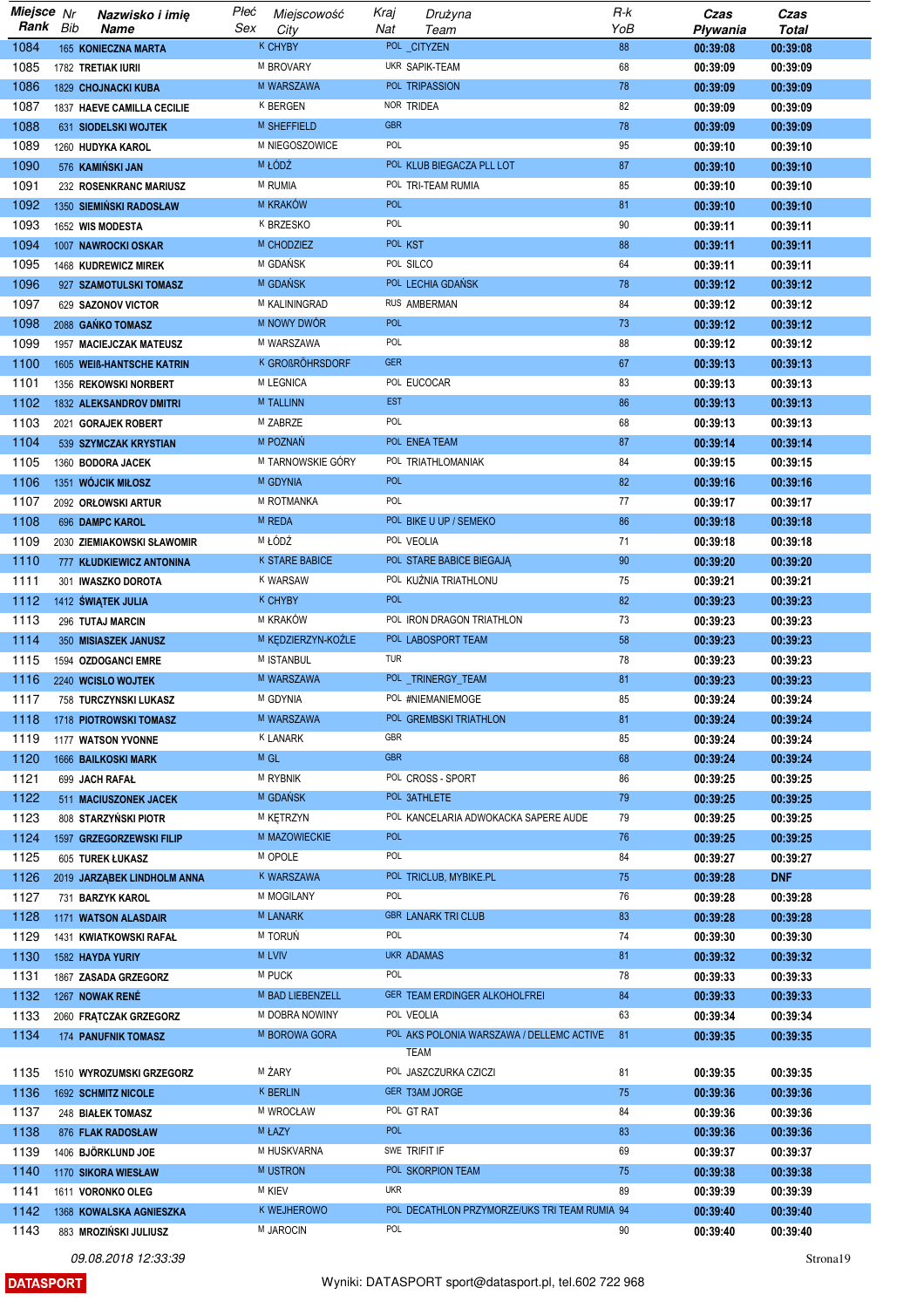| Miejsce Nr |     | Nazwisko i imię                | Płeć | Miejscowość         | Kraj       | Drużyna                                         | R-k | Czas     | Czas       |
|------------|-----|--------------------------------|------|---------------------|------------|-------------------------------------------------|-----|----------|------------|
| Rank       | Bib | Name                           | Sex  | City                | Nat        | Team                                            | YoB | Pływania | Total      |
| 1144       |     | 1566 MADEJ TOMASZ              |      | M BIAŁOBRZEGI       |            | POL PWC TRIATHLON TEAM                          | 81  | 00:39:41 | 00:39:41   |
| 1145       |     | 1890 KLEKA MARCIN              |      | M BEŁCHATÓW         |            | POL LSKK BEŁCHATÓW                              | 77  | 00:39:42 | 00:39:42   |
| 1146       |     | 1 WEYER ALICJA                 |      | <b>K PERTH</b>      |            | POL PERTH TRI CLUB                              | 73  | 00:39:42 | 00:39:42   |
|            |     |                                |      |                     |            |                                                 |     |          |            |
| 1147       |     | 300 STUKANOV OLEKSII           |      | M WARSZAWA          |            | POL KUŹNIA TRIATHLONU                           | 93  | 00:39:43 | 00:39:43   |
| 1148       |     | 751 SZWARC ADAM                |      | M GDYNIA            | <b>POL</b> |                                                 | 87  | 00:39:46 | 00:39:46   |
| 1149       |     | 911 KOZAK KRZYSZTOF            |      | M WYRY              | POL        |                                                 | 72  | 00:39:48 | 00:39:48   |
| 1150       |     | 1659 WAWRESZUK JAN             |      | <b>M BIAŁYSTOK</b>  | POL        |                                                 | 94  | 00:39:48 | <b>DSQ</b> |
| 1151       |     | 737 GRYGORCZYK KRYSTIAN        |      | M GDAŃSK            |            | POL BIKE U UP                                   | 97  | 00:39:50 | 00:39:50   |
| 1152       |     | 838 MINKINA MACIEJ             |      | M WROCŁAW           | <b>POL</b> |                                                 | 87  | 00:39:50 | 00:39:50   |
| 1153       |     | 509 WEDRYCHOWICZ ADAM          |      | M DOPIEWIEC         |            | POL FABRYKA TRIATHLONU                          | 76  | 00:39:51 | 00:39:51   |
|            |     |                                |      |                     |            |                                                 |     |          |            |
| 1154       |     | 707 KARWACKA ALEKSANDRA        |      | K BIAŁYSTOK         |            | POL IRONWOMAN FIT                               | 90  | 00:39:51 | 00:39:51   |
| 1155       |     | 1324 PAWELEC7912 MAREK         |      | M NOWA CHEŁMŻA      | POL TTC    |                                                 | 79  | 00:39:51 | 00:39:51   |
| 1156       |     | 881 KURNYTA ROBERT             |      | M GDYNIA            | <b>POL</b> |                                                 | 76  | 00:39:53 | 00:39:53   |
| 1157       |     | 1576 POPOV GENNADII            |      | M KHARKIV           | <b>UKR</b> |                                                 | 81  | 00:39:53 | 00:39:53   |
| 1158       |     | 1587 CZECZOT KRZYSZTOF         |      | M KRAKÓW            | <b>POL</b> |                                                 | 72  | 00:39:53 | 00:39:53   |
| 1159       |     | 1162 AKHMETSHYNA OLENA         |      | <b>K KYIV</b>       | <b>UKR</b> |                                                 | 86  | 00:39:53 | 00:39:53   |
| 1160       |     | 247 STOLAREK WERONIKA          |      | <b>K GDANSK</b>     |            | POL COMPLEXSPORTS/TRI LADIES                    | 84  | 00:39:54 | 00:39:54   |
| 1161       |     | 607 KWAŚNIEWSKI TOMASZ         |      | M ZABRZE            |            | POL CISOWIANKA                                  | 83  |          | 00:39:54   |
|            |     |                                |      |                     |            |                                                 |     | 00:39:54 |            |
| 1162       |     | 1330 RECZKO MARIUSZ            |      | <b>M MALINOWICE</b> | <b>POL</b> |                                                 | 67  | 00:39:54 | 00:39:54   |
| 1163       |     | 1779 CHERNENKO VIKTOR          |      | M BROVARY           |            | UKR SAPIK-TEAM                                  | 85  | 00:39:55 | 00:39:55   |
| 1164       |     | 593 VAN ENGELEN BRAM           |      | M BREDA             | <b>NED</b> |                                                 | 91  | 00:39:55 | 00:39:55   |
| 1165       |     | 290 RADKO KRYSTIAN             |      | M PONIATOWICE GM.   |            | POL GVT                                         | 76  | 00:39:56 | 00:39:56   |
| 1166       |     | 429 JARZEMBOWICZ AGATA         |      | K PIASECZNO         |            | POL_TRINERGY_TEAM                               | 81  | 00:39:56 | 00:39:56   |
| 1167       |     | 1643 WIETECHA MARCIN           |      | M GDANSK            |            | POL JEPPESEN                                    | 87  | 00:39:57 | 00:39:57   |
| 1168       |     | 405 JEDWABNY TOMASZ            |      | M MAGDALENKA        |            | POL TRICLUB                                     | 76  | 00:39:57 | 00:39:57   |
|            |     |                                |      | M WROCŁAW           |            | POL TMTEAM                                      | 87  |          |            |
| 1169       |     | 1518 HADRYS TOMASZ             |      |                     |            |                                                 |     | 00:39:58 | 00:39:58   |
| 1170       |     | 315 JACHOWSKI ANDRZEJ          |      | M WARSZAWA          |            | POL KUŹNIA TRIATHLONU                           | 77  | 00:39:59 | 00:39:59   |
| 1171       |     | 1127 IRMLER DIETRICH           |      | M BERLIN            |            | GER TRIATHLONTEAM PANKOW                        | 63  | 00:39:59 | 00:39:59   |
| 1172       |     | 1305 KOŁPACZYŃSKI ADAM         |      | M WROCŁAW           |            | POL LITWIN TRIATHLON TEAM                       | 80  | 00:40:00 | 00:40:00   |
| 1173       |     | 1994 LEŚNIAK TOMASZ            |      | M BIERKOWO          | POL        |                                                 | 74  | 00:40:01 | 00:40:01   |
| 1174       |     | 1555 ALEKSANDER STYLA KAMIL    |      | M KRAKOW            |            | POL RYANAIR                                     | 87  | 00:40:01 | 00:40:01   |
| 1175       |     | 1711 SIKORA DARIUSZ            |      | M NOWY DWÓR GDAŃSKI |            | POL ETT ELBLAG TRIATHLON TEAM                   | 72  | 00:40:02 | 00:40:02   |
| 1176       |     | 326 ROBIŃSKI MARCIN            |      | M WARSZAWA          |            | POL KUŹNIA TRIATHLONU                           | 81  | 00:40:03 | 00:40:03   |
| 1177       |     |                                |      | M HOEILAART         | <b>BEL</b> |                                                 | 78  |          |            |
|            |     | 1400 SOBCZAK DOMINIK           |      |                     |            |                                                 |     | 00:40:03 | 00:40:03   |
| 1178       |     | 2007 DUDEK PAWEŁ               |      | M WARSZAWA          | <b>POL</b> |                                                 | 72  | 00:40:03 | 00:40:03   |
| 1179       |     | 1490 NOVOSAD OLEG              |      | M MOSCOW            | <b>RUS</b> |                                                 | 69  | 00:40:03 | 00:40:03   |
| 1180       |     | 604 ADAMCZYK PIOTR             |      | M BYTOM             | <b>POL</b> |                                                 | 87  | 00:40:04 | 00:40:04   |
| 1181       |     | 865 MULARCZYK JACEK            |      | M GDAŃSK            |            | POL ROWING RUNNING TEAM                         | 70  | 00:40:04 | <b>DSQ</b> |
| 1182       |     | 912 KRAWENDA ROBERT            |      | M PŁAZA             | <b>POL</b> |                                                 | 89  | 00:40:04 | 00:40:04   |
| 1183       |     | 708 JABŁOŃSKI MARCIN           |      | M BYDGOSZCZ         |            | POL KRYSPORT TEAM                               | 71  | 00:40:05 | 00:40:05   |
| 1184       |     | 889 WOJCIECHOWSKI SYLWESTER    |      | <b>M WARTA</b>      | <b>POL</b> |                                                 | 67  | 00:40:05 | 00:40:05   |
|            |     |                                |      | M PROMIENKO         | POL        |                                                 |     |          |            |
| 1185       |     | 2161 PARTYKA PIOTR             |      |                     | <b>RUS</b> |                                                 | 69  | 00:40:06 | 00:40:06   |
| 1186       |     | 1843 BARYSHEV ALEXEY           |      | M MOSCOW            |            |                                                 | 85  | 00:40:06 | 00:40:06   |
| 1187       |     | 1570 GASCH SÖREN               |      | M NORTHEIM          | GER        |                                                 | 84  | 00:40:08 | <b>DSQ</b> |
| 1188       |     | <b>1662 SVENSSON KRISTOFER</b> |      | M KALMAR            |            | SWE KALMAR RC TRIATHLON                         | 67  | 00:40:08 | 00:40:08   |
| 1189       |     | 1112 MRÓZ MICHAŁ               |      | <b>M BIBICE</b>     |            | POL DAREDEVILS TRIATHLON TEAM                   | 81  | 00:40:09 | 00:40:09   |
| 1190       |     | 528 KOS PIOTR                  |      | <b>M MICHOW</b>     |            | POL TEAMKARAS                                   | 83  | 00:40:10 | 00:40:10   |
| 1191       |     | 635 NEL DE WET                 |      | <b>M LONDON</b>     | GBR        |                                                 | 85  | 00:40:12 | 00:40:12   |
| 1192       |     | 2038 PACHLA ADAM               |      | M WARSZAWA          | <b>POL</b> |                                                 | 79  | 00:40:12 | 00:40:12   |
| 1193       |     |                                |      | K WARSZAWA          |            | POL ENDURE TEAM                                 | 92  |          |            |
|            |     | 184 SZMIDT MARIA               |      |                     |            |                                                 |     | 00:40:13 | <b>DNF</b> |
| 1194       |     | 1226 SOCHACKI DANIEL           |      | <b>M LUBLIN</b>     |            | POL TRIATHLON LUBLIN TEAM                       | 75  | 00:40:13 | 00:40:13   |
| 1195       |     | 1609 PRUDNIKOV IVAN            |      | <b>M KYIV</b>       | <b>UKR</b> |                                                 | 89  | 00:40:13 | 00:40:13   |
| 1196       |     | 1216 SIPURZYNSKI MARCIN        |      | M WROCLAW           |            | POL TMTEAM                                      | 81  | 00:40:14 | 00:40:14   |
| 1197       |     | 858 KAPICA SŁAWOMIR            |      | M KWIDZYN           |            | POL KTS IRONMAN                                 | 72  | 00:40:14 | 00:40:14   |
| 1198       |     | 394 SZTAJKOWSKI MARCIN         |      | M GDANSK            |            | POL SMARUJ NA TRENING TEAM                      | 83  | 00:40:15 | 00:40:15   |
| 1199       |     | 1701 KORONKIEWICZ VINCENT      |      | M VILLE-EMARD       |            | CAN BARTCOACHING                                | 87  | 00:40:15 | 00:40:15   |
| 1200       |     | 1630 KOPROWSKI MACIEJ          |      | M DABRÓWKA          |            | POL KOPER                                       | 78  | 00:40:15 | 00:40:15   |
| 1201       |     |                                |      | M KOMORNIKI         |            | POL VELOCITY                                    | 79  |          |            |
|            |     | 447 MALEC ARTUR                |      |                     |            |                                                 |     | 00:40:16 | 00:40:16   |
| 1202       |     | 1347 JANCZAREK ARKADIUSZ       |      | M BOŻA WOLA         | <b>POL</b> |                                                 | 79  | 00:40:16 | 00:40:16   |
| 1203       |     | 697 JEZUSEK JAROSŁAW           |      | M GDYNIA            |            | POL BST                                         | 78  | 00:40:16 | 00:40:16   |
| 1204       |     | 1763 DYBUK MARCIN              |      | M GDAŃSK            |            | POL RADIO GDAŃSK / TRIATHLON ENERGY / ENDURE 74 |     | 00:40:16 | 00:40:16   |

**DATASPORT** 

Strona<sub>20</sub>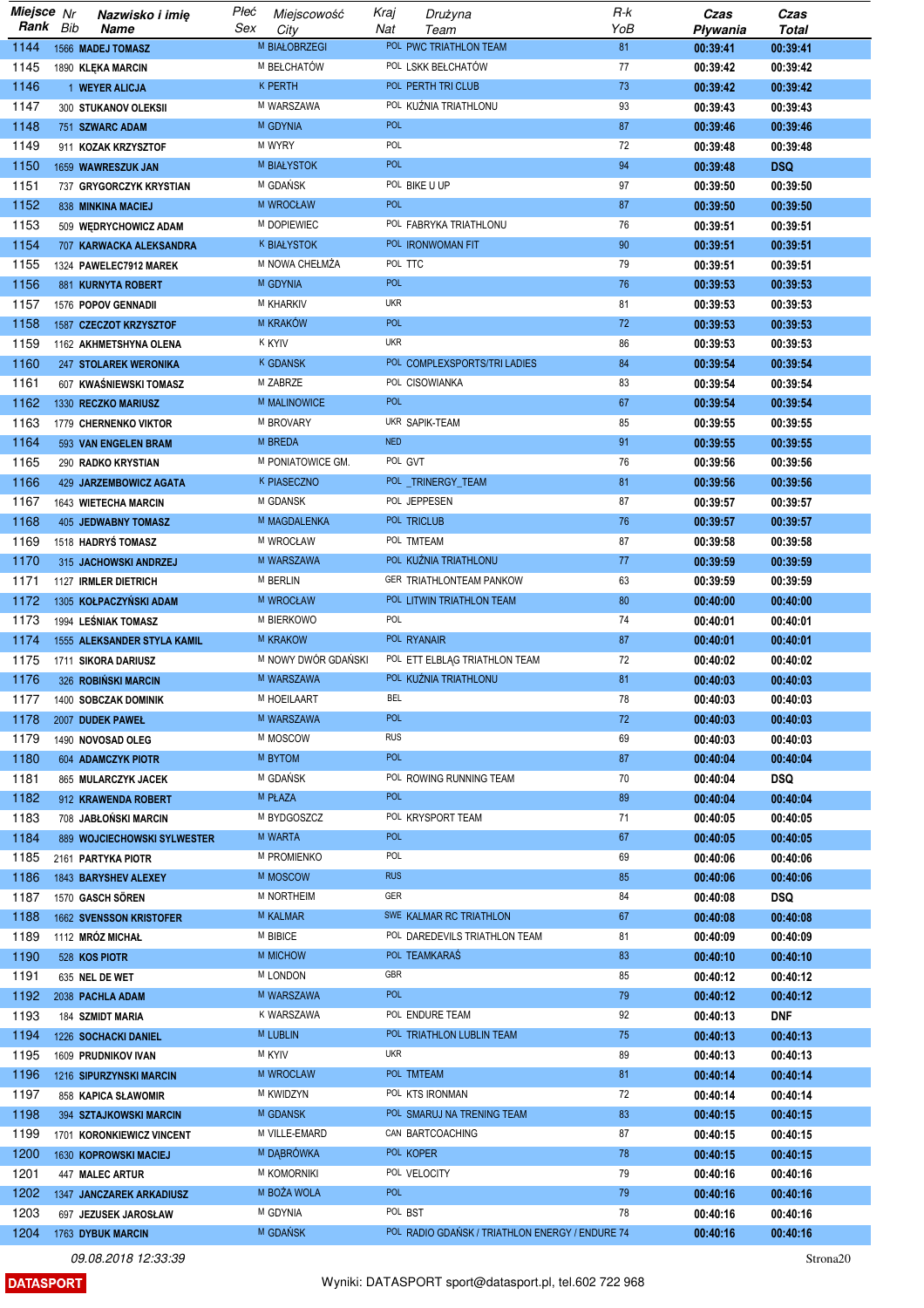| Miejsce Nr<br>Rank Bib | Nazwisko i imię<br>Name                             | Płeć<br>Sex | Miejscowość<br>City         | Kraj<br>Nat              | Drużyna<br>Team                      | R-k<br>YoB | Czas<br>Pływania     | Czas<br><b>Total</b> |
|------------------------|-----------------------------------------------------|-------------|-----------------------------|--------------------------|--------------------------------------|------------|----------------------|----------------------|
|                        |                                                     |             |                             |                          | <b>TEAM</b>                          |            |                      |                      |
| 1205                   | 1733 SZEWCZYK MICHAŁ                                |             | M SOSNOWIEC                 | POL                      |                                      | 77         | 00:40:16             | 00:40:16             |
| 1206                   | 370 SITAREK ARTUR                                   |             | M PIASECZNO                 |                          | POL NEON TEAM                        | 76         | 00:40:16             | 00:40:16             |
| 1207                   | 1367 GIRELLI MATTIA                                 |             | M VILLAFRANCA DI VERONA ITA |                          |                                      | 88         | 00:40:17             | 00:40:17             |
| 1208                   | 186 TYSZKA DARIUSZ                                  |             | M WARSZAWA                  |                          | POL AKS POLONIA WARSZAWA             | 75         | 00:40:17             | 00:40:17             |
| 1209                   | 1168 KARŁOWSKA KATARZYNA                            |             | <b>K GLIWICE</b>            | POL                      |                                      | 86         | 00:40:19             | 00:40:19             |
| 1210                   | 1243 JACZYŃSKI ADAM                                 |             | M GDYNIA                    |                          | POL MYSZA TEAM                       | 87         | 00:40:20             | 00:40:20             |
| 1211                   | 928 NIEDZIELSKI TOMASZ                              |             | M WARSAW                    |                          | POL OKS ZIMNE PIWO                   | 80         | 00:40:20             | 00:40:20             |
| 1212                   | 850 NIEDZIELA TOMASZ                                |             | M RYDUŁTOWY                 |                          | POL CROSS-SPORT                      | 76         | 00:40:21             | 00:40:21             |
| 1213                   | 791 KOWALSKI FILIP                                  |             | M GDYNIA                    | POL                      |                                      | 85         | 00:40:21             | 00:40:21             |
| 1214                   | 1723 TUREK PAWEL                                    |             | M WARRINGTON                | <b>GBR</b>               |                                      | 76         | 00:40:21             | 00:40:21             |
| 1215<br>1216           | 1678 WIERZBICKI MARCIN                              |             | M LUBLIN<br>M WROCŁAW       | POL<br><b>POL</b>        |                                      | 85<br>67   | 00:40:21             | 00:40:21             |
| 1217                   | 750 RUTKOWSKI ARTUR<br>1003 CZARNOŻYŃSKI ALEKSANDER |             | M GLIWICE                   |                          | POL GTT INTERPROJEKT                 | 64         | 00:40:21<br>00:40:23 | 00:40:21<br>00:40:23 |
| 1218                   | 947 SZCZEPANIAK MAGDALENA                           |             | <b>K WARSZAWA</b>           | <b>POL</b>               |                                      | 85         | 00:40:23             | 00:40:23             |
| 1219                   | 1257 BERTOLAZZI LUIGI                               |             | M VERONA                    |                          | ITA TRIATHLON SCHIO                  | 80         | 00:40:24             | 00:40:24             |
| 1220                   | 1646 DMOCHOWSKI PAWEL                               |             | M NOWE TOKARY               | <b>POL</b>               |                                      | 77         | 00:40:24             | 00:40:24             |
| 1221                   | 1857 ZAWODNIK DO UZUP                               | М           |                             | POL                      |                                      |            | 00:40:25             | 00:40:25             |
| 1222                   | 1905 SCHIEMANN MARCO                                |             | <b>M TRITTAU</b>            |                          | GER TRIABOLOS HAMBURG E.V.           | 64         | 00:40:26             | 00:40:26             |
| 1223                   | 1888 GRZEBIENIEWSKI BOGDAN                          |             | M GRUDZIĄDZ                 | POL                      |                                      | 89         | 00:40:26             | 00:40:26             |
| 1224                   | 807 MRÓWKA MACIEJ                                   |             | M WARSZAWA                  |                          | POL IRONANT.PL                       | 72         | 00:40:26             | 00:40:26             |
| 1225                   | 1875 NOWAK SŁAWOMIR                                 |             | M ŁÓDŹ                      |                          | POL PZU SPORT TEAM                   | 66         | 00:40:27             | 00:40:27             |
| 1226                   | 1497 NOWAK PAWEL                                    |             | M KOSZALIN                  |                          | POL #TRIPAKA PRZECHLEWO              | 77         | 00:40:27             | 00:40:27             |
| 1227                   | 465 STRENZIOK DARIUSZ                               |             | M TARNOWSKIE GÓRY           |                          | POL AT/TARNOGÓRSKIE TOWARZYSTWO      | 66         | 00:40:28             | 00:40:28             |
|                        |                                                     |             |                             |                          | <b>TRIATHLONOWE</b>                  |            |                      |                      |
| 1228                   | 2045 ZALEWSKI PAWEŁ                                 |             | <b>M WARSAW</b>             | POL                      | POL PZU SPORT TEAM                   | 77         | 00:40:28             | 00:40:28             |
| 1229                   | 1422 GÓRNIAK ŁUKASZ                                 |             | M STYRZYNIEC                |                          | <b>UKR SAPIK-TEAM</b>                | 77<br>89   | 00:40:33             | 00:40:33             |
| 1230<br>1231           | 1783 ONYSHCHENKO SERHII<br>1124 ORMAN TOMASZ        |             | M BROVARY<br>M SZYDŁOWIEC   | $POL$ .                  |                                      | 66         | 00:40:33<br>00:40:34 | 00:40:33<br>00:40:34 |
| 1232                   | 770 POLS ROGIER                                     |             | M JÓZEFOSŁAW                |                          | POL NNYTT                            | 75         | 00:40:35             | 00:40:35             |
| 1233                   | 160 JANISZEWSKI ARKADIUSZ                           |             | M ŚRODA ŚLĄSKA              |                          | POL GT RAT                           | 71         | 00:40:35             | 00:40:35             |
| 1234                   | 1871 REZNICHENKO VIACHESLAV                         |             | M ODESSA                    | <b>UKR</b>               |                                      | 81         | 00:40:35             | 00:40:35             |
| 1235                   | 1440 NIEMCZYK KAZIMIERZ                             |             | M MILANÓWEK                 | POL                      |                                      | 62         | 00:40:35             | 00:40:35             |
| 1236                   | 1942 SKRYPKA DMYTRO                                 |             | M MOSHUN                    |                          | UKR SAPIK TEAM                       | 81         | 00:40:36             | <b>DSQ</b>           |
| 1237                   | 1475 VIRBICKAS KESTUTIS                             |             | <b>M WILNO</b>              |                          | LTU 3 CLUB                           | 66         | 00:40:37             | 00:40:37             |
| 1238                   | 1027 KOWALCZYK WOJCIECH                             |             | M AMSTERDAM                 |                          | NED AV ZAANLAND                      | 57         | 00:40:37             | 00:40:37             |
| 1239                   | 1029 ST?HLE PIERRE                                  |             | M KALMAR                    |                          | SWE FET ELLER TRIATHLET?             | 86         | 00:40:37             | 00:40:37             |
| 1240                   | 441 CRAWFORD GRAHAM                                 |             | M POZNAŃ                    |                          | POL VELOCITY                         | 65         | 00:40:37             | 00:40:37             |
| 1241                   | 2066 SKRZESZEWSKI MICHAŁ                            |             | <b>M KIELCE</b>             | POL                      |                                      | 90         | 00:40:38             | 00:40:38             |
| 1242                   | 2054 SOBCZUK KACPER                                 |             | <b>M PYSKOWICE</b>          |                          | POL KTK TECH                         | 91         | 00:40:39             | 00:40:39             |
| 1243                   | 1059 KOWALCZYK JAN                                  |             | M UTRECHT                   | <b>NED</b><br><b>UKR</b> |                                      | 86         | 00:40:40             | 00:40:40             |
| 1244                   | 1615 PELEKH ANDRII                                  |             | M TERNOPIL<br>M OWIŃSKA     |                          | POL MERCEDES BENZ TEAM               | 84<br>76   | 00:40:40             | 00:40:40             |
| 1245<br>1246           | 1607 ŚWIĄTEK REMIK<br>1882 ADAMSKI ŁUKASZ           |             | M HAUGESUND                 | <b>NOR</b>               |                                      | 81         | 00:40:40<br>00:40:41 | 00:40:40<br>00:40:41 |
| 1247                   | 706 FOLWARSKI MARCIN                                |             | M GDAŃSK                    |                          | POL GZHM FOLWARSCY                   | 82         | 00:40:44             | 00:40:44             |
| 1248                   | 164 KONDASZEWSKI BARTOSZ                            |             | M BRZYCZYNA                 | <b>POL</b>               |                                      | 83         | 00:40:44             | 00:40:44             |
| 1249                   | 572 KADANSKY KORNELIA                               |             | K HAMBURG                   |                          | GER TRIABOLOS TRIATHLON HAMBURG E.V. | 82         | 00:40:45             | 00:40:45             |
| 1250                   | 2209 ŻBIKOWSKA KATARZYNA                            |             | K ŁÓDŹ                      |                          | POL BIEGACZKI.PL                     | 83         | 00:40:45             | 00:40:45             |
| 1251                   | 680 NOWAK MARCIN                                    |             | M POZNAŃ                    |                          | POL MOTIV HOME TEAM/NIGHT RUNNERS    | 76         | 00:40:46             | 00:40:46             |
| 1252                   | 2104 SOZER VEDAT SENCER                             |             | <b>M ISTANBUL</b>           | <b>TUR</b>               |                                      | 76         | 00:40:46             | 00:40:46             |
| 1253                   | 1402 ĆWIKLIŃSKI MACIEJ                              |             | <b>M KONINKO</b>            | POL                      |                                      | 74         | 00:40:47             | 00:40:47             |
| 1254                   | 1123 JOHNSON RICHARD                                |             | M NOWY TARG                 | <b>POL</b>               |                                      | 84         | 00:40:48             | 00:40:48             |
| 1255                   | 272 KUBIS PIOTR                                     |             | M WROCŁAW                   |                          | POL GVT                              | 69         | 00:40:48             | 00:40:48             |
| 1256                   | 1070 TOPOREK JOANNA                                 |             | <b>K GDYNIA</b>             | <b>POL</b>               |                                      | 76         | 00:40:48             | 00:40:48             |
| 1257                   | 1049 PAWŁOWSKI MACIEJ                               |             | M STAROWA GÓRA              | POL                      |                                      | 78         | 00:40:49             | 00:40:49             |
| 1258                   | 681 SIERADZAN GRZEGORZ                              |             | M OLEŚNICA                  |                          | POL OLEŚNICKA GRUPA TRIATHLONOWA     | 77         | 00:40:49             | 00:40:49             |
| 1259<br>1260           | 2170 MORICONI CESARE                                |             | M SINNAI<br>M KALMAR        | <b>SWE</b>               | ITA BLUE TRIBUNE                     | 63         | 00:40:49             | 00:40:49             |
| 1261                   | 1281 SJÖBLOM ANDERS<br>894 PODLEŚNY TOMASZ          |             | M SZCZECIN                  |                          | POL DELOITTE ADVENTURE CLUB          | 69<br>77   | 00:40:49<br>00:40:51 | 00:40:49<br>00:40:51 |
| 1262                   | 1288 RUZYLO JAKUB                                   |             | M ARENDAL                   | <b>NOR</b>               |                                      | 84         | 00:40:51             | 00:40:51             |
| 1263                   | 744 ŁĄCZNY LESZEK                                   |             | M BORKOWICE                 | POL                      |                                      | 61         | 00:40:51             | 00:40:51             |

**DATASPORT** 

Strona<sub>21</sub>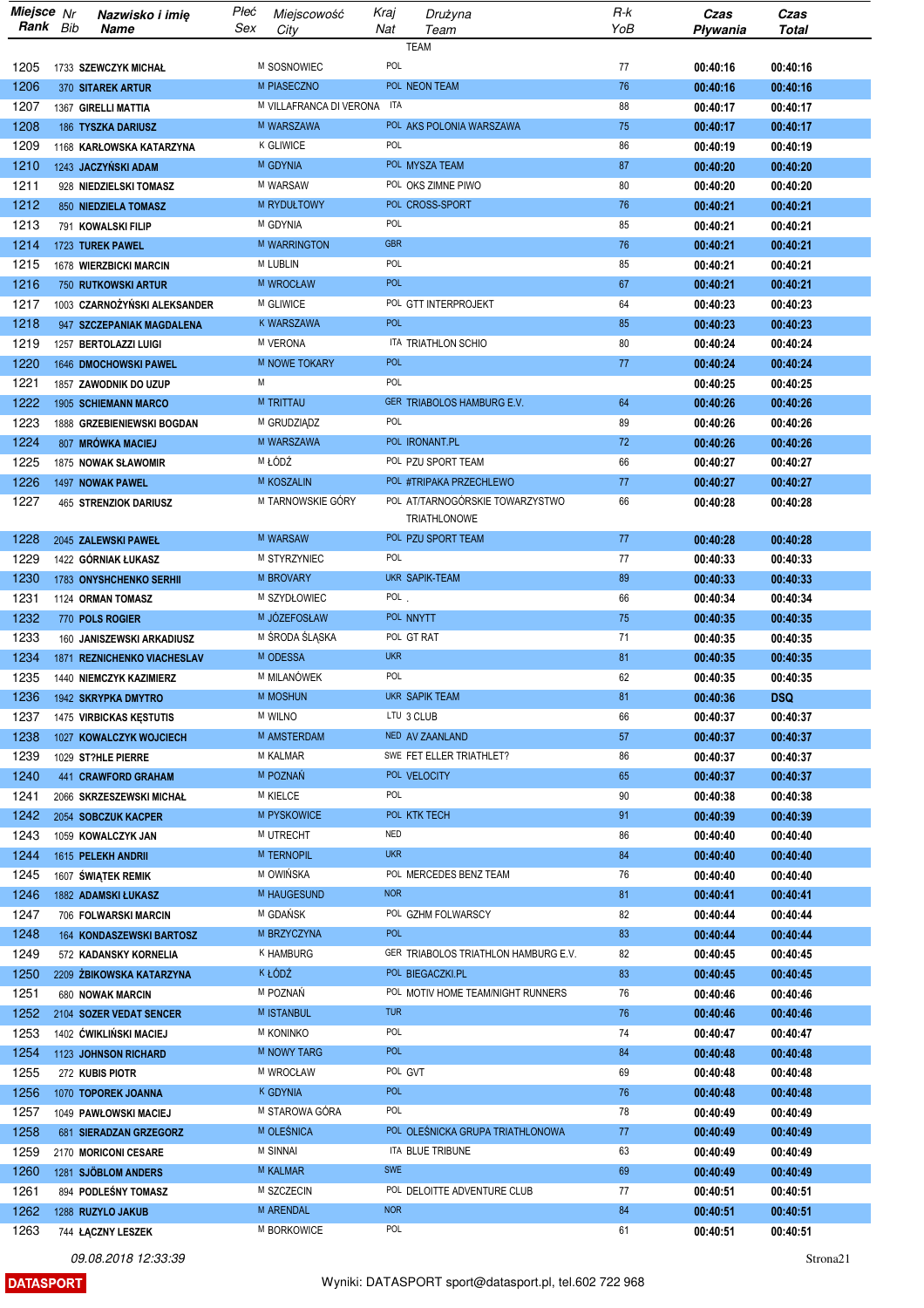| Miejsce Nr |     | Nazwisko i imię              | Płeć | Miejscowość          | Kraj       | Drużyna                              | R-k | Czas     | Czas       |
|------------|-----|------------------------------|------|----------------------|------------|--------------------------------------|-----|----------|------------|
| Rank       | Bib | Name                         | Sex  | City                 | Nat        | Team                                 | YoB | Pływania | Total      |
| 1264       |     | 140 AMER RAFAL               |      | <b>M LONDON</b>      | <b>GBR</b> |                                      | 81  | 00:40:51 | 00:40:51   |
| 1265       |     | <b>176 PIOTROWSKI MICHAŁ</b> |      | M HALINÓW            |            | POL AT TEAM                          | 71  | 00:40:52 | 00:40:52   |
| 1266       |     | 104 KOPEC KASIA              |      | K COURBEVOIE         | <b>FRA</b> |                                      | 89  | 00:40:53 | 00:40:53   |
| 1267       |     | 667 DADEJ RAFAŁ              |      | M GDYNIA             |            | POL PIASKIEM W RAKA                  | 75  | 00:40:53 | 00:40:53   |
|            |     |                              |      |                      |            |                                      |     |          |            |
| 1268       |     | 336 ŁAŻEWSKI ANDRZEJ         |      | M WARSZAWA           |            | POL KUŽNIA TRIATHLONU                | 66  | 00:40:54 | 00:40:54   |
| 1269       |     | 2221 ORZECHOWSKI TOMASZ      |      | M ŁAŃCUT             |            | POL #OJCIECNADOPINGU                 | 82  | 00:40:54 | 00:40:54   |
| 1270       |     | 841 GRZEŚKOWIAK MACIEJ       |      | M DĄBRÓWKA           |            | POL 4FITER                           | 77  | 00:40:55 | 00:40:55   |
| 1271       |     | 1920 BOKINIEC GRZEGORZ       |      | M WARSZAWA           | POL        |                                      | 89  | 00:40:55 | 00:40:55   |
| 1272       |     | 308 FIJOŁEK-WARSZEWSKA       |      | <b>K WARSZAWA</b>    |            | POL KUŹNIA TRIATHLONU                | 72  | 00:40:55 | 00:40:55   |
|            |     | <b>AGNIESZKA</b>             |      |                      |            |                                      |     |          |            |
| 1273       |     | 1181 ORKWISZEWSKI KRZYSZTOF  |      | M GDYNIA             |            | POL SAILORS                          | 84  | 00:40:55 | 00:40:55   |
| 1274       |     | 726 SWINIARSKI JAROSŁAW      |      | M GDYNIA             |            | POL TRIDEA - TRI EAGLES GDYNIA       | 58  | 00:40:55 | 00:40:55   |
| 1275       |     | 1345 JASIAK PIOTR            |      | M MIĘDZYBORÓW        | POL        |                                      | 70  | 00:40:55 | 00:40:55   |
| 1276       |     | 622 BABOL MICHAŁ             |      | M WARSZAWA           | <b>POL</b> |                                      | 87  | 00:40:56 | 00:40:56   |
|            |     |                              |      |                      |            |                                      |     |          |            |
| 1277       |     | 304 BRENER MACIEJ            |      | M WARSZAWA           |            | POL KUŻNIA TRIATHLONU                | 84  | 00:40:56 | 00:40:56   |
| 1278       |     | 231 POBLOCKI KRZYSZTOF       |      | M RUMIA              |            | POL TRI-TEAM RUMIA                   | 73  | 00:40:58 | 00:40:58   |
| 1279       |     | 922 KAPCIŃSKA MAŁGORZATA     |      | <sup>K</sup> LUSÓWKO |            | POL 1973                             | 73  | 00:40:58 | 00:40:58   |
| 1280       |     | 1248 SKWARSKI MAREK          |      | M ŻNIN               |            | <b>GBR PAŁUKI RUNNING TEAM</b>       | 66  | 00:40:58 | 00:40:58   |
| 1281       |     | 828 ZARIN ROMAN              |      | M KALININGRAD        |            | RUS WINTER MEERKAT                   | 87  | 00:40:58 | 00:40:58   |
| 1282       |     | 2073 RYNIEWICZ PAWEŁ         |      | M STANISŁAWÓW        | <b>POL</b> |                                      | 77  | 00:40:58 | 00:40:58   |
| 1283       |     | 2113 CHUĆ TOMASZ             |      | M WROCŁAW            | POL        |                                      | 82  | 00:40:59 | 00:40:59   |
| 1284       |     | 1114 KAPLINSKI KAMIL         |      | M WARSZAWA           |            | POL MOTOINTEGRATOR TRI TEAM          | 79  | 00:40:59 | 00:40:59   |
| 1285       |     |                              |      | M ABRAMOWICE         |            | POL TRIATHLON LUBLIN TEAM            | 74  |          | 00:40:59   |
|            |     | 1235 WEGIERA ANDRZEJ         |      |                      |            |                                      |     | 00:40:59 |            |
| 1286       |     | 269 GREHL PAWEŁ              |      | M WROCŁAW            |            | POL GVT                              | 79  | 00:41:00 | <b>DNF</b> |
| 1287       |     | 747 NAWROCKI MARIUSZ         |      | M GDYNIA             | POL        |                                      | 72  | 00:41:00 | 00:41:00   |
| 1288       |     | <b>182 STASIKOWSKI JACEK</b> |      | <b>M KRAKÓW</b>      |            | POL TRIWISE                          | 69  | 00:41:01 | 00:41:01   |
| 1289       |     | 1131 SCHÄFER ANJA            |      | K HEIDELBERG         |            | <b>GER LSV LADENBURG</b>             | 88  | 00:41:01 | 00:41:01   |
| 1290       |     | 484 HARASIMIUK-GRODZKA       |      | <sup>K</sup> GDAÑSK  |            | POL CTS CZAJA TRAINING SYSTEM        | 77  | 00:41:02 | 00:41:02   |
|            |     | MAŁGORZATA                   |      |                      |            |                                      |     |          |            |
| 1291       |     | 892 WRUK REMIGIUSZ           |      | M OPOLE              |            | POL BIEG OPOLSKI                     | 71  | 00:41:04 | 00:41:04   |
| 1292       |     | 544 YILDIZ SENCER            |      | M ISTANBUL           | <b>TUR</b> |                                      | 75  | 00:41:06 | 00:41:06   |
| 1293       |     | 659 FIREK SANDRA             |      | K BIELSKO-BIAŁA      |            | POL TREK BIELSKO-BIAŁA & FIREK TEAM  | 84  | 00:41:08 | 00:41:08   |
| 1294       |     | 1531 HERMANSON JACEK         |      | M TWORÓG             | <b>POL</b> |                                      | 67  | 00:41:08 | 00:41:08   |
| 1295       |     | 305 CHŁODECKI TOMASZ         |      | M WARSZAWA           |            | POL KUŽNIA TRIATHLONU                | 88  | 00:41:09 | 00:41:09   |
| 1296       |     |                              |      | M GDAŃSK             | <b>POL</b> |                                      | 82  |          |            |
|            |     | <b>785 DZIUBICH MACIEJ</b>   |      |                      |            |                                      |     | 00:41:09 | 00:41:09   |
| 1297       |     | 1072 KULIŃSKI PIOTR          |      | M BEŁCHATÓW          |            | POL IRON FIGHTERS                    | 90  | 00:41:09 | 00:41:09   |
| 1298       |     | 1251 KOKOSZA MACIEJ          |      | M WARSZAWA           |            | POL FIZJO NEWS                       | 88  | 00:41:09 | 00:41:09   |
| 1299       |     | 913 KUCIKS ARNIS             |      | M JURMALA            | LAT        |                                      | 85  | 00:41:10 | 00:41:10   |
| 1300       |     | 2027 PODGÓRSKI TOMASZ        |      | M WARSZAWA           |            | POL #TEAMHUBSON                      | 86  | 00:41:10 | 00:41:10   |
| 1301       |     | 1239 LEMKE LESZEK            |      | M GDYNIA             | POL        |                                      | 77  | 00:41:10 | 00:41:10   |
| 1302       |     | 794 PUCHALSKA ALICJA         |      | <b>K WROCŁAW</b>     | <b>POL</b> |                                      | 87  | 00:41:10 | 00:41:10   |
| 1303       |     | 2041 SZAREK GUSTAW           |      | M WARSZAWA           |            | POL TORPEDA TBG                      | 87  | 00:41:10 | 00:41:10   |
| 1304       |     | 1674 MCLUCKIE JIM            |      | M BELLSHILL          | <b>GBR</b> |                                      | 67  | 00:41:11 | <b>DNF</b> |
| 1305       |     | 1434 OMAY HARUN ECEVIT       |      | M ISTANBUL/BEYKOZ    | TUR        |                                      | 74  | 00:41:12 | 00:41:12   |
|            |     |                              |      | M LUBLINIEC          |            | POL JWK LUBLINIEC/WKB META LUBLINIEC | 79  |          |            |
| 1306       |     | 611 MALUK TOMASZ             |      |                      |            |                                      |     | 00:41:12 | 00:41:12   |
| 1307       |     | 1933 CZWOJDZIŃSKI IRENEUSZ   |      | M KROTOSZYN          |            | POL BE3 CITYZEN_POZNAŃ               | 62  | 00:41:13 | 00:41:13   |
| 1308       |     | 1823 HEFLIK TOMASZ           |      | M KATOWICE           |            | POL TRI GUARDIA                      | 74  | 00:41:13 | 00:41:13   |
| 1309       |     | 1451 SIENNICKA LUKRECJA      |      | K RAKOWISKA          |            | POL KGB BIAŁA PODLASKA               | 70  | 00:41:13 | 00:41:13   |
| 1310       |     | 1952 BIELAWSKI ROBERT        |      | M DOBROSZYCE         |            | POL KANCELARIA BIELAWSKI             | 71  | 00:41:13 | 00:41:13   |
| 1311       |     | 1831 SACHANBINSKI ALEKSANDER |      | M OZIMEK             | POL        |                                      | 65  | 00:41:14 | 00:41:14   |
| 1312       |     | 1961 ŁADNO AREK              |      | M WARSZAWA           |            | POL PEUGEOT POLSKA                   | 80  | 00:41:14 | <b>DNF</b> |
| 1313       |     | 798 ADAMUSIAK DAWID          |      | M KIEŁCZÓW           |            | POL BULLET TEAM                      | 82  | 00:41:15 | 00:41:15   |
| 1314       |     | 1329 PICAVET ILSE            |      | K SINT-AMANDSBERG    | <b>BEL</b> |                                      | 90  | 00:41:15 | 00:41:15   |
| 1315       |     |                              |      | M OPALENIE           |            | POL GERKE FIGHT TEAM                 | 90  |          |            |
|            |     | 806 ELGERT TOMASZ            |      |                      | <b>POL</b> |                                      |     | 00:41:15 | 00:41:15   |
| 1316       |     | 1788 WEROCHOWSKI WŁODZIMIERZ |      | M CHWASZCZYNO        |            |                                      | 77  | 00:41:16 | 00:41:16   |
| 1317       |     | 1819 TRELA ŁUKASZ            |      | M ŻYWIEC             |            | POL KS HALNY WEGIERSKA GÓRKA         | 91  | 00:41:16 | 00:41:16   |
| 1318       |     | 1461 ZAPAŁA FILIP            |      | M MIELEC             | <b>POL</b> |                                      | 89  | 00:41:17 | 00:41:17   |
| 1319       |     | 655 PAWLIN MATEUSZ           |      | M WARSZAWA           |            | POL OD ZERA DO IRONMANA              | 91  | 00:41:17 | 00:41:17   |
| 1320       |     | 2103 LOSSMANN CHRISTIAN      |      | M WENDORF            | <b>GER</b> |                                      | 66  | 00:41:17 | 00:41:17   |
| 1321       |     | 1462 ZAPAŁA SZYMON           |      | M MIELEC             | POL        |                                      | 87  | 00:41:18 | 00:41:18   |
| 1322       |     | 1585 WÓJTOWICZ WOJCECH       |      | M POBIEDZISKA        | POL        |                                      | 86  | 00:41:19 | <b>DNF</b> |

**DATASPORT**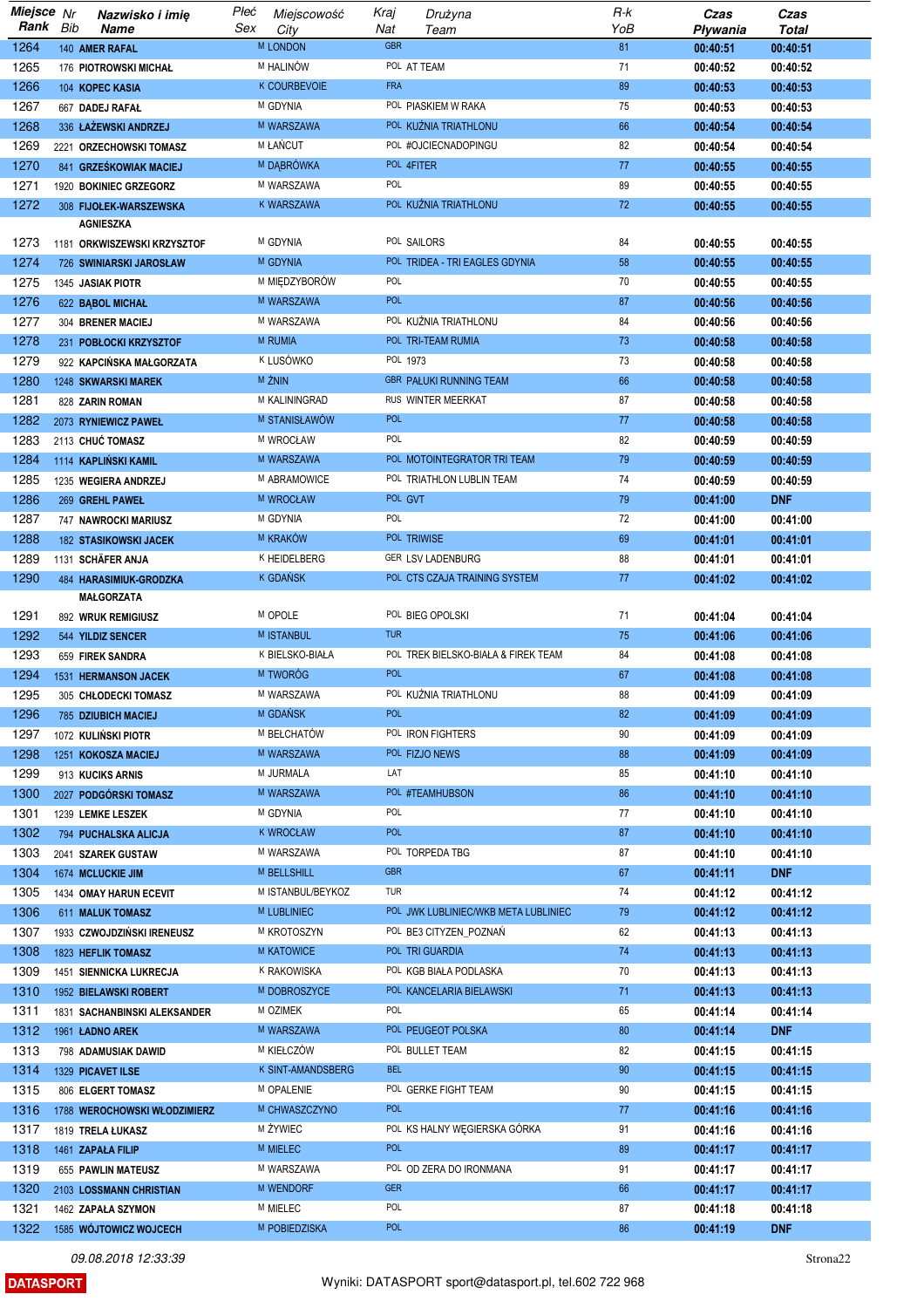| Miejsce Nr   |     | Nazwisko i imię                              | Płeć | Miejscowość             | Kraj       | Drużyna                             | $R-k$ | Czas                 | Czas                 |
|--------------|-----|----------------------------------------------|------|-------------------------|------------|-------------------------------------|-------|----------------------|----------------------|
| Rank         | Bib | Name                                         | Sex  | City                    | Nat        | Team                                | YoB   | Pływania             | <b>Total</b>         |
| 1323         |     | 601 KULAK EBRU                               |      | K ?STANBUL              | <b>TUR</b> |                                     | 73    | 00:41:19             | 00:41:19             |
| 1324         |     | 1864 KOLIADIS LOREN-LEE                      |      | <b>K LONDON</b>         | <b>GBR</b> |                                     | 92    | 00:41:19             | 00:41:19             |
| 1325         |     | 704 RYBIŃSKI PRZEMYSŁAW                      |      | M SWARZĘDZ              |            | POL FREE-ART PRZEMYSŁAW RYBIŃSKI    | 82    | 00:41:19             | 00:41:19             |
| 1326         |     | 2136 KROTLA PIOTR                            |      | M CZĘSTOCHOWA           | <b>POL</b> |                                     | 85    | 00:41:19             | 00:41:19             |
| 1327         |     | 1649 KABACINSKI PIOTR                        |      | M GDYNIA                |            | POL TRIKABATEAM                     | 75    | 00:41:20             | 00:41:20             |
| 1328         |     | 871 MANOWIECKI JAROSŁAW                      |      | <b>M RAWICZ</b>         |            | POL TRIULI                          | 76    | 00:41:21             | 00:41:21             |
| 1329         |     | 965 DACIUK ADAM                              |      | M WROCŁAW               | POL        |                                     | 78    | 00:41:22             | 00:41:22             |
| 1330         |     | 1891 PYATNITSKIY ANDREY                      |      | M MOSCOW                | <b>RUS</b> |                                     | 83    | 00:41:23             | 00:41:23             |
| 1331         |     | 1471 TRAWCZYNSKI TOMASZ                      |      | M LEIPZIG               | GER        |                                     | 77    | 00:41:23             | 00:41:23             |
| 1332         |     | 853 PRON ADAM                                |      | <b>M KATOWICE</b>       |            | POL IPRONMAN                        | 75    | 00:41:23             | 00:41:23             |
| 1333         |     | 1030 TOKARSKI BARTOSZ                        |      | M GDYNIA                |            | POL SAILORS / TRIATHLON TRÓJMIASTO  | 89    | 00:41:26             | 00:41:26             |
| 1334         |     | 1364 SÖDGREN KATARINA                        |      | <b>K RYDEBÄCK</b>       |            | SWE KLUBB SISU MULTISPORT TRIATHLON | 81    | 00:41:26             | 00:41:26             |
| 1335         |     | 1878 RYCZKOWSKI ROBERT                       |      | M ZĄBKI                 | POL        |                                     | 73    | 00:41:26             | 00:41:26             |
| 1336         |     | 1263 WOJAKIEWICZ MACIEJ                      |      | M HAUGESUND             | <b>NOR</b> |                                     | 79    | 00:41:27             | 00:41:27             |
| 1337         |     | 1584 ROBERTS KELSEY                          |      | K TORONTO               | CAN        |                                     | 90    | 00:41:27             | 00:41:27             |
| 1338         |     | 1188 MADZIĄG MARCIN                          |      | M GDYNIA                |            | POL PODBIEGMUSIBYC                  | 77    | 00:41:28             | 00:41:28             |
| 1339         |     | 463 DOROCHOWICZ SŁAWOMIR                     |      | M GDYNIA                |            | POL AT TEAM / DOROCH.PL             | 69    | 00:41:28             | 00:41:28             |
| 1340         |     | 1502 JOZWIK WALDEMAR                         |      | M WARSZAWA              | <b>POL</b> |                                     | 78    | 00:41:29             | 00:41:29             |
| 1341         |     | 799 KUCHARSKI ADAM                           |      | M ZGIERZ                |            | POL CELIRONMAN                      | 73    | 00:41:29             | 00:41:29             |
| 1342         |     | <b>1194 DANIELSSON SABINA</b>                |      | <b>K STORVRETA</b>      |            | SWE IK FYRIS                        | 76    | 00:41:30             | 00:41:30             |
| 1343         |     | 1517 KOVACOVA MARGITA                        |      | K BRATISLAVA            |            | SVK MOTIGO                          | 77    | 00:41:31             | 00:41:31             |
| 1344         |     | 1739 VOLZ NINJA                              |      | <b>K HAMBURG</b>        |            | GER TRIABOLOS HAMBURG E.V.          | 86    | 00:41:32             | 00:41:32             |
| 1345         |     | 127 RADZIUKIEWICZ GRZEGORZ                   |      | M PRUSZCZ GDANSKI       |            | POL SMARUJ NA TRENING TEAM          | 77    | 00:41:32             | 00:41:32             |
| 1346         |     | 1211 POTYRALA BARTOSZ                        |      | M SOPOT                 | <b>POL</b> |                                     | 81    | 00:41:33             | 00:41:33             |
| 1347         |     | 1396 PIOTROWICZ HUBERT                       |      | M CZEMPIN               |            | POL MOCNI W GEBIE                   | 79    | 00:41:34             | 00:41:34             |
| 1348         |     | 645 ROŻNIATA ANDRZEJ                         |      | M GŁOWNO                | <b>POL</b> |                                     | 72    | 00:41:35             | 00:41:35             |
| 1349         |     | 1642 KORUS JAKUB                             |      | M WARSZAWA              | POL        |                                     | 89    | 00:41:35             | 00:41:35             |
| 1350         |     | 994 BEDNARCZYK ARKADIUSZ                     |      | M GDYNIA                |            | POL JKLA JAWOR                      | 76    |                      | 00:41:36             |
| 1351         |     |                                              |      | <b>K BERLIN</b>         |            | <b>GER SISTERSONABIKE</b>           | 80    | 00:41:36             | 00:41:37             |
| 1352         |     | 1523 WYROSLAK INGA<br>2006 PROKOPIENKO MAREK |      | M WARSZAWA              | <b>POL</b> |                                     | 76    | 00:41:37<br>00:41:37 | 00:41:37             |
| 1353         |     | 1390 MŁODZIŃSKI ADAM                         |      | M GDAŃSK                | POL        |                                     | 78    | 00:41:39             | 00:41:39             |
| 1354         |     | <b>424 SWIDERSKI DARIUSZ</b>                 |      | M WARSZAWA              |            | POL TRINERGY                        | 70    | 00:41:39             | 00:41:39             |
| 1355         |     |                                              |      | M DOBRA                 |            | POL FABRYKA TRIATHLONU              | 78    |                      |                      |
| 1356         |     | 505 ROGACKI PAWEŁ                            |      | M ŚREM                  |            | POL ZGRUPKA TEAM                    | 74    | 00:41:39<br>00:41:39 | 00:41:39<br>00:41:39 |
|              |     | 1228 KUBERA MICHAL                           |      | M GDAŃSK                |            | POL SMARUJ NA TRENING TEAM          | 81    |                      |                      |
| 1357         |     | 388 JANTA MAREK                              |      | <b>M KARGOWA</b>        |            | POL KARGOWA                         | 77    | 00:41:40             | 00:41:40             |
| 1358<br>1359 |     | 809 BOGUSZEWSKI ŁUKASZ                       |      | M KRAKÓW                | POL        |                                     | 85    | 00:41:40<br>00:41:42 | 00:41:40<br>00:41:42 |
|              |     | 1719 NEPOROZHNII DMYTRO                      |      | M WARSZAWA              | <b>POL</b> |                                     | 63    |                      |                      |
| 1360         |     | 1015 JEGLIŃSKI JAN                           |      | M DOPIEWIEC             |            | POL ZGRUPKA TEAM                    | 73    | 00:41:43             | 00:41:43<br>00:41:44 |
| 1361         |     | 1121 STAPF PAWEL                             |      |                         |            |                                     |       | 00:41:44             |                      |
| 1362         |     | 1916 PAVLOVSKII SERGEI                       |      | M KALININGRAD<br>M ŁÓDŹ |            | RUS LUKOIL<br>POL DELL RUNNING TEAM | 78    | 00:41:46             | 00:41:46             |
| 1363         |     | 647 KAMINSKI MICHAŁ                          |      |                         |            |                                     | 91    | 00:41:47             | <b>DNF</b>           |
| 1364         |     | 2172 SZCZEPANIK ANDRZEJ                      |      | M KAZIMIERZA WIELKA     |            | POL ROLMET                          | 52    | 00:41:47             | 00:41:47             |
| 1365         |     | 724 SZOT DAWID                               |      | M SZTUM                 |            | POL TRI NEGU / NEON TEAM            | 92    | 00:41:47             | 00:41:47             |
| 1366         |     | 1556 BELAJEVS ILJA                           |      | M RIGA                  |            | LAT ZOORBAGAN                       | 77    | 00:41:47             | 00:41:47             |
| 1367         |     | 1293 RADZIEJEWSKI GRZEGORZ                   |      | M WEZEMBEEK OPPEM       | BEL        |                                     | 73    | 00:41:47             | 00:41:47             |
| 1368         |     | 545 AKSOY ALEV                               |      | M ISTANBUL              |            | TUR TRICORE                         | 77    | 00:41:48             | 00:41:48             |
| 1369         |     | 1139 BALUL GRZESIEK                          |      | M LUBIN                 |            | POL LITWIN TRIATHLON TEAM           | 81    | 00:41:48             | 00:41:48             |
| 1370         |     | 1648 REKOWSKI KORDIAN                        |      | M WARSZAWA              |            | POL EUCO TEAM                       | 78    | 00:41:48             | 00:41:48             |
| 1371         |     | 226 CNOTA JANUSZ                             |      | M GDYNIA                |            | POL TRI-TEAM RUMIA                  | 55    | 00:41:48             | 00:41:48             |
| 1372         |     | 1804 FERRI FABRIZIO                          |      | <b>M MEELICK</b>        |            | IRE ASD 3.4 FUN                     | 72    | 00:41:49             | 00:41:49             |
| 1373         |     | 685 MAROZAU SIARHEI                          |      | <b>M MINSK</b>          | <b>BLR</b> |                                     | 81    | 00:41:50             | 00:41:50             |
| 1374         |     | 964 BUSZCZYK PAWEŁ                           |      | <b>M ZŁOTNIKI</b>       | <b>POL</b> |                                     | 88    | 00:41:50             | 00:41:50             |
| 1375         |     | 1770 LIASHCHYNSKI ULADZIMIR                  |      | M GOMEL                 | <b>BLR</b> |                                     | 83    | 00:41:50             | 00:41:50             |
| 1376         |     | <b>453 WIELGUS MARIUSZ</b>                   |      | M CHLUDOWO              |            | POL VELOCITY                        | 91    | 00:41:50             | 00:41:50             |
| 1377         |     | 244 OSIECKI IRENEUSZ                         |      | M GDAŃSK                |            | POL COMPLEXSPORTS TRIATHLON TEAM    | 60    | 00:41:51             | 00:41:51             |
| 1378         |     | 1524 BEKOV BAUYRZHAN                         |      | M ASTANA                |            | KAZ TRISTYLE                        | 83    | 00:41:52             | 00:41:52             |
| 1379         |     | 1762 LUDNIKOV ANATOLII                       |      | <b>M KHIMKI</b>         | <b>RUS</b> |                                     | 88    | 00:41:52             | 00:41:52             |
| 1380         |     | 630 HACHOL TOMASZ                            |      | M WROCŁAW               | <b>POL</b> |                                     | 82    | 00:41:53             | 00:41:53             |
| 1381         |     | 1917 ANNOMALIA ANNA                          |      | K WARSZAWA              |            | POL THRIATLONSERWIS                 | 88    | 00:41:53             | 00:41:53             |
| 1382         |     | 451 SPYCHAŁA MAREK                           |      | M LUSÓWKO               |            | POL VELOCITY                        | 73    | 00:41:53             | 00:41:53             |
| 1383         |     | 1884 SZCZEPŁEK JAN                           |      | M WARSZAWA              |            | POL KACZMAR PROJECT                 | 85    | 00:41:55             | 00:41:55             |

**DATASPORT** 

Strona<sub>23</sub>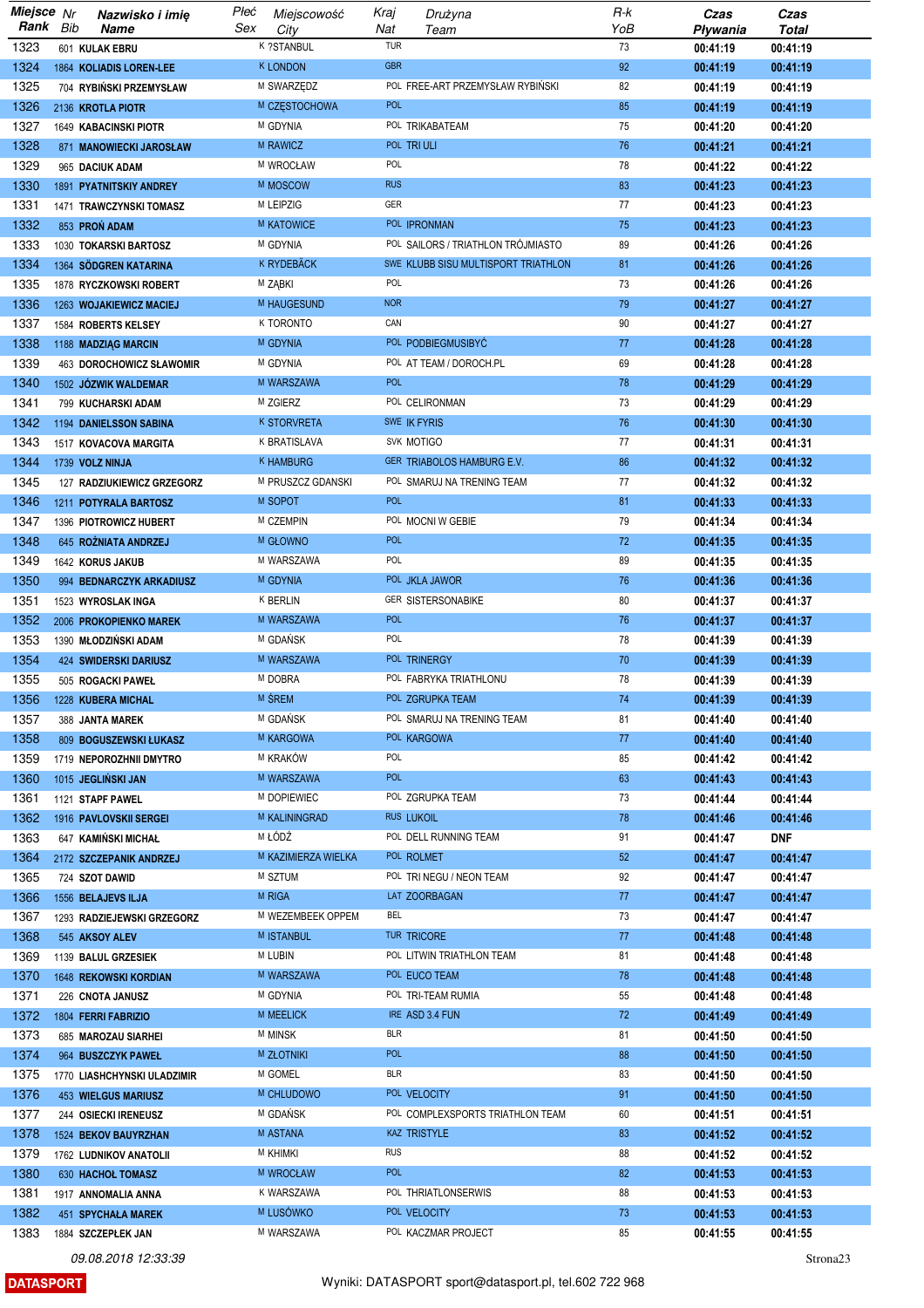| Miejsce Nr |     | Nazwisko i imię                 | Płeć | Miejscowość              | Kraj       | Drużyna                                                            | $R-k$ | Czas     | Czas         |
|------------|-----|---------------------------------|------|--------------------------|------------|--------------------------------------------------------------------|-------|----------|--------------|
| Rank       | Bib | <b>Name</b>                     | Sex  | City                     | Nat        | Team                                                               | YoB   | Pływania | <b>Total</b> |
| 1384       |     | 1879 AXELSSON PER               |      | M STOCKHOLM              | <b>SWE</b> |                                                                    | 65    | 00:41:55 | 00:41:55     |
| 1385       |     | 1935 KUBASIK TOMASZ             |      | <b>M LUBLINIEC</b>       | POL        |                                                                    | 83    | 00:41:55 | 00:41:55     |
| 1386       |     | 657 STRZELECKA ALEKSANDRA       |      | <sup>K</sup> GDAŃSK      |            | POL LPP TEAM                                                       | 90    | 00:41:56 | 00:41:56     |
| 1387       |     | 1533 LIPCZYŃSKI JERZY           |      | M KRAKÓW                 |            | POL PLACETOTRI                                                     | 84    | 00:41:56 | 00:41:56     |
| 1388       |     | 1925 SAPALOV DENIS              |      | <b>M VINNITSYA</b>       | <b>UKR</b> |                                                                    | 85    | 00:41:57 | 00:41:57     |
| 1389       |     | 1085 BLASZKOWSKI MICHAL         |      | M GDYNIA                 |            | POL HELA & FRANEK                                                  | 80    | 00:41:58 | 00:41:58     |
| 1390       |     | 663 KOWALSKI JASIEK             |      | M POZNAN                 | <b>POL</b> |                                                                    | 79    | 00:41:58 | 00:41:58     |
| 1391       |     | 956 DIETRICH KRZYSZTOF          |      | M GDYNIA                 |            | POL SPORTOWY JEŻ PORANNY / KS NIEMANIEMOGĘ /80<br><b>BALTYK FC</b> |       | 00:41:59 | 00:41:59     |
| 1392       |     | 2163 MIELKE MARCO               |      | <b>M HAMBURG</b>         |            | GER TRIABOLOS HAMBURG E.V.                                         | 84    | 00:42:00 | <b>DNF</b>   |
| 1393       |     | 1798 MIELĘCKI DOMINIK           |      | M MONT SUR ROLLE         | SUI        |                                                                    | 97    | 00:42:00 | <b>DNF</b>   |
| 1394       |     | <b>1954 LESCINSKIS MAKSIMS</b>  |      | <b>M RIGA</b>            |            | LAT ZOORBAGAN                                                      | 77    | 00:42:01 | 00:42:01     |
| 1395       |     | 988 HABIEDA LUCJAN              |      | M FRYDMAN                |            | POL FUNDACJA FRYDMAN TRIATHLON                                     | 67    | 00:42:04 | 00:42:04     |
| 1396       |     | 2222 GAPIŃSKI KAMIL             |      | <b>M PLOCK</b>           |            | POL LABOSPORT TEAM                                                 | 83    | 00:42:04 | 00:42:04     |
| 1397       |     | 1166 WOŻNIAK DARIUSZ            |      | <b>M KIELCE</b>          | POL        |                                                                    | 90    | 00:42:06 | 00:42:06     |
| 1398       |     | 1801 MADEJ PIOTR                |      | M WARSZAWA               | <b>POL</b> |                                                                    | 83    | 00:42:07 | 00:42:07     |
| 1399       |     | 397 DRAWC MIECZYSŁAW            |      | M GDAŃSK                 |            | POL SPORTEVO                                                       | 62    | 00:42:08 | 00:42:08     |
| 1400       |     | 294 KUBASIAK KRZYSZTOF          |      | <b>M ZIELONKI</b>        |            | POL IRON DRAGON TRIATHLON                                          | 73    | 00:42:08 | 00:42:08     |
| 1401       |     | 2211 TVEITEHAUG JON INGE        |      | M OSLO                   | <b>NOR</b> |                                                                    | 90    | 00:42:10 | 00:42:10     |
| 1402       |     | 523 SZULC WOJTEK                |      | M BYDGOSZCZ              |            | POL TEAM KOCHAM DARIE                                              | 66    | 00:42:11 | 00:42:11     |
| 1403       |     | 276 MICIAK KRZYSZTOF            |      | M ŻERNIKI WROCŁAWSKIE    | POL GVT    |                                                                    | 67    | 00:42:11 | 00:42:11     |
| 1404       |     |                                 |      | <b>M BERLIN</b>          | <b>GER</b> |                                                                    | 90    | 00:42:11 | 00:42:11     |
| 1405       |     | 1023 WALTER TONY                |      | M BORÓWIEC               | POL        |                                                                    | 76    |          |              |
|            |     | 2000 PRZYBYLSKI TOMASZ          |      |                          | <b>POL</b> |                                                                    |       | 00:42:11 | 00:42:11     |
| 1406       |     | 1259 PIETRUSZEWSKI MAREK        |      | M GDYNIA<br>M SZCZYTNIKI |            | POL VELOCITY                                                       | 70    | 00:42:13 | 00:42:13     |
| 1407       |     | 446 KUŹNIAREK MICHAŁ            |      |                          |            |                                                                    | 73    | 00:42:13 | 00:42:13     |
| 1408       |     | <b>632 KULD MATTHIAS</b>        |      | <b>M KARLSRUHE</b>       |            | <b>GER SSC KARLSRUHE</b>                                           | 58    | 00:42:14 | 00:42:14     |
| 1409       |     | 895 FAST MICHAL                 |      | M PRUSICE                |            | POL FASTTTEAM                                                      | 75    | 00:42:15 | 00:42:15     |
| 1410       |     | 1083 SIECZKOWSKI DAMIAN         |      | M DOBIESZKOW             |            | POL SWIMBIKERUN4FUN.COM                                            | 97    | 00:42:15 | 00:42:15     |
| 1411       |     | 1525 GUSS BARTOSZ               |      | M POZNAŃ                 | <b>BEL</b> | POL MOCNI W GEBIE                                                  | 75    | 00:42:17 | 00:42:17     |
| 1412       |     | 792 KUIK KRZYSZTOF              |      | M BRUKSELA               |            |                                                                    | 73    | 00:42:19 | 00:42:19     |
| 1413       |     | 1970 CZYŻ KRZYSZTOF             |      | M GDYNIA                 |            | POL BROOKLYN PIZZA                                                 | 81    | 00:42:20 | 00:42:20     |
| 1414       |     | 1657 OLEDZKI JANUSZ             |      | M WARSZAWA               |            | POL WUM                                                            | 56    | 00:42:21 | 00:42:21     |
| 1415       |     | 1489 MINGAZHEV EDUARD           |      | M MOSCOW                 | <b>RUS</b> |                                                                    | 88    | 00:42:21 | 00:42:21     |
| 1416       |     | <b>1685 CHIARAMONTE ANTONIO</b> |      | <b>M SIRACUSA</b>        |            | ITA SIRACUSA TRIATHLON                                             | 72    | 00:42:21 | 00:42:21     |
| 1417       |     | 2130 EMERT ANNA                 |      | K GDYNIA                 |            | POL BIEGAMYRAZEM.PL                                                | 72    | 00:42:22 | 00:42:22     |
| 1418       |     | 1416 KANDEFER ROBERT            |      | M GŁUSZYCA               | <b>POL</b> |                                                                    | 72    | 00:42:22 | 00:42:22     |
| 1419       |     | 1627 ZARGARPOUR SARAH           |      | K AMSTERDAM              | NED        |                                                                    | 90    | 00:42:22 | 00:42:22     |
| 1420       |     | 1326 BADENSKI SEBASTIAN         |      | M GDYNIA                 | <b>POL</b> |                                                                    | 78    | 00:42:22 | 00:42:22     |
| 1421       |     | 999 CELKA SZYMON                |      | <b>M BERLIN</b>          | GER        |                                                                    | 88    | 00:42:23 | 00:42:23     |
| 1422       |     | <b>1640 IVANTSOV YEVHEN</b>     |      | M CHERKASY               | <b>UKR</b> |                                                                    | 82    | 00:42:24 | <b>DNF</b>   |
| 1423       |     | 1328 NOWAKOWSKI TOMASZ          |      | M PŁOCK                  | POL        |                                                                    | 78    | 00:42:25 | 00:42:25     |
| 1424       |     | 2039 KOCIAŃSKI ŁUKASZ           |      | M PRZEMYŚL               |            | POL MYTRICHALLENGE                                                 | 84    | 00:42:25 | 00:42:25     |
| 1425       |     | 1534 KARWAN BARBARA             |      | <b>K KRAKÓW</b>          |            | POL PLACETOTRI                                                     | 87    | 00:42:25 | 00:42:25     |
| 1426       |     | 748 PYTKOWSKI AREK              |      | M SZCZECIN               | <b>POL</b> |                                                                    | 75    | 00:42:25 | 00:42:25     |
| 1427       |     | 2074 MIOTK MARCIN               |      | M WARSZAWA               |            | POL NEON TEAM                                                      | 73    | 00:42:28 | 00:42:28     |
| 1428       |     | 2152 KOWALSKI ARTUR             |      | M WARSZAWA               | POL        |                                                                    | 72    | 00:42:28 | 00:42:28     |
| 1429       |     | 203 BERNACIAK SŁAWEK            |      | M WARSZAWA               |            | POL INPHARM TEAM                                                   | 71    | 00:42:30 | 00:42:30     |
| 1430       |     | 2205 ZUEVICH DMITRY             |      | M MOSCOW                 | <b>RUS</b> |                                                                    | 82    | 00:42:30 | 00:42:30     |
| 1431       |     | 720 TOKARZ TOMASZ               |      | M PYSZNICA               |            | POL SKB STALOWA WOLA                                               | 76    | 00:42:30 | 00:42:30     |
| 1432       |     | 135 WÓJCIK EWA                  |      | k kraków                 | <b>POL</b> |                                                                    | 61    | 00:42:30 | 00:42:30     |
| 1433       |     | 1413 KASPRZAK TOMASZ            |      | M TYCHY                  |            | POL PEPE HOME                                                      | 75    | 00:42:32 | 00:42:32     |
| 1434       |     | 355 SKŁADANEK JAKUB             |      | M WARSZAWA               |            | POL LITT                                                           | 89    | 00:42:32 | 00:42:32     |
| 1435       |     | 216 GRADOWSKI ŁUKASZ            | M    |                          | POL        |                                                                    | 78    | 00:42:32 | 00:42:32     |
| 1436       |     | 468 STEPIEŃ MACIEJ              |      | M BOJANO                 |            | POL AKADEMIA TRIATHLONU                                            | 72    | 00:42:33 | 00:42:33     |
| 1437       |     | 1465 RUBTCOVA KATYA             |      | K HAMBURG                | GER        |                                                                    | 89    | 00:42:34 | 00:42:34     |
| 1438       |     | 639 PIETRASZEWSKI GRZEGORZ      |      | <b>M GLIWICE</b>         |            | POL TRIATHLON TRAINING CENTER                                      | 83    | 00:42:34 | 00:42:34     |
| 1439       |     | 2086 ANGELOV KRUMOV KRUM        |      | M ŁÓDŹ                   | <b>BLR</b> |                                                                    | 81    | 00:42:34 | 00:42:34     |
| 1440       |     | 273 KULIK PAWEŁ                 |      | M WROCLAW                |            | POL GVT                                                            | 82    | 00:42:34 | 00:42:34     |
| 1441       |     | 782 BRZUSZKIEWICZ ZUZANNA       |      | K GDAŃSK                 | POL        |                                                                    | 95    | 00:42:35 | 00:42:35     |
| 1442       |     | 524 KOSMALA DARIA               |      | <b>K BYDGOSZCZ</b>       |            | POL TEAM KOCHAM WOJTKA                                             | 83    | 00:42:35 | 00:42:35     |
| 1443       |     | 1203 KARWACKI PAWEL             |      | M ZIELONKA               |            | POL TRISPACE/SOLANO                                                | 80    | 00:42:35 | 00:42:35     |

**DATASPORT** 

Strona<sub>24</sub>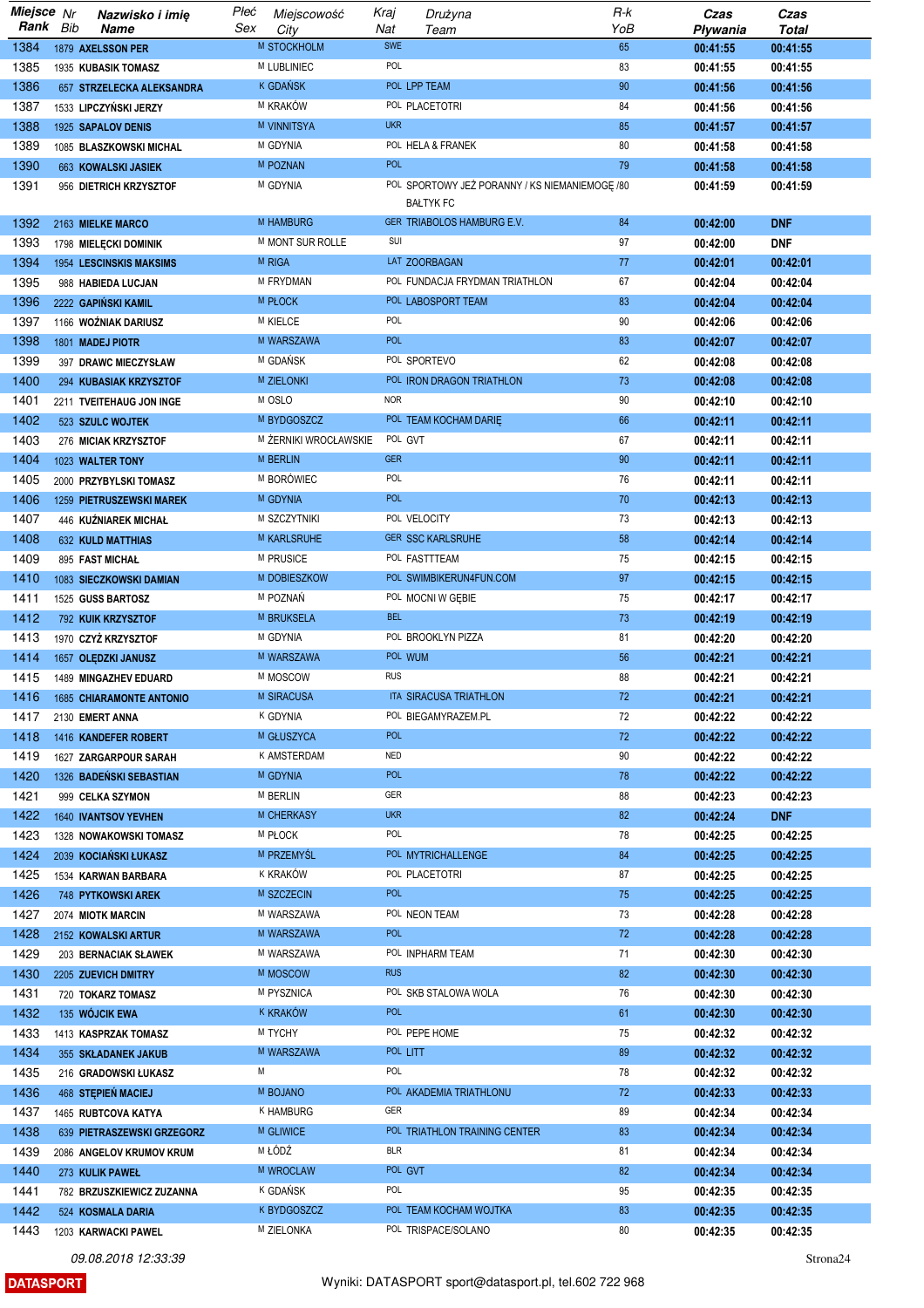| Miejsce Nr |     | Nazwisko i imię                | Płeć | Miejscowość            | Kraj       | Drużyna                          | R-k | Czas     | Czas       |
|------------|-----|--------------------------------|------|------------------------|------------|----------------------------------|-----|----------|------------|
| Rank       | Bib | <b>Name</b>                    | Sex  | City                   | Nat        | Team                             | YoB | Pływania | Total      |
| 1444       |     | 839 ROMAN ELZBIETA             |      | <b>K BRZEG</b>         | <b>POL</b> |                                  | 75  | 00:42:37 | 00:42:37   |
| 1445       |     | 460 RYSTAW PAWEŁ               |      | M ŁÓDŹ                 |            | POL AT TEAM                      | 63  | 00:42:37 | 00:42:37   |
| 1446       |     |                                |      | M ŁÓDŹ                 |            | POL ORUN.PL                      | 80  |          | 00:42:38   |
|            |     | 1200 SMOLEŃSKI MICHAŁ          |      |                        |            |                                  |     | 00:42:38 |            |
| 1447       |     | 2146 SOLECKI MARCIN            |      | M RZESZÓW              |            | POL FC RZESZÓW                   | 84  | 00:42:39 | 00:42:39   |
| 1448       |     | <b>1553 LENZ KRYSTIAN</b>      |      | M REDA                 | <b>POL</b> |                                  | 83  | 00:42:40 | 00:42:40   |
| 1449       |     | 1391 LEWANDOWSKI NORBERT       |      | M POZNAŃ               |            | POL FREGATA                      | 76  | 00:42:41 | 00:42:41   |
| 1450       |     | 1455 ADAM MAREK                |      | M SKÓRZEWO             | <b>POL</b> |                                  | 75  | 00:42:41 | 00:42:41   |
| 1451       |     | 677 ŁABNO WALDEK               |      | M ŁUCZYCE              |            | POL DOTFIZJO                     | 74  | 00:42:41 | 00:42:41   |
| 1452       |     | 1974 ZABORNY PAWEŁ             |      | M WARSZAWA             |            | POL MBC TEAM                     | 79  | 00:42:42 | 00:42:42   |
| 1453       |     | 2228 BUDZYŃSKA SYLWIA          |      | K TORUŃ                | POL LIV    |                                  | 93  | 00:42:43 | 00:42:43   |
|            |     |                                |      |                        |            |                                  |     |          |            |
| 1454       |     | <b>327 RUSINEK MONIKA</b>      |      | <b>K KIELCE</b>        |            | POL KUŽNIA TRIATHLONU            | 84  | 00:42:44 | 00:42:44   |
| 1455       |     | 1599 ANDERSSON BJÖRN-AKE       |      | M SÖLVESBORG           | SWE        |                                  | 71  | 00:42:44 | 00:42:44   |
| 1456       |     | 2011 ZIELIŃSKI JACEK           |      | M REDA                 |            | POL BIEGAMYRAZEM.PL              | 69  | 00:42:45 | 00:42:45   |
| 1457       |     | 765 WIECZERZYCKI LESZEK        |      | M POZNAŃ               |            | POL DELIGHTING                   | 66  | 00:42:45 | 00:42:45   |
| 1458       |     | <b>132 WILMS MORTEN</b>        |      | <b>M FREDERIKSBERG</b> |            | DEN TRICLUB DENMARK              | 82  | 00:42:46 | 00:42:46   |
| 1459       |     | 1464 USKOV EVGENY              |      | M MOSCOW               | <b>RUS</b> |                                  | 88  | 00:42:46 | 00:42:46   |
| 1460       |     | 713 KARGOL PAWEŁ               |      | M OLEŚNICA             |            | POL OLEŚNICKA GRUPA TRIATHLONOWA | 78  | 00:42:46 | 00:42:46   |
| 1461       |     | 2020 BEDYNSKI RADOSŁAW         |      | M WARSZAWA             |            | POL PZU SPORT TEAM               | 73  | 00:42:47 | 00:42:47   |
|            |     |                                |      | <b>M BERLIN</b>        |            |                                  |     |          |            |
| 1462       |     | 1130 SUHR GREGOR               |      |                        |            | <b>GER SCC BERLIN</b>            | 75  | 00:42:47 | 00:42:47   |
| 1463       |     | 1452 KOŁODZIEJCZYK TOMEK       |      | M GDYNIA               | POL        |                                  | 89  | 00:42:49 | 00:42:49   |
| 1464       |     | 237 KOWALSKI LUKASZ            |      | M GDYNIA               |            | POL COMPLEXSPORTS                | 80  | 00:42:49 | 00:42:49   |
| 1465       |     | 246 WOJDA STANISLAW            |      | M GDANSK               |            | POL COMPLEXSPORTS TRIATHLON TEAM | 70  | 00:42:49 | 00:42:49   |
| 1466       |     | 1266 BEDLA ANNA                |      | K JAWORZNO             | <b>POL</b> |                                  | 79  | 00:42:50 | 00:42:50   |
| 1467       |     | 856 FOLTYŃSKI MARCIN           |      | M GRUSZCZYN            |            | POL KLAS SZPOT SWARZĘDZ          | 77  | 00:42:51 | 00:42:51   |
| 1468       |     | 1426 ŁAWSKI RAFAŁ              |      | M GRUSZCZYN            |            | POL AMBASADOR FESTIWALU BIEGÓW   | 76  | 00:42:52 | 00:42:52   |
| 1469       |     |                                |      | M GRUDZIĄDZ            |            | POL AKADEMIA BIEGANIA GRUDZIĄDZ  | 76  |          |            |
|            |     | <b>1887 JANOWSKI MARIUSZ</b>   |      |                        |            |                                  |     | 00:42:52 | 00:42:52   |
| 1470       |     | 1315 WIŚNIEWSKI ZBIGNIEW       |      | <b>M OLIMPIN</b>       |            | POL BRZOZA BIEGA                 | 66  | 00:42:52 | 00:42:52   |
| 1471       |     | 1653 BOCHENEK KRZYSZTOF        |      | M JAWORZNO             | POL        |                                  | 88  | 00:42:52 | 00:42:52   |
| 1472       |     | 914 KUJAWSKI MARCIN            |      | M LODZ                 | <b>POL</b> |                                  | 77  | 00:42:53 | 00:42:53   |
| 1473       |     | 949 PAWŁOWSKI ANDRZEJ          |      | M POZNAN               |            | POL DOBRUSIA TRI TEAM            | 59  | 00:42:53 | 00:42:53   |
| 1474       |     | 500 CHYB MARCIN                |      | M WAŁBRZYCH            |            | POL FABRYKA TRIATHLONU           | 73  | 00:42:54 | 00:42:54   |
| 1475       |     | 1487 LAPAWA DARIUSZ            |      | M POZNAŃ               |            | POL MOCNI W GEBIE                | 83  | 00:42:54 | 00:42:54   |
| 1476       |     | <b>67 KULD FELICITAS</b>       |      | <b>K KARLSRUHE</b>     |            | <b>GER SSC KARLSRUHE</b>         | 54  | 00:42:55 | 00:42:55   |
| 1477       |     |                                |      | M ŁÓDŹ                 |            | POL KS CELIRONMAN                | 73  | 00:42:55 | 00:42:55   |
|            |     | 2070 ŻYCHLIŃSKI MIŁOSZ         |      |                        |            |                                  |     |          |            |
| 1478       |     | 690 SKOCZEŃ ALEKSANDER         |      | M CHORZÓW              | <b>POL</b> |                                  | 84  | 00:42:55 | 00:42:55   |
| 1479       |     | 908 GBUR KRZYSZTOF             |      | M BIAŁYSTOK            | POL        |                                  | 88  | 00:42:56 | 00:42:56   |
| 1480       |     | <b>122 PAPIERZ PIOTR</b>       |      | <b>M BERLIN</b>        |            | GER SISU BERLIN / AT TEAM        | 62  | 00:42:57 | 00:42:57   |
| 1481       |     | 893 SZYBILSKI DANIEL           |      | M KRAKÓW               |            | POL DAREDEVILS TRIATHLON TEAM    | 84  | 00:42:58 | 00:42:58   |
| 1482       |     | 844 TRZEBIŃSKI PIOTR           |      | M JUSZKOWO             |            | POL ATENA                        | 82  | 00:42:58 | 00:42:58   |
| 1483       |     | 926 NOSIADEK MICHAŁ            |      | M WODZISŁAW ŚLĄSKI     |            | POL K.S. CROSS SPORT             | 85  | 00:43:00 | 00:43:00   |
| 1484       |     | 1435 KOTARSKI ADAM             |      | M BYTOM                |            | POL WYSŁANNIK YODY               | 90  | 00:43:00 | 00:43:00   |
| 1485       |     | 1362 GOLONKA MARCIN            |      | M WIELICZKA            | POL        |                                  | 85  | 00:43:01 | 00:43:01   |
| 1486       |     |                                |      | <b>M GLIWICE</b>       |            | POL OK! SPORT                    | 64  |          |            |
|            |     | 1981 PEDOWSKI WOJCIECH         |      |                        |            |                                  |     | 00:43:02 | 00:43:02   |
| 1487       |     | 1343 KOWALCZYK MACIEJ          |      | M POZNAŃ               | POL        |                                  | 65  | 00:43:03 | 00:43:03   |
| 1488       |     | 1734 SJÖBERG MATS              |      | M HÖRBY                | <b>SWE</b> |                                  | 66  | 00:43:03 | 00:43:03   |
| 1489       |     | 1792 BINKIEWICZ MICHAŁ         |      | M CZELADŹ              | POL        |                                  | 78  | 00:43:04 | <b>DNF</b> |
| 1490       |     | 391 MACUR MICHAŁ               |      | M GDAŃSK               |            | POL SMARUJ NA TRENING TEAM       | 77  | 00:43:04 | 00:43:04   |
| 1491       |     | 1908 LIAHUSHEVICH ANDREI       |      | <b>M MINSK</b>         |            | BLR TRISTYLE                     | 88  | 00:43:04 | 00:43:04   |
| 1492       |     | 797 PIOTROWSKI PAWEŁ           |      | M GDYNIA               |            | POL AKTYWNYLENIWIEC              | 81  | 00:43:05 | 00:43:05   |
| 1493       |     | 507 STOCKI ŁUKASZ              |      | M SZCZECIN             |            | POL FABRYKA TRIATHLONU           | 78  | 00:43:06 | 00:43:06   |
|            |     |                                |      | M KONSTANCIN-JEZIORNA  | <b>POL</b> |                                  |     |          |            |
| 1494       |     | <b>1699 WIERCINSKI MARIUSZ</b> |      |                        |            |                                  | 75  | 00:43:07 | 00:43:07   |
| 1495       |     | 1516 KARK ANDREW               |      | <b>M LONDON</b>        | GBR        |                                  | 84  | 00:43:08 | 00:43:08   |
| 1496       |     | 1725 BOVT ANTON                |      | <b>M KYIV</b>          |            | UKR SAPIK-TEAM                   | 87  | 00:43:10 | 00:43:10   |
| 1497       |     | 1665 BANACH JOANNA             |      | K KEDZIERZYN-KOŹLE     |            | POL ARENDAL TRIATHLON            | 82  | 00:43:10 | 00:43:10   |
| 1498       |     | 2044 GIEL WOJCIECH             |      | <b>M KATOWICE</b>      |            | POL KM PSP KATOWICE              | 87  | 00:43:10 | 00:43:10   |
| 1499       |     | 1077 CHYREK ŁUKASZ             |      | M SŁUPSK               | POL        |                                  | 79  | 00:43:10 | 00:43:10   |
| 1500       |     | 325 PLAWIAK WOJCIECH           |      | M WARSZAWA             |            | POL KUŹNIA TRIATHLONU            | 85  | 00:43:11 | 00:43:11   |
| 1501       |     | 888 WINDAK MICHAŁ              |      | M GORZÓW WLKP          | POL        |                                  | 84  | 00:43:12 | 00:43:12   |
|            |     |                                |      |                        |            |                                  |     |          |            |
| 1502       |     | 1399 OSSIANSSON MARIA          |      | K HUSKVARNA            |            | SWE IK HAKARPSPOJKARNA           | 70  | 00:43:13 | 00:43:13   |
| 1503       |     | 2138 DUDKOWIAK GRAŻYNA         |      | K ZIELONA GÓRA         | POL        |                                  | 61  | 00:43:14 | 00:43:14   |
| 1504       |     | 612 BAK ANDRZEJ                |      | M PIASECZNO            | POL        |                                  | 74  | 00:43:14 | 00:43:14   |

**DATASPORT** 

Strona<sub>25</sub>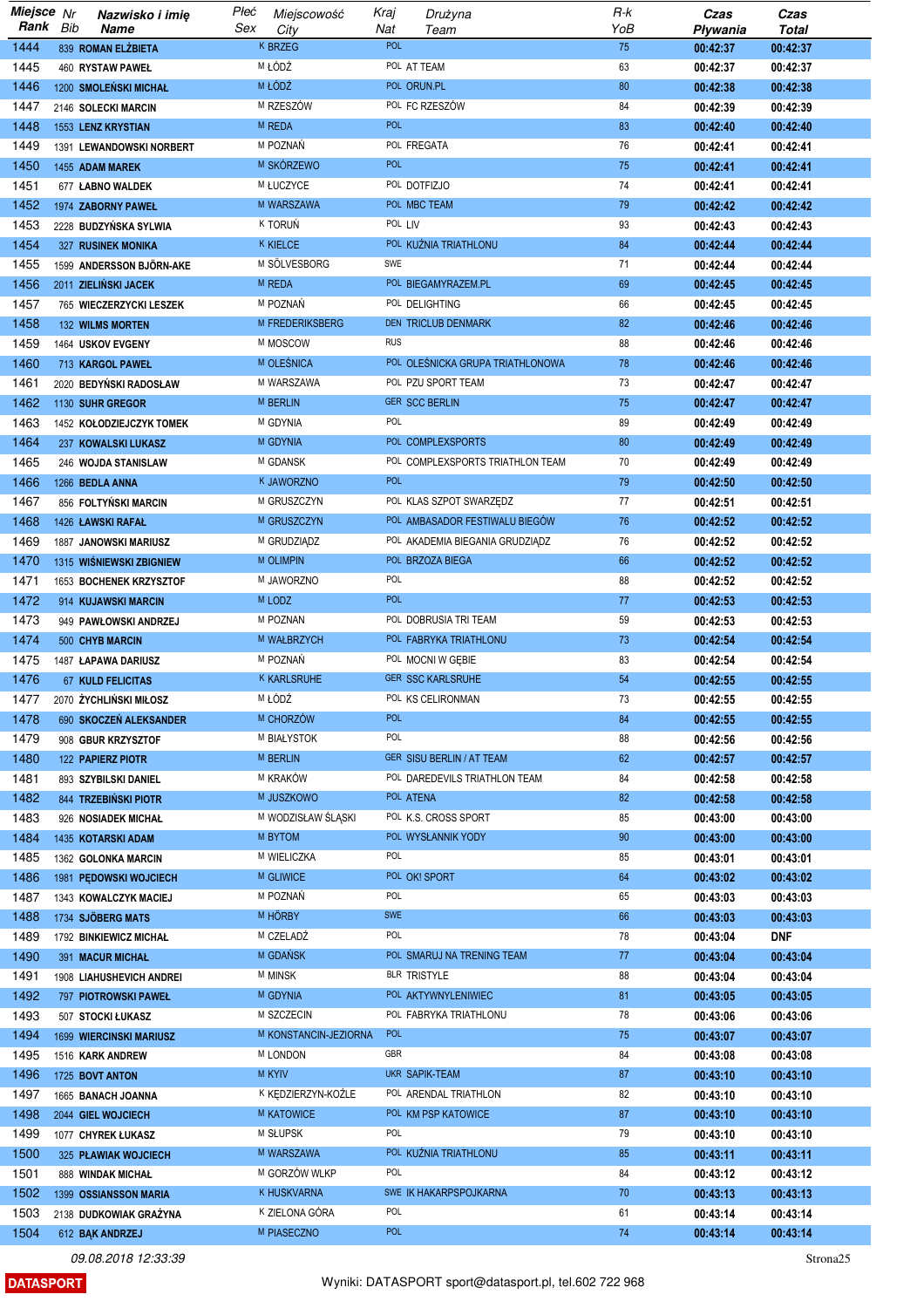| Miejsce Nr   |     | Nazwisko i imię                              | Płeć<br>Miejscowość         | Kraj       | Drużyna                                | R-k      | Czas                 | Czas                   |
|--------------|-----|----------------------------------------------|-----------------------------|------------|----------------------------------------|----------|----------------------|------------------------|
| Rank         | Bib | Name                                         | Sex<br>City<br>M RZESZÓW    | Nat<br>POL | Team                                   | YoB      | Pływania             | <b>Total</b>           |
| 1505<br>1506 |     | 2042 KRZYWKOWSKI ARTUR                       | <b>M KŁAJ</b>               |            | POL APTEKI ZDROWE CENY                 | 63<br>81 | 00:43:14             | 00:43:14               |
| 1507         |     | 1697 SMOŁA GRZEGORZ<br>1336 PAWLAK KAMIL     | M WARSZAWA                  | POL        |                                        | 88       | 00:43:14             | 00:43:14<br>00:43:14   |
| 1508         |     | 1094 KACZOROWSKI PRZEMEK                     | M SZCZECIN                  | <b>POL</b> |                                        | 74       | 00:43:14<br>00:43:15 | 00:43:15               |
| 1509         |     | 1079 KAFTAŃSKI LECH                          | M LEBIEŃ                    | POL        |                                        | 55       | 00:43:16             | 00:43:16               |
| 1510         |     | 2180 OLCZAK ANNA                             | <b>K WARSZAWA</b>           | <b>POL</b> |                                        | 82       | 00:43:16             | 00:43:16               |
| 1511         |     | 2229 KUŚ MICHAŁ                              | M GLIWICE                   | POL        |                                        | 82       | 00:43:17             | 00:43:17               |
| 1512         |     | <b>1589 POLACZUK PIOTR</b>                   | M GDAŃSK                    | <b>POL</b> |                                        | 73       | 00:43:18             | 00:43:18               |
| 1513         |     | 1484 DOMARAŃCZYK JACEK                       | M DARŁOWO                   | POL        |                                        | 67       | 00:43:18             | 00:43:18               |
| 1514         |     | 937 BORUSIŃSKA-SZUSTEK                       | K WARSZAWA                  | <b>POL</b> |                                        | 83       | 00:43:19             | 00:43:19               |
|              |     | MAGDALENA                                    |                             |            |                                        |          |                      |                        |
| 1515         |     | 1964 ADAMSKI JAROSŁAW                        | M WARSZAWA                  |            | POL ASSECO ACTIVE TEAM                 | 70       | 00:43:21             | 00:43:21               |
| 1516         |     | 1862 ŚWIERŻEWSKI ŁUKASZ                      | M WARSZAWA                  |            | POL SPORTOWARODZINA.PL                 | 75       | 00:43:22             | 00:43:22               |
| 1517         |     | 1789 FIK JAKUB                               | M KRAKÓW                    | <b>POL</b> |                                        | 87       | 00:43:23             | 00:43:23               |
| 1518         |     | 678 PIOTROWSKI ADAM                          | M WRZEŚNIA                  |            | POL FONZIE TEAM                        | 83       | 00:43:24             | 00:43:24               |
| 1519         |     | 1138 SZCZEPAŃSKI MARCIN                      | M GDYNIA<br><b>M BERLIN</b> | <b>GER</b> | POL OSR GDYNIA                         | 81       | 00:43:24             | 00:43:24               |
| 1520<br>1521 |     | 2109 HANSEN LUKAS<br>359 LEJK PAWEL          | M SOPOT                     |            | POL LUFT TRI TEAM                      | 87<br>79 | 00:43:24<br>00:43:29 | 00:43:24<br>00:43:29   |
| 1522         |     | 1746 PIRÓG MAREK                             | M WROCŁAW                   | <b>POL</b> |                                        | 84       | 00:43:32             | 00:43:32               |
| 1523         |     | 1308 HOFMAN GRZEGORZ                         | M BELFAST                   | POL        |                                        | 75       | 00:43:32             | 00:43:32               |
| 1524         |     | <b>1683 PRETORIUS HEIN</b>                   | M AMSTERDAM                 | <b>NED</b> |                                        | 71       | 00:43:33             | 00:43:33               |
| 1525         |     | 1813 ZIELINSKA BEATA                         | <b>K GDYNIA</b>             |            | POL NO1 FITNESS KILCULLEN              | 83       | 00:43:35             | 00:43:35               |
| 1526         |     | 1172 MIŚKIEWICZ MAREK                        | <b>M LUBLIN</b>             |            | POL TRIAMIGOS                          | 65       | 00:43:36             | 00:43:36               |
| 1527         |     | 606 BELLER CHRISTIAN                         | M HAMBURG                   |            | <b>GER TRIABOLOS</b>                   | 85       | 00:43:36             | 00:43:36               |
| 1528         |     | 1334 TROJANOWSKI KRZYSZTOF                   | M CMIŁÓW                    |            | POL VELO ĆMIŁÓW                        | 78       | 00:43:37             | 00:43:37               |
| 1529         |     | 2125 KOMAR PAWEŁ                             | M WROCŁAW                   |            | POL OPEN FINANCE                       | 85       | 00:43:37             | 00:43:37               |
| 1530         |     | 1577 KORCZYK RAFAŁ                           | M JAWISZOWICE               | <b>POL</b> |                                        | 69       | 00:43:37             | 00:43:37               |
| 1531         |     | 872 LUBICKI WOJCIECH                         | M ZABRZE                    |            | POL TRIUMF                             | 66       | 00:43:37             | 00:43:37               |
| 1532         |     | 1056 RAKIEL BARTOSZ                          | M GDANSK                    | <b>POL</b> |                                        | 83       | 00:43:38             | 00:43:38               |
| 1533         |     | 2079 LYSIAK KRZYSZTOF                        | M WARSZAWA                  |            | POL KOTLET POWER TEAM                  | 76       | 00:43:38             | 00:43:38               |
| 1534         |     | 228 CZYNSZ ALEKSANDER                        | M REDA                      |            | POL TRI-TEAM RUMIA                     | 58       | 00:43:39             | 00:43:39               |
| 1535         |     | 595 RYŚ PIOTR                                | M TYCHY                     | POL        |                                        | 78       | 00:43:42             | 00:43:42               |
| 1536<br>1537 |     | 761 DARDZIŃSKI DANIEL                        | M GDAŃSK<br>M HORTEN        |            | POL BIKE U UP/EUROPEN<br>NOR TEAM FISK | 76<br>75 | 00:43:43             | <b>DNF</b>             |
| 1538         |     | 580 STOLDAL MORTEN<br>689 SCHULTEK ARKADIUSZ | M POZNAŃ                    | <b>POL</b> |                                        | 74       | 00:43:44<br>00:43:44 | 00:43:44<br><b>DSQ</b> |
| 1539         |     | 1496 CHALAMONSKI TOMASZ                      | M OSTROŁĘKA                 | POL        |                                        | 75       | 00:43:45             | 00:43:45               |
| 1540         |     | 1755 AXELSSON JOANNA                         | <b>K STOCKHOLM</b>          | <b>SWE</b> |                                        | 73       | 00:43:46             | <b>DNF</b>             |
| 1541         |     | 1550 AVDAGIC VEDAD                           | <b>M BERLIN</b>             | GER        |                                        | 88       | 00:43:46             | 00:43:46               |
| 1542         |     | 1918 PASICHNYK OLEKSANDR                     | M KAMYANEC-PODILSKIY        |            | UKR TRILEWY                            | 76       | 00:43:46             | 00:43:46               |
| 1543         |     | 2153 WARCHULSKI MAREK                        | M WILKSZYN                  | POL MAX    |                                        | 73       | 00:43:48             | 00:43:48               |
| 1544         |     | 427 DZIOBIAK ROBERT                          | M WARSZAWA                  |            | POL _TRINERGY_TEAM                     | 78       | 00:43:49             | 00:43:49               |
| 1545         |     | 671 OZOROWSKI ŁUKASZ                         | M GDAŃSK                    |            | POL SIMPLY MADE / ZAKŁAD ŻE 3MIASTO    | 82       | 00:43:49             | 00:43:49               |
| 1546         |     | 1160 ZIMMERMANN INGO                         | M BERLIN                    |            | GER SC BORUSSIA FRIEDRICHSFELDE        | 65       | 00:43:50             | 00:43:50               |
| 1547         |     | 815 MACZYNSKI RYSZARD                        | M GDYNIA                    |            | POL MS TEAM                            | 74       | 00:43:51             | 00:43:51               |
| 1548         |     | 953 ZELEWSKA MARTA                           | k gdynia                    |            | POL MEWA GDYNIA                        | 77       | 00:43:52             | 00:43:52               |
| 1549         |     | 816 LECH MARCIN                              | M WROCŁAW                   | POL NOA    |                                        | 83       | 00:43:53             | 00:43:53               |
| 1550<br>1551 |     | 471 KALITA ANNA                              | K BIELSKO-BIAŁA<br>M BEDZIN | POL CTS    | POL BANDA Z PLACU                      | 70<br>74 | 00:43:53<br>00:43:54 | 00:43:53<br>00:43:54   |
| 1552         |     | 1002 KALETA PIOTR<br>1473 TOURKAMPIS GEORGE  | <b>M PERISTERI</b>          |            | <b>GRE SWIMMINGCLUB.GR</b>             | 75       | 00:43:54             | 00:43:54               |
| 1553         |     | 1418 PORATH THORSTEN                         | M HAMBURG                   |            | GER TRIABOLOS TRIATHLON HAMBURG E.V.   | 70       | 00:43:54             | 00:43:54               |
| 1554         |     | 1688 COGHLAN DAVID                           | M GLASGOW                   | <b>GBR</b> |                                        | 68       | 00:43:55             | 00:43:55               |
| 1555         |     | 414 ZAMECKA AGNIESZKA                        | K WARSZAWA                  |            | POL TRICLUB                            | 91       | 00:43:56             | 00:43:56               |
| 1556         |     | 1080 KNOFEL-LASZCZYŃSKA AGATA                | k strzelin                  | <b>POL</b> |                                        | 77       | 00:43:56             | 00:43:56               |
| 1557         |     | 2009 BAKOWSKI WŁODZIMIERZ                    | M WARSZAWA                  | POL        |                                        | 58       | 00:43:58             | 00:43:58               |
| 1558         |     | 400 PICHLAK PIOTR                            | M GDANSK                    |            | POL SPORTEVO                           | 60       | 00:43:59             | 00:43:59               |
| 1559         |     | 1790 ZARZYCKI GRZEGORZ                       | M OSTROWIEC SW              | POL        |                                        | 70       | 00:43:59             | 00:43:59               |
| 1560         |     | 617 PRZELASKOWSKI WOJTEK                     | M KOLOBRZEG                 | <b>POL</b> |                                        | 74       | 00:44:00             | 00:44:00               |
| 1561         |     | 2206 FIGULA ANDREJ                           | M KOŠICE                    |            | SVK PRO-BODY TRIATLON TEAM KOŠICE      | 81       | 00:44:00             | 00:44:00               |
| 1562         |     | 210 TYWCZYNSKI JOANNA                        | K HANAU                     |            | GER ASC DARMSTADT                      | 72       | 00:44:00             | 00:44:00               |
| 1563         |     | 2093 SUMMERS STEPHEN                         | M BRIDGEND                  |            | GBR PENCOED TRICLUB                    | 68       | 00:44:00             | 00:44:00               |
| 1564         |     | 1727 BALLADARES JOAQUIN                      | M WURZBURG                  | <b>GER</b> |                                        | 81       | 00:44:01             | 00:44:01               |

**DATASPORT**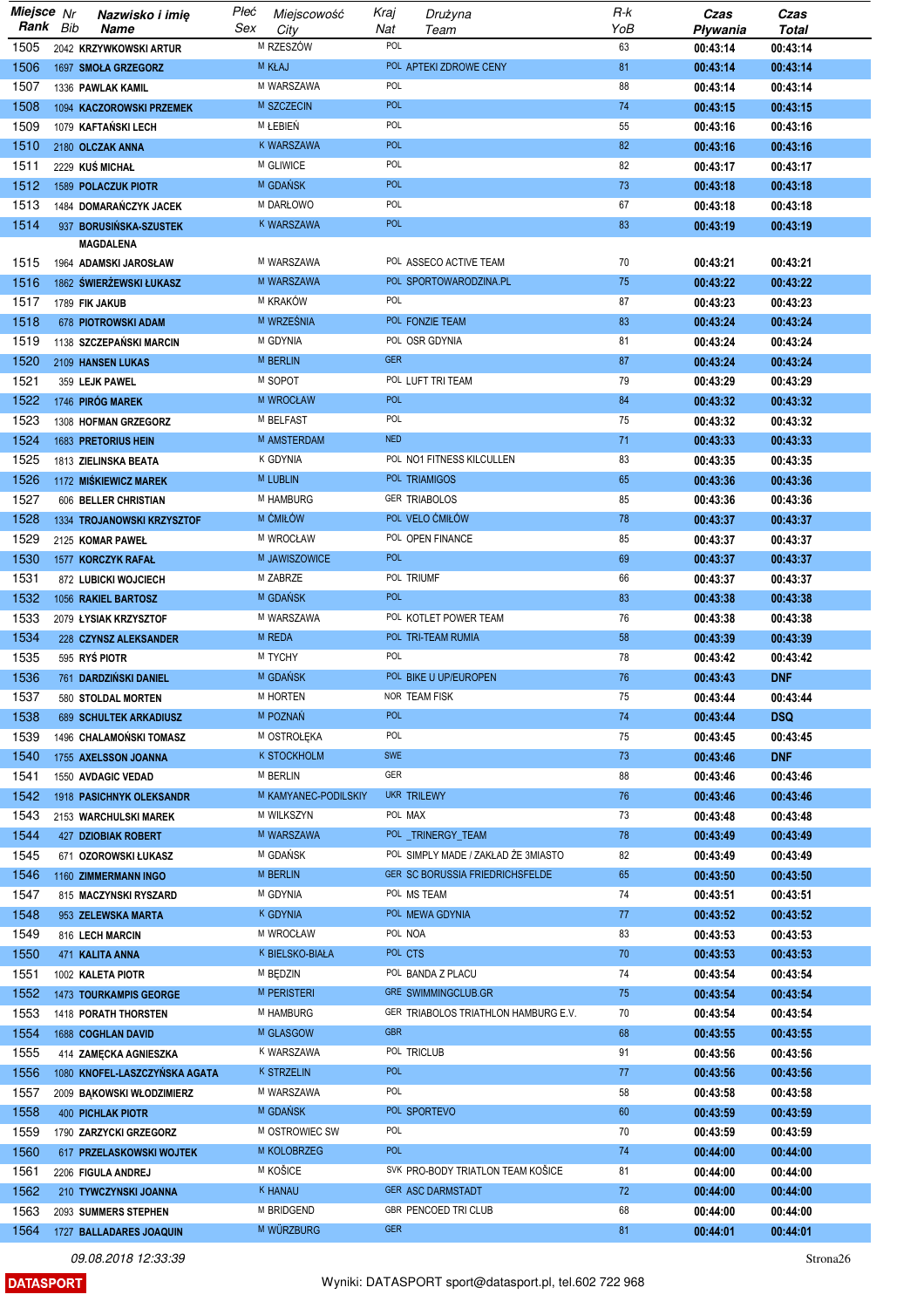| Miejsce Nr   |     | Nazwisko i imię                                     | Płeć | Miejscowość             | Kraj       | Drużyna                                | R-k       | Czas                 | Czas                 |
|--------------|-----|-----------------------------------------------------|------|-------------------------|------------|----------------------------------------|-----------|----------------------|----------------------|
| Rank         | Bib | <b>Name</b>                                         | Sex  | City<br>M GDYNIA        | Nat        | Team<br>POL DREAM TRI TEAM             | YoB<br>72 | Pływania             | <b>Total</b>         |
| 1565<br>1566 |     | 801 SIENKIEWICZ PATRYK                              |      | M CHRZANÓW              | <b>POL</b> |                                        | 67        | 00:44:02             | 00:44:02<br>00:44:02 |
| 1567         |     | 2223 GRABOWSKI ZBIGNIEW<br>877 HINZ ANNA            |      | <b>K RUMIA</b>          | POL        |                                        | 81        | 00:44:02<br>00:44:06 | 00:44:06             |
| 1568         |     | 833 DMOWSKI WOJCIECH                                |      | M WÓLKA KOZODAWSKA      | <b>POL</b> |                                        | 57        | 00:44:06             | 00:44:06             |
| 1569         |     | 1073 KOTUŁA RAFAŁ                                   |      | <b>M MARKI</b>          | POL        |                                        | 78        | 00:44:07             | 00:44:07             |
| 1570         |     | 344 OPIŁOWSKI PAWEŁ                                 |      | <b>M MODŁA</b>          |            | POL LABOSPORT                          | 75        | 00:44:07             | 00:44:07             |
| 1571         |     | 1842 FEDYNA IGOR                                    |      | M LVIV                  | <b>UKR</b> |                                        | 79        | 00:44:09             | 00:44:09             |
| 1572         |     | 1820 SPACZYNSKI PIOTR                               |      | <b>M POZNAN</b>         | <b>POL</b> |                                        | 77        | 00:44:09             | 00:44:09             |
| 1573         |     | 615 DOMAGALA ROBERT                                 |      | M WARSAW                |            | POL DELL EMC ACTIVE TEAM               | 73        | 00:44:10             | 00:44:10             |
| 1574         |     | 1449 STEĆ JOANNA                                    |      | K WARSZAWA              |            | POL RED WHITE TEAM                     | 82        | 00:44:11             | 00:44:11             |
| 1575         |     | 882 ŁUGOWSKI MARCIN                                 |      | M GDAŃSK                | POL        |                                        | 81        | 00:44:11             | 00:44:11             |
| 1576         |     | 1087 MARCINKOWSKI MIKOŁAJ                           |      | M PALEDZIE              |            | POL ZGRUPKA TEAM                       | 75        | 00:44:12             | 00:44:12             |
| 1577         |     | 1074 SAMOJLIK ZBIGNIEW                              |      | M PIASECZNO             | POL        |                                        | 71        | 00:44:13             | <b>DNF</b>           |
| 1578         |     | 2167 ŚWIĄTEK JAREK                                  |      | M CHYBY                 | <b>POL</b> |                                        | 83        | 00:44:13             | 00:44:13             |
| 1579         |     | 1893 SIATKOWSKI ROBERT                              |      | M GDYNIA                |            | POL AMBIENT SYSTEM                     | 73        | 00:44:13             | 00:44:13             |
| 1580         |     | 727 ZALEWSKI ŁUKASZ                                 |      | M RUMIA                 |            | POL TRIPAKA                            | 94        | 00:44:14             | 00:44:14             |
| 1581         |     | 1132 DUK DAMIAN                                     |      | M ŁÓDŹ                  | POL        |                                        | 87        | 00:44:14             | 00:44:14             |
| 1582         |     | 324 PIETRANIK PAWEŁ                                 |      | M PRUSZKÓW              |            | POL KUŻNIA TRIATHLONU                  | 86        | 00:44:15             | 00:44:15             |
| 1583         |     | 997 DACEWICZ LESZEK                                 |      | M JELENIA GORA          |            | POL JUST SWIM                          | 41        | 00:44:15             | 00:44:15             |
| 1584         |     | 436 MUSIAŁ ROBERT                                   |      | M WARSZAWA<br>M HAMBURG |            | POL TRIWAWA<br><b>GER TRIABOLOS</b>    | 66<br>83  | 00:44:16             | 00:44:16             |
| 1585<br>1586 |     | 627 STOKLOßA MICHAEL<br>847 DUCHNOWSKI DARIUSZ      |      | M BIAŁA PODLASKA        |            | POL BIAŁA PODLASKA                     | 71        | 00:44:19<br>00:44:21 | 00:44:19<br>00:44:21 |
| 1587         |     | 1563 UBER MARCIN                                    |      | M PRUSZCZ GDAŃSKI       |            | POL DECATHLON PRZYMORZE RUNNING TEAM   | 91        | 00:44:23             | 00:44:23             |
| 1588         |     | 1271 AMBARYAN KHACHIK                               |      | M MOSCOW                | <b>RUS</b> |                                        | 78        | 00:44:24             | 00:44:24             |
| 1589         |     | 1193 DANIELSSON MATTIAS                             |      | M STORVRETA             |            | SWE IF FYRIS                           | 73        | 00:44:24             | 00:44:24             |
| 1590         |     | 461 SKIERKOWSKI ADAM                                |      | <b>M SWIECIE</b>        |            | POL AT TEAM                            | 73        | 00:44:27             | 00:44:27             |
| 1591         |     | 1491 KLONOWSKI MARIUSZ                              |      | <b>M ŁOCHOWO</b>        |            | POL PRIMIGENIUS                        | 82        | 00:44:28             | 00:44:28             |
| 1592         |     | 1280 TOŁWIŃSKI WOJCIECH                             |      | M BIAŁOWIEŻA            |            | POL NIEZRZESZONY                       | 64        | 00:44:28             | 00:44:28             |
| 1593         |     | 1238 DEREGOWSKI BARTOSZ                             |      | M GDAŃSK                |            | POL PAQJ.PL                            | 88        | 00:44:28             | 00:44:28             |
| 1594         |     | 143 BRUCE NIGEL                                     |      | M AUCHTERARDER          |            | <b>GBR PERTH TRIATHLON CLUB</b>        | 60        | 00:44:28             | 00:44:28             |
| 1595         |     | 366 MANIKAŁO DARIUSZ                                |      | M LIPKÓW                |            | POL NEON                               | 69        | 00:44:29             | 00:44:29             |
| 1596         |     | 862 SOBALA KRZYSZTOF                                |      | M WARSZAWA              |            | POL MIECZAKI                           | 85        | 00:44:31             | 00:44:31             |
| 1597         |     | 2197 WAŁASZEK JAN                                   |      | M TARNÓW                | POL        |                                        | 61        | 00:44:32             | 00:44:32             |
| 1598         |     | 1136 PUSZYNSKI RAFAL                                |      | M MISSISSAUGA           | CAN        |                                        | 73        | 00:44:33             | 00:44:33             |
| 1599         |     | 2238 GLUCHOWSKI PRZEMYSŁAW                          |      | M ŻYCHLIN               |            | POL MZUMA TEAM                         | 76        | 00:44:35             | 00:44:35             |
| 1600         |     | 1053 RATAJCZAK MAREK                                |      | <b>M WROCŁAW</b>        |            | POL TRIATHLON CLUB WROCŁAW             | 66        | 00:44:35             | 00:44:35             |
| 1601         |     | 1787 WIERZBA KAROL                                  |      | M BOCHNIA               | POL        | RUS 111CLUB                            | 94        | 00:44:38             | 00:44:38             |
| 1602<br>1603 |     | <b>1504 GUSAROV VALERII</b><br>15 BORUCKI KRZYSZTOF |      | M GUSEV<br>M USTKA      | POL        |                                        | 68<br>18  | 00:44:38<br>00:44:39 | 00:44:38<br>00:44:39 |
| 1604         |     | 1373 JARMUSZCZAK JACEK                              |      | M POZNAŃ                |            | POL POSNANIA                           | 82        | 00:44:39             | 00:44:39             |
| 1605         |     | 723 DZIURKOWSKA DOROTA                              |      | K SIECHNICE             |            | POL TMTEAM, GRUPA EFL                  | 85        | 00:44:41             | <b>DNF</b>           |
| 1606         |     | 1728 KIAUSAS ANNA                                   |      | <b>K VILNIUS</b>        |            | LTU TRITONAS                           | 84        | 00:44:42             | 00:44:42             |
| 1607         |     | 1034 NIR ŁUKASZ                                     |      | M TYCHY                 | POL        |                                        | 77        | 00:44:43             | 00:44:43             |
| 1608         |     | 1151 ORWAT KASIA                                    |      | K POZNAN                |            | POL UKS CITYZEN_/ NO WOMEN NO TRI      | 72        | 00:44:43             | 00:44:43             |
| 1609         |     | 1967 MIKSA CEZARY                                   |      | M JÓZEFÓW               |            | POL ASSECO ACTIVE TEAM                 | 85        | 00:44:43             | 00:44:43             |
| 1610         |     | 730 AL-SELWI TAREK                                  |      | M ZUZELA                | <b>POL</b> |                                        | 90        | 00:44:44             | 00:44:44             |
| 1611         |     | 1397 ADAMCZYK GRZEGORZ                              |      | M MIKOŁÓW               |            | POL 1974                               | 74        | 00:44:46             | 00:44:46             |
| 1612         |     | 870 KACZOR BARTOSZ                                  |      | M BIELSKO BIAŁA         |            | POL TRI DIVISION TRIATHLON TEAM        | 78        | 00:44:48             | 00:44:48             |
| 1613         |     | 1881 SKORUPSKI SZYMON                               |      | M STRZELIN              |            | POL KURACJUSZE                         | 87        | 00:44:51             | 00:44:51             |
| 1614         |     | 570 PRZEWODOWSKI PIOTR                              |      | M GDANSK                |            | POL LPP TEAM                           | 76        | 00:44:51             | 00:44:51             |
| 1615         |     | 154 HOLUB ANDRZEJ                                   |      | M WARSZAWA              |            | POL KUŹNIA TRIATHLONU                  | 80        | 00:44:52             | 00:44:52             |
| 1616         |     | 1511 DOBRZENIECKI BOGDAN                            |      | M WARSZAWA              | <b>POL</b> |                                        | 80        | 00:44:52             | 00:44:52             |
| 1617         |     | 2154 KOBZYEV VALERIY                                |      | M LODZ                  | <b>POL</b> | POL TRI TEAM PULS                      | 74        | 00:44:52             | 00:44:52             |
| 1618         |     | 1754 STYCZYŃSKI DARIUSZ                             |      | M GDAŃSK<br>M GDYNIA    |            | POL SZARY.PL                           | 74<br>72  | 00:44:52             | 00:44:52             |
| 1619<br>1620 |     | 958 SZARY MARCIN<br>739 KARNABAL HUBERT             |      | M SOPOT                 | <b>POL</b> |                                        | 84        | 00:44:52<br>00:44:53 | 00:44:52<br>00:44:53 |
| 1621         |     | 618 WALEDZIAK DAWID                                 |      | M PLESZEW               | POL        |                                        | 80        | 00:44:53             | 00:44:53             |
| 1622         |     | 1863 MŁODZIŃSKA AGATA                               |      | <sup>K</sup> GDAŃSK     | <b>POL</b> |                                        | 79        | 00:44:57             | 00:44:57             |
| 1623         |     | 954 KIEŁKUCKA ALICJA                                |      | K TRĄBKI MAŁE           |            | POL NORWOOD                            | 72        | 00:44:57             | 00:44:57             |
| 1624         |     | 774 SZCZESZEK LUKASZ                                |      | M POZNAŃ                |            | POL POZNAN I LOVE YOU                  | 80        | 00:44:57             | 00:44:57             |
| 1625         |     | 152 FAMUŁA TOMASZ                                   |      | M KATOWICE              |            | POL TRI DIVISION TRIATHLON TEAM/FUTURE | 86        | 00:44:59             | 00:44:59             |

**DATASPORT** 

Strona<sub>27</sub>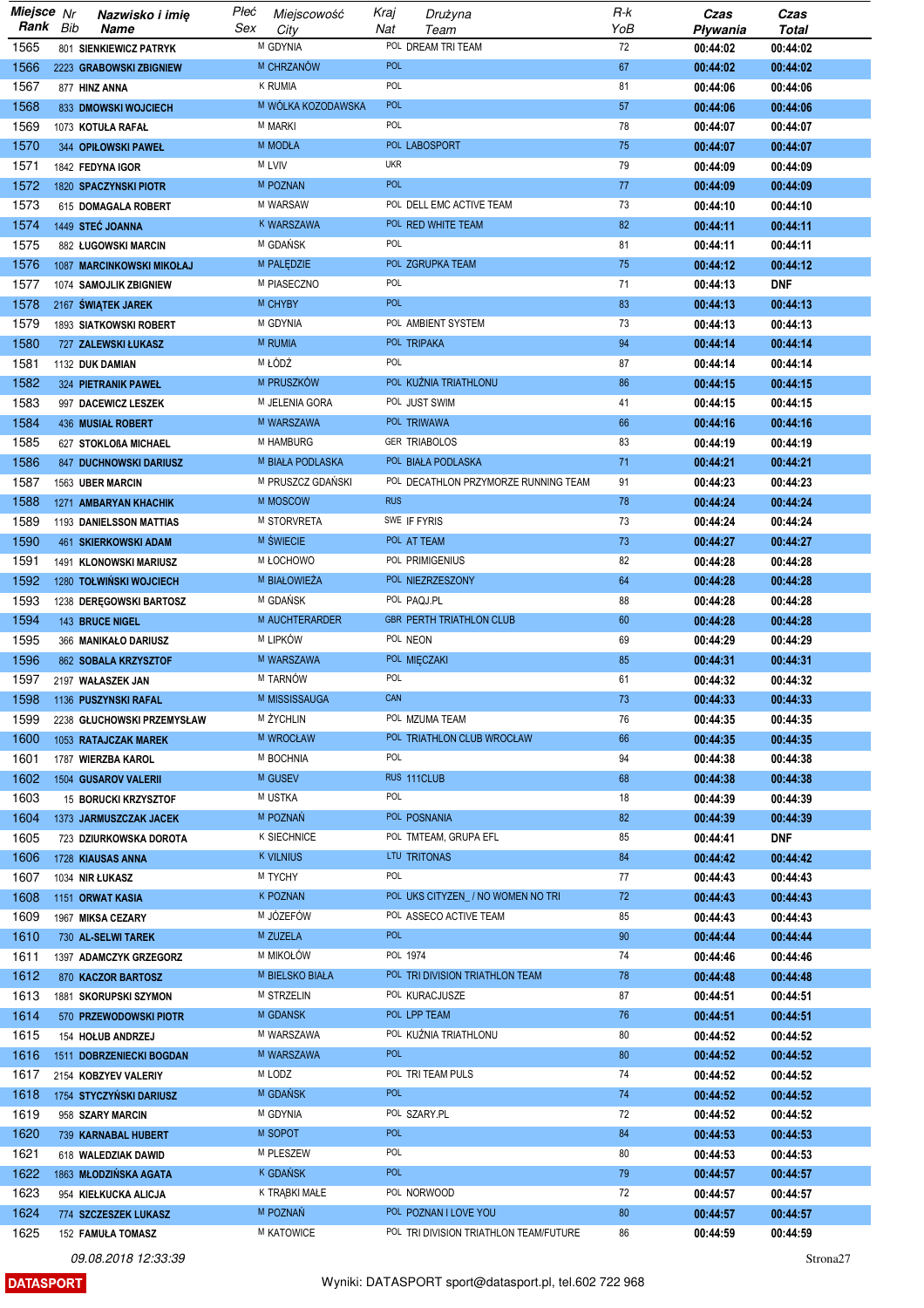|              | Miejsce Nr<br>Rank Bib | Nazwisko i imię                                      | Płeć | Miejscowość                   | Kraj              | Drużyna                         | R-k      | Czas                 | Czas                 |
|--------------|------------------------|------------------------------------------------------|------|-------------------------------|-------------------|---------------------------------|----------|----------------------|----------------------|
|              |                        | Name                                                 | Sex  | City                          | Nat               | Team<br>PROCESSING RUNNING TEAM | YoB      | Pływania             | Total                |
| 1626         |                        | 1167 PIWOŃSKA MAGDALENA                              |      | k gdynia                      | <b>POL</b>        |                                 | 83       | 00:45:01             | 00:45:01             |
| 1627         |                        | 1583 RICHARDSON ANDREA                               |      | <b>K LONDON</b>               | GBR               |                                 | 90       | 00:45:03             | 00:45:03             |
| 1628         |                        | 1213 JARMUŁ TOMASZ                                   |      | M KONSTANCIN-JEZIORNA         | POL               |                                 | 72       | 00:45:03             | 00:45:03             |
| 1629         |                        | 1385 SOLTYS SEBASTIAN                                |      | M GDYNIA                      |                   | POL #TEAMVGL                    | 78       | 00:45:04             | 00:45:04             |
| 1630         |                        | 1766 CHERNUKHIN EVGENY                               |      | M GUSEV                       |                   | RUS 111CLUB                     | 87       | 00:45:04             | 00:45:04             |
| 1631         |                        | 687 MROCZEK PATRYK                                   |      | M GDYNIA                      | POL               |                                 | 92       | 00:45:05             | 00:45:05             |
| 1632         |                        | 506 SADŁECKI PAWEŁ                                   |      | M GRUDZIĄDZ                   |                   | POL FABRYKA TRIATHLONU          | 74       | 00:45:05             | 00:45:05             |
| 1633         |                        | 195 KUROWSKI ADAM                                    |      | M WROCŁAW                     |                   | POL LITWIN TRIATHLON TEAM       | 74       | 00:45:05             | 00:45:05             |
| 1634         |                        | 1883 CHEBANOV DENIS                                  |      | <b>M VENTSPILS</b>            |                   | LAT VENTSPILS TRIATLONA KLUBS   | 77       | 00:45:06             | 00:45:06             |
| 1635         |                        | 1679 FLOREK-WOJTALIK MONIKA                          |      | K SKÓRZEWO                    |                   | POL FEHLAU RUN TEAM             | 81       | 00:45:06             | 00:45:06             |
| 1636         |                        | 1463 SKOWIERA PIOTR                                  |      | M LEGNICA                     |                   | POL AVIVA WROCŁAW               | 55       | 00:45:09             | 00:45:09             |
| 1637         |                        | 754 WISNIEWSKA EWA                                   |      | K ÖSTRA LJUNGBY               | SWE               |                                 | 74       | 00:45:09             | 00:45:09             |
| 1638         |                        | 406 KARCZEWSKI PRZEMYSŁAW                            |      | M WARSZAWA                    |                   | POL TRICLUB                     | 80       | 00:45:10             | 00:45:10             |
| 1639         |                        | 1515 SZCZEŚNIEWSKI DARIUSZ                           |      | M ZIELONA GÓRA                |                   | POL GO ON NUTRITION             | 76       | 00:45:11             | 00:45:11             |
| 1640         |                        | 1613 WNUK JAN                                        |      | M WARSZAWA                    | <b>POL</b>        |                                 | 90       | 00:45:11             | 00:45:11             |
| 1641         |                        | 1205 SHEVELOV OLEKSANDR                              |      | M KYIV                        | <b>UKR</b>        |                                 | 88       | 00:45:16             | 00:45:16             |
| 1642         |                        | 1078 BOMBA ROBERT                                    |      | M BEDZIN                      |                   | POL BANDA Z PLACU               | 78       | 00:45:17             | 00:45:17             |
| 1643         |                        | 789 JURGIELEWICZ URSZULA                             |      | K BRANIEWO                    | POL               |                                 | 81       | 00:45:17             | 00:45:17             |
| 1644         |                        | 2090 KOŁODZIEJ BARTOSZ                               |      | M TYCHY                       |                   | POL WARSZTAT FORMY              | 79       | 00:45:18             | 00:45:18             |
| 1645         |                        | 2107 LEBEDEVICH ALEKSANDR                            |      | M TVER                        | <b>RUS</b>        |                                 | 73       | 00:45:19             | 00:45:19             |
| 1646         |                        | 2216 GARDZIEJCZYK DANIEL                             |      | M WARSZAWA                    | POL               |                                 | 83       | 00:45:21             | 00:45:21             |
| 1647         |                        | 1784 KRYLOV IEVGEN                                   |      | M BROVARY                     |                   | UKR SAPIK-TEAM                  | 80       | 00:45:24             | 00:45:24             |
| 1648         |                        | 1361 DOBRZYŃSKI BARTOSZ                              |      | M WARSZAWA                    | <b>POL</b>        |                                 | 70       | 00:45:27             | 00:45:27             |
| 1649         |                        | 219 MOTYKA ROBERT                                    |      | M WARSZAWA                    | POL               |                                 | 74       | 00:45:27             | 00:45:27             |
| 1650         |                        | 654 GRUCHAŁA AGNIESZKA                               |      | <b>K GDYNIA</b>               |                   | POL MEWA GDYNIA                 | 77       | 00:45:28             | 00:45:28             |
| 1651         |                        | 2219 IMIELSKA ANETA                                  |      | K SMOLEC                      |                   | POL LIV POLSKA                  | 78       | 00:45:28             | 00:45:28             |
| 1652         |                        | 2185 TOKARCZYK RAFAŁ                                 |      | M KLECZANY                    | <b>POL</b>        |                                 | 91       | 00:45:28             | 00:45:28             |
| 1653         |                        | 1415 GREGAJTIS NINA                                  |      | <b>K PUŁTUSK</b>              |                   | POL TRONIK TRIATHLON TEAM       | 84       | 00:45:29             | 00:45:29             |
| 1654         |                        | 2015 PEDOWSKA BOŻENA                                 |      | <b>K GLIWICE</b>              | <b>POL</b>        |                                 | 65       | 00:45:30             | 00:45:30             |
| 1655         |                        | 1218 WOŹNIAK TOMASZ                                  |      | M GDAŃSK<br>M KRAKÓW          |                   | POL TRIDEA<br>POL MONUMENT FUND | 76       | 00:45:31             | 00:45:31             |
| 1656<br>1657 |                        | 769 MYTAR MARCIN                                     |      | K GDAŃSK                      |                   | POL DREAM TRI TEAM              | 78<br>70 | 00:45:32<br>00:45:33 | 00:45:32             |
|              |                        | 700 JARMOŁOWICZ BEATA                                |      | M WARSZAWA                    | GER               |                                 | 84       |                      | 00:45:33             |
| 1658<br>1659 |                        | 560 HERBICH PHILIPP<br>1520 PEDERSEN CHRISTIAN BRINK |      | M FREDERIKSBERG C             | DEN               |                                 | 88       | 00:45:34<br>00:45:36 | 00:45:34<br>00:45:36 |
| 1660         |                        | 691 TRĄBIŃSKI KRZYSZTOF                              |      | <b>M ZIELONKI</b>             | POL               |                                 | 82       | 00:45:36             | 00:45:36             |
| 1661         |                        | 1022 MICKIEWICZ JOANNA                               |      | K HEIDELBERG                  | GER               |                                 | 86       | 00:45:38             | 00:45:38             |
| 1662         |                        | 786 GRZENKOWICZ JACEK                                |      | M GDYNIA                      | <b>POL</b>        |                                 | 66       | 00:45:38             | 00:45:38             |
| 1663         |                        | 843 NOWAK ROMAN                                      |      | M WIECBORK                    |                   | POL AMATOR                      | 72       | 00:45:40             | 00:45:40             |
| 1664         |                        | 710 LATKA PAWEL                                      |      | M KRAKÓW                      |                   | POL LATKA.PL                    | 83       | 00:45:40             | 00:45:40             |
| 1665         |                        | 1098 BUBNELIS ANTANAS                                |      | <b>M VILNIUS</b>              | LTU               |                                 | 81       | 00:45:41             | 00:45:41             |
| 1666         |                        | 1375 KICAK KRZYSZTOF                                 |      | <b>M STRZELIN</b>             |                   | POL TWISTER TEAM                | 81       | 00:45:42             | 00:45:42             |
| 1667         |                        | 1953 CHŁOPIK JANUSZ                                  |      | M RACIAZ                      | POL               |                                 | 80       | 00:45:42             | 00:45:42             |
| 1668         |                        | 1791 SKOCZYLAS WOJCIECH                              |      | M RADOM                       | <b>POL</b>        |                                 | 66       | 00:45:42             | 00:45:42             |
| 1669         |                        | 732 BORKOWSKI GRZEGORZ                               |      | M GDYNIA                      | POL               |                                 | 77       | 00:45:43             | 00:45:43             |
| 1670         |                        | 311 GRONDYS KAMIL                                    |      | M WARSZAWA                    |                   | POL KUŹNIA TRIATHLONU           | 83       | 00:45:45             | 00:45:45             |
| 1671         |                        | 1135 MARKOWICZ GRZEGORZ                              |      | M WROCLAW                     |                   | POL LITWIN TRIATHLON TEAM       | 62       | 00:45:46             | 00:45:46             |
| 1672         |                        | 1001 TRZCIONKA DAWID                                 |      | M TYCHY                       | <b>POL</b>        |                                 | 81       | 00:45:47             | 00:45:47             |
| 1673         |                        | 1868 KAMLIUK IHAR                                    |      | <b>M MINSK</b>                | <b>BLR</b>        |                                 | 93       | 00:45:49             | 00:45:49             |
| 1674         |                        | 864 GRZEŚKOWIAK-UTRATA JOANNA                        |      | <b>K WOLSZTYN</b>             |                   | POL NIAGARA                     | 77       | 00:45:50             | 00:45:50             |
| 1675         |                        | 2135 GUMIENNY TOMASZ                                 |      | M SUCHY DWÓR                  | POL               |                                 | 72       | 00:45:51             | 00:45:51             |
| 1676         |                        | 1712 PASZEK JOANNA                                   |      | <b>K TYCHY</b>                | <b>POL</b>        |                                 | 86       | 00:45:52             | 00:45:52             |
| 1677         |                        | 931 KATARZYŃSKI KRYSTIAN                             |      | M ZIELONA GÓRA                |                   | POL SOGEST NA SKŁADAKU          | 89       | 00:45:53             | 00:45:53             |
| 1678         |                        | 1182 FORMELA PIOTR                                   |      | <b>M RYBNIK</b>               |                   | POL CROSSPORT                   | 84       | 00:45:53             | 00:45:53             |
| 1679         |                        | 2035 ABRAM PRZEMYSŁAW                                |      | M NOWA IWICZNA                |                   | POL POLSKI KLUB MTB             | 71       | 00:45:54             | 00:45:54             |
| 1680         |                        | 1353 SOKALSKI PAWEŁ                                  |      | M ŁÓDŹ                        | <b>POL</b><br>POL |                                 | 71       | 00:45:57             | 00:45:57             |
| 1681<br>1682 |                        | 1639 RUDNIK WOJCIECH                                 |      | M NOWA WIEŚLĘBORSKA<br>K REDA |                   | POL BIEGAMYRAZEM.PL             | 77       | 00:45:58             | 00:45:58             |
| 1683         |                        | 2047 WASIK KATARZYNA                                 |      | K WAGROWIEC                   |                   | POL 1980                        | 78<br>80 | 00:45:58<br>00:46:00 | 00:45:58<br>00:46:00 |
| 1684         |                        | 840 CIMOSZKO KATARZYNA<br>684 MARCZAK PAWEL          |      | M BRUSSELS                    | <b>BEL</b>        |                                 | 78       | 00:46:02             | 00:46:02             |
| 1685         |                        | 960 PAŁYSA JOANNA                                    |      | K DAWIDY BANKOWE              |                   | POL TRINEGU                     | 78       | 00:46:03             | 00:46:03             |
|              |                        |                                                      |      |                               |                   |                                 |          |                      |                      |

**DATASPORT**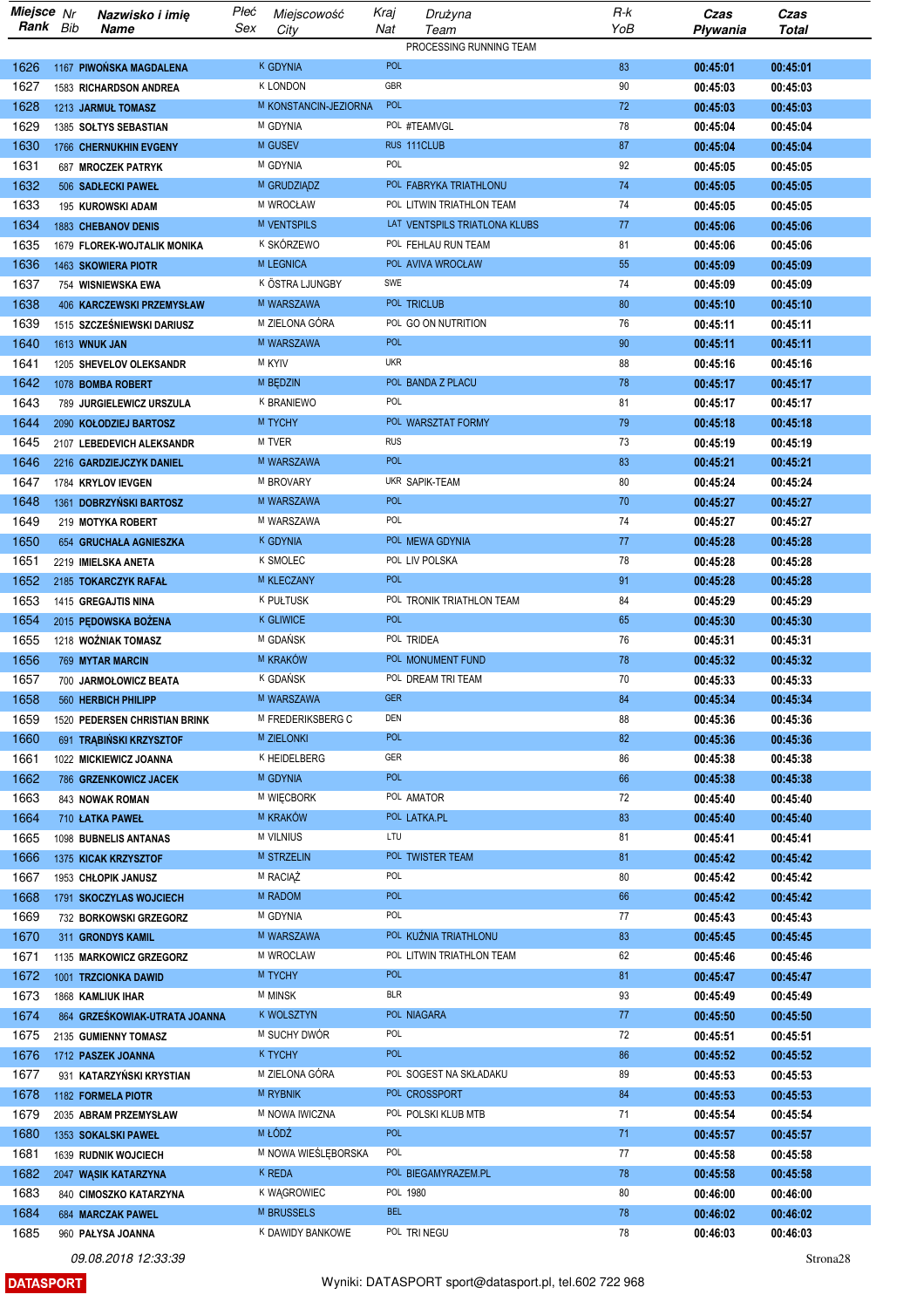| Miejsce Nr   |     | Nazwisko i imię                      | Płeć | Miejscowość           | Kraj       | Drużyna                                | R-k | Czas     | Czas       |
|--------------|-----|--------------------------------------|------|-----------------------|------------|----------------------------------------|-----|----------|------------|
| Rank         | Bib | Name                                 | Sex  | City                  | Nat        | Team                                   | YoB | Pływania | Total      |
| 1686         |     | <b>1548 LOGINOV DMITRIY</b>          |      | M SAINT-PETERSBURG    |            | <b>RUS ETEAM</b>                       | 84  | 00:46:05 | 00:46:05   |
| 1687         |     | 1480 LIPIŃSKI KRZYSZTOF              |      | M PŁOCK               |            | POL NIE MA LIPY                        | 79  | 00:46:05 | 00:46:05   |
| 1688         |     | 1955 RECZKOWSKI RAFAŁ                |      | M BRWINOW             |            | POL SZYBKI BILL                        | 85  | 00:46:05 | 00:46:05   |
| 1689         |     | 392 MATEJA BOŻENA                    |      | K GDAŃSK              |            | POL SMARUJ NA TRENING TEAM             | 59  | 00:46:06 | 00:46:06   |
| 1690         |     | 2116 KUCZYNSKI IGOR                  |      | M WARSZAWA            |            | POL APTEKARZ WARSZAWSKI                | 71  | 00:46:07 | 00:46:07   |
| 1691         |     | 358 GRZESIK MARTA                    |      | K WARSZAWA            |            | POL LUFT TRI TEAM                      | 79  | 00:46:08 | 00:46:08   |
| 1692         |     | 608 BABINSKI SZYMON                  |      | M ZABRZE              |            | POL CISOWIANKA TEAM                    | 77  | 00:46:10 | 00:46:10   |
| 1693         |     | 464 GRECZYŁO ADAM                    |      | M GDYNIA              |            | POL AT TEAM / TRIATHLON ENERGY         | 76  | 00:46:12 | 00:46:12   |
| 1694         |     | 2195 BANACH DANIEL                   |      | M WARSZAWA            | <b>POL</b> |                                        | 85  | 00:46:13 | 00:46:13   |
| 1695         |     | 1990 CHLAŚCIAK MAGDALENA             |      | K POL                 | POL        |                                        | 88  | 00:46:13 | 00:46:13   |
| 1696         |     | 762 SZUSTAK TOMASZ                   |      | M GDYNIA              |            | POL BLUE MEDIA TEAM                    | 87  | 00:46:14 | 00:46:14   |
| 1697         |     |                                      |      | M MITTERKIRCHEN       |            | AUT TEAM ERDINGER ALKOHOLFREI          | 59  |          | <b>DNF</b> |
| 1698         |     | 1538 POLEC LECH                      |      |                       |            |                                        | 78  | 00:46:14 |            |
|              |     | 1107 DZIEŻA ROBERT                   |      | M BOCHNIA             |            | POL RUNFORCOFFEE                       |     | 00:46:15 | 00:46:15   |
| 1699         |     | 1558 VOLKER WENDLAND                 |      | M MÖLLN               |            | GER MÖLLNER SV                         | 56  | 00:46:15 | 00:46:15   |
| 1700         |     | 299 KOSCIUSZKO ANDRZEJ               |      | M ABERDEEN            |            | <b>GBR KUŹNIA TRIATHLONU</b>           | 70  | 00:46:15 | 00:46:15   |
| 1701         |     | 698 DZIWISIŃSKI KRZYSZTOF            |      | M KONSTANTYNOW LODZKI |            | POL CELIRONMAN                         | 82  | 00:46:17 | 00:46:17   |
| 1702         |     | 628 GOLUS PRZEMEK                    |      | M SOPOT               | <b>POL</b> |                                        | 86  | 00:46:18 | 00:46:18   |
| 1703         |     | 1741 LAPIED BRUNO                    |      | M ANGERS              |            | FRA ANGERS TRIATHLON                   | 61  | 00:46:19 | 00:46:19   |
| 1704         |     | 1973 RADKIEWICZ MARTYNA              |      | k żyrardów            | <b>POL</b> |                                        | 88  | 00:46:22 | 00:46:22   |
| 1705         |     | 1647 JABŁOŃSKI MICHAŁ                |      | M KRAKOW              | POL        |                                        | 97  | 00:46:22 | 00:46:22   |
| 1706         |     | 378 OLEJNICZAK ELWIRA                |      | K ŁÓDŹ                |            | POL PULS TRI TEAM                      | 84  | 00:46:22 | 00:46:22   |
| 1707         |     | 1111 ŁUCZAK RADOSŁAW                 |      | M ŁÓDŹ                | POL        |                                        | 71  | 00:46:23 | 00:46:23   |
| 1708         |     | 1466 ALEKSEEV ALEX                   |      | <b>M HAMBURG</b>      | <b>GER</b> |                                        | 88  | 00:46:26 | <b>DNF</b> |
| 1709         |     | 1663 BERGVALL PERNILLA               |      | <b>K KALMAR</b>       |            | SWE KALMAR RC TRIATHLON                | 68  | 00:46:26 | 00:46:26   |
| 1710         |     | 314 IŁOWIECKI MATEUSZ                |      | M WARSZAWA            |            | POL KUŹNIA TRIATHLONU                  | 88  | 00:46:27 | 00:46:27   |
| 1711         |     | 1999 MASŁOWIEC BARTOSZ               |      | M WROCŁAW             |            | POL RADIOWA AKADEMIA TRIATHONU / RADIO | 80  | 00:46:29 | 00:46:29   |
|              |     |                                      |      |                       |            | <b>WROCŁAW</b>                         |     |          |            |
| 1712         |     | 1173 ROSA GRZEGORZ                   |      | M LUZINO              |            | POL OMEGA LUZINO                       | 80  | 00:46:33 | 00:46:33   |
| 1713         |     | 1206 CHABOWSKI MACIEJ                |      | M PIŁA                |            | POL SUN TRAVEL BIURO PODRÓŻY           | 65  | 00:46:34 | 00:46:34   |
| 1714         |     | 1421 SZUMLAK TOMASZ                  |      | M GRANICA             |            | POL COFFEESITE.PL                      | 69  | 00:46:34 | 00:46:34   |
| 1715         |     | 1090 KOWALCZYK MICHAL                |      | M AMSTERDAM           | <b>NED</b> |                                        | 88  | 00:46:38 | 00:46:38   |
| 1716         |     | 978 PRUSZYŃSKA MARLENA               |      | <b>K TCZEW</b>        |            | POL TRI STAROGARD GDAŃSKI              | 67  | 00:46:38 | 00:46:38   |
| 1717         |     | 156 IMOSA JAKUB                      |      | M KATOWICE            |            | POL KOTRAK TEAM                        | 75  | 00:46:38 | 00:46:38   |
|              |     |                                      |      | M BYTÓW               |            | POL SZMODAK TEAM BYTÓW                 | 82  |          |            |
| 1718<br>1719 |     | 1567 JAWORSKI KAROL                  |      | M GDYNIA              |            | POL O CO BIEGA?                        | 84  | 00:46:39 | 00:46:39   |
|              |     | 1159 BIAŁY PAWEŁ                     |      |                       | <b>POL</b> |                                        |     | 00:46:39 | 00:46:39   |
| 1720         |     | 980 WIŚNIEWSKI ZBIGNIEW              |      | <b>M GDYNIA</b>       |            |                                        | 57  | 00:46:41 | 00:46:41   |
| 1721         |     | 2061 KIEŁBASA PAWEŁ                  |      | M STRZEGOM            |            | POL RADIOWA AKADEMIA TRIATHLONU        | 78  | 00:46:45 | 00:46:45   |
| 1722         |     | <b>1433 PATHAK SHIRISH SHIVANAND</b> |      | M PUNE                |            | <b>IND RADSTRONG TRI</b>               | 77  | 00:46:45 | 00:46:45   |
| 1723         |     | 2202 KOŁTONIK MAREK                  |      | M WARSZAWA            |            | POL KUŹNIA TRIATHLONU                  | 79  | 00:46:45 | 00:46:45   |
| 1724         |     | 1054 JENDERNALIK ŁUKASZ              |      | M CZELADŹ             | <b>POL</b> |                                        | 83  | 00:46:46 | 00:46:46   |
| 1725         |     | 930 ALBRECHT KATARZYNA               |      | K POZNAŃ              |            | POL SMASHING PAPKINS                   | 82  | 00:46:47 | 00:46:47   |
| 1726         |     | 2082 CAŁKO ALEKSANDER                |      | M BIELSKO-BIAŁA       |            | POL WWW.B365.PL                        | 77  | 00:46:47 | 00:46:47   |
| 1727         |     | 1915 AMBRAZAS TADAS                  |      | <b>M VILNIUS</b>      |            | LTU TRITONAS (TRIATHLON CLUB)          | 83  | 00:46:49 | 00:46:49   |
| 1728         |     | 242 FLOREK MICHAL                    |      | M RUMIA               |            | POL COMPLEXSPORTS                      | 80  | 00:46:50 | 00:46:50   |
| 1729         |     | 1993 MROCZEK PRZEMYSŁAW              |      | M LUBLIN              |            | POL 1974                               | 74  | 00:46:50 | 00:46:50   |
| 1730         |     | 1388 KANDEFER TOMASZ                 |      | M WARSZAWA            |            | POL KONDYCJA                           | 79  | 00:46:51 | 00:46:51   |
| 1731         |     | 2051 STEC PIOTR                      |      | M WARSZAWA            | POL        |                                        | 76  | 00:46:52 | 00:46:52   |
| 1732         |     | 449 PIETRUSZKA EWA                   |      | K POZNAŃ              |            | POL CITYZEN BE3                        | 86  | 00:46:52 | 00:46:52   |
| 1733         |     | 985 SOKOŁOWSKI TOMASZ                |      | M SZCZECIN            |            | POL ELKAPITANO/TWISTER TEAM            | 81  | 00:46:52 | 00:46:52   |
| 1734         |     | 836 HENSOLDT ROLAND                  |      | M GRODZISK MAZOWIECKI | <b>POL</b> |                                        | 83  | 00:46:54 | 00:46:54   |
| 1735         |     | 2105 VAN RENSBURG CARLA              |      | <b>K LONDON</b>       | GBR        |                                        | 84  | 00:46:55 | 00:46:55   |
| 1736         |     | 251 CHOŁAST PATRYK                   |      | M WROCŁAW             |            | POL GT RAT                             | 78  | 00:46:57 | 00:46:57   |
| 1737         |     | 1427 SKOŁOZDRZYCH KAROL              |      | M POZNAŃ              |            | POL RAKIETA POZNAŃ                     | 82  | 00:46:58 | 00:46:58   |
| 1738         |     | 619 PIASEK PIOTR                     |      | M GDYNIA              |            | POL WOLVES GATE SPORT                  | 85  | 00:46:58 | 00:46:58   |
| 1739         |     | 454 ZAREBA JULIA                     |      | k lusówko             |            | POL VELOCITY                           | 94  | 00:46:58 | 00:46:58   |
| 1740         |     |                                      |      | <b>K GENEVA</b>       | <b>SUI</b> |                                        | 82  |          | 00:46:59   |
|              |     | 2162 TARWID JUSTYNA                  |      | M WARSZAWA            | POL        |                                        |     | 00:46:59 |            |
| 1741         |     | 1698 MARS ANDREW                     |      |                       |            |                                        | 82  | 00:47:00 | 00:47:00   |
| 1742         |     | 984 HOJAN JAROSŁAW                   |      | M POZNAŃ              |            | POL CITYZEN                            | 62  | 00:47:02 | 00:47:02   |
| 1743         |     | 764 ŁOPĄG JERZY                      |      | M CHEŁM               |            | POL CHEŁMSKA GRUPA TRIATHLONU          | 76  | 00:47:03 | 00:47:03   |
| 1744         |     | 2236 CZARNOCKA SYLWIA                |      | <b>K SZTOKHOLM</b>    |            | SWE STOCKHOLM CITY TRIATHLON SCT       | 72  | 00:47:03 | 00:47:03   |
| 1745         |     | 1889 GINTER PIOTR                    |      | M JÓZEFÓW             | POL        |                                        | 84  | 00:47:05 | 00:47:05   |

**DATASPORT** 

Strona<sub>29</sub>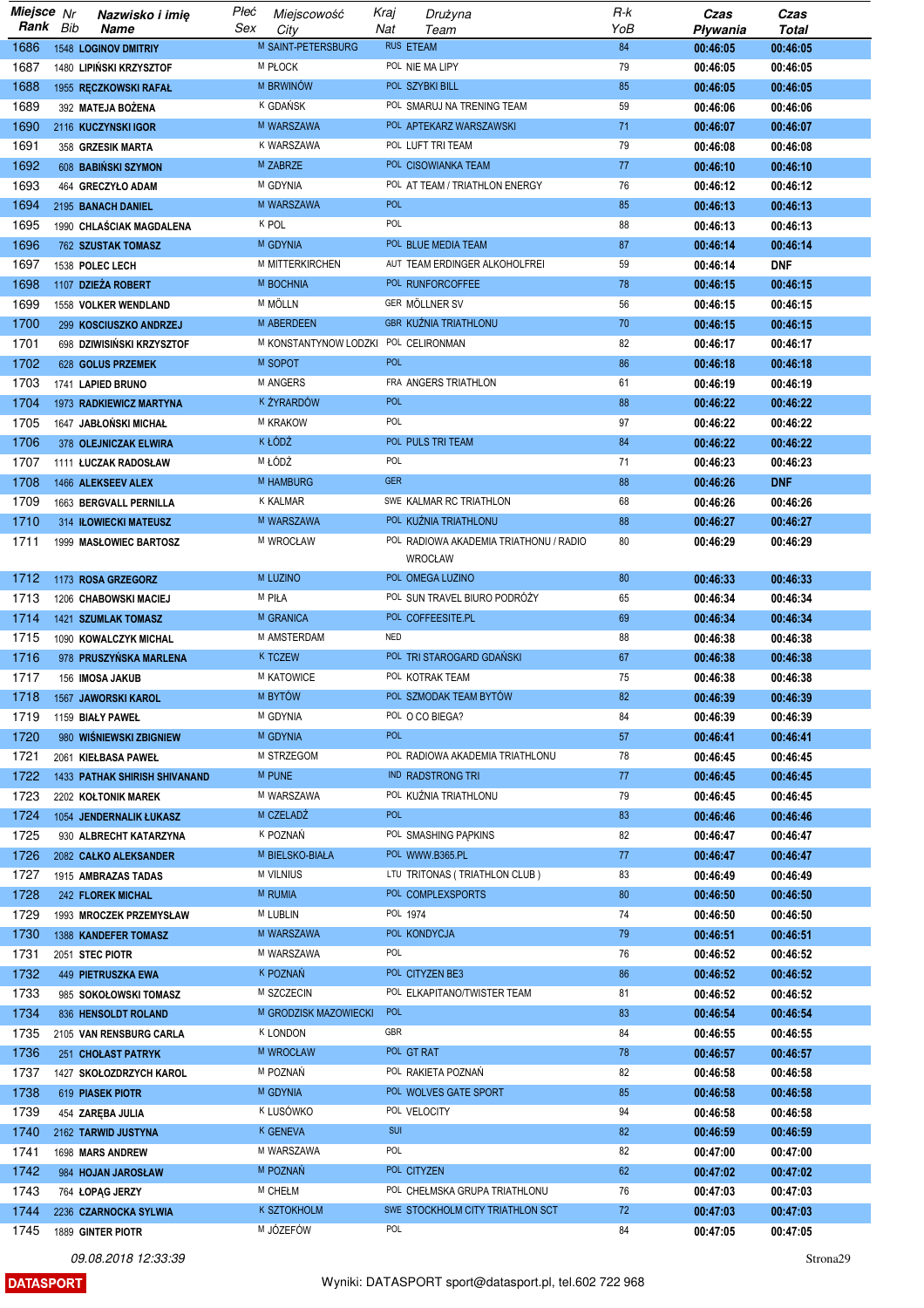| Miejsce Nr |     | Nazwisko i imię             | Płeć | Miejscowość         | Kraj       | Drużyna                          | R-k    | Czas     | Czas         |
|------------|-----|-----------------------------|------|---------------------|------------|----------------------------------|--------|----------|--------------|
| Rank       | Bib | <b>Name</b>                 | Sex  | City                | Nat        | Team                             | YoB    | Pływania | <b>Total</b> |
| 1746       |     | 962 KOZAR ŁUKASZ            |      | M STRZYŻOWICE       |            | POL TRIATHLON X-TEAM             | 86     | 00:47:06 | 00:47:06     |
| 1747       |     | 814 DABROWSKI DAMIAN        |      | M WARSZAWA          |            | POL INTER CARS MOTOINTEGRATOR    | 82     | 00:47:07 | 00:47:07     |
| 1748       |     | 1299 KARPIŃSKI PATRYK       |      | <b>M PABIANICE</b>  |            | POL ADAMED RUN                   | 74     | 00:47:08 | 00:47:08     |
| 1749       |     | 715 KAŁWIŃSKI RYSZARD       |      | M PUSZCZYKOWO       |            | POL PADRE TEAM                   | 61     | 00:47:09 | 00:47:09     |
| 1750       |     | 1333 CIEPLY MACIEJ          |      | M TYCHY             | <b>POL</b> |                                  | 73     | 00:47:10 | 00:47:10     |
| 1751       |     | 1848 KLOGA NIKOLAI          |      | <b>M TALLINN</b>    | EST        |                                  | 86     | 00:47:10 | 00:47:10     |
| 1752       |     | 2108 NOVIKOV IURII          |      | <b>M TVER</b>       | <b>RUS</b> |                                  | 76     | 00:47:11 | 00:47:11     |
| 1753       |     | 1258 WIENCIS PIOTR          |      | M BIAŁA PODLASKA    | POL        |                                  | 92     | 00:47:11 | 00:47:11     |
| 1754       |     | 1608 AFANASEV ARKADIY       |      | M MOSCOW            | <b>RUS</b> |                                  | 66     | 00:47:12 | 00:47:12     |
| 1755       |     | 1592 STUDNIAREK PAWEŁ       |      | M JEŻÓW SUDECKI     |            | POL JUSTSWIM                     | 61     | 00:47:15 | 00:47:15     |
| 1756       |     | 1261 JOHNSON B?RD           |      | M HORTEN            | <b>NOR</b> |                                  | 74     | 00:47:19 | 00:47:19     |
| 1757       |     | 665 GROCHOWSKI TOMASZ       |      | M GDAŃSK            |            | POL KOCHAMKASIETEAM              | 86     | 00:47:25 | <b>DSQ</b>   |
| 1758       |     | 1931 PILARSKI MARCIN        |      | <b>M ŁOMIANKI</b>   | <b>POL</b> |                                  | 72     | 00:47:25 | 00:47:25     |
| 1759       |     | 1771 BAZYKIN KONSTANTIN     |      | M BRYANSK           |            | RUS I LOVE RUNNING BRYANSK       | 89     | 00:47:26 | 00:47:26     |
| 1760       |     | 1108 KOPCZYŃSKI MACIEJ      |      | M GDYNIA            | <b>POL</b> |                                  | 79     | 00:47:26 | 00:47:26     |
| 1761       |     | 1507 VITALIY REKHNYUK       |      | M LUTSK             | <b>UKR</b> |                                  | 84     | 00:47:27 | 00:47:27     |
| 1762       |     | 275 MARCINKOWSKI PRZEMYSŁAW |      | M TYNIEC MAŁY       | POL GVT    |                                  | 73     | 00:47:29 | 00:47:29     |
| 1763       |     | 1738 DUŃSKI PRZEMYSŁAW      |      | M SOCHACZEW         | POL        |                                  | 92     | 00:47:30 | 00:47:30     |
| 1764       |     | 1301 GRUCHAŁA PIOTR         |      | M BRZEG DOLNY       | <b>POL</b> |                                  | 79     | 00:47:36 | 00:47:36     |
| 1765       |     | 243 NISKI MICHAŁ            |      | M GDYNIA            |            | POL COMPLEXSPORTS TRIATHLON TEAM | 72     | 00:47:36 | 00:47:36     |
| 1766       |     | 1897 CZEPIELIK MAREK        |      | M TYCHY             |            | POL ACE INSTAL TRIATHLON GROUP   | 79     | 00:47:37 | 00:47:37     |
| 1767       |     | 2247 WRÓBLEWSKA-GAWEŁ       |      | K KRAKÓW            | POL        |                                  | 73     | 00:47:39 | 00:47:39     |
|            |     | <b>AGNIESZKA</b>            |      |                     |            |                                  |        |          |              |
| 1768       |     | 472 KOWALEWSKA KATARZYNA    |      | K KRZEPTÓW          | POL CTS    |                                  | 73     | 00:47:39 | 00:47:39     |
| 1769       |     | 549 WILLIS OLIVIA           |      | <b>K EDINBURGH</b>  | GBR        |                                  | 79     | 00:47:41 | 00:47:41     |
| 1770       |     | 1420 MIĄSIK-POGODZIŃSKA     |      | k kraków            |            | POL GPSKOT                       | 76     | 00:47:42 | 00:47:42     |
|            |     | <b>AGNIESZKA</b>            |      |                     |            |                                  |        |          |              |
| 1771       |     | 919 SOKOLOWSKI TOMASZ       |      | M BYDGOSZCZ         |            | POL KLINIKA TRIATHLONU           | 86     | 00:47:42 | 00:47:42     |
| 1772       |     | 642 WALENTYNOWICZ ADAM      |      | <b>M STRASZYN</b>   |            | POL DOMO TEAM                    | 81     | 00:47:42 | 00:47:42     |
| 1773       |     | 2182 SZYMANSKI MARCIN       |      | M KRYSPINÓW         | POL        |                                  | 73     | 00:47:47 | 00:47:47     |
| 1774       |     | 1423 KOWALCZYK PAWEŁ        |      | M SIEMIATYCZE       |            | POL NADAKTYWNI                   | 82     | 00:47:47 | <b>DSQ</b>   |
| 1775       |     | 1751 TOMASZEWICZ KRZYSZTOF  |      | M TYCHY             | POL        |                                  | 77     | 00:47:48 | 00:47:48     |
| 1776       |     | 2057 DEPTUŁA ZBIGNIEW       |      | M WARSZAWA          | <b>POL</b> |                                  | 77     | 00:47:49 | 00:47:49     |
| 1777       |     | 915 NIEMIRSKA KATARZYNA     |      | K PŁOŃSK            | POL        |                                  | 78     | 00:47:51 | 00:47:51     |
| 1778       |     | 1895 CEDRO DAMIAN           |      | M OPOLE             |            | POL BOSSE NOGI MALINKA OPOLE     | 78     | 00:47:52 | 00:47:52     |
| 1779       |     | 1134 CZYŻYK RAFAŁ           |      | M SZCZECIN          |            | POL KS IRONMAN CS POLSKA         | 73     | 00:47:56 | 00:47:56     |
| 1780       |     | 2189 PELCIS MARCIS          |      | M RIGA              |            | LAT A22B TRI TEAM                | 81     | 00:47:58 | 00:47:58     |
| 1781       |     | 1899 DROZDOV DANIIL         |      | M KALININGRAD       |            | RUS AMBERMAN                     | 86     | 00:47:58 | 00:47:58     |
| 1782       |     | 736 DOROSZ DAMIAN           |      | <b>M RUMIA</b>      | <b>POL</b> |                                  | 90     | 00:47:58 | 00:47:58     |
| 1783       |     | 1429 SZURKOWSKI ANDRZEJ     |      | M KATOWICE          |            | POL UROVITA TEAM                 | 57     | 00:48:03 | <b>DNF</b>   |
| 1784       |     | 1632 ROŻYK KRZYSZTOF        |      | M GDYNIA            |            | POL BIEGAMYRAZEM/OKNOBUR         | $70\,$ | 00:48:04 | 00:48:04     |
| 1785       |     | 2145 LUBOMSKI MATEUSZ       |      | M BRODNICA          |            | POL ON MY OWN!                   | 86     | 00:48:07 | 00:48:07     |
| 1786       |     | 1241 SŁOWIŃSKI SZYMON       |      | M SWARZĘDZ          | <b>POL</b> |                                  | 71     | 00:48:07 | 00:48:07     |
| 1787       |     | 855 SZCZESNY PAWEŁ          |      | M GORZÓW WLKP.      |            | POL JS MM PM                     | 87     | 00:48:17 | 00:48:17     |
| 1788       |     | 679 REMBOWICZ KATARZYNA     |      | K WARSZAWA          |            | POL MIECZAKI                     | 86     | 00:48:19 | 00:48:19     |
| 1789       |     | 2101 TYMOFIEJEWICZ WIOLETA  |      | <sup>K</sup> KRAKÓW | POL        |                                  | 84     | 00:48:20 | 00:48:20     |
| 1790       |     | 821 NIEDŻWIECKI MATEUSZ     |      | M RUMIA             |            | POL RUGBYSKLEP.PL                | 86     | 00:48:22 | 00:48:22     |
| 1791       |     | 2126 MICKER MACIEJ          |      | M CHYBY             | POL        |                                  | 74     | 00:48:24 | 00:48:24     |
| 1792       |     | 1919 KANTORSKA KAROLINA     |      | K INNSBRUCK         | AUT        |                                  | 91     | 00:48:27 | 00:48:27     |
| 1793       |     | 741 KOWALSKI MACIEJ         |      | M GDAŃSK            | POL        |                                  | 64     | 00:48:30 | 00:48:30     |
| 1794       |     | 2043 SLOMCZYNSKI MARCIN     |      | M KRAKÓW            | <b>POL</b> |                                  | 86     | 00:48:30 | 00:48:30     |
| 1795       |     | 1339 BARTOSZEK SZYMON       |      | M WARSZAWA          |            | POL 27MINUT                      | 84     | 00:48:33 | 00:48:33     |
| 1796       |     |                             |      | M BOLECHOWICE       | <b>POL</b> |                                  | 72     | 00:48:33 | 00:48:33     |
| 1797       |     | 554 KŁĘK STANISŁAW          |      | M POZNAŃ            | POL        |                                  | 66     |          |              |
|            |     | 2190 STAWIŃSKI PIOTR        |      | M GDANSK            |            | POL JOLO TEAM                    | 88     | 00:48:34 | 00:48:34     |
| 1798       |     | 952 KRÓLICKI MACIEJ         |      |                     | <b>RUS</b> |                                  |        | 00:48:34 | 00:48:34     |
| 1799       |     | 1610 RIF SERGEI             |      | M SAMARA            |            |                                  | 80     | 00:48:36 | 00:48:36     |
| 1800       |     | 1810 CHOI KYUNGSEOB         |      | <b>M JEONJU</b>     | POL        | KOR JEONBUK IRONMAN              | 74     | 00:48:39 | 00:48:39     |
| 1801       |     | 2117 STARZYŃSKI TOMASZ      |      | M WARSZAWA          |            |                                  | 69     | 00:48:42 | 00:48:42     |
| 1802       |     | 249 BYRDAK MONIKA           |      | <b>K WROCŁAW</b>    |            | POL GT RAT                       | 88     | 00:48:43 | 00:48:43     |
| 1803       |     | 740 KLEDZIK MARCIN          |      | M POZNAN            | POL        |                                  | 76     | 00:48:44 | 00:48:44     |
| 1804       |     | 409 ORLICZ ROBERT           |      | M WARSZAWA          |            | POL TRICLUB                      | 76     | 00:48:47 | 00:48:47     |

**DATASPORT** 

Strona<sup>30</sup>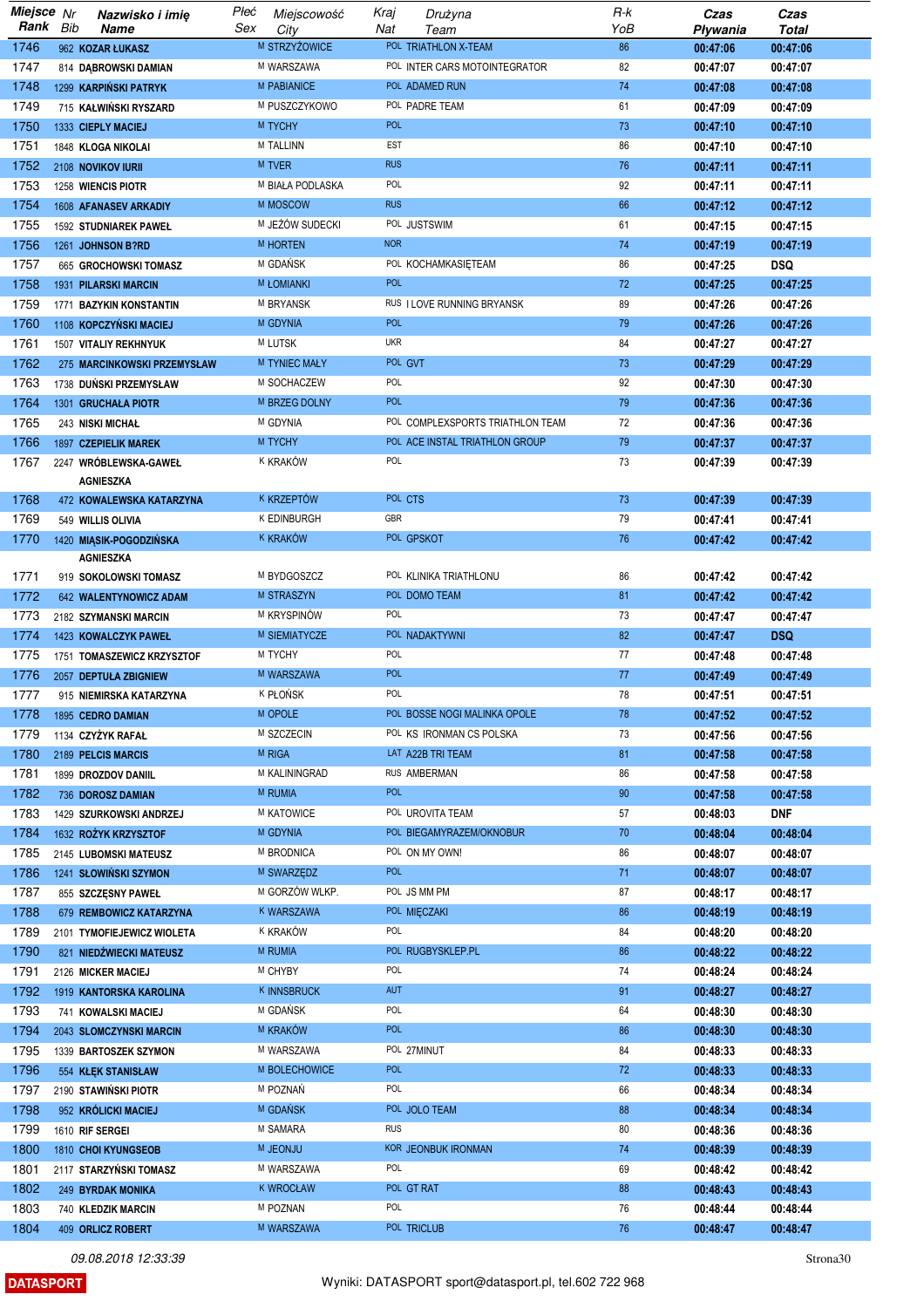| Miejsce Nr |     | Nazwisko i imię                | Płeć | Miejscowość              | Kraj       | Drużyna                         | R-k | Czas     | Czas         |
|------------|-----|--------------------------------|------|--------------------------|------------|---------------------------------|-----|----------|--------------|
| Rank       | Bib | Name                           | Sex  | City                     | Nat        | Team                            | YoB | Pływania | <b>Total</b> |
| 1805       |     | 1604 TRUAX ROBERT              |      | <b>M LEXINGTON</b>       | <b>USA</b> |                                 | 92  | 00:48:50 | 00:48:50     |
| 1806       |     | <b>756 ZALEWSKI MARCIN</b>     |      | M GDAŃSK                 | <b>POL</b> |                                 | 75  | 00:48:51 | 00:48:51     |
| 1807       |     | 1612 CECHOWSKA KATARZYNA       |      | K ELBLAG                 |            | POL ETT-ELBLAG TRIATHLON TEAM   | 73  | 00:48:51 | 00:48:51     |
| 1808       |     |                                |      | <b>M HARKER HEIGHTS</b>  | <b>USA</b> |                                 | 91  |          |              |
|            |     | 1705 CASARES JORGE             |      |                          |            |                                 |     | 00:48:59 | 00:48:59     |
| 1809       |     | 1638 JEDNOROWSKI RAFAŁ         |      | M WARSZAWA               |            | POL TROTEC LASER TEAM           | 77  | 00:49:03 | 00:49:03     |
| 1810       |     | 193 ZAGRABSKI DAWID            |      | M BIELSKO-BIAŁA          | <b>POL</b> |                                 | 75  | 00:49:04 | 00:49:04     |
| 1811       |     | 634 SODA SHIGEO                |      | M SEGAWA, MINOH-SHI, OSA | <b>JPN</b> |                                 | 41  | 00:49:06 | 00:49:06     |
| 1812       |     | 1322 PYRZEWSKI DARIUSZ         |      | <b>M TORUŃ</b>           |            | POL PIW MERITUM                 | 67  | 00:49:07 | 00:49:07     |
| 1813       |     | 1279 KRASZKA MARTA             |      | K POZNAŃ                 |            | POL ZGRUPKATEAM                 | 90  | 00:49:08 | 00:49:08     |
| 1814       |     | 1091 PAWLAK PIOTR              |      | M GDANSK                 | <b>POL</b> |                                 | 90  | 00:49:08 | 00:49:08     |
| 1815       |     | 363 RAYSS MARTA                |      | K WARSZAWA               |            | POL LUFT TRI TEAM               | 80  | 00:49:10 | 00:49:10     |
| 1816       |     | 1026 KUCEWICZ MATEUSZ          |      | M RASZYN                 | <b>POL</b> |                                 | 87  | 00:49:11 | 00:49:11     |
| 1817       |     | 831 BERNISZ MAGDALENA          |      | K GDANSK                 | POL        |                                 | 94  | 00:49:12 | 00:49:12     |
| 1818       |     |                                |      | <b>K GDYNIA</b>          |            |                                 | 83  |          |              |
|            |     | 499 TOMASIŃSKA AGNIESZKA       |      |                          |            | POL ENDURE TEAM                 |     | 00:49:13 | 00:49:13     |
| 1819       |     | 1729 PAZDAN PIOTR              |      | M ZĄBKI                  |            | POL PKO BP TEAM                 | 72  | 00:49:20 | 00:49:20     |
| 1820       |     | 502 JASIŃSKI MIREK             |      | M OPOLE                  |            | POL FABRYKA TRIATHLONU          | 81  | 00:49:25 | <b>DSQ</b>   |
| 1821       |     | 1971 KOLWAS MIROSŁAW           |      | M GRÓJEC                 |            | POL KOLNET.PL                   | 66  | 00:49:29 | 00:49:29     |
| 1822       |     | 1221 OKON MICHAL               |      | <b>M GDYNIA</b>          |            | POL PARKRUN GDYNIA              | 75  | 00:49:30 | 00:49:30     |
| 1823       |     | 1481 LIBERKA TOMASZ            |      | M WARSZAWA               | POL        |                                 | 76  | 00:49:32 | 00:49:32     |
| 1824       |     | 534 BOGUCKI PATRYK             |      | <b>M GNIEZNO</b>         |            | POL ENEA TEAM                   | 91  | 00:49:37 | 00:49:37     |
| 1825       |     | 1730 BEDNAREK KRZYSZTOF        |      | M GDYNIA                 |            | POL ATENDE SOFTWARE             | 68  | 00:49:40 | 00:49:40     |
| 1826       |     | 1407 GÓRSKI ROMAN              |      | M GDANSK                 |            | POL SMARUJ NA TRENING TEAM      | 81  | 00:49:40 | 00:49:40     |
| 1827       |     | 1126 SZCZĘSNA RZEPECKA KLAUDIA |      | <b>K SOSNOWIEC</b>       |            | POL CROSSCLASS                  | 80  | 00:49:43 | 00:49:43     |
|            |     |                                |      |                          | <b>POL</b> |                                 |     |          |              |
| 1828       |     | 1156 SCHIEWE ANDRZEJ           |      | M SWIDNICA               |            |                                 | 69  | 00:49:44 | 00:49:44     |
| 1829       |     | 1320 JUNGLING MIROSLAW         |      | M SŁUPSK                 | POL        |                                 | 72  | 00:49:48 | 00:49:48     |
| 1830       |     | 2049 DĄBROWSKA KATARZYNA       |      | K PIASECZNO              |            | POL PIASECZNO                   | 88  | 00:49:57 | 00:49:57     |
| 1831       |     | 854 WOJTOŃ JACEK               |      | M TRZEBINIA              |            | POL JACEK WOJTOŃ                | 65  | 00:50:02 | 00:50:02     |
| 1832       |     | 504 MĄCZYŃSKI CZESŁAW          |      | M SŁUPNO                 |            | POL FABRYKA TRIATHLONU          | 52  | 00:50:04 | 00:50:04     |
| 1833       |     | 1777 SIDOROWICZ MACIEJ         |      | M STRZELNO               |            | POL WOOD GLASS TEAM             | 84  | 00:50:08 | 00:50:08     |
| 1834       |     | 1068 SHKUGOL ALEXANDER         |      | M MINSK                  | <b>BLR</b> |                                 | 83  | 00:50:15 | 00:50:15     |
| 1835       |     | 2121 TOMSZYS PIOTR             |      | M WARSZAWA               |            | POL TRI LEVEL                   | 65  | 00:50:16 | 00:50:16     |
| 1836       |     | 648 FABIANOWICZ AGNIESZKA      |      | K SOPOT                  |            | POL BLUE MEDIA TEAM             | 83  | 00:50:17 | 00:50:17     |
| 1837       |     | 1965 BREWKA WANDA              |      | K PIERWOSZÓW             |            | POL RADIOWA AKADEMIA TRIATHLONU | 83  | 00:50:20 | 00:50:20     |
| 1838       |     | 2036 PAJAK4 TOMASZ             |      | <b>M KRAKOW</b>          | <b>POL</b> |                                 | 78  | 00:50:23 | <b>DNF</b>   |
| 1839       |     | 1010 KOSTIUKOVYCH VIKTORIIA    |      | K KAMIANETS-PODILSKY     | <b>UKR</b> |                                 | 76  | 00:50:23 | 00:50:23     |
| 1840       |     | 1669 BIELIK ALBERT             |      | M PERLEJEWO              | <b>POL</b> |                                 | 95  | 00:50:25 | 00:50:25     |
| 1841       |     |                                |      | M WARSAW                 | POL        |                                 | 75  | 00:50:31 | DNF          |
|            |     | 1976 ZUKOWSKI KRZYSZTOF        |      |                          |            |                                 |     |          |              |
| 1842       |     | 1012 CIAŁOWICZ TOMASZ          |      | <b>M LISZKI</b>          |            | POL OLI - OLI                   | 84  | 00:50:33 | 00:50:33     |
| 1843       |     | 1265 MASŁOWSKI MACIEJ          |      | M CZELADŹ                | POL        |                                 | 82  | 00:50:35 | 00:50:35     |
| 1844       |     | 1290 VENGLINSKI LEONID         |      | M WARSZAWA               | POL MBC    |                                 | 76  | 00:50:35 | 00:50:35     |
| 1845       |     | 1297 DUTKIEWICZ MARIUSZ        |      | M GDYNIA                 |            | POL ROLFINGSI.PL                | 74  | 00:50:51 | 00:50:51     |
| 1846       |     | 2068 MARTYKA JOLANTA           |      | <b>K GDYNIA</b>          |            | POL BIEGAMYRAZEM.PL             | 77  | 00:50:57 | 00:50:57     |
| 1847       |     | 1560 BEDŁA GRZEGORZ            |      | M MIEDŻNO                |            | POL GRZEGORZ                    | 69  | 00:50:59 | 00:50:59     |
| 1848       |     | 1050 JÓŹWIAK MAREK             |      | M BOROWNO                |            | POL KRYSPORT TEAM               | 64  | 00:51:00 | 00:51:00     |
| 1849       |     | 616 CZOSNYKA MARCIN            |      | M ŻABNO                  | POL        |                                 | 74  | 00:51:02 | 00:51:02     |
| 1850       |     | 874 BRACHMAŃSKI TOMASZ         |      | M TEREBELA               | <b>POL</b> |                                 | 72  | 00:51:04 | 00:51:04     |
| 1851       |     | 2194 CEGLOWSKA WERONIKA        |      | <b>K SUTTON</b>          | GBR        |                                 | 81  | 00:51:07 | 00:51:07     |
| 1852       |     |                                |      | <b>K SKATVAL</b>         | <b>NOR</b> |                                 | 87  |          |              |
|            |     | 1246 GNIAZDOWSKA EWA           |      | M ZVOLEN                 | <b>SVK</b> |                                 |     | 00:51:13 | 00:51:13     |
| 1853       |     | 1552 LÍŠKA LUKÁŠ               |      |                          |            |                                 | 85  | 00:51:15 | 00:51:15     |
| 1854       |     | <b>1450 SIENNICKI JANUSZ</b>   |      | M RAKOWISKA              |            | POL KGB BIAŁA PODLASKA          | 61  | 00:51:17 | 00:51:17     |
| 1855       |     | 644 ROŻNIATA IWONA             |      | K GŁOWNO                 | POL        |                                 | 73  | 00:51:18 | 00:51:18     |
| 1856       |     | 1013 ALEKSANDROWICZ MARCIN     |      | M CHRZĄSTAWA WIELKA      | <b>POL</b> |                                 | 92  | 00:51:27 | 00:51:27     |
| 1857       |     | 1720 LISKIEWICZ MACIEJ         |      | M WARSZAWA               |            | POL TRI-LISKI                   | 71  | 00:51:30 | <b>DSQ</b>   |
| 1858       |     | 651 NACZYK MARTA               |      | K GDYNIA                 |            | POL FORMA NA SZCZYT             | 89  | 00:51:34 | 00:51:34     |
| 1859       |     | 2085 MAZUR ANDRZEJ             |      | M OTWOCK                 |            | POL ADIDAS RUNNERS CLUB         | 73  | 00:51:36 | 00:51:36     |
| 1860       |     | 1317 MAJOWSKI LECH             |      | M TARNOWSKIE GÓRY        | <b>POL</b> |                                 | 71  | 00:51:38 | 00:51:38     |
| 1861       |     | 1125 CZECHOWICZ TOMASZ         |      | M WARAWA                 | POL        |                                 | 70  | 00:51:44 | 00:51:44     |
| 1862       |     | 1252 OSTROWSKI ARTUR           |      | M WARSZAWA               | <b>POL</b> |                                 | 72  | 00:51:48 | 00:51:48     |
| 1863       |     | 1439 MAKOWSKI ROBERT           |      | M WARSZAWA               | POL        |                                 | 75  | 00:51:52 | 00:51:52     |
| 1864       |     |                                |      | M WARSZAWA               | <b>POL</b> |                                 | 73  | 00:51:55 | 00:51:55     |
|            |     | 2242 SIEBOR JACEK              |      |                          |            |                                 |     |          |              |
| 1865       |     | 1849 LEWANDOWSKA NATALIA       |      | K KARTUZY                |            | POL ROWEROWE KASZUBY            | 78  | 00:51:58 | 00:51:58     |

**DATASPORT**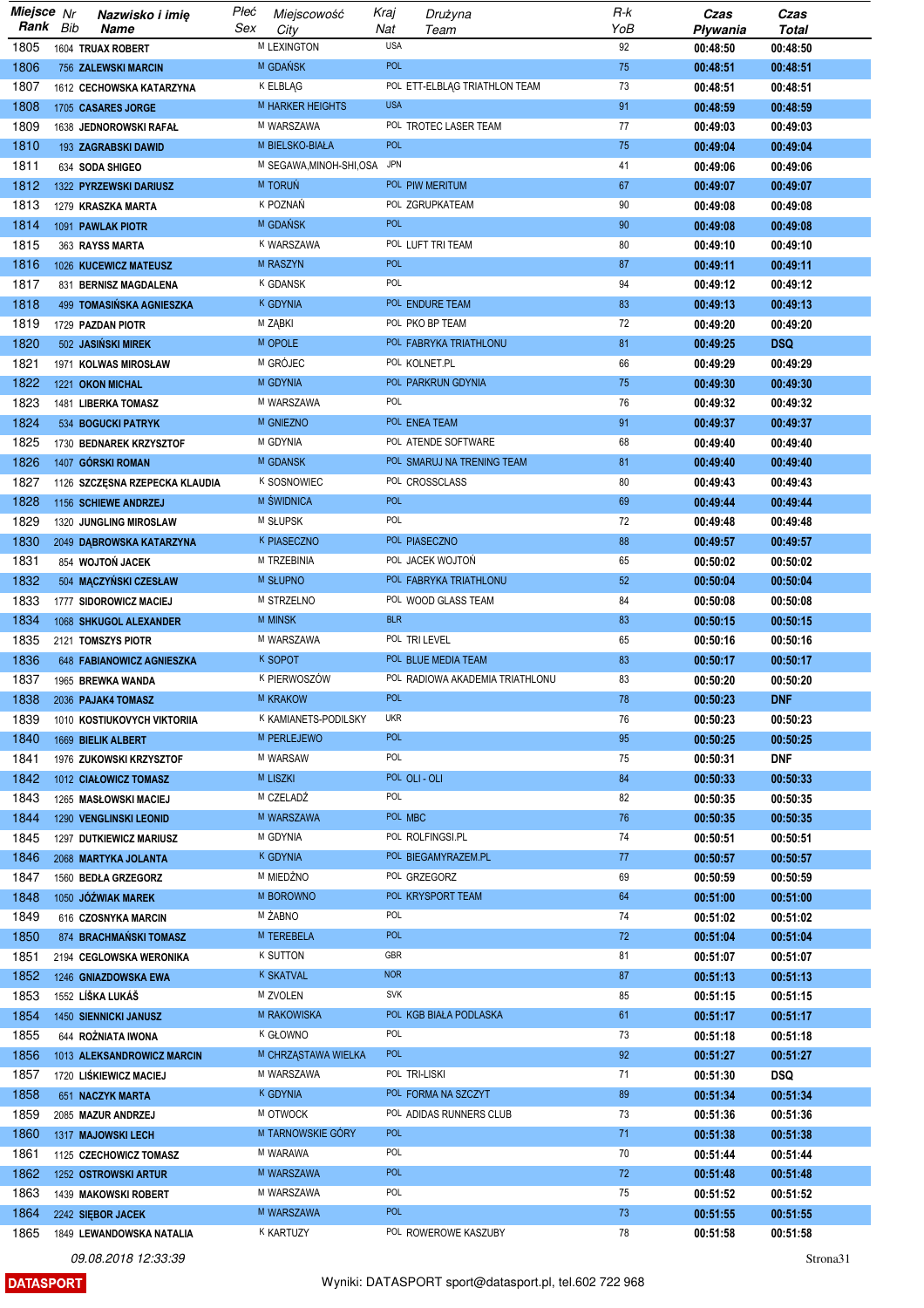| Miejsce Nr |     | Nazwisko i imię            | Płeć           | Miejscowość           | Kraj       | Drużyna                                | $R-k$ | Czas     | Czas       |
|------------|-----|----------------------------|----------------|-----------------------|------------|----------------------------------------|-------|----------|------------|
| Rank       | Bib | Name                       | Sex            | City                  | Nat        | Team                                   | YoB   | Pływania | Total      |
| 1866       |     | <b>610 LIENG HENNING</b>   |                | M HORTEN              |            | NOR TEAM FISK                          | 74    | 00:51:59 | 00:51:59   |
| 1867       |     | 1325 WIŚNIEWSKI ANDRZEJ    |                | M OTWOCK              |            | POL KLUB BIEGACZA PLL LOT              | 57    | 00:52:00 | 00:52:00   |
| 1868       |     | 2183 CIASTEK GRZEGORZ      |                | M CHEŁMNO             |            | POL NIEZRZESZONY                       | 63    | 00:52:03 | 00:52:03   |
| 1869       |     | 817 KAPCIŃSKI PIOTR        |                | M POZNAŃ              |            | POL OLB                                | 84    | 00:52:05 | 00:52:05   |
| 1870       |     | 2033 KANIEWSKI MICHAL      |                | M WARSZAWA            |            | POL TRIATHLON SERWIS // SWINSKI TRUCHT | 88    | 00:52:05 | 00:52:05   |
| 1871       |     | 1152 ŚWIĄTEK PIOTR         |                | M WAŁBRZYCH           | POL        |                                        | 76    | 00:52:06 | 00:52:06   |
| 1872       |     | 430 JUSZCZYK MAGDALENA     |                | K WARSZAWA            |            | POL TRINERGY_TEAM                      | 84    | 00:52:07 | <b>DNF</b> |
|            |     |                            |                | M TORUŃ               | POL        |                                        | 53    |          |            |
| 1873       |     | 1392 CZUK MAREK            |                |                       |            |                                        |       | 00:52:09 | 00:52:09   |
| 1874       |     | 1141 GEBCZYŃSKI PAWEŁ      |                | <b>M GLIWICE</b>      | <b>POL</b> |                                        | 79    | 00:52:14 | 00:52:14   |
| 1875       |     | <b>222 SUWART MARCIN</b>   |                | M POZNAŃ              | POL        |                                        | 76    | 00:52:16 | 00:52:16   |
| 1876       |     | 944 OGIBOWSKI BARTOSZ      |                | M KRAKÓW              | <b>POL</b> |                                        | 81    | 00:52:27 | 00:52:27   |
| 1877       |     | 1847 ISACSSON SOFIE        |                | K OSLO                | <b>NOR</b> |                                        | 88    | 00:52:32 | 00:52:32   |
| 1878       |     | 1765 GUMPO THAMSANQA       |                | M CAPE TOWN           |            | RSA ATLANTIC TRIATHLON CLUB            | 84    | 00:52:36 | 00:52:36   |
| 1879       |     | 2210 SUŁKOWSKI DOMINIK     |                | M LIMANOWA            | POL        |                                        | 81    | 00:52:48 | 00:52:48   |
| 1880       |     | 1536 FORMELA RAFAL         |                | <b>M SŁUPSK</b>       | <b>POL</b> |                                        | 83    | 00:52:50 | 00:52:50   |
| 1881       |     | 2063 ANDERSZ-JAWORSKA ANNA |                | K PUSZCZYKOWO         |            | POL VELOCITY                           | 88    | 00:52:52 | 00:52:52   |
| 1882       |     | 245 WOJDA DOROTA           |                | <b>K GDANSK</b>       |            | POL COMPLEXSPORTS TRIATHLON TEAM       | 70    | 00:52:59 | 00:52:59   |
| 1883       |     | 974 ANDRZEJEWSKI ŁUKASZ    |                | M WROCŁAW             | POL        |                                        | 86    | 00:53:09 | 00:53:09   |
| 1884       |     | 2168 TRYCHUK MARKIIAN      |                | <b>M LVIV</b>         | <b>UKR</b> |                                        | 96    | 00:53:09 | 00:53:09   |
| 1885       |     | 377 MICHALSKI LUKASZ       |                | M ZGIERZ              |            | POL PULS TRI TEAM                      | 88    |          |            |
|            |     |                            |                |                       | <b>POL</b> |                                        |       | 00:53:10 | 00:53:10   |
| 1886       |     | 566 NOWAK TOMASZ           |                | <b>M WROCŁAW</b>      |            |                                        | 63    | 00:53:14 | 00:53:14   |
| 1887       |     | 963 ANCZYKOWSKI NIKODEM    |                | M TYCHY               | POL        |                                        | 74    | 00:53:17 | 00:53:17   |
| 1888       |     | 265 ANDREJÓW MARIUSZ       |                | <b>M WROCŁAW</b>      |            | POL GVT                                | 70    | 00:53:17 | 00:53:17   |
| 1889       |     | 1588 WARDYN JAN            |                | M GÓRKI               | POL        |                                        | 66    | 00:53:34 | 00:53:34   |
| 1890       |     | 1676 RYDZIK GABRIELA       |                | <b>K RICHMOND</b>     |            | <b>GBR GI TRI COACHED TRIATHLON</b>    | 80    | 00:53:48 | 00:53:48   |
| 1891       |     | 2157 BAK PIOTR             |                | M KONSTANCIN-JEZIORNA |            | POL HUSARIA RACE TEAM                  | 86    | 00:53:58 | 00:53:58   |
| 1892       |     | 2140 PARUS DANIEL          |                | M POZNAŃ              |            | POL SGR RACIN TEAM                     | 82    | 00:54:00 | 00:54:00   |
| 1893       |     | 845 KAWECKI WOJCIECH       |                | M BANINO              |            | POL ATOS RACING TEAM                   | 75    | 00:54:03 | 00:54:03   |
| 1894       |     | 1081 NOWAK MAREK           |                | M WARSZAWA            |            | POL TRICLUB                            | 78    | 00:54:06 | 00:54:06   |
| 1895       |     | 1827 ZIELIŃSKI PIOTR       |                | M ZBROSŁAWICE         |            | POL JWK LUBLINIEC                      | 77    | 00:54:14 | 00:54:14   |
| 1896       |     | 2196 KANINSKYI VADYM       |                | M GUSEV               |            | RUS 111CLUB                            | 84    | 00:54:15 | 00:54:15   |
| 1897       |     | 1041 GORYCZKA PIOTR        |                | M POZNAŃ              |            | POL TEAM HERBALIFE                     | 70    | 00:54:17 | 00:54:17   |
| 1898       |     |                            |                | M GDAŃSK              | <b>POL</b> |                                        | 82    |          |            |
|            |     | 1062 DRYJER ARTUR          |                | <b>K GDAŃSK</b>       | POL        |                                        |       | 00:54:58 | 00:54:58   |
| 1899       |     | 1346 KARNABAL MONIKA       |                |                       |            |                                        | 78    | 00:55:00 | 00:55:00   |
| 1900       |     | 695 STANISZEWSKI JACEK     |                | M GDANSK              |            | POL ALGECO                             | 61    | 00:55:01 | 00:55:01   |
| 1901       |     | 1020 GOŁKOWSKI RADOSŁAW    |                | M ZAWIERCIE           | POL        |                                        | 84    | 00:55:03 | 00:55:03   |
| 1902       |     | 646 KAKKO AKI              | M <sub>0</sub> |                       |            | LTU NONE                               | 81    | 00:55:05 | 00:55:05   |
| 1903       |     | 2231 OPPERMAN GAVIN        |                | <b>M LONDON</b>       | GBR        |                                        | 65    | 00:55:05 | 00:55:05   |
| 1904       |     | 1039 HOJAN ŁUKASZ          |                | M POZNAŃ              |            | POL MOTIV HOME TEAM                    | 85    | 00:55:27 | <b>DNF</b> |
| 1905       |     | 1210 PIOTROWSKI KRZYSZTOF  |                | M DZIAŁDOWO           |            | POL TWISTER TEAM                       | 72    | 00:55:33 | 00:55:33   |
| 1906       |     | 567 BOCZEK PIOTR           |                | M ZAKOPANE            | <b>POL</b> |                                        | 80    | 00:55:48 | 00:55:48   |
| 1907       |     | 1761 MUSIAŁ WITOLD         |                | M KRAKÓW              |            | POL FITWIT MAGIC SPORT                 | 76    | 00:56:11 | 00:56:11   |
| 1908       |     | 547 CHRAPA MICHAL          |                | <b>M WROCŁAW</b>      | <b>POL</b> |                                        | 83    | 00:56:17 | 00:56:17   |
| 1909       |     | 1470 ADAMOWSKI ZBIGNIEW    |                | M MYSZKÓW             |            | POL START BIELSKO-BIAŁA                | 79    | 00:56:48 | 00:56:48   |
| 1910       |     | 1278 WIECZOREK JAROSŁAW    |                | M POZNAŃ              |            | POL ROMAG                              | 67    | 00:57:05 | 00:57:05   |
|            |     |                            |                |                       |            |                                        |       |          |            |
| 1911       |     | 317 KOPER MACIEJ           |                | M LEGIONOWO           |            | POL KUŹNIA TRIATHLONU                  | 85    | 00:57:23 | 00:57:23   |
| 1912       |     | 1616 KOTELMAKH IEVGENII    |                | M WARSZAWA            | <b>UKR</b> |                                        | 96    | 00:57:35 | 00:57:35   |
| 1913       |     | 1704 GAINULLOV ROMAN       |                | M MOSCOW              | <b>RUS</b> |                                        | 93    | 00:58:18 | 00:58:18   |
| 1914       |     | 880 KULIG KAROL            |                | <b>M RYTRO</b>        | <b>POL</b> |                                        | 89    | 00:58:24 | 00:58:24   |
| 1915       |     | 1535 FAJER MARKUS          |                | M DOBRA SZCZECINSKA   |            | POL RAZ SZCZECIN                       | 48    | 00:58:31 | <b>DSQ</b> |
| 1916       |     | 1286 WALAS PAWEŁ           |                | M GDYNIA              |            | POL NA SPORTOWO                        | 82    | 00:58:46 | 00:58:46   |
| 1917       |     | 1894 KRUK IWONA            |                | K PRUSZCZ GDAŃSKI     | POL        |                                        | 74    | 01:00:10 | 01:00:10   |
| 1918       |     | 503 LEWANDOWSKI ADAM       |                | M KEDZIERZYN-KOŻLE    |            | POL FABRYKA TRIATHLONU                 | 87    | 01:00:15 | 01:00:15   |
| 1919       |     | 236 LASKOWSKI SEBASTIAN    |                | M GDYNIA              |            | POL COMPLEX SPORT                      | 78    | 01:00:40 | 01:00:40   |
| 1920       |     | 983 ŁĘGOWSKI JAKUB         |                | M GDYNIA              |            | POL ARKA GDYNIA                        | 82    | 01:00:43 | <b>DSQ</b> |
| 1921       |     | 1335 SOBIEGRAJ JERZY       |                | M POZNAŃ              |            | POL KB IM. MACIEJA FRANKIEWICZA        | 49    | 01:02:31 | 01:02:31   |
| 1922       |     |                            |                | M GDYNIA              |            | POL MORSY GDYŃSKIE                     | 70    |          |            |
|            |     | 1285 ARGALSKI GRZEGORZ     |                |                       |            |                                        |       | 01:02:40 | 01:02:40   |
| 1923       |     | 2174 PISIŃSKI DOMINIK      |                | M STRZYŻÓW            | POL        |                                        | 85    | 01:02:51 | <b>DSQ</b> |
| 1924       |     | 1025 KONIECZKO PRZEMYSŁAW  |                | M CZELADŹ             | POL        |                                        | 79    | 01:06:06 | 01:06:06   |
| 1925       |     | 1096 KUMOREK ZBIGNIEW      |                | M KRAKÓW              | POL        |                                        | 74    | 01:06:13 | <b>DSQ</b> |
| 1926       |     | 1403 PANCHYRZ ANNA         |                | K BROOKLYN            | <b>USA</b> |                                        | 73    | 01:06:28 | 01:06:28   |

**DATASPORT** 

Strona<sup>32</sup>